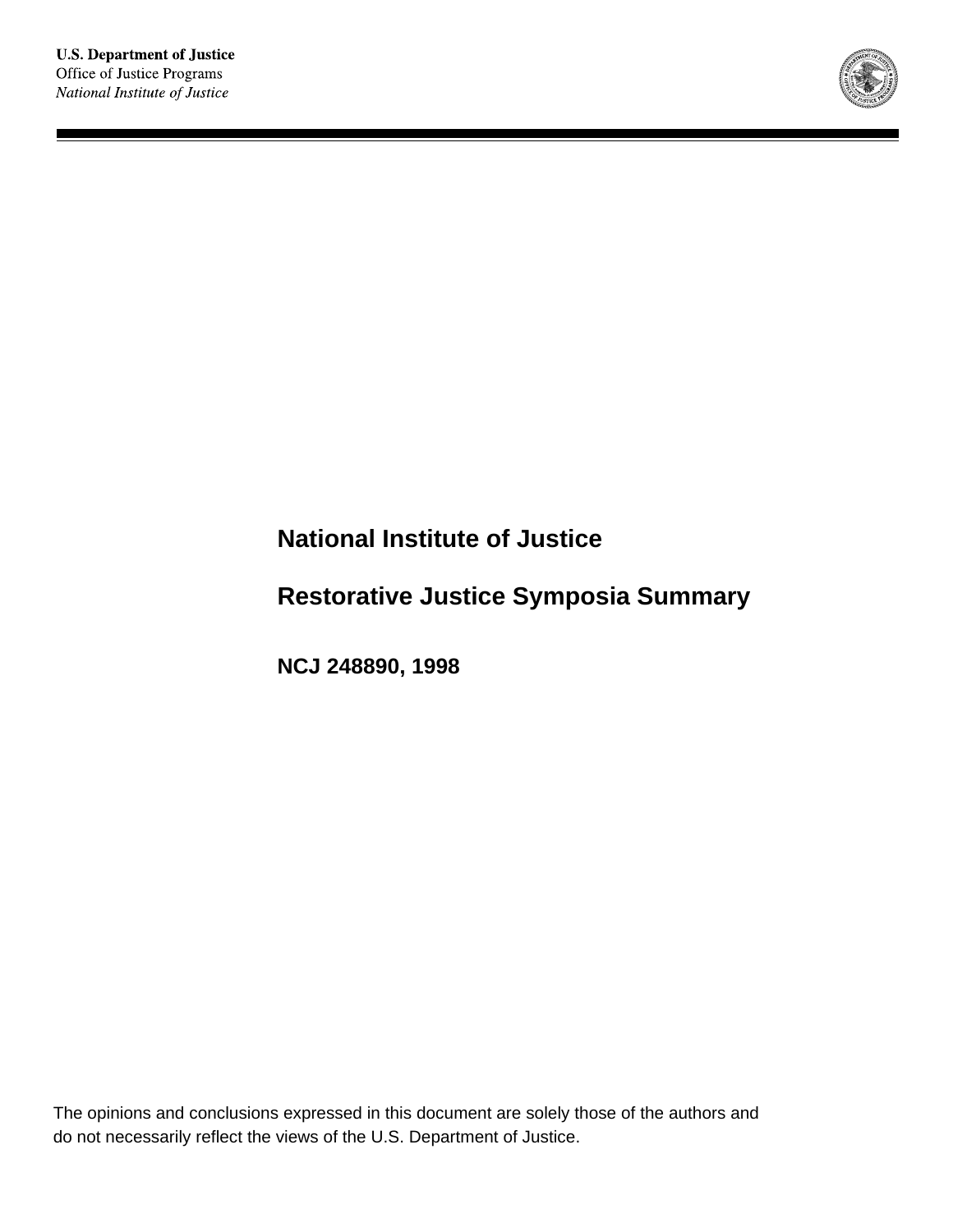# **Restorative Justice Symposia Summary**

#### *National Institute of Justice*

The material presented on these pages is the product of five regional symposia held on restorative justice between June 1997 and January 1998.

For some time now there has been growing dissatisfaction with the justice system. Citizens feel disconnected, victims are dissatisfied, and those working in the system are frustrated. Policymakers are increasingly concerned about the burgeoning cost of justice in the face of this discontent and the high rates of recidivism that exist.

Over the past decades, there has been growing interest in new approaches to justice, which involve the community and focus on the victim.

The current system, in which crime is considered an act against the State, works on a premise that largely ignores the victim and the community that is hurt most by crime. Instead, it focuses on punishing offenders without forcing them to face the impact of their crimes.

**Restorative justice principles** offer more inclusive processes and reorient the goals of justice. Restorative justice has been finding a receptive audience, as it creates common ground which accommodates the goals of many constituencies and provides a collective focus. The guiding principles of restorative justice are: [\[1](#page-111-0)]

- 1. Crime is an offense against human relationships.
- 2. Victims and the community are central to justice processes.
- 3. The first priority of justice processes is to assist victims.
- 4. The second priority is to restore the community, to the degree possible.
- 5. The offender has personal responsibility to victims and to the community for crimes committed.
- 6. Stakeholders share responsibilities for restorative justice through partnerships for action.
- 7. The offender will develop improved competency and understanding as a result of the restorative justice experience.

# **Notes**

[1]Created for the National Institute of Corrections Nationwide Videoconference held December 12, 1996.

The content on this page is taken from materials collected in 1997 for national symposia on restorative justice. While more up-to-date resources on restorative justice are available, NIJ believes that this material still is useful to the discussion and exploration of restorative justice.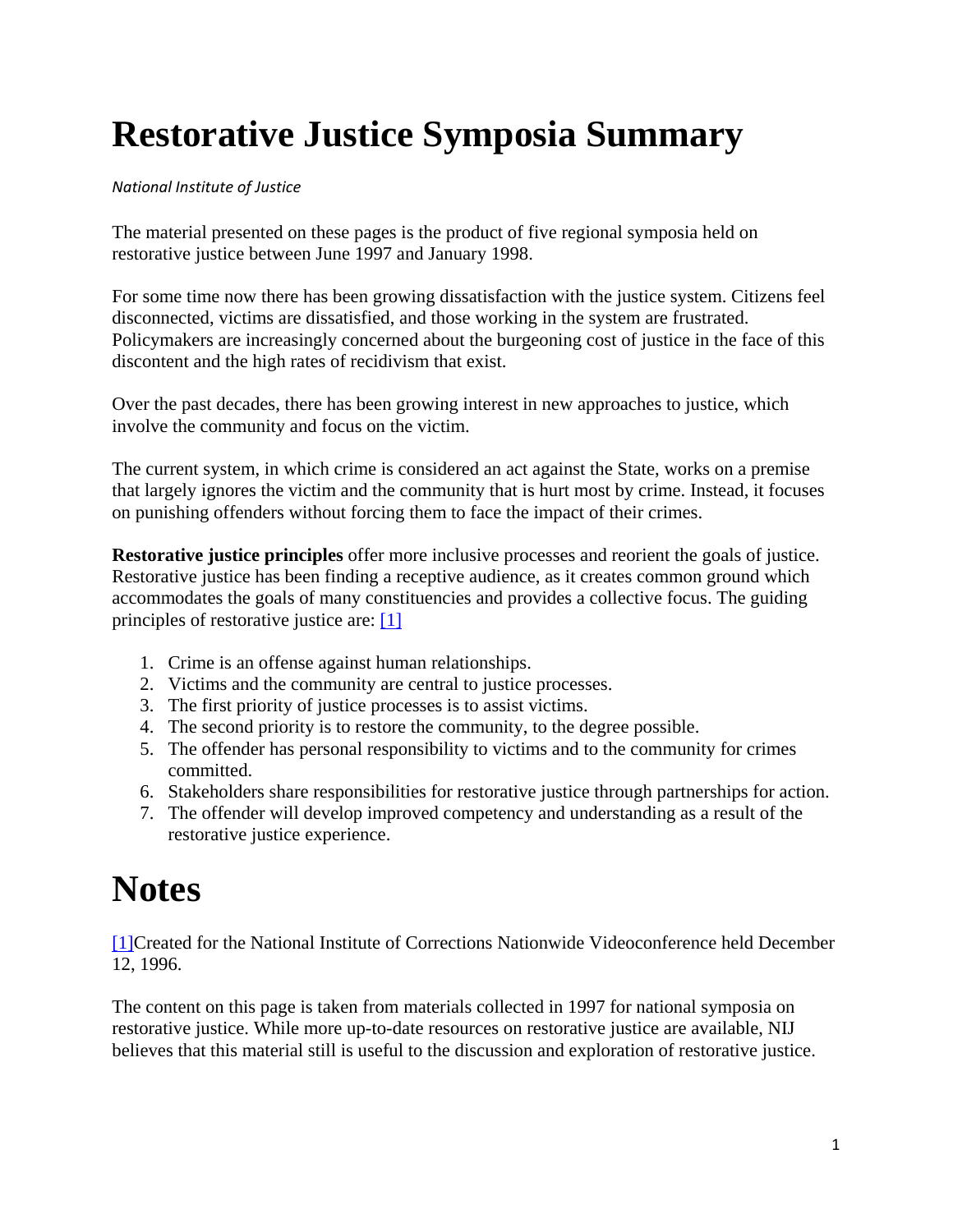## Why Change From the Present Justice System? Benefits and Barriers to Consider

A lot can be learned from those who laid the groundwork in implementing early restorative justice approaches. This section outlines some of the benefits and barriers to implementing restorative justice in your community.

#### **Benefits**

In assessing benefits, it is important to determine what good will come from restorative justice principles and practices. The results of a "benefit assessment" can help:

- Developing marketing messages for various constituencies, including community members, offenders and their advocates, victims and service providers, justice practitioners, elected officials, the news media, and allied professionals.
- Comparing existing approaches to justice in the context of a more beneficial approach, i.e. cost effectiveness, victim involvement, offender competency development, community appreciation of justice practices, etc.
- Building programs on perceived strengths.
- Evaluating programs, especially when benefits for these are tangible and can be measured in terms of performance outcomes.

#### **Barriers**

In assessing barriers, it is important to identify all possible challenges to the implementation of restorative justice programs and practices. The results of a "barrier assessment" can assist in:

- Early identification of potential opponents' arguments against restorative justice approaches.
- Focusing planning and implementation on reducing or eliminating possible barriers.
- Evaluating program effectiveness based upon success in overcoming any barriers.

It is important to note that no barrier is insurmountable. They should simply be viewed as "challenges" to be addressed up-front, and not avoided through the program planning, implementation and evaluation process.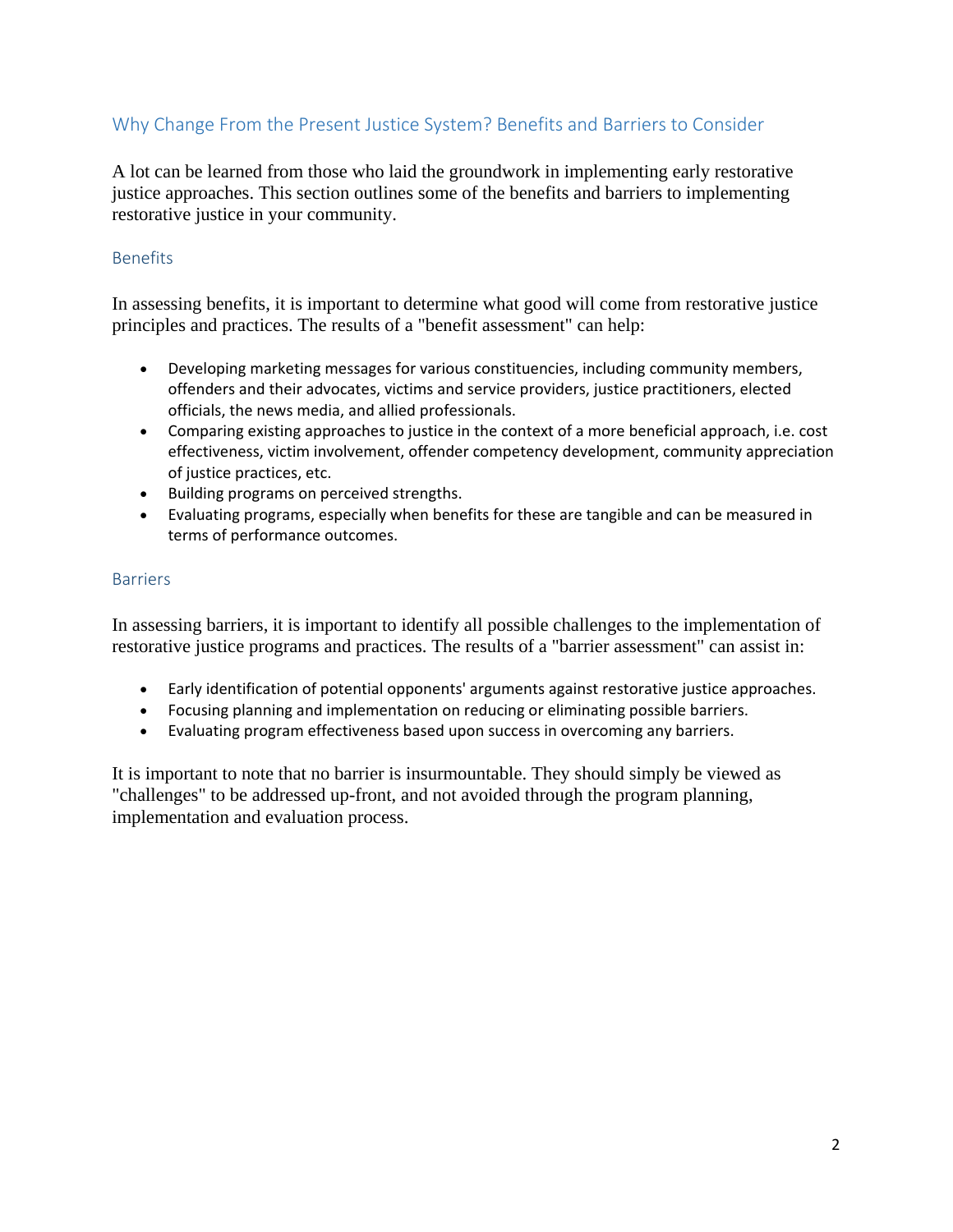## Fundamental Concepts of Restorative Justice

#### **[1](#page-111-0).0 Crime is Fundamentally a Violation of People and Interpersonal Relationships.** [1]

#### *1.1 Victim and the community have been harmed and need restoration.*

1.1.1 The primary victims are those most directly affected by the offense but others, such as family members of victims and offenders, witnesses, and members of the affected community, are also victims.

1.1.2 The relationships affected (and reflected) by crime must be addressed.

 *1.2 Victims, offenders and the affected communities are the key stakeholders injustice.* 1.2.1 A restorative justice process maximizes the input and participation or these parties-- but especially primary victims as well as offenders -- in the search for restoration, healing, responsibility and prevention.

1.2.2 The roles of these parties will vary according to the nature of the offense as well as the capacities and preferences of the parties.

1.2.3 The state has circumscribed roles, such as investigating facts, facilitating processes and ensuring safety, but the state is not a primary victim.

#### **2.0 Violations Create Obligations and Liabilities.**

#### *2.1 Offenders' obligations are to make things right as much as possible.*

2.1.1 Since the primary obligation is to victims, a restorative justice process empowers victims to effectively participate in defining obligations.

2.1.2 Offenders are provided opportunities and encouragement to understand the harm they have caused to victims and the community and to develop plans for taking appropriate responsibility.

2.1.3 Voluntary participation by offenders is maximized; coercion and exclusion are minimized. However, offenders may be required to accept their obligations if they do not do so voluntarily.

2.1.4 Obligations that follow from the harm inflicted by crime should be related to making things right.

2.1.5 Obligations may be experienced as difficult, even painful, but are not intended as pain, vengeance or revenge.

2.1.6 Obligations to victims such as restitution take priority over other sanctions and obligations to the state such as fines.

2.1.7 Offenders have an obligation to be active participants in addressing their own needs.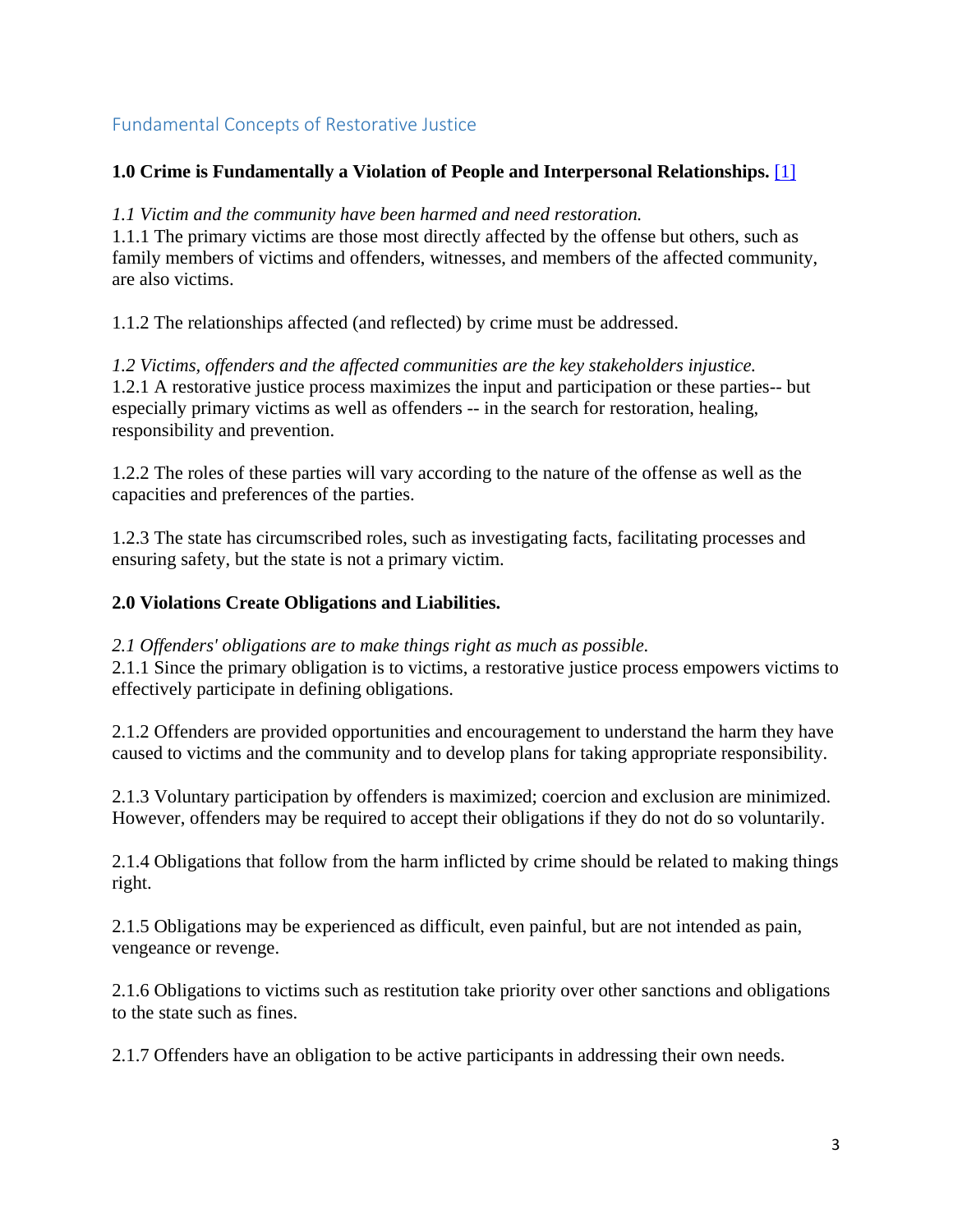*members. 2.2 The community's obligations are to victims and to offenders and for the general welfare of its* 

2.2.1 The community has a responsibility to support and help victims of crime to meet their needs.

2.2.2 The community bears a responsibility for the welfare of its members and the social conditions and relationships which promote both crime and community peace.

2.2.3 The community has responsibilities to support efforts to integrate offenders into the community, to be actively involved in the definitions of offender obligations and to ensure opportunities for offenders to make amends.

#### **3.0 Restorative Justice Seeks to Heal and Put Right the Wrongs.**

 *and support are the starting points of justice. 3.1 The needs of victims for information, validation, vindication, restitution, testimony, safety*  3.1.1 The safety of victims is an immediate priority.

3.1.2 The justice process provides a framework that promotes the work of recovery and healing that is ultimately the domain of the individual victim.

3.1.3 Victims are empowered by maximizing their input and participation in determining needs and outcomes.

3.1.4 Offenders are involved in repair of the harm insofar as possible.

#### *dialogue and mutual consent between victim and offender. 3.2 The process of justice maximizes opportunities for exchange of information, participation,*

3.2.1 Face-to-face encounters are appropriate for some instances while alternative forms of exchange are more appropriate in others.

3.2.2 Victims have the principal role in defining, and directing the terms and conditions of the exchange.

3.2.3 Mutual agreement takes precedence over imposed outcomes.

3.2.4 Opportunities are provided for remorse, forgiveness and reconciliation.

#### *3.3 Offenders' needs and competencies are addressed.*

3.3.1 Recognizing that offenders themselves have often been harmed, healing and integration of offenders into the community are emphasized.

3.3.2 Offenders are supported and treated respectfully in the justice process.

3.3.3 Removal from the community and severe restriction of offenders is limited to the minimum necessary.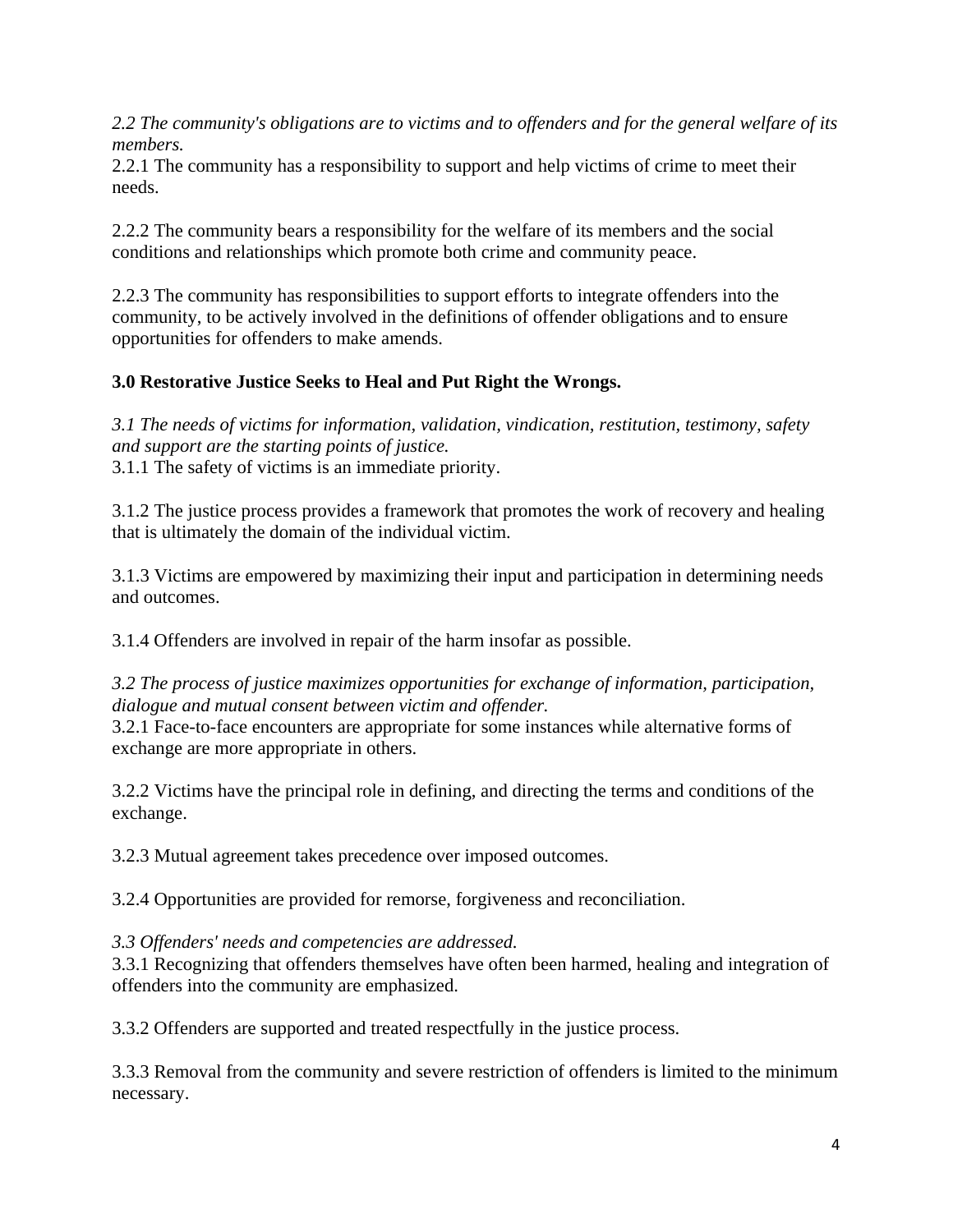3.3.4 Justice values personal change above compliant behavior.

*3.4 The justice process belongs to the community.* 

3.4.1 Community members are actively involved in doing justice.

3.4.2 The justice process draws from community resources and, in turn, contributes to the building and strengthening of community.

3.4.3 The justice process attempts to promote changes in the community to prevent similar harms from happening to others.

 *victimization. 3.5 Justice is mindful of the outcomes, intended and unintended, or its responses to crime and* 

3.5.1 Justice monitors and encourages follow-through since healing, recovery, accountability and change are maximized when agreements are kept.

3.5.2 Fairness is assured, not by uniformity of outcomes, but through provision of necessary support and opportunities to all parties and avoidance of discrimination based on ethnicity class and sex.

3.5.3 Outcomes which arc predominately deterrent or incapacitative should be implemented as a last resort, involving the least restrictive intervention while seeking restoration of the parties involved.

3.5.4 Unintended consequences such as the coaptation of restorative processes for coercive or punitive ends, undue offender orientation, or the expansion of social control are resisted.

Notes

[1]Used with permission form Howard Zehr, Eastern Mennonite University, and Harry Mika, Central Michigan University. Copyright 1997, Mennonite Central Committee.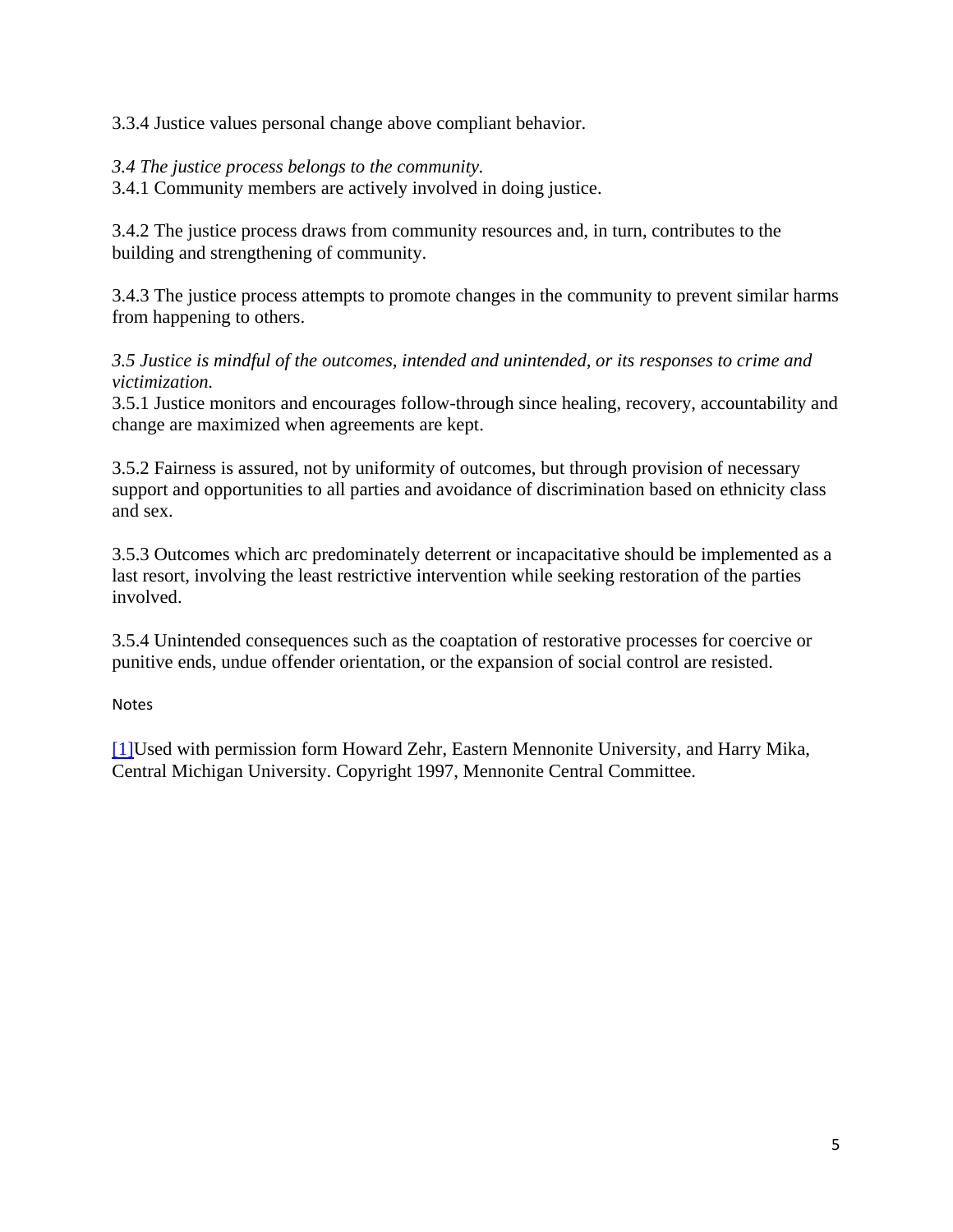### Perspectives on Restorative Justice

Restorative justice is not a program that can be bottled. It is a compilation of principles and practices that come together to form an approach that involves all parties--the offender, victim, and community--to achieve justice.

This section details a few of the many different perspectives on restorative justice.

- The Minnesota Restorative Justice Initiative: A Model Experience
- Indigenous Justice Systems and Tribal Society
- Reemergence of Tribal Society and Traditional Justice Systems
- How to Build Community Support for Restorative Justice
- Communities and the Justice System- Turning the Relationship Upside Down
- Cultural and Diversity Issues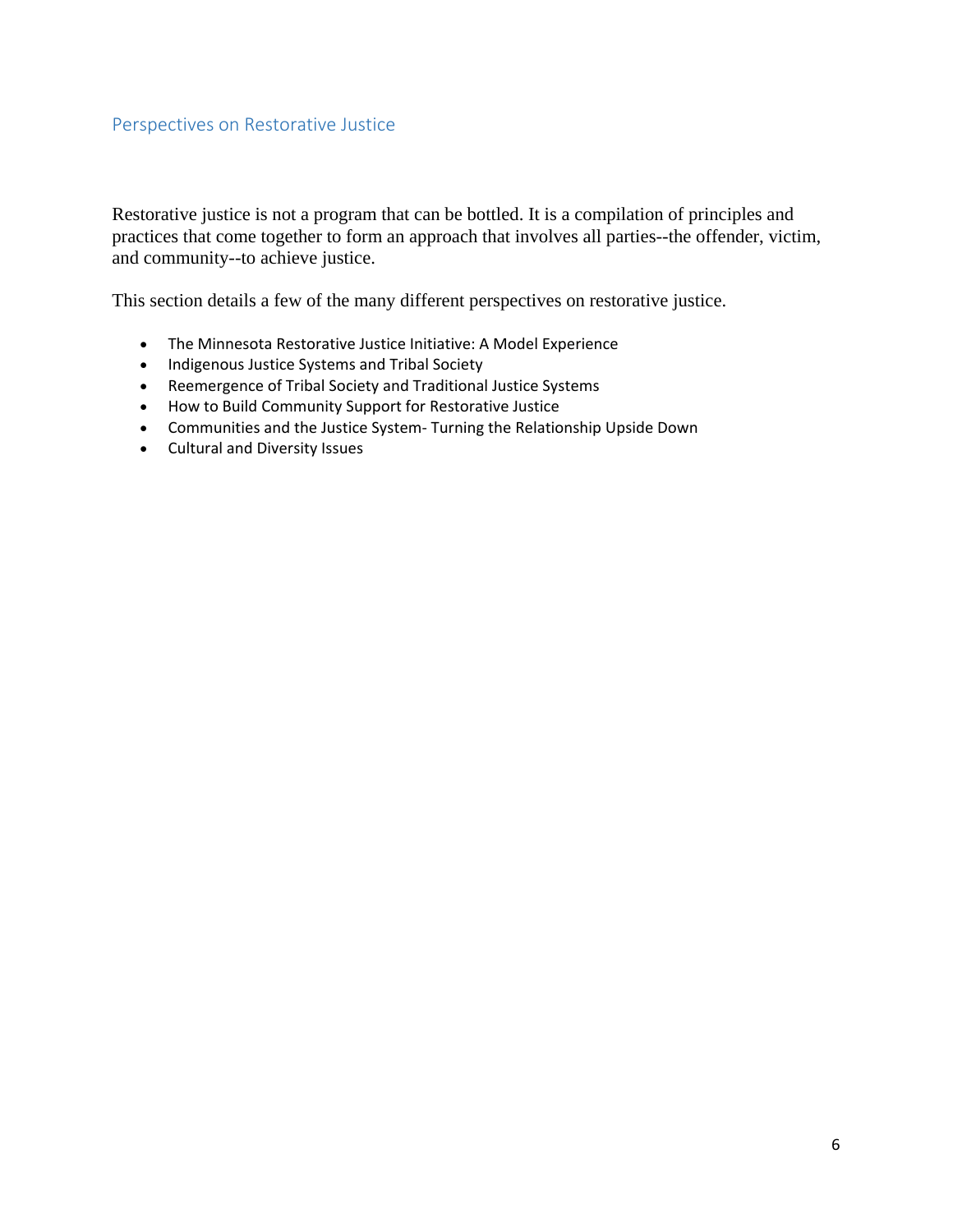### The Minnesota Restorative Justice Initiative: A Model Experience

#### By Kay Pranis, originally published in *The Crime Victims Report,* May/June 1997.

For the past three years, I have worked for the Minnesota Department of Corrections (DOC) promoting restorative justice throughout the state and providing technical assistance to those Jurisdictions and organizations interested in implementing the principles of restorative justice. It has been a journey of hope and discovery as I have learned about the incredible strength of those who have been victimized, the capacity of many who have caused harm to reclaim their lives and give back to their communities after decades of destruction and despair, and the wisdom of regular folks in the community who are teaching us how to wrap those who have been victimized in arms of loving comfort and protection and wrap those who have offended in arms of loving discipline and limits.

#### "Restorative justice" "Community justice" "Transformative justice"

"Restorative justice," "community justice," "transformative justice"-whatever term we like bestthe vision is one calling us to build a society which honors the individual dignity of every human being and the centrality of relationships which give meaning to our lives. The cycle of despair concerning crime, fed by anger and fear, can become a cycle of hope when we create processes in which every participant is valued and every voice-the victim, the community, the offender-is heard in its pain, anger, fear, remorse, anguish or hope.

#### Need To Change Our Way of Thinking

As a society, we have been caught in thinking errors similar to those of the typical offender. Offenders will frequently assert that they had no choice, they had to steal something because they needed it, or they had to hit someone because that person had offended them. Offenders often have difficulty identifying other behavioral options.

As a society, we have been thinking that the only choice we have in responding to crime is to get meaner and meaner until we frighten people into behaving as we wish. But that is not the only choice we have for managing behavior, and fear is not the most powerful motivator.

We now know from years of research that positive forces are more powerful motivators than negative forces, that relationships shape behavior more than fear. We have changed the way we raise children and the way we run the workplace based on that research. It is time to apply that knowledge to the way we discipline community members who violate our rules. We have also been assuming that by being mean to offenders we are satisfying the needs of victims. Research on victimization tells us that the primary needs of victims are not met by simply exacting revenge on the offender.

#### Department of Corrections Restorative Justice Initiative

In 1990 several community groups and a not-for-profit criminal justice agency sponsored a conference on restorative justice and introduced the idea to some key practitioners in Minnesota.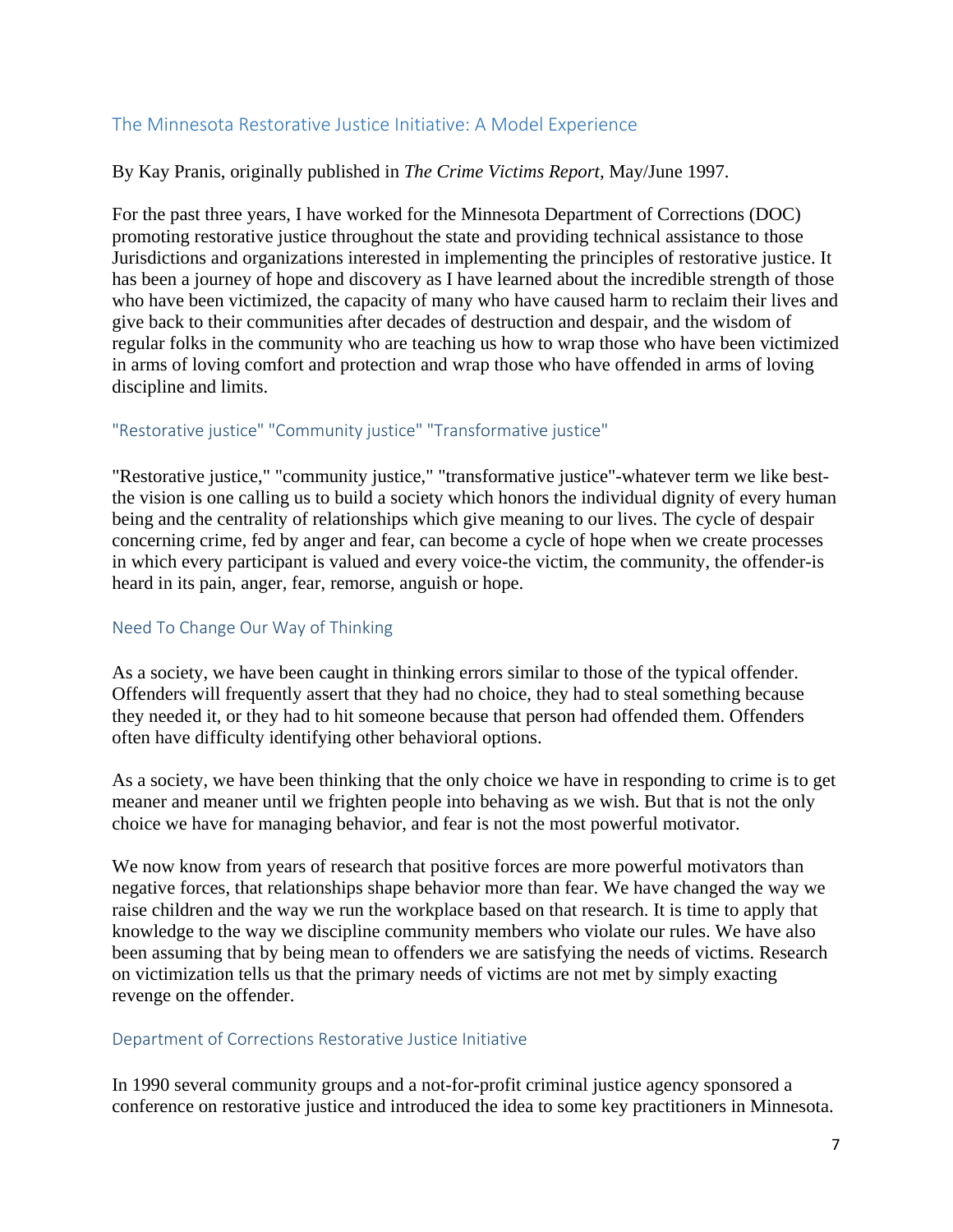Subsequently, the Department of Corrections created an internal committee to study restorative justice and make recommendations to the Commissioner. In late 1992 a statewide conference on restorative justice was held involving key leadership from all parts of the corrections system. As a result of the very positive response to that conference, the Department of Corrections created a full time position in February 1994, Restorative Justice Planner, to begin exploring the ways that the principles of restorative justice could be applied in corrections, courts, law enforcement, education, and communities.

**Purpose of Initiative**. The purpose of the DOC Restorative Justice Initiative is to promote and support the use of practices, policies, and programs chat focus on repairing the harm of crime and strengthening communities in all jurisdictions around the state. This effort responds to the growing realization that the current system is largely ineffective in meeting the needs of victims, reducing crime or increasing the public sense of safety. The scope of this effort extends beyond the Department of Corrections to include local corrections as well as community groups, policy makers, educators and law enforcement.

**How It Works**. The Initiative began with a broad education effort about the philosophical framework of restorative justice to engage the interest and enthusiasm of key stakeholders. Then, upon request from those agencies or jurisdictions interested in moving toward a more restorative system, the Initiative provides technical assistance in designing and implementing applications of the restorative justice philosophy. The Initiative also creates networks of professionals and community activists to support one another and share accumulating knowledge regarding new practices.

Education is provided through public speaking, training, an annual conference, distribution of written materials, and publication of a newsletter. Technical assistance is provided through on site and phone consultation, referrals to state and national experts, research, and skills training. Networking is promoted through organized special interest meetings, maintenance of a special interest resource list and phone referrals to interested colleagues.

#### Results

As a result of the Minnesota DOC Restorative justice initiative, new practices have been implemented in numerous schools, law enforcement agencies, community corrections departments, field services offices, juvenile facilities, adult institutions, and neighborhoods.

**In the Schools**. The Minnesota Department of Children, Families and Learning published a booklet entitled Restorative Measures which encourages schools to use restorative practices in response to discipline problems, particularly as an alternative to expulsion. Restorative practices in schools include peer mediation, classroom circles to resolve problems, and family group conferencing. All of these practices involve face-to-face resolution in which the multiple impacts of the offending behavior are identified and addressed. Those people most affected by the behavior play an important role in resolving the incident.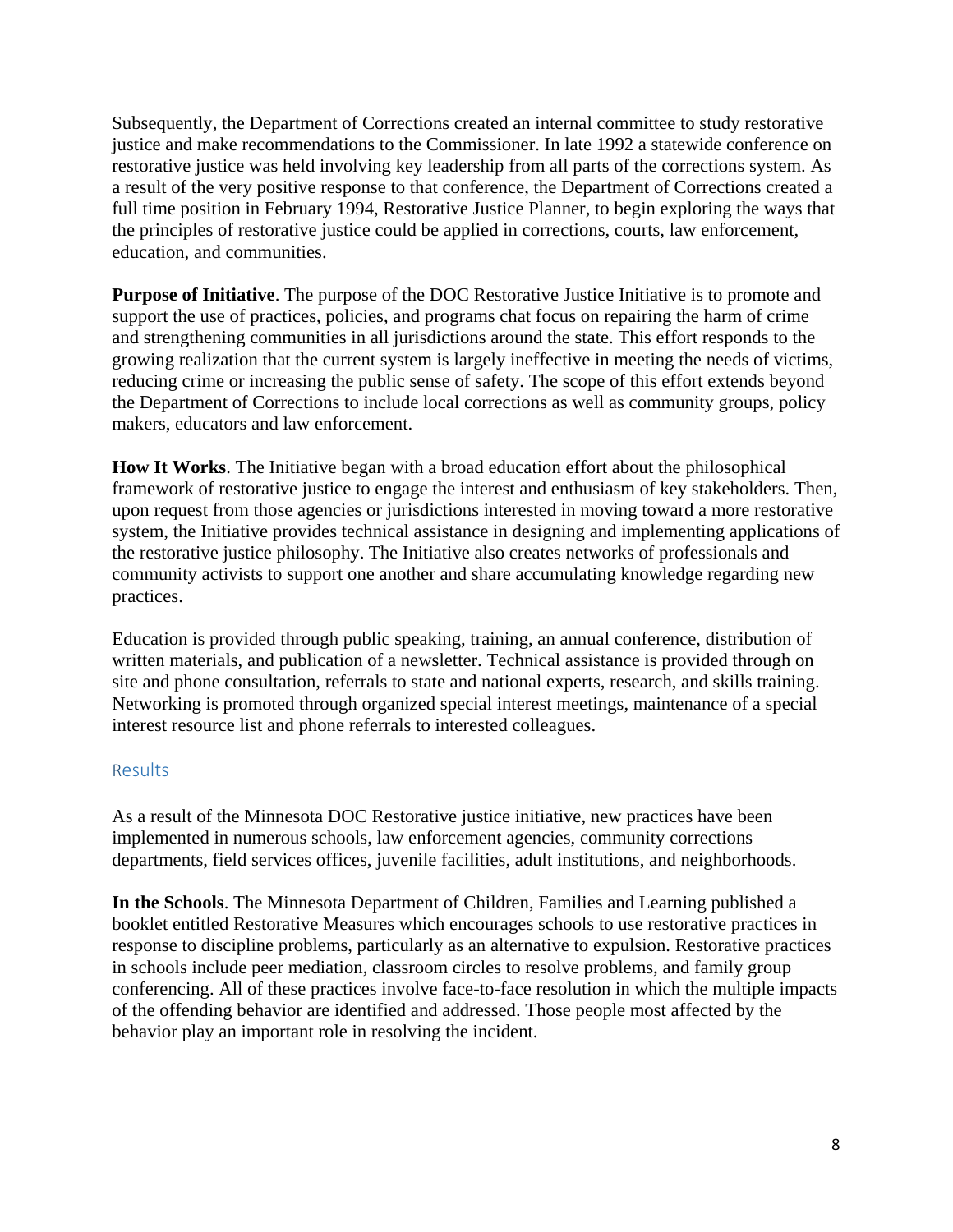**In Enforcement**. The major new restorative practice in law enforcement, piloted by about a dozen police departments in Minnesota, is the use of family group conferencing as a diversion process for juveniles.

families, and victim awareness education for staff. **In Community Corrections**. Community corrections departments and DOC Field Services offices have implemented victim-offender meeting programs, family group conferencing, a crime repair crew of supervised offenders, increased emphasis on paying restitution, community panels which meet with offenders, multi-disciplinary case management with juveniles and their

In over 80 counties the Sentencing to Service program involves offenders in paying back the community through supervised work on projects valued by the community in lieu of days in jail.

**In Prisons**. Several adult institutions have begun to apply restorative principles in the institution. The women's correctional facility has increased the involvement of inmates in constructive community service, implemented a victim empathy curriculum for all new inmates entering the facility and encourages extensive community volunteer involvement in the facility. One correctional facility for men sends out supervised work crews for constructive community service, collaborates with a the Youth Service Bureau in designing a repeat juvenile offender program with the help of inmates, and incorporates victim empathy in the treatment programs.

**In Neighborhoods**. The Restorative Justice Initiative is also assisting several city neighborhood groups in developing ways for neighborhoods to be involved in holding offenders accountable and reintegrating offenders into the community fabric to avoid future offenses.

# Role Of The State: Though Restorative Justice Must Be Designed And Implemented Locally, State Must Provide Leadership

unique resources and circumstances and are guided by restorative values. Applications of restorative justice principles must ultimately be locally designed in a process which involves all stakeholders. There is no blueprint for a restorative response to crime. Each community must create its own vision and its own array of responses that take advantage of its

Though the hard work of designing and implementing restorative programs and practices occurs. at the local level, there is a very important role for the state. The experience in Minnesota indicates that the state can provide critical leadership in articulating a vision and giving legitimacy to that vision. The Restorative Justice Initiative uses the visibility and influence of a state agency to engage community members and professionals in a discussion of underlying values which guide our response to crime. The foundation for lasting change needs to build on a broadly shared vision. The state is in the best position to lead the process of creating and communicating a statewide vision.

The Initiative, by its example, is demonstrating a new relationship between the state and local communities. The Initiative promotes system- and community-wide change in our response to crime without the use of formal authority or statutory power by engaging all stakeholders in a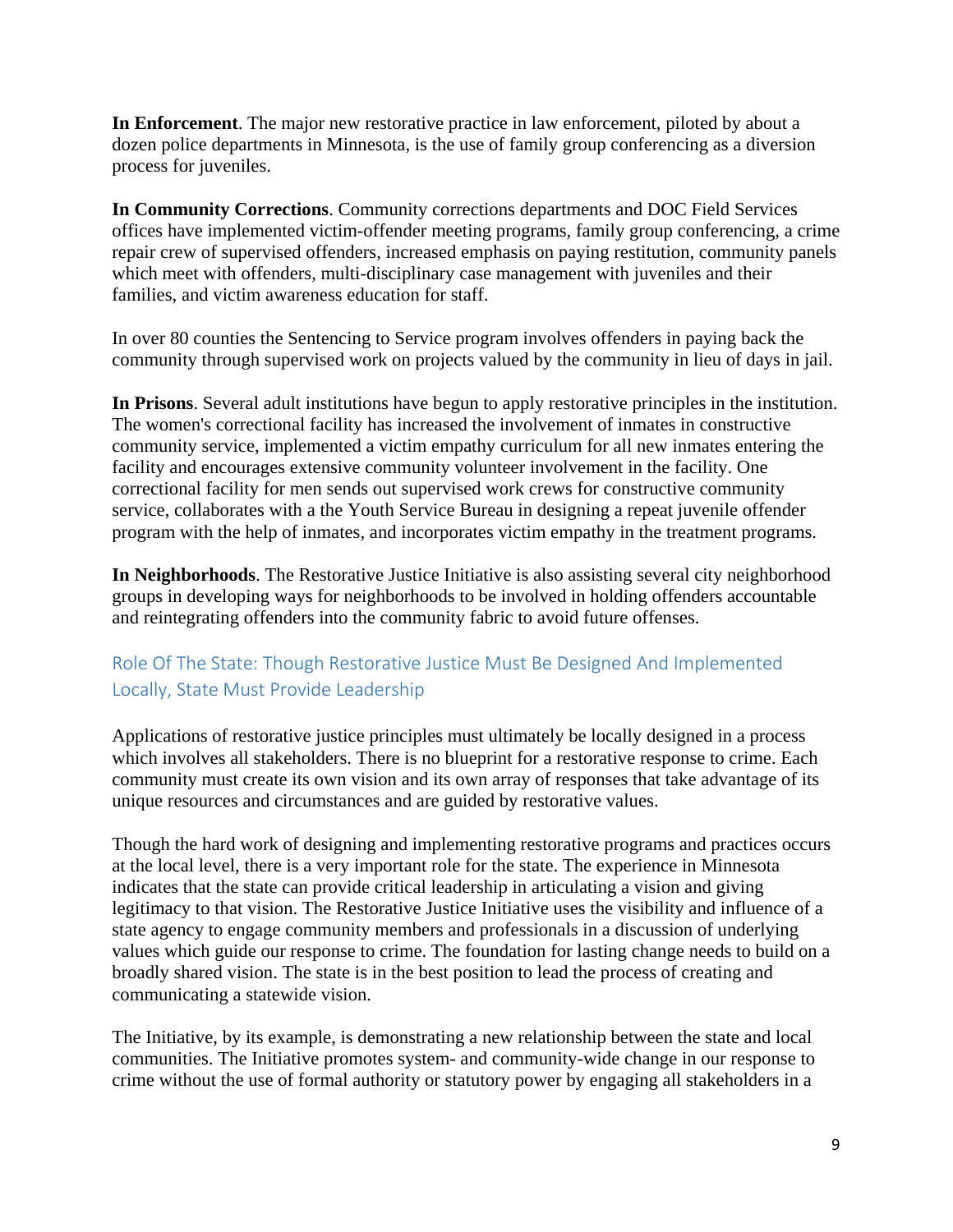voluntary, respectful process of examining an alternate vision and allowing local control over the decisions to make change, the specific path of change, and the pace of change.

Another important role for the state is that of facilitator-providing education, assisting local jurisdictions in identifying helpful resources, connecting people with common interests and encouraging new ideas.

As state and local communities work in partnership toward a more restorative response to crime, it is the state's role to keep the theory in view, to stay referenced to the principles of restorative justice, while communities raise the issues encountered in practice as both work jointly toward refinements in the theoretical understandings and practice.

The state also bears responsibility for ensuring that community processes are fair and appropriate. For example, the community is not allowed to tacitly condone domestic abuse by putting pressure on a victim to accept a resolution which does not clearly condemn the behavior. The state must hold the community accountable to larger society norms and to the welfare of all its members, including both victims and offenders.

#### Pointers in Promoting and Implementing Restorative Justice

Some key points about how to effectively advance a restorative vision have emerged from our experience in promoting restorative justice:

- It is very important to be patient and to listen to the objections being raised, especially concerns expressed by victims.
- All restorative Justice practitioners should become knowledgeable about victimization.
- Energy is most effectively expended supporting those who are interested, not in trying to convince those who aren't. Watch for opportunities; remain flexible.
- There is no single path to restorative outcomes.
- A positive vision appealing to humane values is very powerful.
- Make your process safe for dissent. Listen, listen, listen.
- Return regularly to a discussion of underlying values and philosophy.

#### Engaging the Community

Several of the models arising from the exploration of more restorative responses to crime involve community members in the process of supporting victims and deciding the terms of accountability for those who have violated the community norms. Community panels for juveniles, family group conferencing, community intervention teams and sentencing circles consistently demonstrate the capacity of community members to call themselves and their offending members to a higher level of moral behavior.

**Working With Offenders**. In these processes community members are skillful at separating the behavior from the individual. They are able to confront the behavior and communicate anger and disapproval, while still holding out a hand to assist the offender in finding a new path. Community members repeatedly design unique forms of responsibility that fit the particular case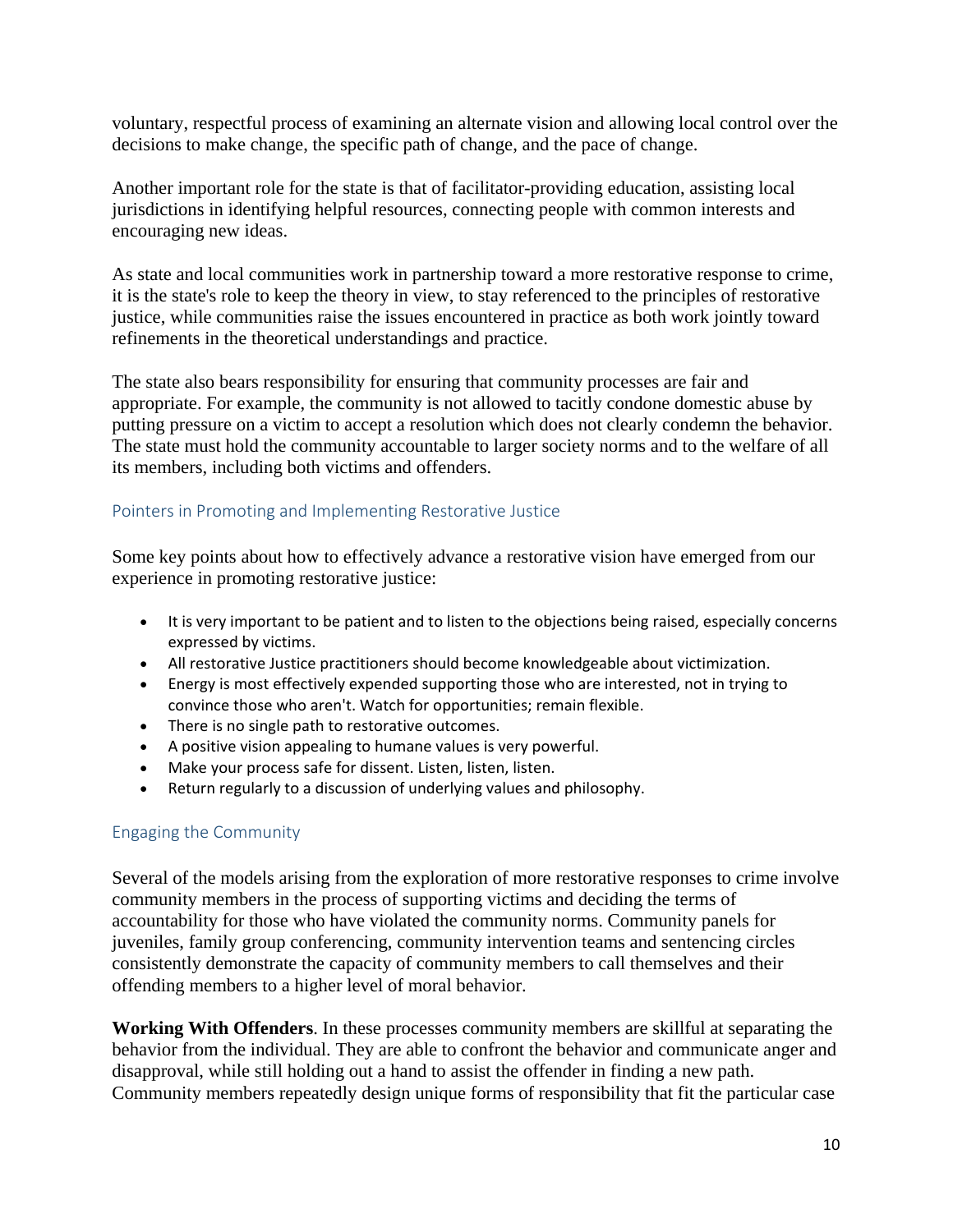and give specific meaning to the obligations placed on the offender. In these processes community members are using the same skills which characterize good parenting.

The experience with sentencing circles in the Yukon teaches us that serious chronic offenders who are deeply entrenched in chemical dependency and a criminal lifestyle can change their behavior if the community provides sufficient support and monitoring. That experience also teaches us that communities can change and can become active guardians of the welfare of every member, including victims and offenders.

**Response to Crime Must Build Community Strength**. The most effective responses to crime are those which build community strength. Every criminal justice intervention should answer the question: Is the community stronger after the intervention than it was before the crime happened? Constructive conflict resolution is a building block of strong relationships. Criminal events provide opportunities for communities to experience constructive collective action, which builds new relationships and strengthens existing ones.

For example, the circle sentencing project on the Mille Lacs Reservation in Minnesota is building the community's capacity to work with its members in changing behavior and is providing a way for the community to affirm its norms and assist victims in their healing process. Two new circle sentencing pilot projects, one in the African-American community in Minneapolis and one in a suburban county, are in the planning stages.

It is hard work to prepare communities to take on this responsibility and to support them, but the results are beyond any which the system can achieve without the community.

#### In Designing A System All Stakeholders Should Be Included

The process of designing new system responses to crime should be grassroots and democratic in nature, including all stakeholders. Likewise, the resolution of individual criminal events should be democratic. To ensure that community processes are not advancing the interests of particular subgroups, especially those with power, it is critical that we create new ways to include the voices which are usually absent-those without power.

Traditional framing of democracy as majority decision making will not protect the invisible or the powerless in a community. Consensus building models provide more protection to individuals who lack constituencies. In the case of criminal events the powerless might be either the offender or the victim, or both. Processes such as family group conferencing and circle sentencing are based on finding consensus and involving all stakeholders. Those processes consciously include all voices and give them power to find constructive resolutions.

#### Restorative Justice Provides A Positive Vision

Restorative justice is calling us to a higher level of functioning-as individuals and communities. Our experience indicates that many in our communities are ready to reach for a positive vision of our future-a vision in which safety is related more to harmony than to hardware. We are limited only by the scope of our vision and our belief in our own capacity to care about others.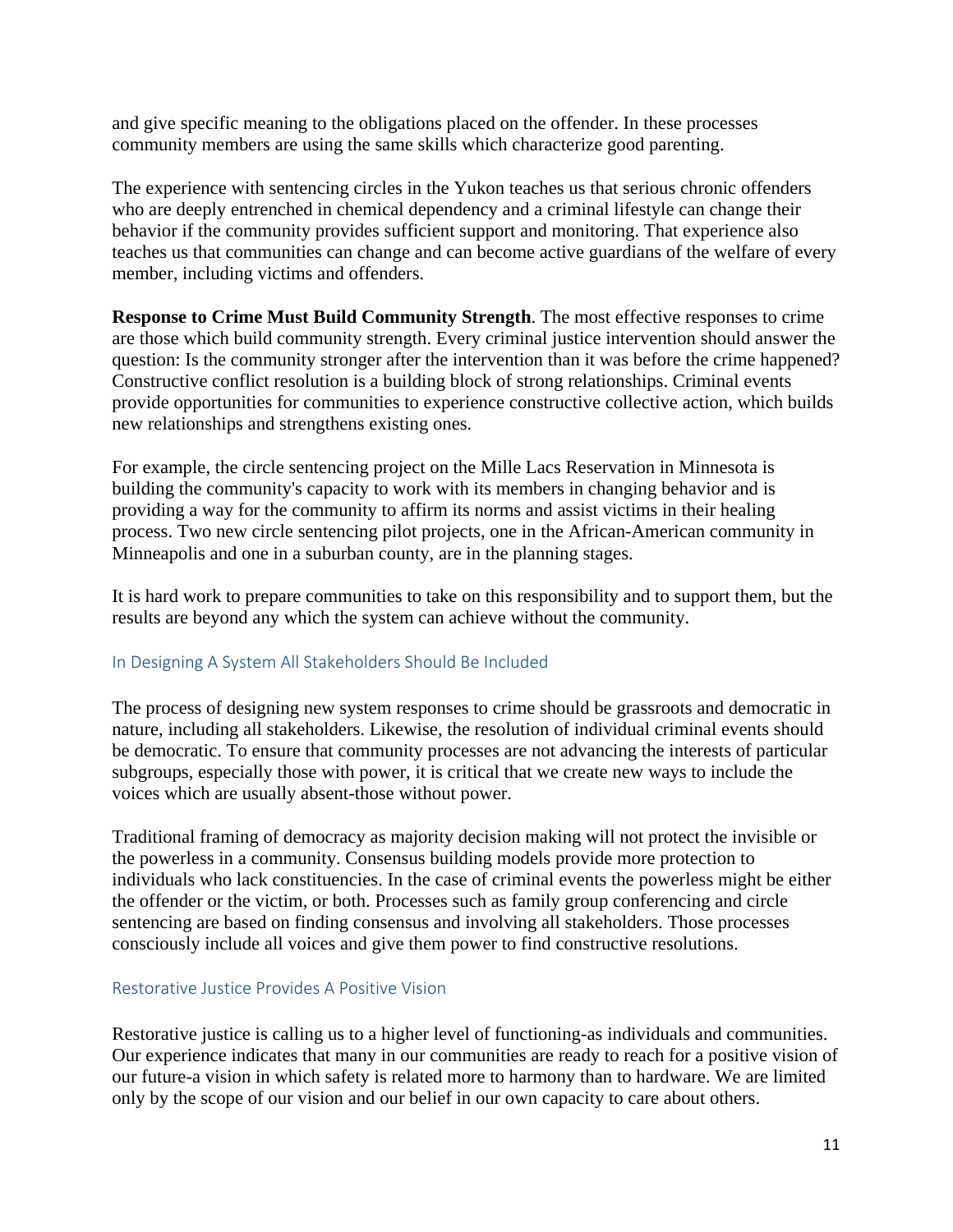#### Indigenous Justice Systems and Tribal Society

In many contemporary tribal communities, dual justice systems exist. One is based on what can be called an American paradigm of justice, and the other is based on what can be called an indigenous paradigm.

The American paradigm has its roots in the world view of Europeans and is based on a retributive philosophy that is hierarchical, adversarial, punitive, and guided by codified laws and written rules, procedures, and guidelines.[1] The vertical power structure is upward, with decision making limited to a few. The retributive philosophy holds that because the victim has suffered, the criminal should suffer as well. It is premised on the notion that criminals are wicked people who are responsible for their actions and deserve to be punished. [[2\]](#page-111-0) Punishment is used to appease the victim, to satisfy society's desire for revenge, and to reconcile the offender to the community by paying a debt to society. It does not offer a reduction in future crime or reparation to victims.

In the American paradigm, the law is applied through an adversarial system that places two differing parties in the courtroom to determine a defendant's guilt or innocence, or to declare the winner or loser in a civil case. It focuses on one aspect of a problem, the act involved, which is discussed through adversarial fact finding. The court provides the forum for testing the evidence presented from the differing perspectives and objectives of the parties. Interaction between parties is minimized and remains hostile throughout. In criminal cases, punitive sanctions limit accountability of the offender to the state, instead of to those he or she has harmed or to the community.

The indigenous justice paradigm is based on a holistic philosophy and the worldview of the aboriginal inhabitants of North America. These systems are guided by the unwritten customary laws, traditions, and practices that are learned primarily by example and through the oral teachings of tribal elders.[3] The holistic philosophy is a circle of justice that connects everyone involved with a problem or conflict on a continuum, with everyone focused on the same center. The center of the circle represents the underlying issues that need to be resolved to attain peace and harmony for the individuals and the community. The continuum represents the entire process, from disclosure of problems, to discussion and resolution, to making amends and restoring relationships. The methods used are based on concepts of restorative and reparative justice and the principles of healing and living in harmony with all beings and with nature.[4]

Restorative principles refer to the mending process for renewal of damaged personal and communal relationships. The victim is the focal point, and the goal is to heal and renew the victim's physical, emotional, mental, and spiritual well-being. It also involves deliberate acts by the offender to regain dignity and trust, and to return to a healthy physical, emotional, mental, and spiritual state. These are necessary for the offender and victim to save face and to restore personal and communal harmony.

Reparative principles refer to the process of making things right for oneself and those affected by the offender's behavior. To repair relationships, it is essential for the offender to make amends through apology, asking forgiveness, making restitution, and engaging in acts that demonstrate a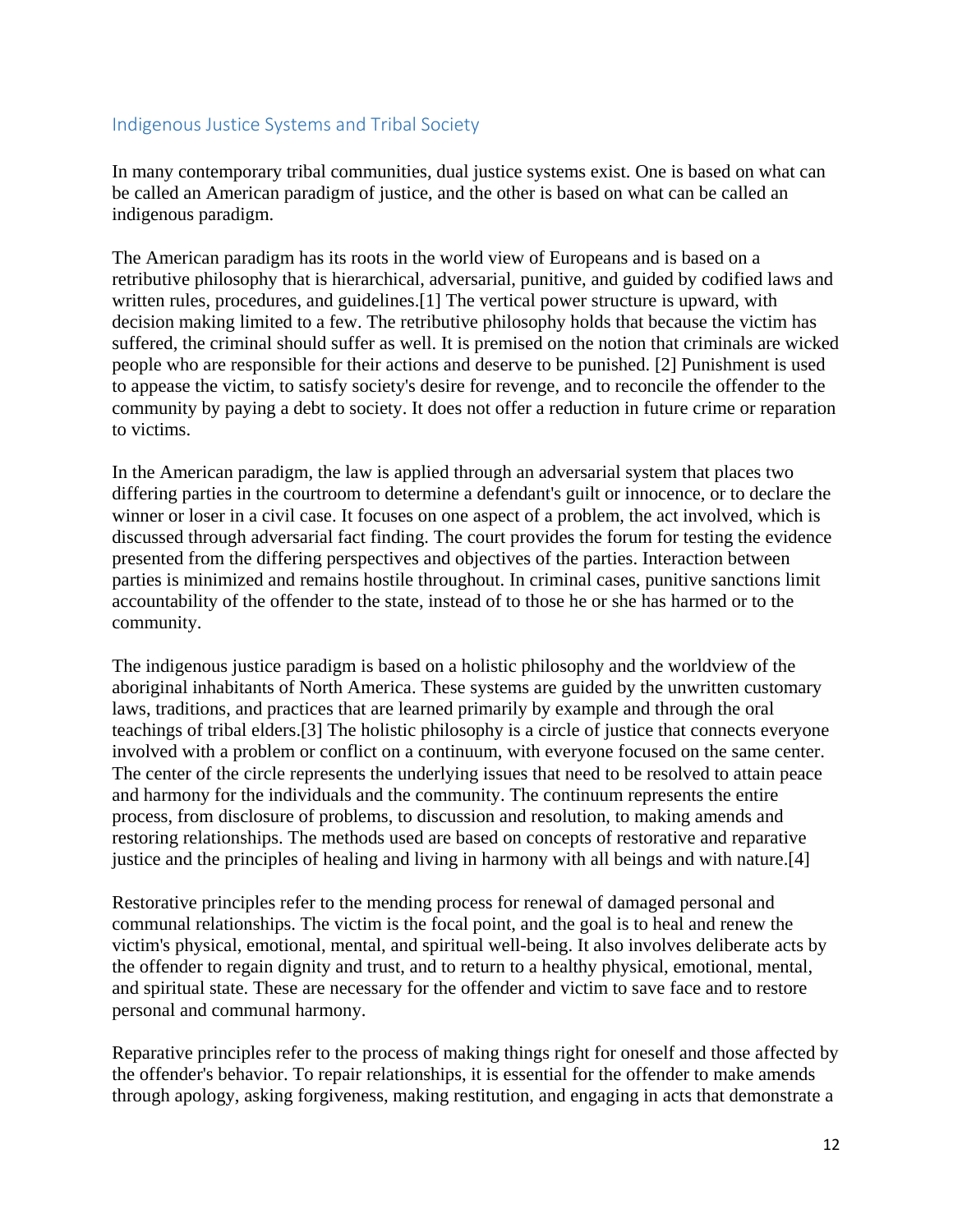sincerity to make things right. The communal aspect allows for crime to be viewed as a natural human error that requires corrective intervention by families and elders or tribal leaders. Thus, offenders remain an integral part of the community because of their important role in defining the boundaries of appropriate and inappropriate behavior and the consequences associated with misconduct.

In the American justice paradigm, separation of powers and separation of church and state are essential doctrines to ensure that justice occurs uncontaminated by politics and religion. For many tribes, law and justice are part of a whole that prescribes a way of life. Invoking the spiritual realm through prayer is essential throughout the indigenous process. Restoring spirituality and cleansing one's soul are essential to the healing process for everyone involved in a conflict. Therefore, separation doctrines are difficult for tribes to embrace; many find it impossible to make such distinctions. Whether this is good or bad is not the point. It is, however, an example of the resistance of indigenous people to accept doctrines or paradigms that contradict their holistic philosophy of life.

#### Law as a Way of Life

The concept of law as a way of life makes law a living concept that one comes to know and understand through experience. Law, as life, is linked to the elaborate relationships in many tribal communities. In some tribes it is exemplified by tribal divisions that represent legal systems prescribing the individual and kin relationships of members and the responsibilities individual and group members have to one another and to the community.[5] For example, in several Pueblo tribes, one is born into one of two moieties, or tribal divisions, decided by patrilineal lines. A woman can change membership only through marriage, when she joins her husband's moiety. Males generally cannot change their moiety, unless it is done during childhood through adoption or if their mother remarries into the opposite moiety. This illustrates how tribal law becomes a way of life that is set in motion at birth, and continues through an individual's life and death.

The indigenous approach requires problems to be handled in their entirety. Conflicts are not fragmented, nor is the process compartmentalized into pre-adjudication, pretrial, adjudication, and sentencing stages. These hinder the resolution process for victims and offenders and delay the restoration of relationships and communal harmony. All contributing factors are examined to address the underlying issues that precipitated the problem, and everyone affected by a problem participates in the process. This distributive aspect generalizes individual misconduct or criminal behavior to the offender's wider kin group, hence there is a wider sharing of blame and guilt. The offender, along with his or her kinsmen, are held accountable and responsible for correcting behavior and repairing relationships.[6]

#### Indigenous Systems Today

The status of tribes as sovereign nations are both preconstitutional and extraconstitutional. Tribes continue to possess four key characteristics of their sovereign status: a distinctive permanent population, a defined territory with identifiable borders, a government exercising authority over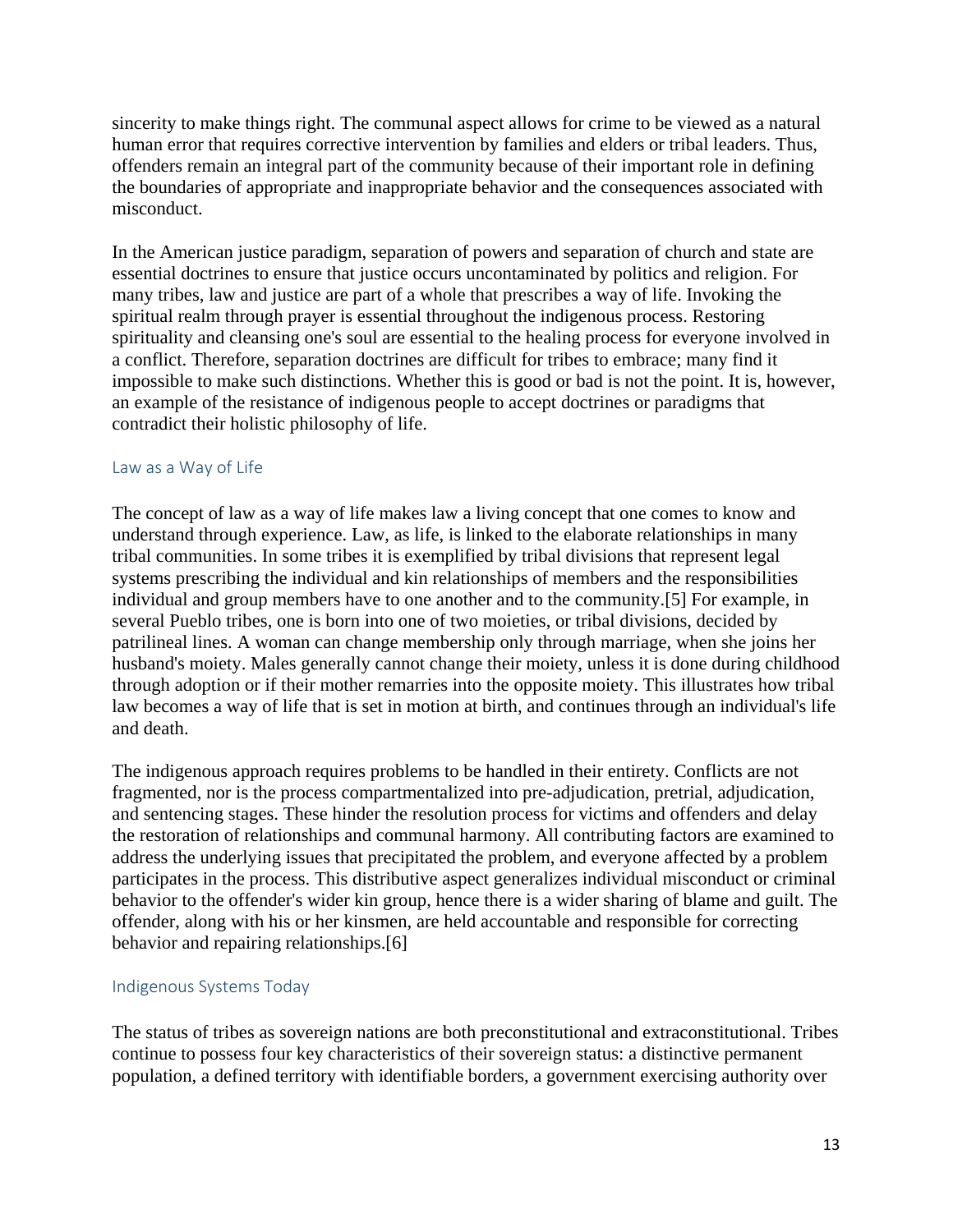territory and population, and the capacity to enter into government-to-government relationships with other nation-states.[7]

The administration of justice, law, and order is a function of government retained by the tribes as sovereign nations. It is within this realm that indigenous justice systems exist. Although there have been many efforts to limit the jurisdiction of tribal justice system [[8\]](#page-111-0) , tribes retain the authority to determine the legal structure and forums to use in administering justice and to determine the relationship of the legal structure with other governing bodies. Tribes have personal jurisdiction over their members and non-member Indians, territorial jurisdiction over their lands, and subject matter jurisdiction over such areas as criminal, juvenile, and civil matters. While limited by the Indian Civil Rights Act in sentencing, [\[9](#page-111-0)] tribes have concurrent jurisdiction over the felony crimes enumerated under the Major Crimes Act.<sup>[10]</sup>

The forums for handling disputes differ for each tribe, which may use varying combinations of family and community forums, traditional courts, quasi-modern courts, and modern tribal courts.

Family forums, such as family gatherings and talking circles, are facilitated by family elders or community leaders. Matters usually involve family problems, marital conflicts, juvenile misconduct, violent or abusive behavior, parental misconduct, or property disputes. Customary laws, sanctions, and practices are used. Individuals are summoned to these gatherings following traditional protocols initiated by the chosen elder. For example, in Pueblo communities the gathering is convened by the aggrieved person's family, which must personally notify the accused and his or her family of the time and place of the gathering.

Generally, elders are selected as spokespersons responsible for opening and closing the meetings with prayers. During the meeting, each side has an opportunity to speak. The victim may speak on his or her own behalf, and the family may assist in conveying the victim's issues. Extended family members often serve as spokespersons if the victim is very young or vulnerable. Similarly, a spokesperson may be designated to speak on behalf of the accused, especially if the accused is a juvenile or if other circumstances prevent the accused from speaking. When the family forum cannot resolve a conflict, the matter may be pursued elsewhere. Offender compliance is obligatory and monitored by the families involved. It is discretionary for decisions and agreements to be recorded by the family.

Community forums require more formal protocols than family forums, but draw on the families' willingness to discuss the issues, events, or accusations. These are mediated by tribal officials or representatives. Some tribes have citizen boards that serve as peace makers or facilitators. Customary laws, sanctions, and practices are used. Personal notice is made by tribal representatives to the individuals and families involved. Usually, this is all that is necessary to compel individuals to meet in both the family and community forums. When necessary, a personal escort to the gathering place may be provided by tribal officials. In some tribal communities notice may be by mail.

In the community forum, the tribal representative acts as facilitator and participates in the resolution process along with the offender and victim and their families. As with the family forum, prayers are said at the beginning and at closure. An unresolved matter may be taken to the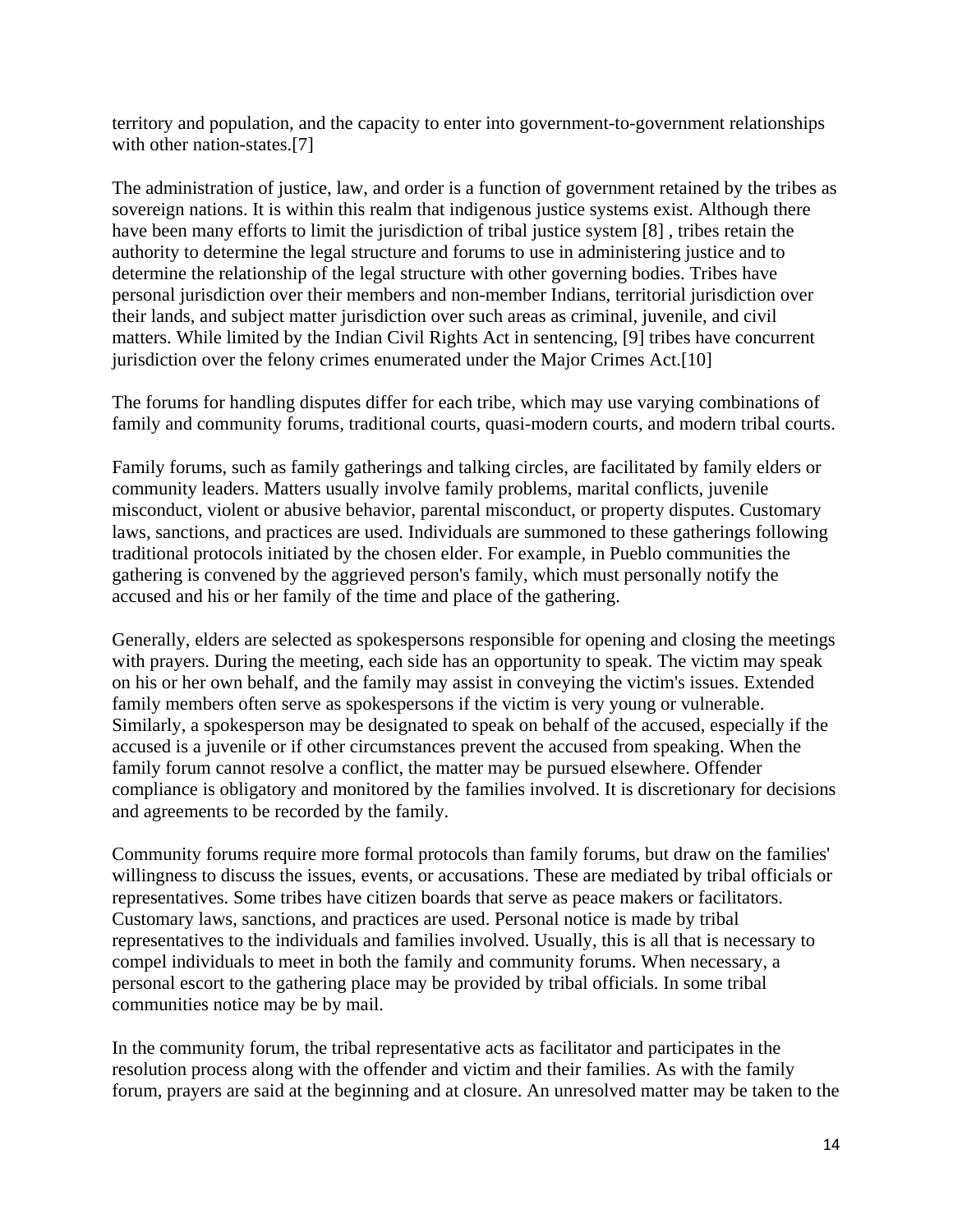next level, however, but tribes may or may not offer an appeal process for the community forum. In the Navajo peacemaker system, formal charges in the Navajo district court may be filed. In some Pueblo communities, matters may be pursued through the traditional court. Offender compliance is obligatory and monitored by the families involved and tribal officials.

Traditional courts incorporate some modern judicial practices to handle criminal, civil, traffic, and juvenile matters, but the process is similar to community forums. These courts exist in tribal communities that have retained an indigenous government structure, such as the Southwest Pueblos. Matters are initiated through written criminal or civil complaints or petitions. Defendants are often accompanied by relatives to the hearings. Generally, anyone with a legitimate interest in the case is allowed to participate from arraignment through sentencing. Heads of tribal government preside and are guided by customary laws and sanctions. In some cases written criminal codes with prescribed sanctions may be used. Offender compliance is mandated and monitored by the tribal officials with assistance from the families. Noncompliance by offenders may result in more punitive sanctions such as arrest and confinement.

Defendants are notified in writing. Although rare, matters may be appealed to the tribal council. In some tribes where a dual system exists, interaction between the modern American court and traditional court are prohibited. That is, one may not pursue a matter in both lower-level courts. However, an appeal from either court may be heard by the tribal council, which serves as the appellate court. Generally, then courts record proceedings and issue written judgment orders.

Quasi-modern tribal courts are based on the Anglo-American legal model. These courts handle criminal, civil, traffic, domestic relations, and juvenile matters. Written codes, rules, procedures, and guidelines are used, and lay judges preside. Some tribes limit the types of cases handled by these courts. For instance, land disputes are handled in several Pueblo communities by family and community forums. Like traditional courts, noncompliance by offenders may result in more punitive sanctions such as arrest and confinement. These are courts of record, and appellate systems are in place.

Modern tribal courts mirror American courts. They handle criminal, civil, traffic, domestic relations, and juvenile matters and are guided by written codes, rules, procedures, and guidelines. They are presided over by law trained judges and often exist in tribal communities that have a constitutional government. Like traditional courts and quasi-modern tribal courts, noncompliance by offenders may result in more punitive sanctions such as arrest and confinement. Like quasi-modern tribal courts, these are courts of record, and appellate systems are in place.

Some of the quasi-modern and modern courts incorporate indigenous justice methods as an alternative resolution process for juvenile delinquency, child custody, victim-offender cases, and civil matters. The trend of tribal courts is to use the family and community forums for matters that are highly interpersonal, either as a diversion alternative, as part of sentencing, or for victimoffender mediation. Some are court-annexed programs such as the Alternatives For First Time Youth Offenders Program sponsored by the Laguna Pueblo tribal court in New Mexico. Under this program, juvenile offenders are referred to the village officers, who convene a community forum. Recommendations for resolving the matter may be court-ordered, or the resolution may be handled informally by the village officers. This joint effort by the court and village officers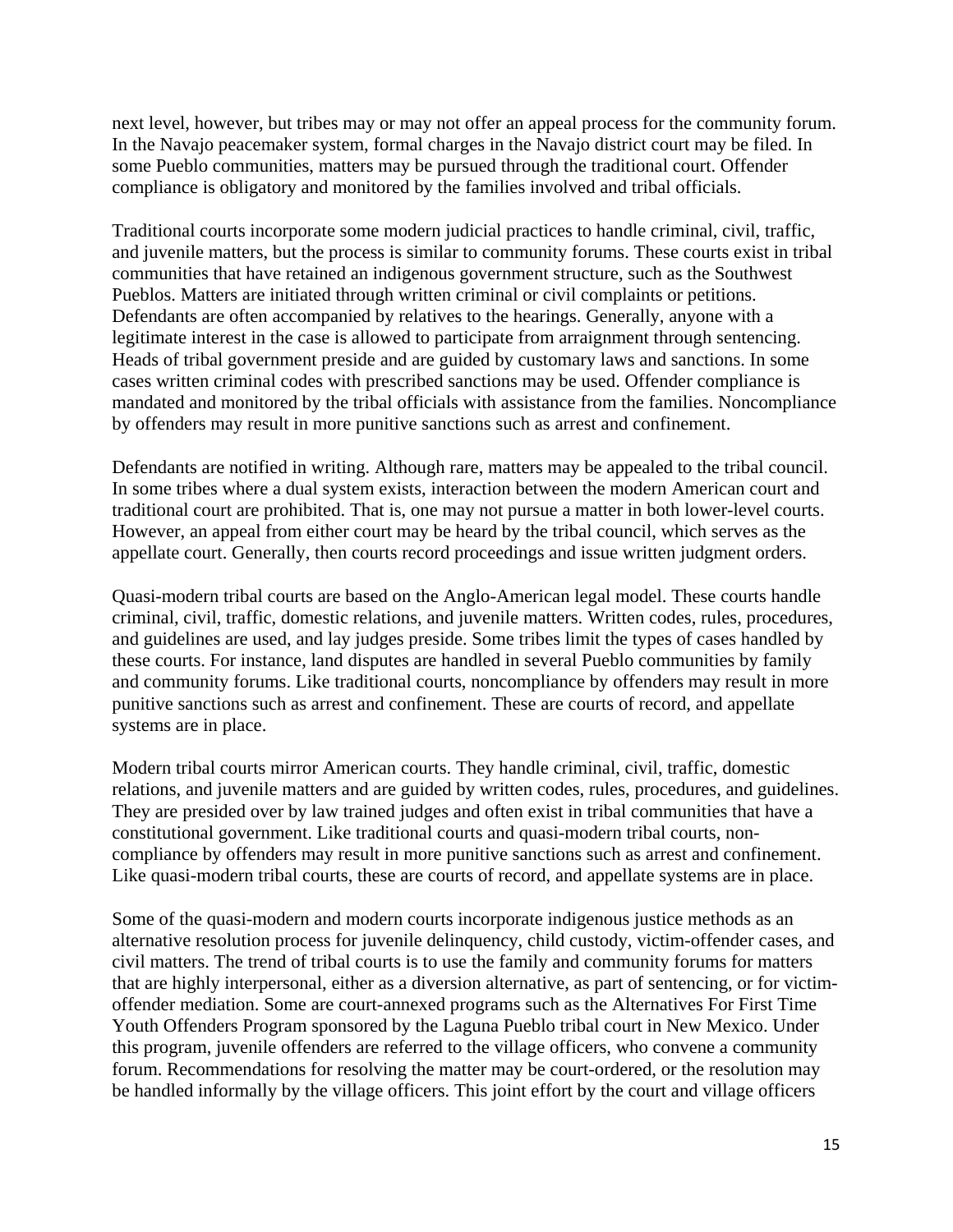allows them to address the problem at the local village level and to intervene early to prevent further delinquency.

#### Characteristics of Indigenous Law

Common terms or references to the law of indigenous societies include customary law, indigenous law, native law, and tribal or native law ways. All refer to the same concept.

Customary law is generally derived from custom. Custom in this sense means a long-established practice that has acquired the force of law by common adoption or acquiescence; it does not vary. [11]

Tribal common law is based on the values, mores, and norms of a tribe and expressed in its customs, traditions, and practices. In some tribes, the tribal common law has been set out in different court decisions and written opinions over time and has become case law. [12] Among several Pueblo communities, the matrilineal system holds that property belongs to the female. In a divorce or separation, property is divided according to the matrilineal definitions of property ownership and is written into the decisions of the traditional or tribal court. Similarly, Navajo courts incorporate Navajo common law in decisions in probate, criminal, and child custody cases, and marital conflicts. [[13\]](#page-22-0)

For many tribes along the Northwest coast such as the Yurok, customary laws dictate the areas where families can conduct their fishing, hunting, and gathering. These areas are passed down from one generation to the next. When someone fishes in another family's area, it is considered an affront to the entire family. By custom, the wronged family convenes a family forum as the proper way to handle the matter and to request compensation. Compensation may be with fish, fishing gear, feathers, hides, beadwork, traditional clothing, or other forms of payment.

Among several Pueblo communities, it is customary for discipline to be administered by the fiscale, who is responsible for maintaining the peace and overseeing the welfare of children and youth. It is a general practice for parents to summon the fiscale when their children are unruly or misbehaving. The fiscale advises the children about the consequences of their misconduct and may reprimand them or refer them and their parents to services such as counseling.

In many tribes, information, beliefs, and customs are handed down orally or by example from one generation to another. [\[14](#page-22-0)] For example, in the Minto Tribal Court of Alaska the resolution process involves a segment dedicated to "traditional counseling" by the facilitator or presiding judge. There is a general practice of "advising/giving" in the traditional courts of the Pueblos and the "talking to" in the Navajo peace making system. This segment is traditionally set aside for the spokespersons or tribal officials to speak of community values, mores, and the consequences of misbehavior or misconduct. Often these are conveyed in parables or creation narratives and beliefs. Advice is given about harboring vengeful feelings, and everyone is encouraged to renew relationships.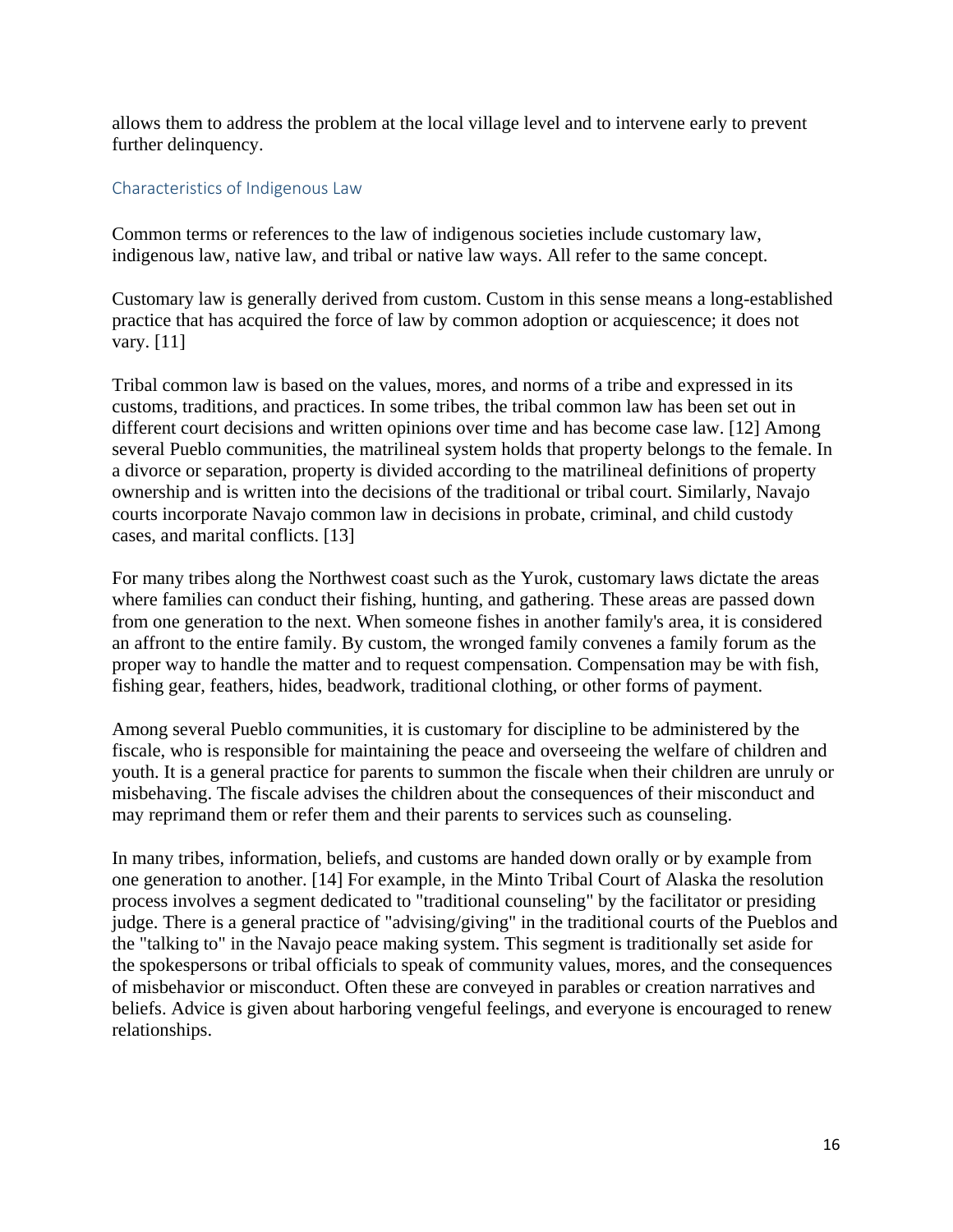#### The Indigenous Justice Process

Indigenous methods of conflict resolution include traditional dispute resolution, peace making, talking circles, family or community gatherings, and traditional mediation, described only by the language of the tribal community. All these refer to the methods of resolving problems and to the methods of restorative and reparative justice.

The structure of relationships in many tribal communities is paramount to a legal system exemplified by the clan system. Tribal law determines clan identification, which is often matrilineal. Among Pueblo communities, moiety and clan affiliations determine for which group an individual will dance, sing, or hunt in social activities, which religious or medicine groups one may join, which political positions one may hold, whom one may court or marry, or what property one may own. The clan system regulates the behavior of its members. The interlocking relationships in tribal communities often determines the flow of how problems are handled.

For example, in many tribal communities, parents and the extended family are expected to nurture, supervise, and discipline their children. When parental misconduct occurs, such as with physical or sexual abuse or neglect, the parents and extended family convene through the leadership of an elder to address the matter. In a minor case of physical abuse or neglect, the family forum is used. The distributive aspect is invoked extensively to ensure protection of the children and to monitor and enforce proper parental behavior and responsibility, which is regulated by the family. More serious cases may involve tribal officials.

In the family and community forums and the traditional courts, those accused of wrongdoing are required to give a verbal account of their involvement in an incident, whether or not they admit to the accusations. [\[15](#page-22-0)] This verbal account is key in discovering the underlying factors precipitating the problem. It requires participation by the offender's family and relatives who may have to explain the offender's misconduct, especially when some type of victimization has occurred. For example, parents may be admonished for not providing proper discipline and supervision for their children who vandalized or destroyed property. Relatives may be criticized for allowing a son or brother to abuse his wife or children.

Verbal accountability by the offender and the offender's family is essential to express remorse to the victim and the victim's family. Face-to-face exchange of apology and forgiveness empowers victims to confront their offenders and convey their pain and anguish. Offenders are forced to be accountable for their behavior, to face the people whom they have hurt, to explain themselves, to ask forgiveness, and to take full responsibility for making amends. Observing and hearing the apology enables the victim and family to discern its sincerity and move toward forgiveness and healing. Forgiveness is strongly suggested, but not essential for the victim to begin healing.

The restorative aspect frequently involves the use of ritual for the offender to cleanse the spirit and soul of the bad forces that caused the offender to behave offensively. Ceremonial sweats, fastings, purifications, and other methods are used to begin the healing and cleansing process necessary for the victim, the offender, and their families to regain mental, spiritual, and emotional well-being and to restore family and communal harmony. [[16\]](#page-22-0)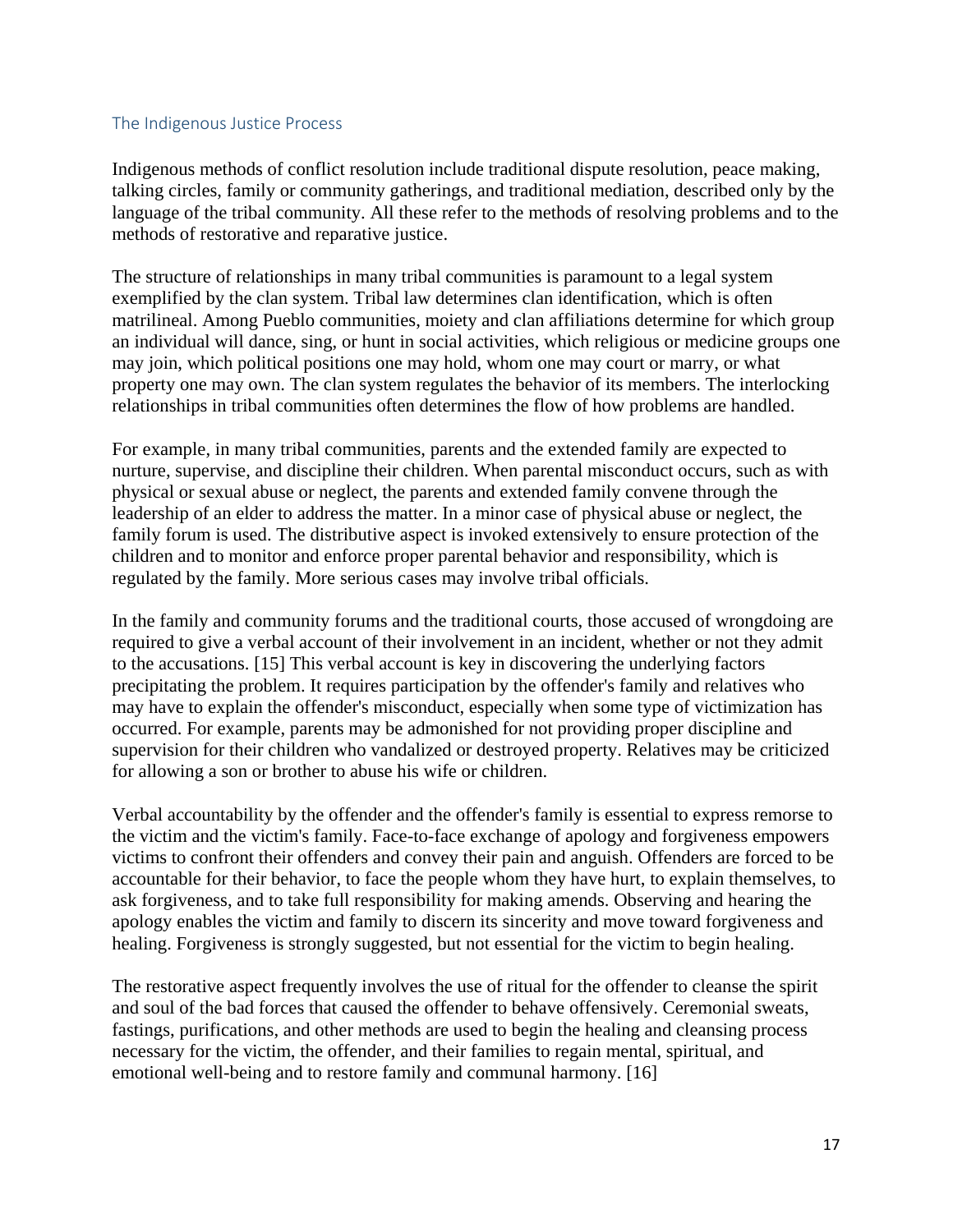The agreements reached in family and community forums are binding. Participants are compelled to comply through the same interlocking obligations established in individual and community relationships. Compliance and enforcement are important aspects of indigenous systems because there is little coercion. Accepting punishment does not guarantee that an offender will be accountable. Therefore, it is essential that offenders perform outward acts to demonstrate their responsibility for correcting behavior. Offender accountability is essential to ensure compliance with decisions and to prevent further criminality or relapse into deviant behavior. Equally important is for punitive sanctions to be decided and applied by individuals who were affected by the offender's behavior.

Historically, there is little evidence of penal systems in tribal communities. This fact remains today, although there are many who express the need for secure confinement facilities to address serious and violent crimes. Many customary sanctions to appease victims and to safeguard against vengeance are still in use. These include public ridicule, public shaming, whippings, temporary and permanent banishment, withdrawal of citizenship rights, financial and labor restitution, and community service. Some tribes still temporarily or permanently banish individuals who commit serious or violent crimes. Among the Warm Springs Tribes in Oregon, it is customary to refer lawbreakers to the "whipman," who may whip a person for misconduct. In the Laguna Alternatives for First Time Youth Offenders Program, community service is used extensively.

The indigenous process is also used in offenses where there are no victims, such as problems between parents and children, individual misconduct, or alcohol consumption. Family members affected by the offender's behavior or who are concerned with the offender's welfare may participate. Many tribal people view crime, delinquency, and other deviant behaviors as symptoms of bigger family problems. Widening the affected target group to include the offender, parents, siblings, and other extended family members enlists help from those most familiar with the situation to assist in correcting and preventing more serious crime.

The indigenous process can often be extremely uncomfortable and emotional because it involves participation by everyone affected, but great care is taken to provide a safe environment for matters to be discussed. The distributive nature of this process uses the extended family as a resource for the offender, the victim, and the community to resolve problems, to ensure compliance, to provide protection, and to retain ownership of the problems. [\[17](#page-22-0)]

#### Preserving Indigenous Systems

Tribes are faced with the inevitable conflict created by two justice paradigms competing for existence in one community. Many Americans believe the law is something to be applied and justice is something to be administered. In contrast, tribes traditionally believe law is a way of life and justice is a part of the life process. For one paradigm to exist, it must convert people to follow it. Although it appears that tribal courts follow the Anglo-American legal system, many adhere to the traditional values of the tribal justice system. This is largely because tribes have been wary of the ethnocentric view of the Western colonizers who devalued their legal structures and wanted to replace them with an imported Western system. [\[18](#page-22-0)] Tribes were also required to participate in the Anglo American legal system in order to protect their lands and people, but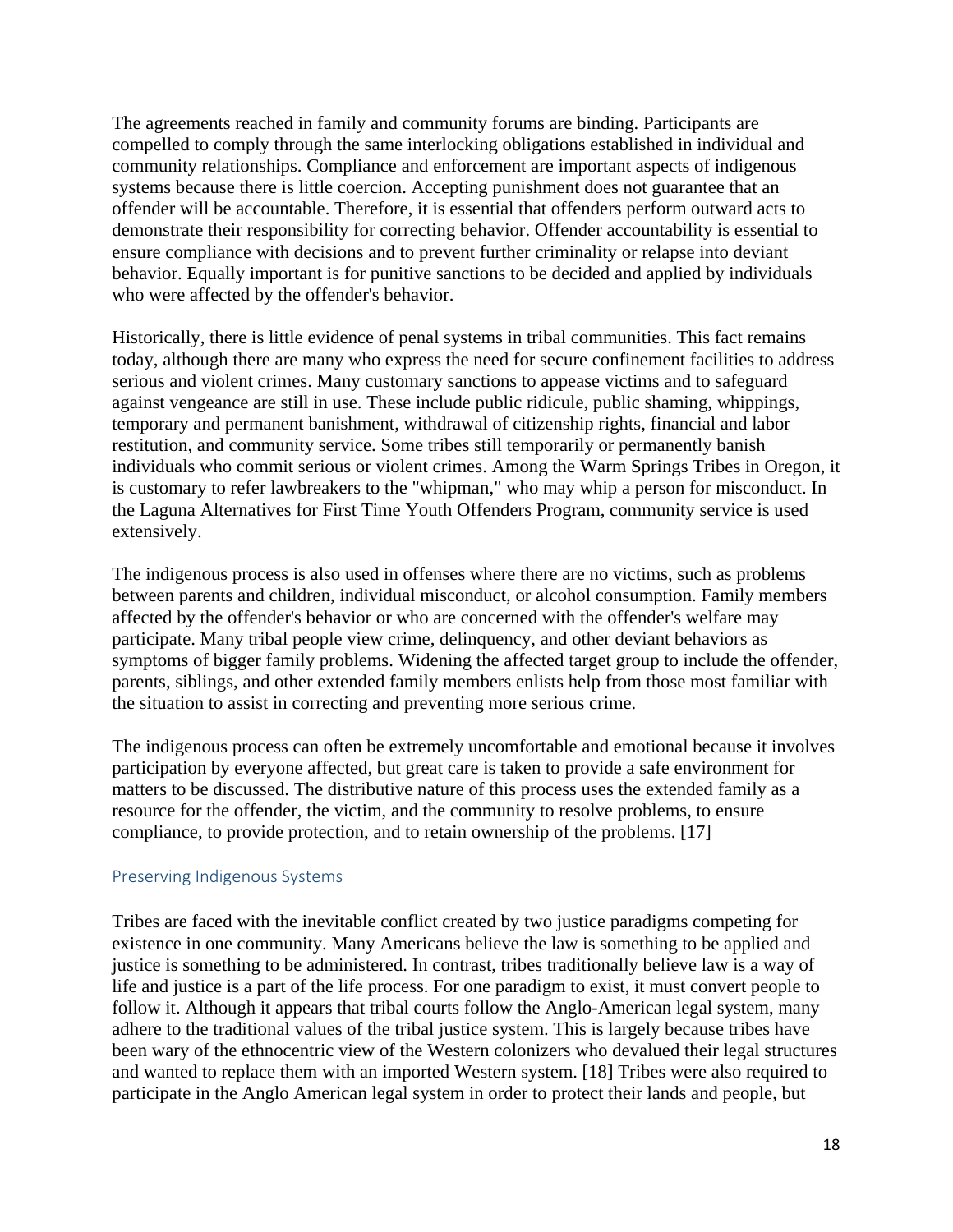they did so without trusting or believing it. This foreign system was imposed by the federal government, thereby thwarting their efforts to convert the tribes.

Attempts to strengthen and retraditionalize tribal justice systems stem from discontent with the efforts of modern tribal courts to address the crime, delinquency, social, and economic problems in tribal communities. It is joined by the dominant culture's current disillusionment with justice in this country, which causes doubt about retributive justice and a move toward a more restorative framework. [\[19](#page-22-0)] This emerging restorative perspective for the American justice system is illustrated by the following values:

All parties should be included in the response to crime-offenders, victims, and the community. Government and local communities should play complementary roles in that response. Accountability is based on offenders understanding the harm caused by their offense, accepting responsibility for that harm, and repairing it...Restorative justice guides professionals in the appropriate and equitable use of sanctions to ensure that offenders make amends to victims and the community. [\[20](#page-22-0)]

Conversion to the American justice paradigm is a difficult choice for tribes, particularly those with a functional indigenous justice system. For many, full conversion is not possible because the indigenous justice paradigm is too powerful to abandon. The strong adversarial features of the American justice paradigm will always conflict with the communal nature of most tribes. For this reason, the inherent restorative and reparative features of the indigenous justice paradigm will continue to be more appealing to the majority of tribal people.

Nonetheless, it is important for tribes to identify their community strengths and views on justice, law, and order. The role of non-Indians is to assist and support the tribes in strengthening their justice systems and to suppress the urge to take over or replace them. It is the sovereign and cultural right of tribes to explain, interpret, change, enact, and apply their own laws, oral and written, through whatever mechanisms they choose. It is their responsibility to teach the knowledge and skills embedded in their indigenous paradigm to their young. American Indian and Alaskan Native people have the clearest understanding of their indigenous law ways because they live them. They must be the messengers of this law to preserve its integrity, authority, power, and meaning to the people.

The many intrusions to the tribal way of life have interfered with the natural evolution of the indigenous justice paradigm, but while slowed, it has never stopped. The tribal resurgence to strengthen and retraditionalize their judiciaries has rejuvenated the evolutionary process. While mainstream society is in the midst of shifting from a retributive justice model to a restorative one, many tribes are strengthening their indigenous paradigm. In doing so, they are empowering themselves to provide a justice system that has meaning to the people they serve and the power to perpetuate what was preserved by the ancestors and passed on by the elders as testimony of their commitment to the future of tribes. Contemporary American Indian and Alaskan Native people are now faced with making the same commitment to preserve the indigenous justice system the elders maintained and find ways to perpetuate it.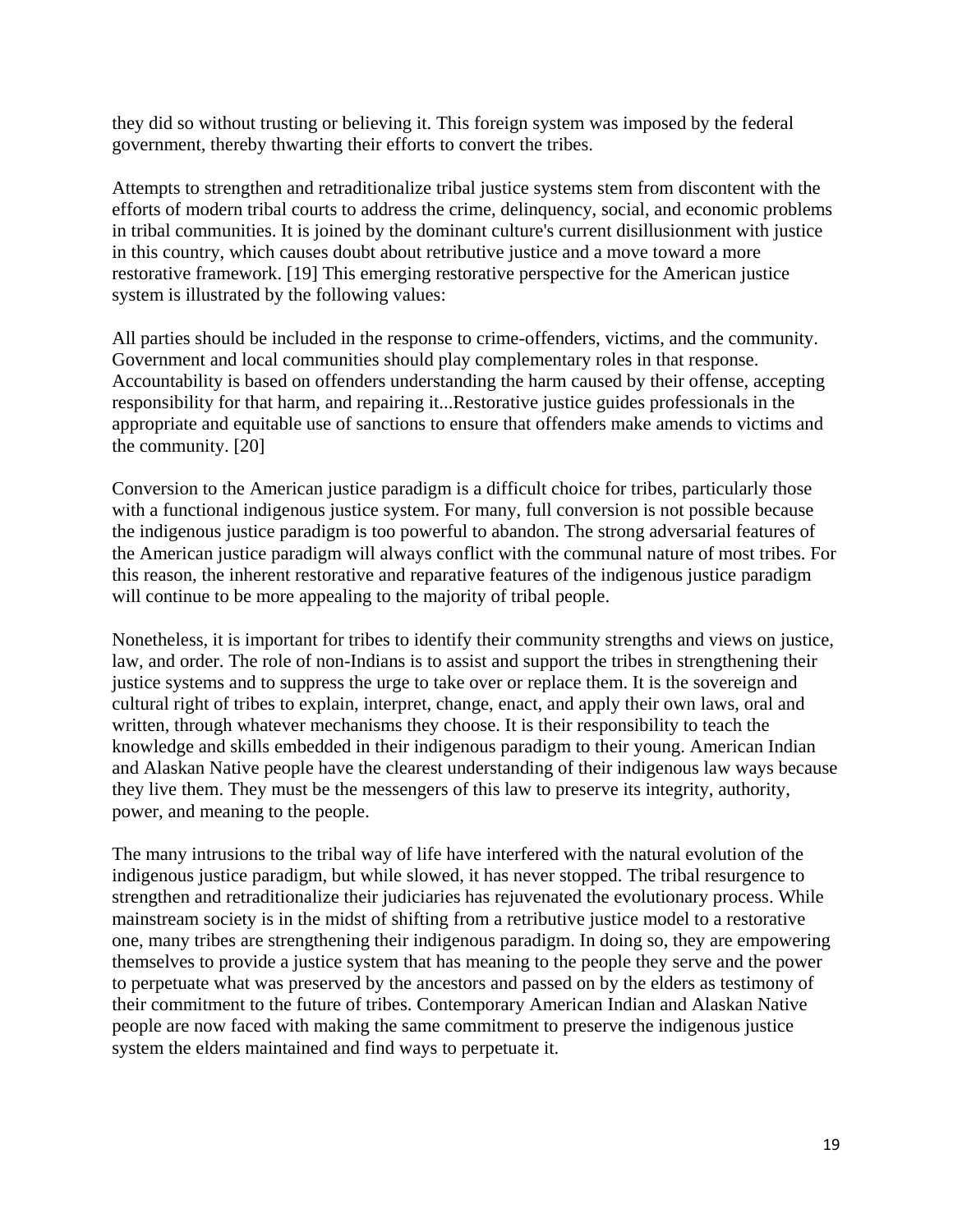#### Differences in justice paradigms

#### **AMERICAN justice Paradigm**

- Vertical
- Communication is rehearsed
- **English language is used**
- Written statutory law derived from rules, and procedure, written record
- Separation of powers
- Separation of church and state
- Adversarial and conflict oriented
- **•** Argumentative
- Isolated behavior, freeze-frame acts
- Fragmented approach to process and solutions
- Time-oriented process
- Limits participants in the process and solutions
- Representation by strangers
- Focus on individual rights
- Punitive and removes offender
- Prescribed penalties by and for the state
- Right of accused, especially against self-incrimination
- Vindication to society

#### **INDIGENOUS Justice Paradigm**

- Communication is fluid
- Native language is used
- Oral customary law learned as a way of life by example
- Law and justice are part of a whole
- The spiritual realm is invoked in ceremonies and prayer
- Builds trusting relationships to promote resolution and healing
- Talk and discussion is essential
- Reviews problem in its factors are examined entirety, contributing
- Comprehensive problem solving
- No time limits on the process, **•** long silences and patience are valued; inclusive of all affected individuals in the process and solving problems
	- Representation by extended family members
	- Focus on victim and communal rights
	- Corrective, offenders are accountable and responsible for change
	- Customary sanctions used to restore victim‐offender relationship
	- Obligation of accused to verbalize accountability
	- Reparative obligation to victims and community, apology and forgiveness

#### Notes

[1] Yazzie, "Life Comes From It: Navajo Justice Concepts," Legal Education Series, *Alternatives in Dispute Resolution and Traditional Peacemaking* (Petaluma, CA: National Indian Justice Center, 1993) and Falk, *International Jurisdiction: Horizontal and Vertical Conceptions of Legal Order*. 32 Temple L. Q. 295 (1959).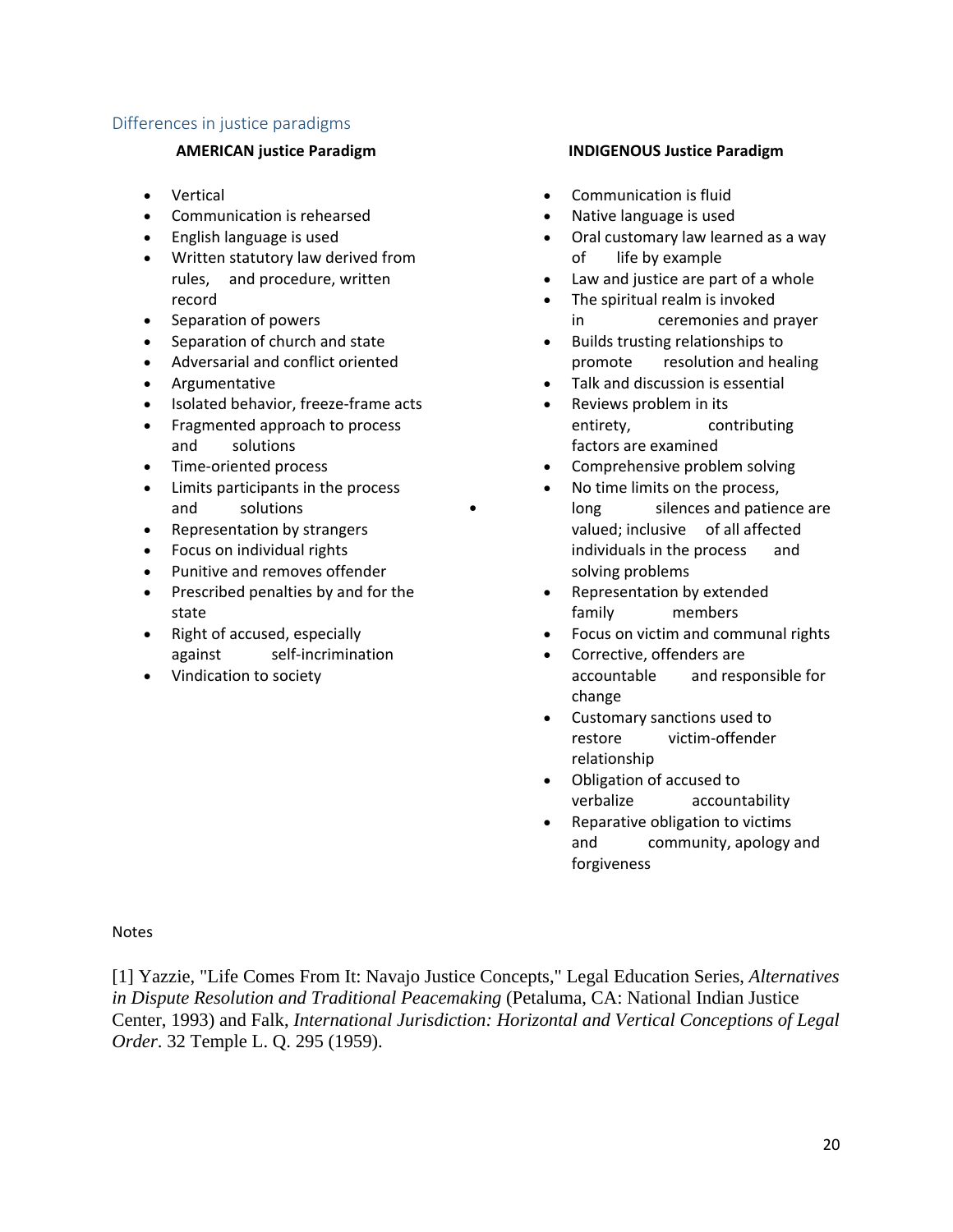[2] Travis, *Introduction to Criminal Justice,* 2d Ed. (Cincinnati: Anderson Publishing Co., 1995) and Neubauer, *America's Courts and the Criminal Justice System,* 2d Ed. (Monterey: Brooks/Cole Publishing Company, 1984).

[3] Yazzie, supra n. 1; Tso, "Decision Making in Tribal Courts," 31 *Arizona L. Rev.* (1989); and Zion, "Searching for Indian Common Law," in Morse and Woodman, (eds.), *Indigenous Law and the State* (Forus Publications, 1988).

[4] Yazzie, supra n. 1. at 4.

[5] Connors and Brady, "Alaska Native Traditional Dispute Resolution," paper presented at the National Conference on Traditional Peacemaking and Modern Tribal Justice Systems in Albuquerque, New Mexico. Tribal Justice Center (1986), "Indian Jurisprudence and Mediation the Indian Way: A Case Review of the Saddle Lake Tribal Justice System," paper presented at the Conference on Mediation in Winnipeg, Manitoba.

[6] Melton, "Traditional and Contemporary Tribal Law Enforcement: A Comparative Analysis." Paper presented at the Western Social Science Association, 31st Annual Conference in Albuquerque, New Mexico, (1989).

[7] Valencia-Weber and Zuni, pre-publication draft, (1995), "Domestic Violence and Tribal Protection of Indigenous Women in the United States." Forthcoming, St. Johns University Law Review.

[8] See, the establishment of the Court of Indian Offenses in 1883; the unilateral imposition of law and order codes in 1884; passage of the Major Crimes Act, 18 U.S.C. §1153 (1885, Stipp. 1986); the Indian Country Crimes Act, 18 U.S.C. §1152 (1817); the Assimilative Crimes Act, 30 Stat. 717 (1898); Public Law 83-280, Indians-Criminal Offenses and Civil Causes-State Jurisdiction, 18 U.S.C. § 1162, 25 U.S.C. §§ 1321-1326, 28 U.S.C. §1360. the Indian Civil Rights Act, 25 U.S.C. §1301 1303 (1968, Suppl. 1986); and Supreme Court decisions such as *Oliphant v Suquamish Indian Tribe,* 435 U.S. 191; and *Duro v. Reina, et al.,* 110 S.Ct. 2953.

[9] Indian Civil Rights Act, id. at 18, imposes certain protections and limitations on tribal authority and as amended in 1986 limits criminal punishment to one year imprisonment and a \$5,000 fine.

[10] Major Crimes Act, supra n. 8, at 18.

[11] Zuni, "Justice Based on Indigenous Concepts." Paper presented at the Indigenous Justice Conference(1992).

[12] Austin, "Incorporating Tribal Customs and Traditions into Tribal Court Decisions." Paper presented at the Federal Indian Bar Association: Indian Law Conference in Albuquerque, New Mexico, (1992).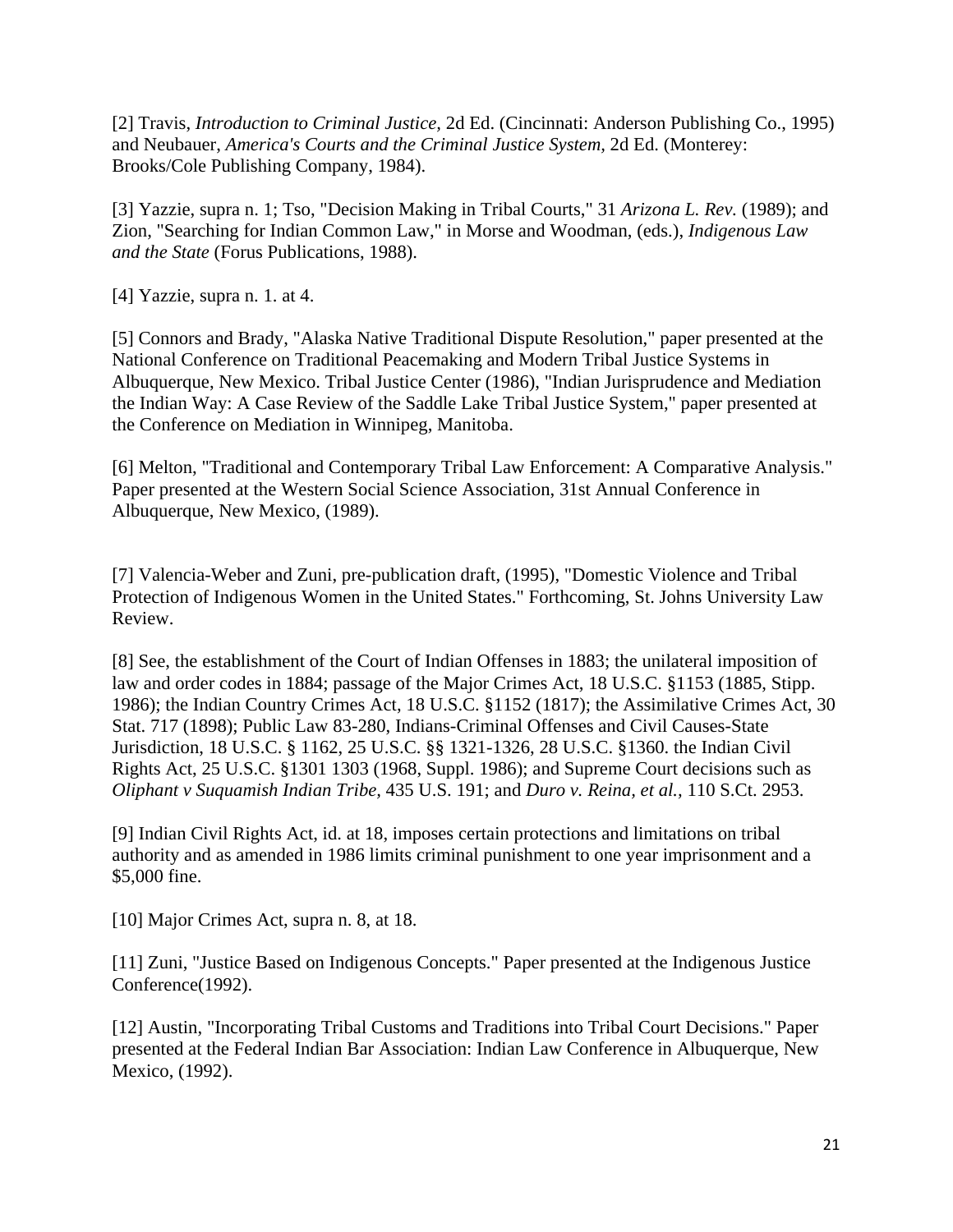<span id="page-22-0"></span>[13] Zuni, supra n. 11, at 25.

[14] **Id.** 

[15] Melton, supra n. 6, at 16.

[16] Bluehouse and Zion. "Hozhooji Naaliannii: The Navajo Justice and Harmony Ceremony." 10 *Mediation Q.* 327 (1993).

[17] Canadian Institute for Conflict Resolution, "Report to the Council of Akwesasne Concerning a Peacemaking Process," in Ottawa, Canada (1990).

[18] Mohawk, Prologue, in Wallace, *The White Roots of Peace* (Philadelphia: University of Pennsylvania Press, 1946).

[19] "Victims Seeking Fairness, Not Revenge: Toward Restorative Justice," *Federal Probation*  (September 1989). Van Ness, "Restorative Justice," Galaway and Hudson, eds. *Criminal Justice, Restitution, and Reconciliation* (Monsey, N.J.: Willow Tree Press, 1990).

[20] Bazemore and Umbreit, "Balanced and Restorative Justice: Program Summary." Office of Juvenile Justice and Delinquency Prevention, October (1994).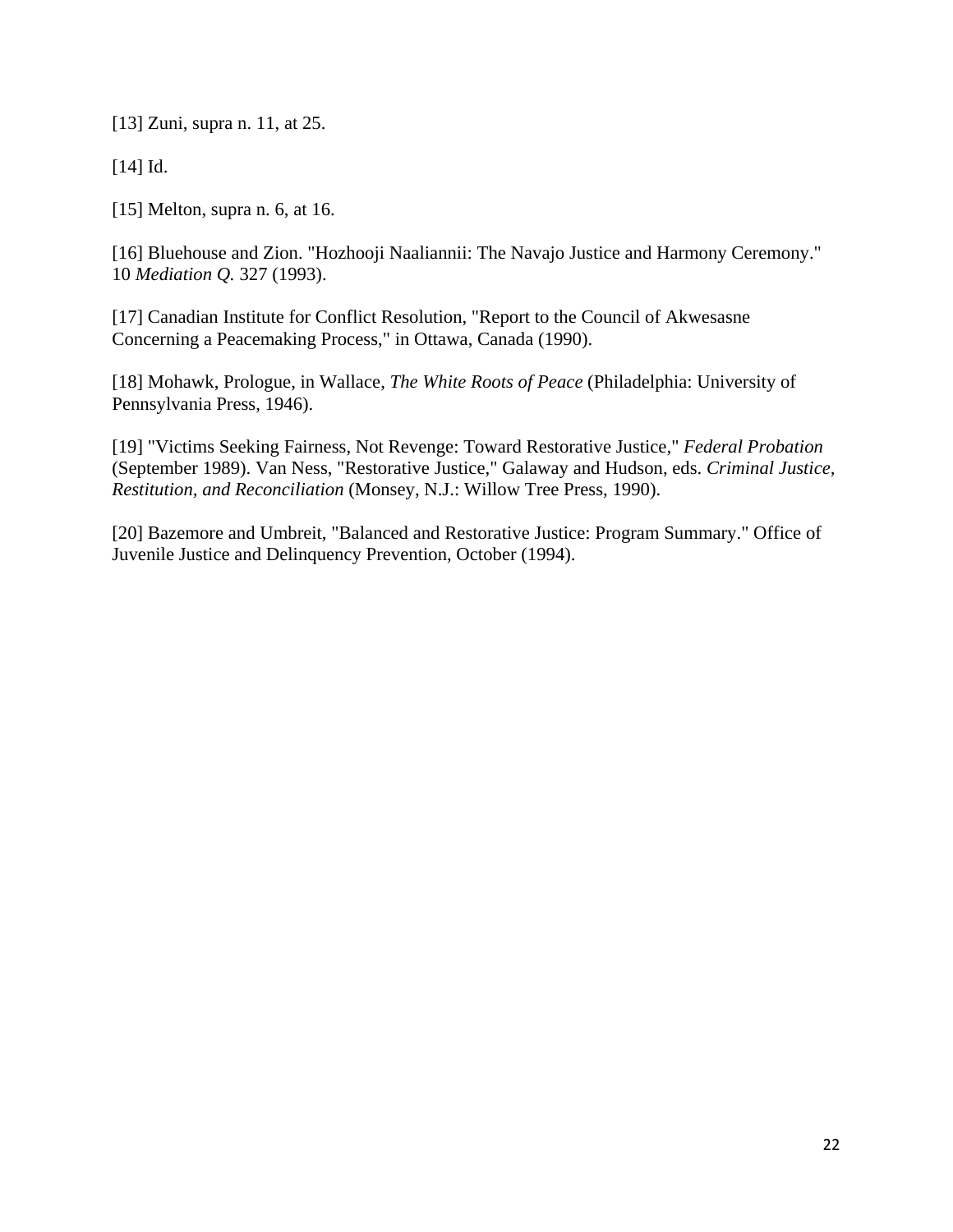#### The Reemergence of Tribal Society and Traditional Justice Systems

#### by Carey N. Vicenti, Chief Judge, Jicarilla Apache Tribe (Originally published in Judicature, Vol. 79, No. 3, November-December 1995)

#### Introduction

For many years now, I have been very close in friendship to my medicine man. When we see each other on the streets we will often wave. On occasion he has come to me for my advice. During one of our cordial discussions, he complemented me on my wisdom, my patience, and my perseverance. He then pointed out to me that our roles within our society were very much the same, except that he dealt with the good side and I dealt with the bad side.

What I did, as a judge within our tribal court system, was never characterized to me in that manner. And for several days, I had to sort through my metaphysics in order to live-in a good way-with his esteemed observation. I am sure that, to him, there is a kinship regarding our stature within our tribal society; as well, he must have noticed that both of us perform functions of ceremony, consultation, and curing. And because of my knowledge of the man, I am without doubt that his observation was not intended as a criticism, nor to vex me with some existential curse.

The medicine man was making a simple observation as to how we Jicarilla Apache people are. He described his role. Then he described my role. One might say that he made a karmic observation.

Whenever a person makes reference to good and bad in American society, one assumes a basic dichotomy or conflict. This was not what my medicine man intended. The medicine man merely pointed out that I have been charged by my destiny to perform those ceremonies, consultations, and cures in order to overcome the bad side of people's lives. It is my place in Jicarilla Apache society. And, as is often the case, I then send the individual to the medicine man in order for the medicine man to bless or baptize the individual towards complete cure of the calamity which has befallen him. We work together. For us, the rectification-or, if you prefer, the adjudication-of a problem spans a broad continuum from bad to good, and as good is accomplished, so too is the full restoration of the individual. While, on occasion, during the handling of problems within a court setting, the court may embark upon a determination of the mens rea of an individual, such a determination has limited usefulness and we must then return to our concern for the fate of the individual and the restoration of his spirit.

When Americans and Indians talk about "culture," they mean two different things. To the Native American. Culture is pervasive, encircling, all-inclusive. To the mainstream American, culture consists of an elective identity added to the essential American character.

It is not surprising, therefore, that in American society the question of justice is relegated to one institution, and all other things are left to a marketplace of religion and culture that prospers or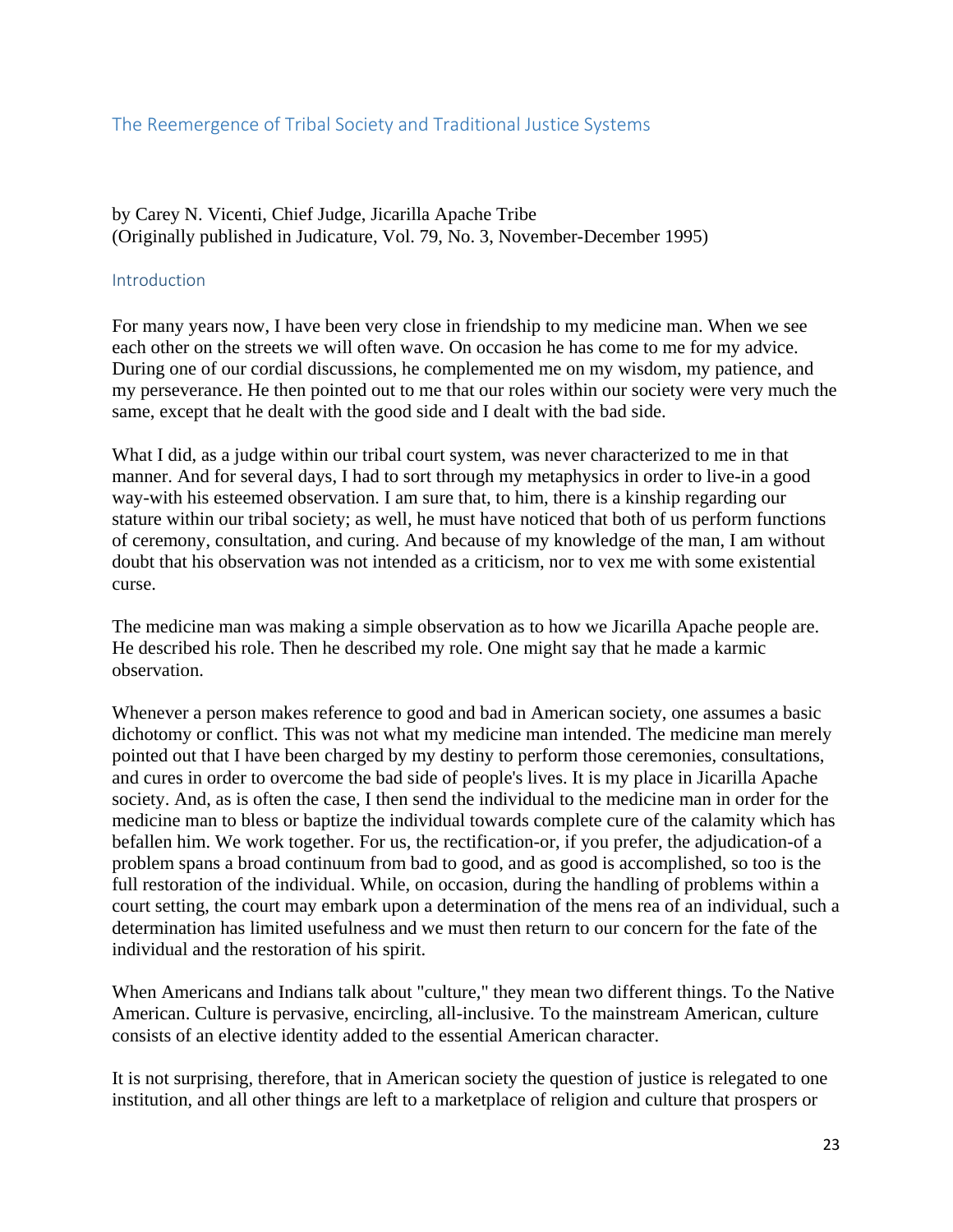fails depending upon how individuals choose to exercise the liberty given to them under American law. By stark contrast, the Indian concept of the human being is one in which all aspects of the person and his or her society are integrated. Every action in daily life is read to have meaning and implication to the individual and guides how he or she interacts with tribal society or fulfills obligations imposed by society, law, and religion.

This helps explain why tribal courts do and should differ substantially from courts of the non-Indian world. Mainstream Americans do not consider that the very viability of the systems of tribal governance depend on the degree to which such governments are allowed to develop their institutions free from any outside interference. They assume that culture is a modular element to be merely added to one's life at one's election. Americans do not seem to understand that their system of government, that the institution of the courts and the workings of an adversarial system of justice, all amount to a large portion of American culture. Thus, America, in its attempts to correct what it perceives as a rampant injustice in Indian America, creates a greater injustice by forcing its culture upon Indian peoples.

Against the large tide of American culture that sweeps across Indian America with daily relentlessness, tribal cultures must struggle. Indian tribal culture is in crisis. We no longer possess the cultural objects that may stimulate our collective memory to recall many lost customs, traditions, and values. And yet, every reservation is experiencing the return of educated Indian people who are capable of discerning the invasion of non-Indian values into the Indian world. These new Indians, who have equal footing in both the Indian and the non-Indian world, are capable of articulating the effects America has had on the development of tribal society. Over the past two decades they have been successful in litigating and in gaining passage of federal legislation ultimately to create a wide enough path for the distinct culture in Indian society to reemerge. For the tribal courts, this means the restoration of traditional forms of adjudication.

The reader will notice that the parts to the rest of this essay appear to have been placed in reverse chronological order, going from "Death" to "Birth." But it could not have been written any other way. It was specifically organized so as to illustrate that not every American presumption has implicit validity. Some peoples have a different frame of reference. I will always be an Apache man advancing the beliefs of my grandfather and his father, and all our predecessors. I am not unlike most other Indians, whether educated or not. I am willing to challenge the ineluctable death of our culture and bring it to a new life. With this essay I hope to take care of one portion of the bad side and I will leave to my medicine man his blessing for the good side.

#### Death and Burial

The tribal court is a relatively new phenomenon in Indian country. It emerged originally out of the need, as perceived by the non-Indian occupants of Indian territory, to prosecute the "bad" Indian. In the early decades, therefore, the institution was inquisitional and was not intended to provide the constitutional safeguards that are now deemed indispensable. In 1934, Congress passed the Indian Reorganization Act, which was intended to loosen the authoritarian grip the federal government exercised over the management of the internal affairs of Indian reservations. The act allowed a tribe to organize under two vastly different forms of government. Under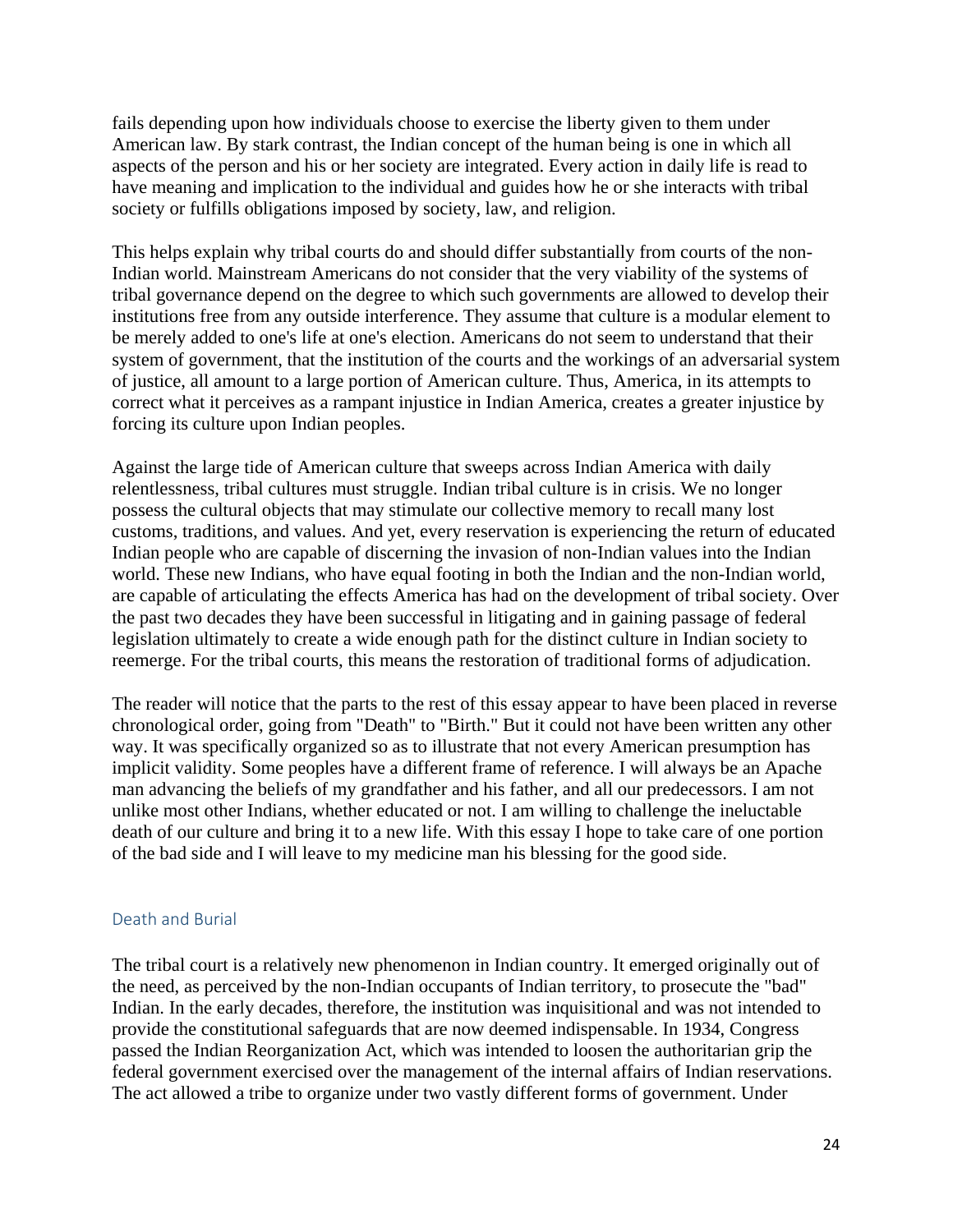section 16 of the act a tribe could adopt a constitution that governed the newly organized tribe. Under section 17, a tribe could organize a business committee to manage the tribe's affairs. It is important to recognize that many tribes did not take advantage of either section, choosing blindly to accept what the federal law would allow them to do in the future

After 1934, much of the inquisitional nature of the tribal court was shed, due primarily to the fact that the constitutions adopted by the various tribes provided sufficient guidance to Indian people regarding the administration of law in Indian country. That is not to say that federal control over the internal affairs of tribes had disappeared altogether. Rather, more elusive mechanisms were employed by federal officials to maintain the degree of control they deemed necessary. It should also be admitted that in many Indian communities the newly appointed judges were incapable of fulfilling the colonial role that existed prior to 1934, so non-Indian officials were occasionally invited in to "advise." By the mid-1960s, however, the influence of the federal government in the internal affairs of tribes had waned substantially.

As Indians gained greater control over their internal affairs, corruption also crept in. Tribal courts were occasionally manipulated by politically elected leadership. It having been determined that the federal constitution was not applicable to Indian tribes, the tribes freely adjudicated cases without concern for the emerging civil rights expectations of Indian people.

In the mid-1960s, Congress recognized that federal Indian law did not require constitutional rights to be afforded to people subject to the powers of tribal government. In an era when civil rights were prominently in the foreground of American politics, such omission was considered to be irreconcilable with the mood of the times. Therefore, in 1968 Congress passed the Indian Civil Rights Act. Under its terms, a list of civil rights, roughly reflecting the Bill of Rights, was imposed upon every tribal government.

Passage of the Indian Civil Rights Act was accomplished over the opposition of many Indian tribes. The relationship between the individual and his or her society was considered by many tribes to be their exclusive prerogative. By legislating civil rights upon Indian country, Congress inserted a portion of American culture into Indian society and attempted to supplant tribal culture, imposing a new order within tribal society that elevated the interests of the individual well above that of the family, the clan, the band, or the entire tribe. For many this signaled certain death to tribal society.

the federal court system was available only in criminal cases. But tribal culture received a reprieve in 1978. In *Santa Clara v. Martinez,* the Supreme Court made it clear that although Congress had the prerogative through its plenary powers to impose a system of civil rights protection upon Indian country, it was nonetheless left to the Indian tribes themselves, through their judicial tribunals, to interpret how these concepts should be applied. The very narrow holding of *Martinez* was that the federal court was without jurisdiction to hear an alleged civil rights violation given that the only statutory relief into the federal forum was by a writ of habeas corpus. A claimant must therefore be in custody, suggesting that review within

The *Martinez* decision was sufficient to place a makeshift wall between American culture and the cultures of the various tribes. The intrusion of civil rights philosophy into Indian society, and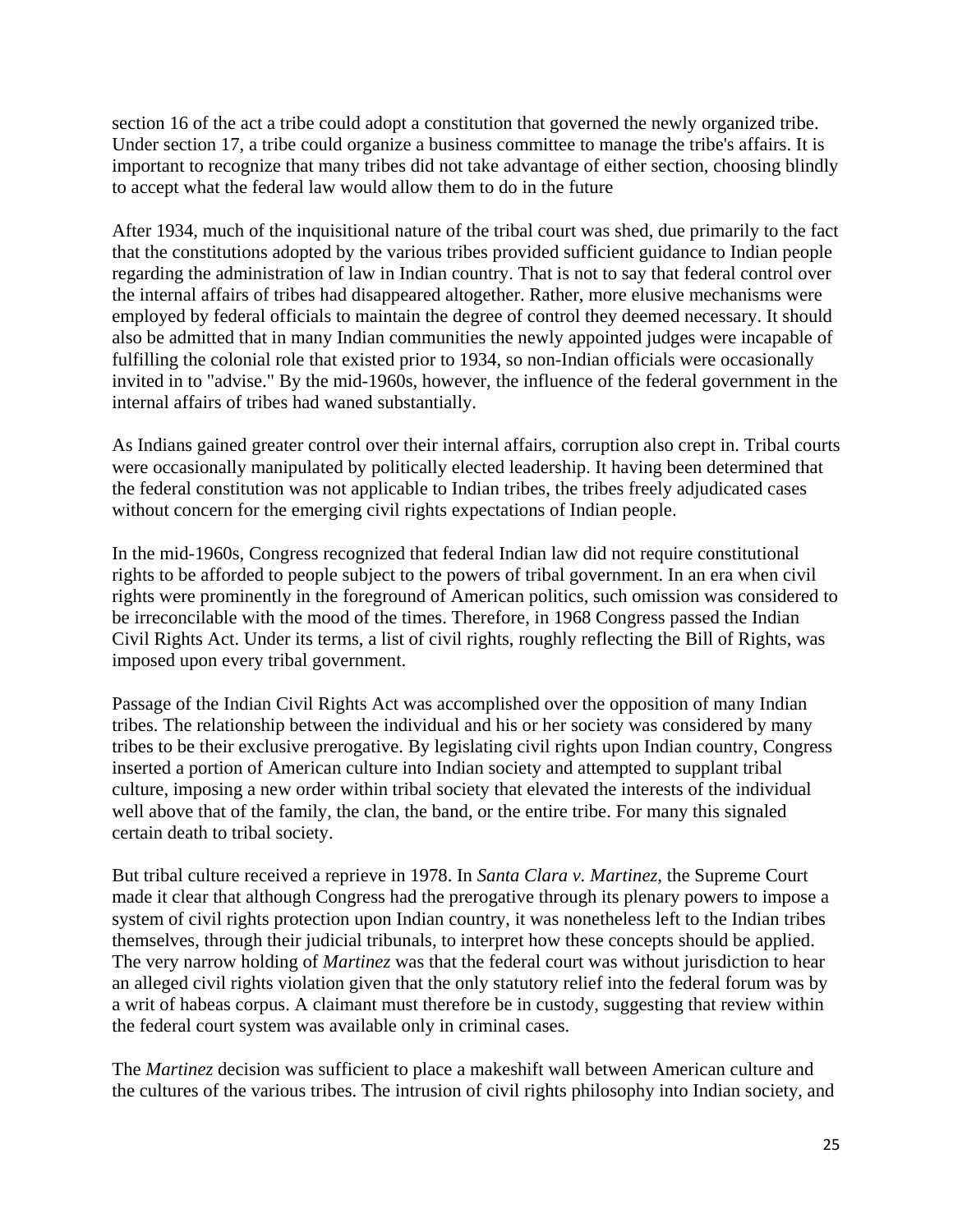the commensurate elevation of the status of the individual, were postponed. Many Indian tribes took this opening as an opportunity to return to practices that had evolved since the initial establishment of the inquisitional form of court in the late 1800s. Other tribes took the opportunity to reinstate traditional practices of problem solving. This renaissance of traditional adjudication practices was reinforced by the growing dissatisfaction with Western legal process as a whole. American courts have been experimenting with alternate dispute resolution in its many Western forms, thus validating, in part, the restoration of traditional Indian practice.

In the early 1990s many tribal judges and tribal leaders sought additional funding from Congress. After 2 and one-half years, Congress passed the Indian Tribal Justice Act, which was signed into law on December 3, 1993. Although it authorized up to \$58 million to reinforce the functioning of tribal courts, to this day the act remains unimplemented and unfunded.

#### Preparation for Death

The brief history outlined above does not fully explain the evolving tribal court. It is hard for many Indian people to believe that the Indian Civil Rights Act did not bring the demise of traditional values and practice. American society did not realize the genuine sadness felt by traditional Indian people as their way of life became slowly dismantled.

Over the past two decades tribes have made sporadic efforts to preserve tribal culture. Most have focused on the preservation of native languages. But rapidly those languages are disappearing. Many tribes have undergone initiatives to restore the various tribal arts. On many reservations the practices of basketry, pottery, beadworking, woodcarving, sculpture, quillwork, and many other natives arts have been restored and have become part of daily life. However, the mere restoration of the Indian arts plays all too well into a modular notion of cultural pluralism. In part, these attempts to renew these traditional practices succeeded because they cater efficiently to the non-Indian concept of culture: a bit of culture one can buy at the market.

The real battle for the preservation of traditional ways of life will be fought for the bold promontory of guiding human values. It is in that battle that tribal courts will become indispensable. It is in the tribal court that the competing concepts regarding social order, and the place of the individual within the family, the clan, the band and the tribe, will be decided. It has been clear to tribal court judges for the past several decades that the expectations of the litigants in the tribal forum have not wholeheartedly favored an open adoption of American justice values. But in order to fulfill the expectations of the tribal litigant, the courts have found it absolutely necessary to consult tribal custom and traditions and incorporate these values into American-style legal systems.

In the past 50 years, since the passage of the Indian Reorganization Act, Indian country has greatly diversified. Perhaps it would have been possible 200 years ago to give a finite number to all the various settled forms of justice systems existing in North America. Today, we can point to more than 535 federally recognized Indian tribes. This does not necessarily mean there are that many different legal systems. Rather, there are more than 535 potentially identifiable discreet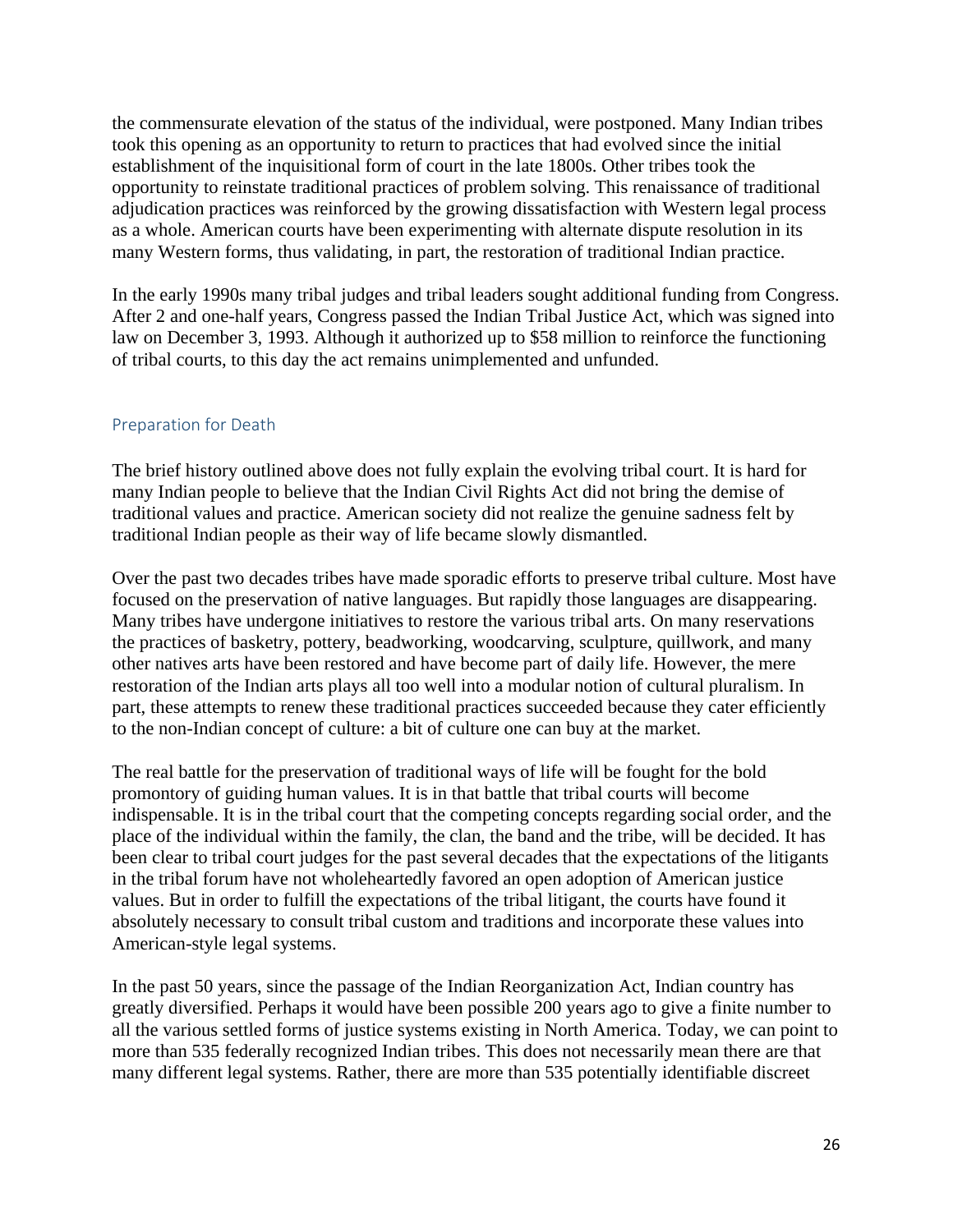systems of adjudication, each of which must account for cultures in their midst that are in volatile transition.

Many contemporary popular movements now operate in Indian country, affecting the development of the tribal courts. For instance, many tribal societies are being affected by the forces of evangelical Christianity. Other communities have seized upon the Archaeological Resources Protection Act, the Native American Graves Protection and Repatriation Act, and the American Indian Religious Freedom Act to assist in the assertion of traditional cultural rights. Those within Indian country are becoming vastly diversified compared to what may have been a more homogenous population 50 years ago. To a lesser degree, but not entirely absent as influences upon Indian society, are the global changes involving the fine tuning of human rights and the global trend toward regional and ethnic independence. Indian people also aspire to greater independence in spite of their long history as Americans.

Given the forces affecting tribal societies, the question must arise as to whether tribal courts can find stability within their own systems of government, and if so, to what extent will Western notions of justice or traditional Indian notions become prevalent.

#### **Maturity**

Before contact with non-Indians ever occurred, every tribe had its own institution for resolving problems. A "court," in many cases, never really existed. But among Indian peoples murders did occur, property was stolen, adultery was committed, and other transgressions against the social order occurred. We Apaches had a context against which the transgression could be read, interpreted, and resolved. We did not centralize all of our remedial powers into one institution. Rather, we would involve different elements of our society-the chief, the warrior societies, the families, the clan, the medicine man, and so on-in the resolution of the problem. Laws were not made by an institution such as a legislative body but by the normative power of the entire society. Each individual knew what was prohibited, where the prohibition came from, who would be empowered to decide corrective action, who would administer corrective action, and what the corrective action would be.

Expectations of justice were entirely different. For instance, among the Apaches the telling of truth is extremely important. It was not because truthfulness had achieved such a high virtue in our society. Instead, we view our reputations as being the most important of personal possessions. Thus, if a person told a lie, the person would fall into disrepute as a liar. The implications of such values in current legal process have been that few criminal cases are contested. A person who has committed a wrong freely confesses it. To a certain degree, the requirement that government prove guilt beyond a reasonable doubt legitimizes deception. Therefore, a defendant's rights are not necessarily perceived by Indian culture as something good.

Apaches rarely seek compensation for injuries. This is because we come to view injuries as defining moments. A person who loses an eye loses an eye for a reason-in some way to define himself. It is a teleological view of human experience. For the most part, this view disposes of all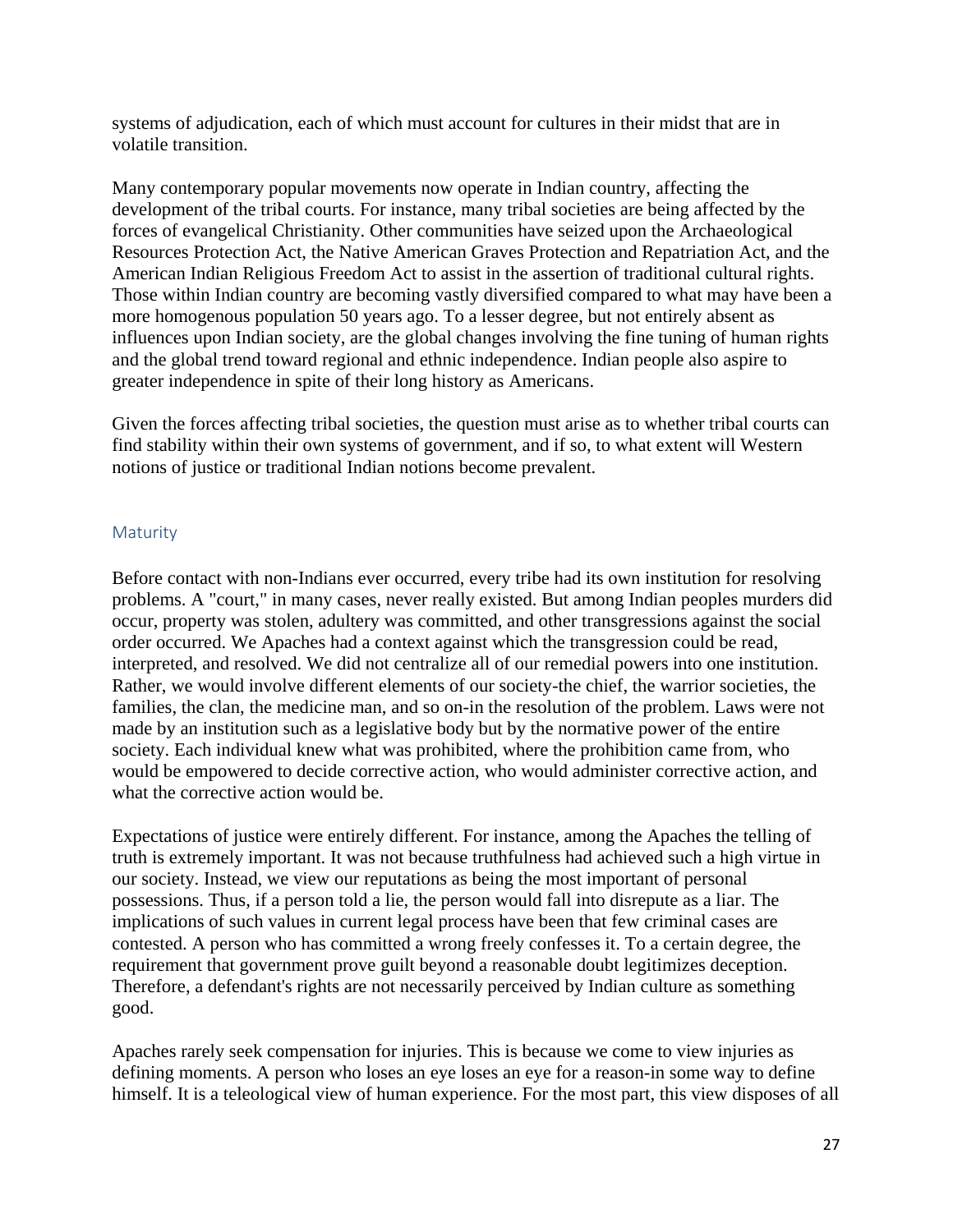injuries that occur by mere and gross negligence. Traditionally, if an intentional harm occurred, the offender would "own up" to the offense and make a restitutional gesture to the victim. An individual who confessed to having committed an offense could thus protect his or her good reputation.

until he or she comes forward with true remorse. In American society, restitution constitutes a very admirable traditional Indian practice. But our Apache restitutional gesture has little to do with economic value. The item or items used to provide restitution are symbolic of the remorse shown by the perpetrator. In the act of offering restitution, there is a transfer of power from the perpetrator to the victim. In offering restitution the perpetrator demonstrates the degree of remorse for having committed the intentional harm. The victim, after witnessing the gesture, has the power to determine whether the remorse was genuine. That determination depends on the degree to which the item or items involved in the restitutional gesture constitute a harm or loss to the perpetrator. If the offered restitution is without remorse, the victim can reject the restitution, and, thereafter, the perpetrator is disreputed

For certain problems there were certain known institutions that resolved those problems. One would not take a problem of one character to an institution that was not charged by tradition to solve those kinds of problems. And because we Apaches had placed such a high value upon our reputations, truthfulness was not a problem. Therefore, our institutions were not designed, as in American society, to discover the truth. Our institutions focused more upon determining the manner in which a transgression against social order would be remediated. As a result, in the development of the contemporary Apache courts, we have had a great deal of trouble developing a fin-tuned sense of legal process and a philosophy regarding evidence and burdens of proof and production. But our powers of remediation appear to go well beyond those employed by the Western world.

In our traditional society capital punishment consisted of exile. I know of no instances where death was ordered. "Shame" was our principal instrument of punishment (although "punishment" may not be an appropriate designation for the principle behind the corrective action). For the offense of adultery, a person had his or her nose sliced. (Adultery was considered an offense from which no person could recover and whose disrepute could shown obviously on the perpetrator's face.) In the Apache concept of transgression, we do not necessarily assign to a person a degree of intent, be it mere negligence, gross negligence, spur of the moment intent, or intention backed by planning. Each individual may take actions resulting in the transgression of tribal norms or mores because of badness that is operating within his or her life. That badness can be, and often is, a badness of heart-what Westerners might call sociopathic behavior-but the badness also may be explained by religious or spiritual reasons that have caused the state of heart, or by medical reasons that have caused momentary or periodic changes of behavior. So, in fashioning a remedy, much more attention has been placed upon determining other facts about the individual that can illuminate the metaphysical exploration of the individual undertaken by traditional participants.

The Apache remediator knows quite well that part of the remedy is in performing the exploration. Family members and friends may be brought in to discuss the changing world of the individual. We may explore everything from what he or she eats to which direction he or she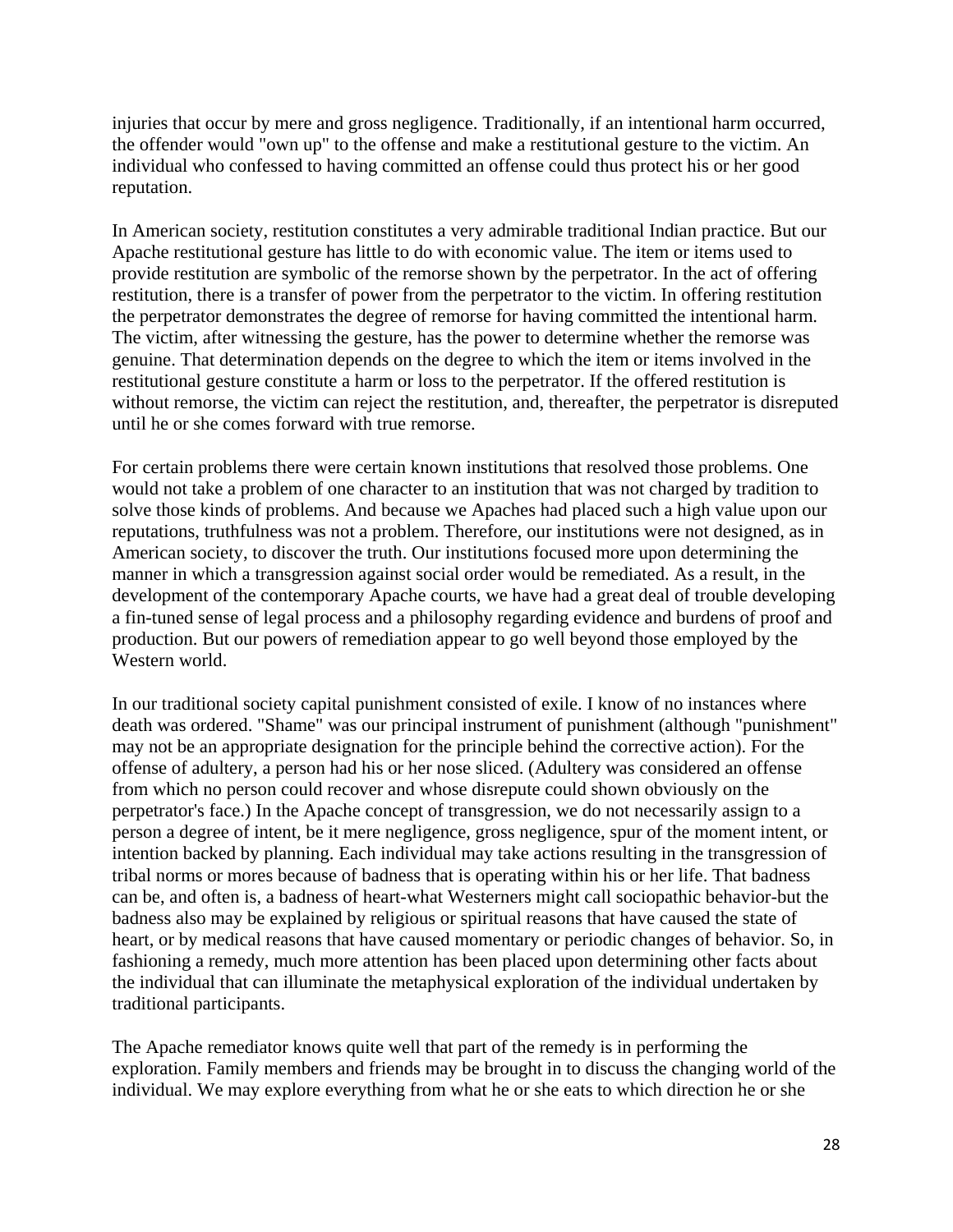faces when going to sleep at night. We recognize that many of the proscriptions that have been handed down from generation to generation, although potentially obsolete or dogmatic, may have their justifications in older times. We cannot altogether abandon those inherited cautions simply because we have acculturated to the English language and an American way of life and cannot fully understand or appreciate the wisdom of our predecessors.

Although restitution, consisting of equivalent economic value, may be an appropriate remedy under some circumstances, in traditional Apache society we recognize that dialogue about the transgression may also be the best remedy as we restore the individual's reputation. Depending on the nature of the transgression, we may require the restitutional gesture to involve more than merely a victim but a victim's family, and even the entire society. We value remorse as a state of mind to be accomplished by a perpetrator. But we consider it essential that the internal and external life of any perpetrator be examined to determine whether the individual is healthy or whole. And ultimately, we desire to reintegrate the individual back into tribal society.

What I have described in very simple fashion are the salient points of a philosophy I consider important to this world. In our society, we see the importance of accomplishing a state of remorse, in order to humble the perpetrator, but also to cure the victim. In American society, there is no remorse. Remorse appears to be left to the victims and their families. A civil judgment is paid and business goes on; a punishment is meted and the remorseless criminal ferments his hatred in prison for years. How the remorselessness and the victimization collectively affect America is something worthy of exploration.

#### Youth

In the preceding text I gave what I hoped was sufficient guidance as to the dynamics which might cause a vast diversification of legal systems throughout Indian country. Certainly, by force of federal law, many tribes have had to import non-Indian values into Indian society. Indian people are influenced on a daily basis to accept western values and to expect legal process as it is portrayed on television and in the media. At the same time, many people perceive the early signs of cultural extinction and are fighting furiously to preserve what little we have of the past.

Over the past two decades we have sent young tribal members off to schools and colleges to become educated and gain expertise about the western world. After the return of the first waves of educated Indians, we experienced a brief era of acculturation during which time we accepted the apparent necessity of adopting written laws and refining our western-style institutions of adjudication. But in our growing sophistication and as a new wave of educated tribal members returned home questioning the values which we had previously uncritically imported, we now perceive our rights to culture as being part of a larger global more.

As a result of a series of federal laws passed in the last century, and reflecting the shifting sentiments of America toward Indian people, we also have further grounds for unique adaptation. Federal law has treated Oklahoma uniquely thereby placing the tribes of Oklahoma largely without territory over which to govern, nonetheless distributing Indian people throughout the state. Public Law 280 deprived Indian tribes in the States of California, Minnesota, Nebraska,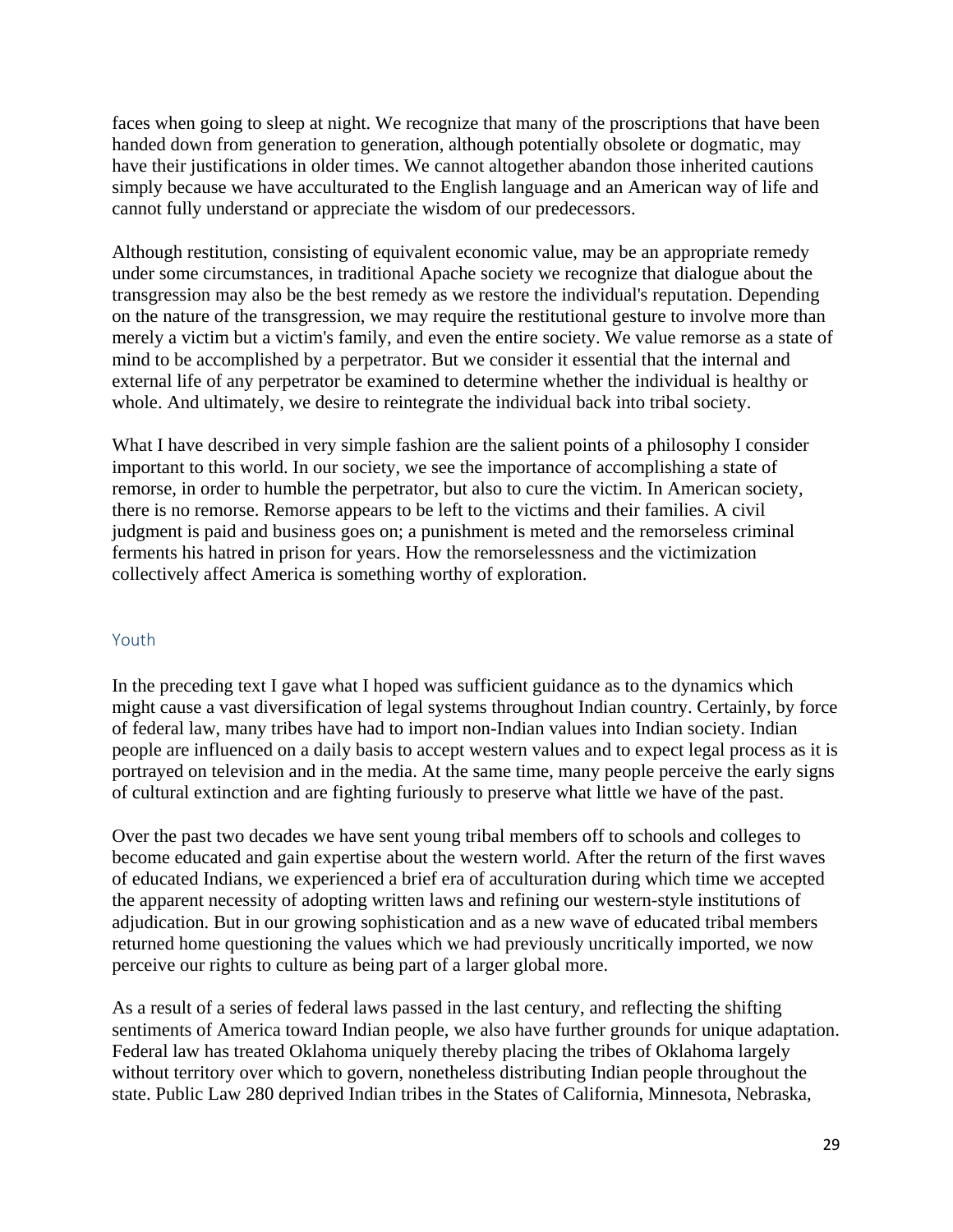Oregon, and Wisconsin of all criminal jurisdictions except within the Red Lake, Warm Springs, and Menominee reservations. As a result of other provisions of Public Law 280, the States of Arizona, Iowa, Idaho, Montana, North Dakota, South Dakota, and Washington assumed a portion of jurisdiction away from Indian tribes. Finally the Alaska Native Claims Settlement Act (ANCSA) established a corporate form of governance for the various regions of Alaska. This system now confuses the efforts of the Alaska natives and the Alaska tribes to organize their own systems of adjudication.

Native American tradition still flourishes in Arizona, New Mexico, Alaska, the Rocky Mountain States and the States of the Northern Plains. This is not to say that there are not communities throughout the United States that maintain a strong tie to the past. The tribes of the Iroquois Confederacy, for instance, have maintained a virtual unbroken tie with the vast complex of values held by their ancestors.

Over the past few years several conferences have brought together many tribes to discuss the emerging movement toward restoration of traditional justice practices. These conferences have also brought in representatives from the Native Hawaiians. In addition, many tribal people have engaged in dialogue within indigenous groups from Central and South America, Polynesia, Papua-New Guinea, and other distant places. Thus hybridization of tribal justice systems is not only influenced by traditional tribal American culture, but also by the experiences of other tribes and other indigenous populations.

Among the tribes of the United States, there appear to be five general categories that describe the various developing tribal courts: the American model, the American-traditional hybrid model, the dual model, the traditional model, and the explorative or non-existent model.

The American model essentially follows the lead set by American jurisprudence. These courts generally appear within those tribal governments that have been organized under the Indian Reorganization Act. Under these systems there are distinct separations of powers, and mirrorimage adoption of American legal process and jurisprudence. These courts refer to federal and state court decisions in order to formulate and justify the development of their own jurisprudence. Generally, these types of courts serve populations that are largely assimilated or acculturated to an American style of living with a more modular recognition of tribal culture and tradition. Often the courts have evolved in this manner due to the early influence of non-Indians. Either the Indian community found itself in close proximity to populations of non-Indians, individual federal officials exerted a great deal of authority and influence over the development of tribal systems, non-Indian attorneys hired by tribes were given greater freedom to influence the development of tribal legal systems, or Indian tribes employed non-Indians to serve in a judicial capacity during the formative years of the tribal court's development.

The hybrid American-traditional model far out-numbers all others. These courts fall in two general categories as well: those in proactive development, and those in reactive development. This hybrid group has developed in large part because of the indecision of populations to go with one or another expectation of justice. On the one hand, many tribal populations insist on importing and advancing traditional cultural values into the process of adjudication and urging a greater degree of flexibility and informality within court procedure. But many of the people are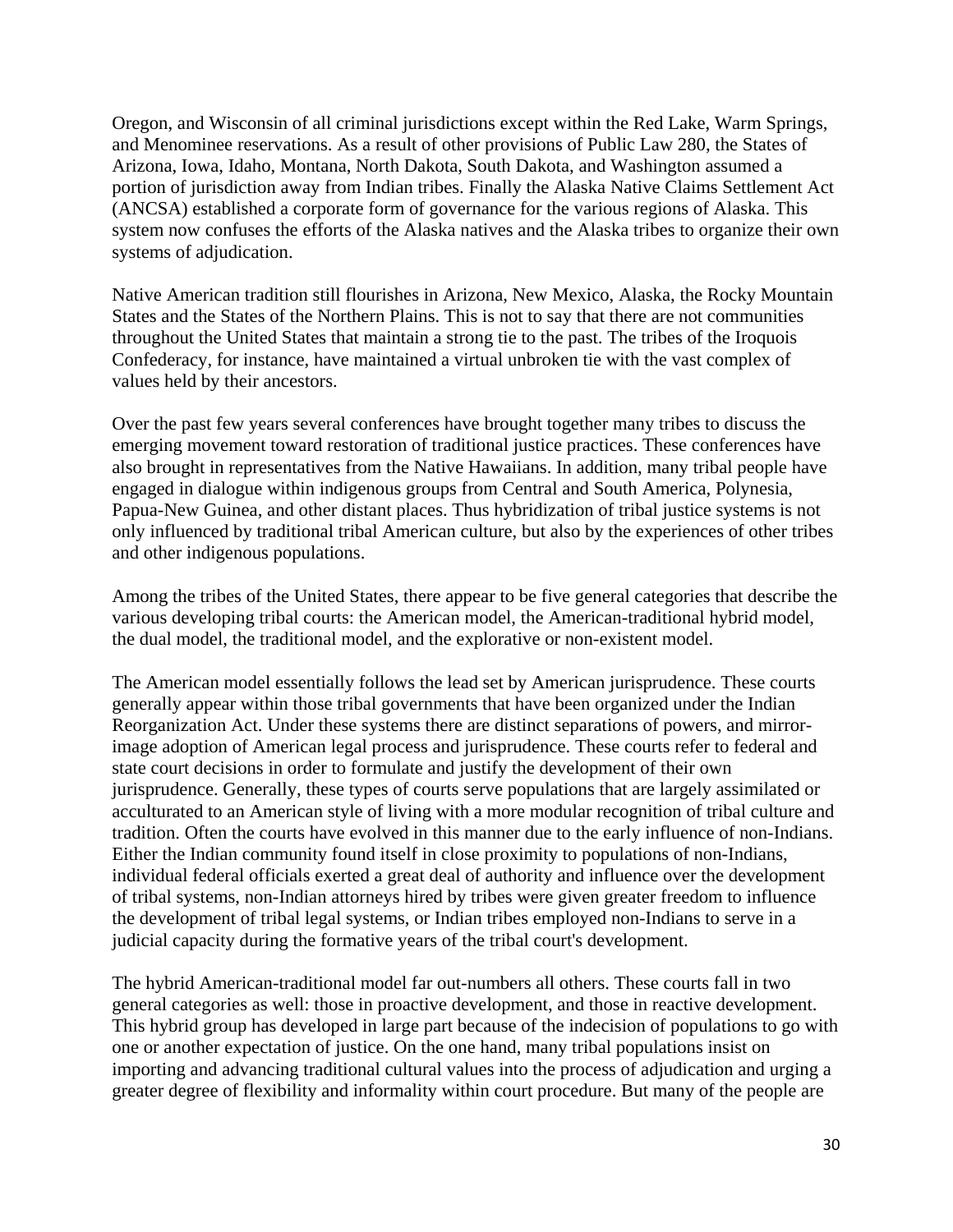also taken by the allure of civil rights and legal process. These hybrid courts serve populations that have a fairly equal mix of traditional native-language-speaking people and non-traditional non-native-language-speaking people.

The proactive hybrid court is in the minority. Their proactive nature highlights the fact that they are often well-developed, mature courts. The maturity is evidenced by the court's ability to command substantial attention during the tribal funding process (to gain sufficient annual funding), by having experimented with the use of form orders and petitions, by having experimented with the use of computers (in order to organize dockets and generate necessary court documents), and by consciously examining the incorporation of tradition and custom into the jurisprudence of the tribe. To a degree, the Jicarilla Apache tribal courts fit into this category. The courts of the Jicarilla Apache tribe, however, have only recently emerged from the reactive category.

The larger portion of hybridized courts are reactive. The designation "reactive" actually portrays the court as reacting to the circumstances around it as it evolves into a hybrid type of institution. Those forces include interference from elected leadership, lack of funding, public expectations, human resources limitations (most notably education and training), and so on. This category easily encompasses a majority of the courts in the Northern Plains, Oregon, Washington, Idaho, and Arizona. Many of these courts are conscious of the option to select and incorporate traditional justice practices into the jurisprudence of the tribe, but there is an absence of meaningful communication with the executive or legislative bodies to enable the court to justify or gain approval for such incorporation. Many of these tribes are postured to emerge from a reactive to a proactive state. In large part, funding stands as the single greatest obstacle toward change.

It is useful to examine parenthetically the effects of funding on the development of tribal courts. Although the number of law-trained Native Americans has increased substantially since the early 1970s, few Indian attorneys look to careers in the judiciary. In part, this has much to do with the fact that the educational process in law school, particularly in the field of federal Indian law, tends to encourage lawyers to aspire to careers in litigation. (The recent successful history of litigation of Indian issues tends to support that predilection.) Indian lawyers who fail to make it into the larger law firms generally look to Indian Legal Services or to solo practice. Recently, the Department of Justice has begun hiring many Native American attorneys in order to offset a deficit in its ranks. Still, the tribal courts are last in line to be considered for career development. Tribal courts have had to bear a reputation for providing little in the way of salary, and being particularly vulnerable to political forces, they tend to offer only short tenures on the bench. The inadequacy of funding also often means that courts do not have sufficient buildings, staffing, equipment, and supplies to do their work. This would not be a problem if there were other courts to resort to, but in many cases the tribal court has exclusive jurisdiction. Furthermore, tribal courts tend to take on other cases such as election disputes and constitutional challenges that test the validity and stability of tribal government.

In the absence of a viable court system, tribal government stands consistently at risk of shutdown or failure. In the absence of funding the courts can never quite attain the personnel who are competent to adequately justify the place and purpose of the court within the democratic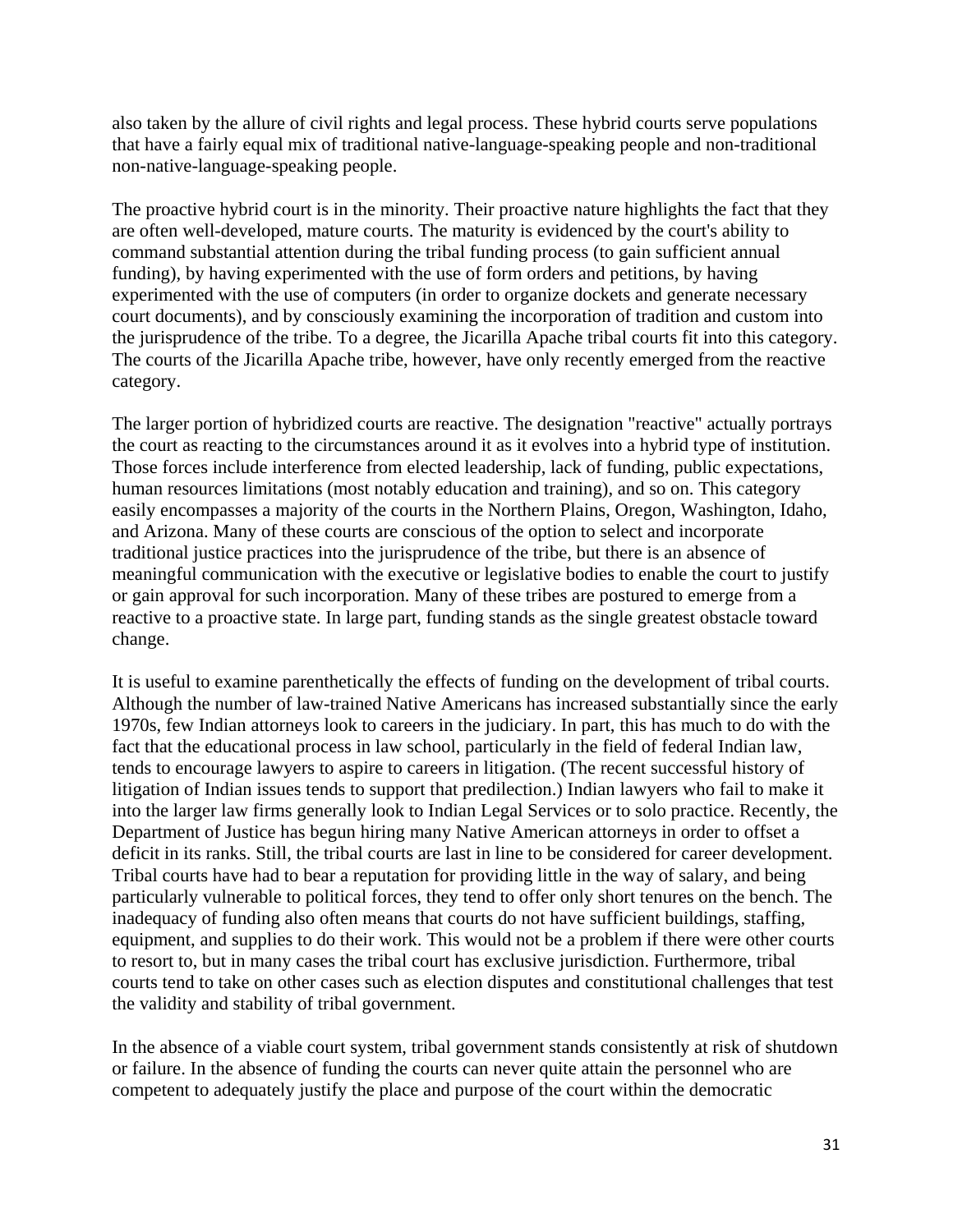structure of tribal government. This, in turn, undermines the remainder of tribal government. Legislative and executive efforts to reinforce their regulatory initiatives, such as resource development, environmental protection, and fire protection, or to stimulate economic development, always fall short by virtue of this fundamental defect.

The dual model exists where a tribe has chosen to employ a traditional and an American justice system model, but by keeping a clear separation between the two and diverting cases based upon subject matter to the different courts. Predictably, the Western-style court tends to be hybridized. The most notable of this class is the Navajo Nation Court. A brief examination of Navajo case law indicates a regular and methodic reference by the justices of the Navajo Nation Supreme Court to tribal traditions and customs in rendering their decisions. Navajo Nation has what appears to be an America model court, but the jurisprudence relies heavily on Navajo tradition and custom. Many domestic relations type of cases are funneled to the Peacemaker Court, which incorporates Navajo religion into the problem-solving process. Increasingly, business-related cases are being submitted to the Peacemaker Court for solutions. The Peacemaker Court best represents traditional adjudication healing practice.

Nonetheless, it was pushed aside by federal authorities in favor of the American model. Eventually, under proactive judicial leadership the Peacemaker Court was re-established (although it was never truly gone). Many Pueblo courts have two court systems as well. The Pueblos have been highly successful at preserving traditional practice, but nonetheless, they have found it necessary to create an American model court to handle an increasing number of commercial claims.

The traditional model court has become rare. Several Pueblos adjudicate transgressions and solve problems in accordance with age-old practices. Many do not allow non-Indian practitioners to participate in the deliberative process. This restriction has brought much criticism and very little sympathy.

Of the last category, the explorative and the non-existent, there are several important observations. A majority of the Indian tribes and Alaskan Native villages do not have formal recognized systems of justice. This is not to suggest that these different communities do not have some means of adjudicating transgressions or of problem-solving. Rather, these adjudicative institutions generally are not recognized by the organic or positive laws of the tribes. With the passage of the Indian Tribal Justice Act in 1993, many of these tribes were encouraged to explore creation of a court system. Irrespective of the jurisdictional limitations placed upon any of the tribes by either Public Law 280 or the Alaskan Native Claims Settlement Act, it is clear that the tribes have inherent authority to adjudicate matters touching upon the organization of the family and tribal society. Therefore, the issues involving domestic relations and political organization are within their jurisdictional reach.

By this brief and rather rough generalization, it should be clear that most tribal courts are somewhat between formative and youthful stages of development. Few tribes have reached a level of maturity where they can meaningfully make choices between traditional practice and American legal process. We should all admit, though, that the development of the tribal courts has been significant in light of the fact that most of these courts began earnestly under Indian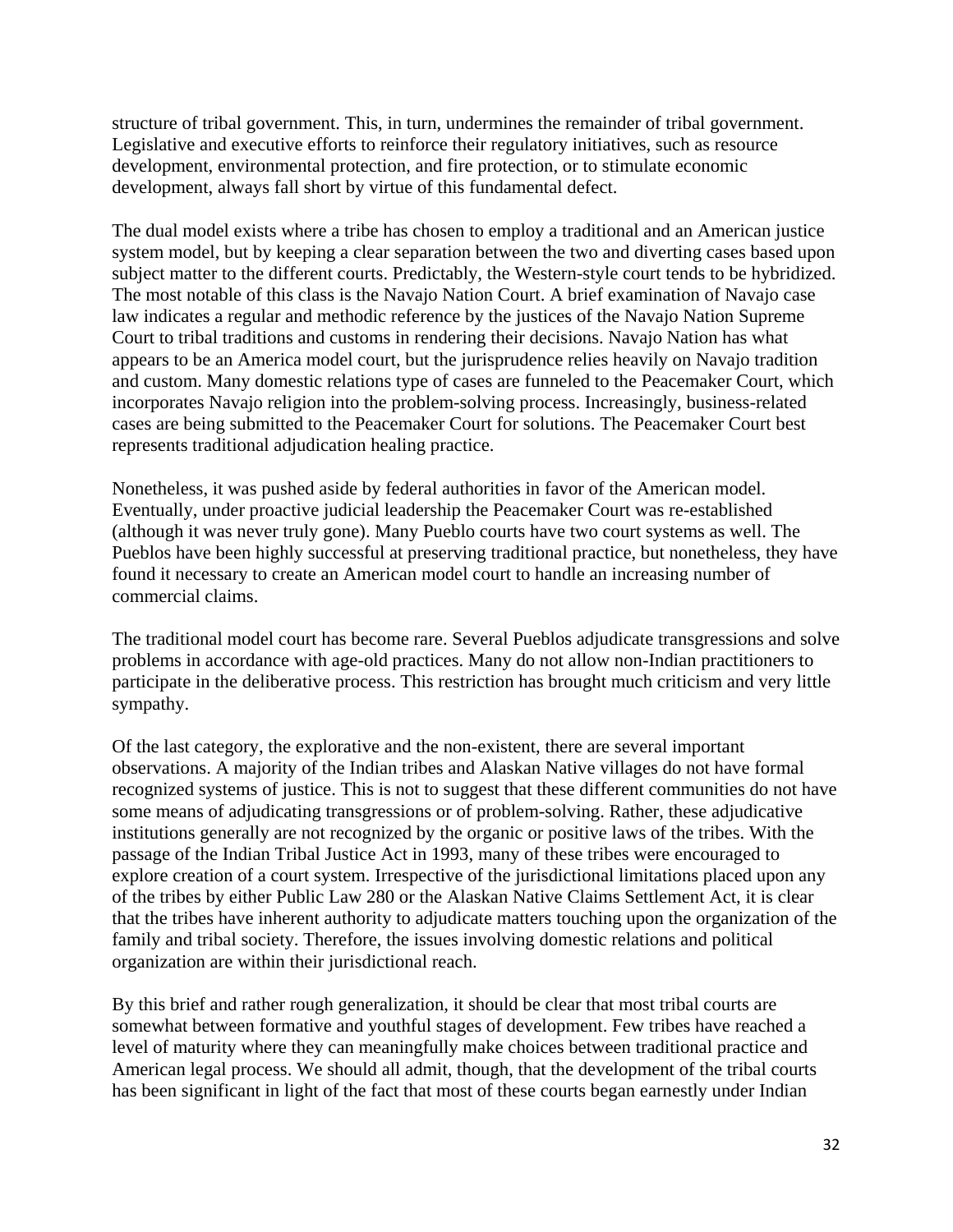control in the 1950s and 1960s. American jurisprudence, by contrast, has had more than 200 years to develop.

#### Birth

Whether tribes adopt traditional cultural practices in the long run is not without impact upon the rest of America. Because tribes are exploring variations on American jurisprudence, they are potentially small laboratories that can test new directions for American jurisprudence. On a more tangible level, because the Supreme Court, in the 1980s, took up the cases of *National Farmers Union Insurance Companies v. Crow Tribe*, and *Iowa Mutual Insurance v. LaPlante*, federal courts (and to some extent state courts), may be forced to examine the workings of the tribal courts. These two cases, though not confirming the civil jurisdiction of tribal courts over non-Indians, nonetheless require federal courts to stay their hands until non-Indian litigants have exhausted their remedies within the tribal court system. If traditional practice is incorporated into the tribal system to such an extent that it does affect commercial transactions with non-Indians or domestic relations concerning non-Indians, the federal courts may be in a position to place tribal courts under a microscope.

Previously these types of cases may have resulted in one form of balancing test or other, which may have sorted out the legitimate governmental interests of the tribe as compared to those interests and rights possessed by the individual. But this type of cross-cultural scrutiny gives abundant opportunity to the federal judge to engage in a dangerous exercise of ethnocentrism, ignoring the history surrounding the development of the particular court, the cultural forces that have shaped the jurisprudence of the tribe, the stage of development the court may be in, the resource deficit the tribal court may have suffered in its development, and the effects the rights of a non-Indian individual may have upon the human rights possessed by a collective of individuals who have lived here for centuries.

The *Iowa Mutual* case made reference to the principle of comity. When comity is brought forth as a measure between sovereigns, the courts abandon inquiries into jurisdiction or authority. The courts determine whether good relations between the sovereigns may outweigh any other interests. An enlightened federal court will surely perceive that with every Indian case appealed into the federal district court through the avenues created by *National Farmers Union* and *Iowa Mutual*, the notion of comity can be further refined. In the alternative, federal judges are likely to be faced with a difficult question as to what weight they must give to a tribe's need and desire to remain independent and unique. Federal courts will have to determine whether or not they are justified to criticize a tribal system where the tribe chooses consciously to avoid written laws, a written record, and other legal positivistic notions. Federal courts will have to develop a standard by which they can cross-culturally measure the validity of tribal process and of Indian expectations of justice. The challenge is whether or not federal and state courts, the American Public, and Congress are willing to allow for the birth of a new respect between Indians and non-Indians.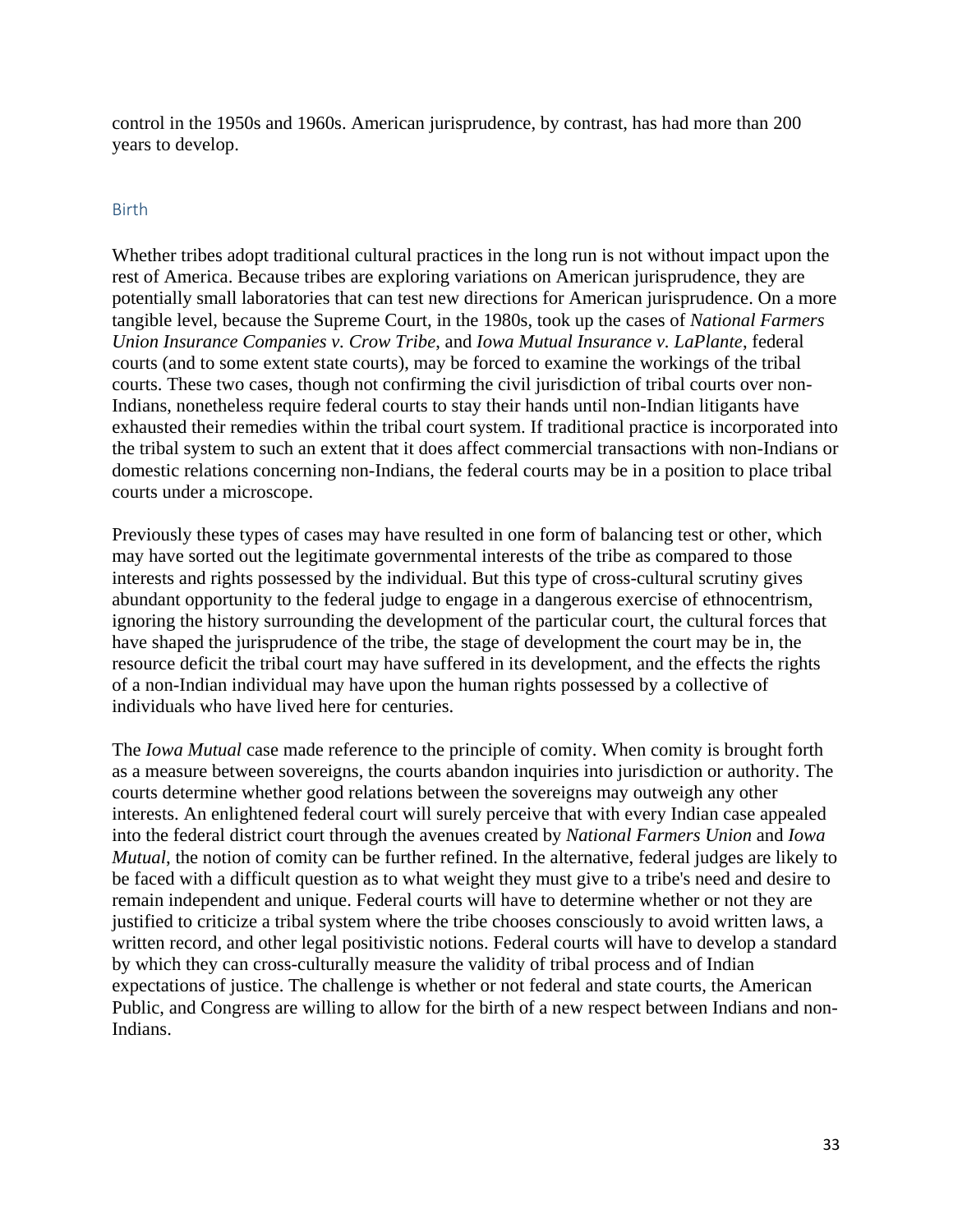#### How to Build Community Support for Restorative Justice

by Kay Pranis, Restorative Justice Planner, Minnesota Department of Corrections, *editor's note*: This article, from the January/February 1997 *Community Corrections Report*, is adapted from a 1995 paper delivered in Montpelier, VT.)

A restorative response to crime is a community-building response. It is necessary to build a broad base of support for restorative justice principles and practices. Because restorative justice is grounded in community involvement, it is not possible to implement a comprehensive restorative system without community ownership and support. A comprehensive restorative response to crime engages the community as a resource for reconciliation of victim and offenders and as a resource for monitoring and enforcing community standards of behavior. The restorative justice framework calls for the inclusion of all stakeholders, especially victims and community members, in designing and implementing local justice practices. It is an empowerment model that must clearly be grounded in grassroots commitment at the local level.

#### Seek Broad‐Based Decision Making

Corrections agencies are not typically oriented toward grassroots participation and are generally very hierarchical organizations. Restorative justice, on the other hand, is based upon highly participatory decision making, from individual cases to system design. Thus the corrections agency promoting changes toward the restorative justice model is challenged to provide leadership while not usurping the power of other participants. Any agency promoting change must model the values of restorative justice in its process by providing vision and encouragement to all stakeholders while avoiding specific directives.

There is an inherent tension between the desire of traditional stakeholders for details of implementation in order to understand the functional framework and the need for the leading agency to leave the details of implementation to the participatory process.

At early stages of discussion, participants may become impatient with philosophy and just want to be told what to do. The question of "how to" can be turned back to the participants; ask them to apply the principles and identify practices which fit the principles. Over a period of time the responses from participants can become the basis for providing multiple examples of restorative practice to bring life to the concepts. However, at all times the leading agency should resist the urge to develop detailed plans unilaterally because that might supplant the development of plans based on the participation of all the stakeholders.

#### Avoid Top‐Down Mandates

Restorative justice should not be mandated in a top-down authoritarian process. The work of implementing the principles of restorative justice must be done at the local level and must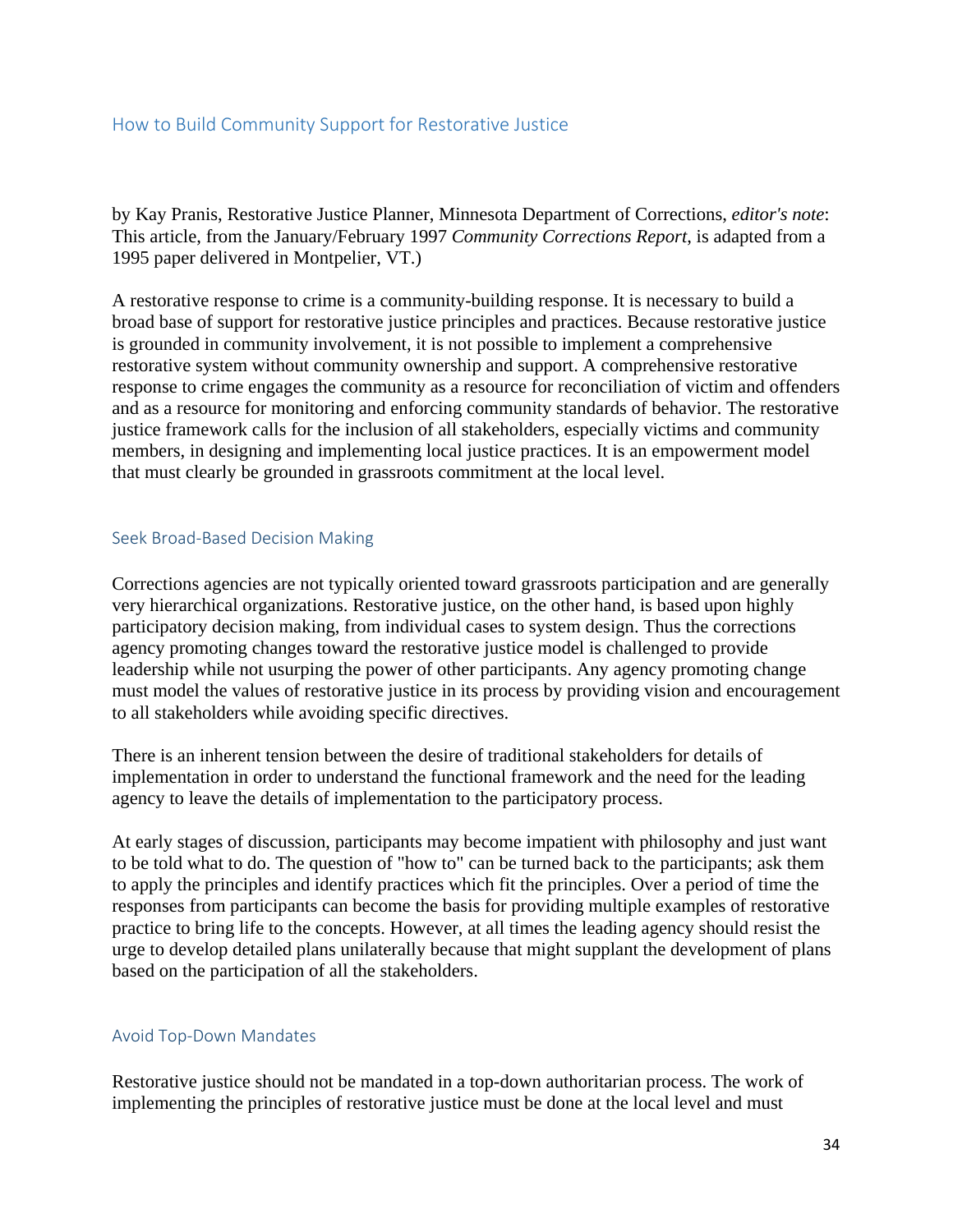involve all stakeholders. There is no single road map or blueprint for building a restorative system; nor do we have answers to all the questions raised by the principles of restorative justice. The process of searching for answers should involve dialogue with all who have an interest in the question. The appropriate role of state, national, or regional leadership is to articulate the vision, disseminate information, and provide support and technical assistance to jurisdictions attempting to evolve to a more restorative approach. State and national agencies can also carry out pilot programs to demonstrate applications of the principles. State and national governments are responsible for monitoring outcomes to insure fairness, equity, and effectiveness of processes designed at the local level.

A clear understanding by practitioners and stakeholders, including the community, of the philosophical underpinnings is essential to ensure that changes are substantive and not merely cosmetic. Program implementation without an explicit understanding of underlying values often leads to undesirable results.

#### Look Beyond the Criminal Justice Arena

The process of implementing restorative approaches must model the principles themselves-e.g. victims must have a voice, the community must be involved. In fact, every citizen should be given opportunities to contribute to the community's vision of restorative justice. The community contains natural allies in fields outside criminal justice who can bring depth and credibility to the advocacy of a restorative approach. The work of promoting and supporting the use of restorative practices in criminal justice must be carried out across multiple organizational systems and levels. In particular, since the lead agency in change efforts will have direct authority over only a small percentage of those who shape criminal justice practice, progress toward a restorative approach requires engaging voluntary participation and interest.

Efforts to promote restorative justice should involve all levels of state, county, and city government and multiple sectors of the community, such as schools, social services, civic organizations, and faith communities, in addition to the traditional players, such as corrections, police, judges, prosecutors, and defense lawyers. Moreover, besides those community entities whose missions and interests are logically part of, or related to, the justice process, it is also essential to involve a diverse variety of other organizations from all cultural perspectives, with the objective of achieving proportional representation from cultural subgroups and ethnic communities.

#### Don't Minimize Problems to Be Faced

Though the restorative justice movement has recently experienced remarkable growth of awareness and interest, there are very serious problems ahead. Even where there is a high level of support for the restorative philosophy in the criminal justice system or community, the broader public policy trend around the nation is in the opposite direction. Prison populations are growing rapidly and the cost of that expansion threatens the availability of resources to work with victims and offenders in the community. Increasing dependence on incarceration may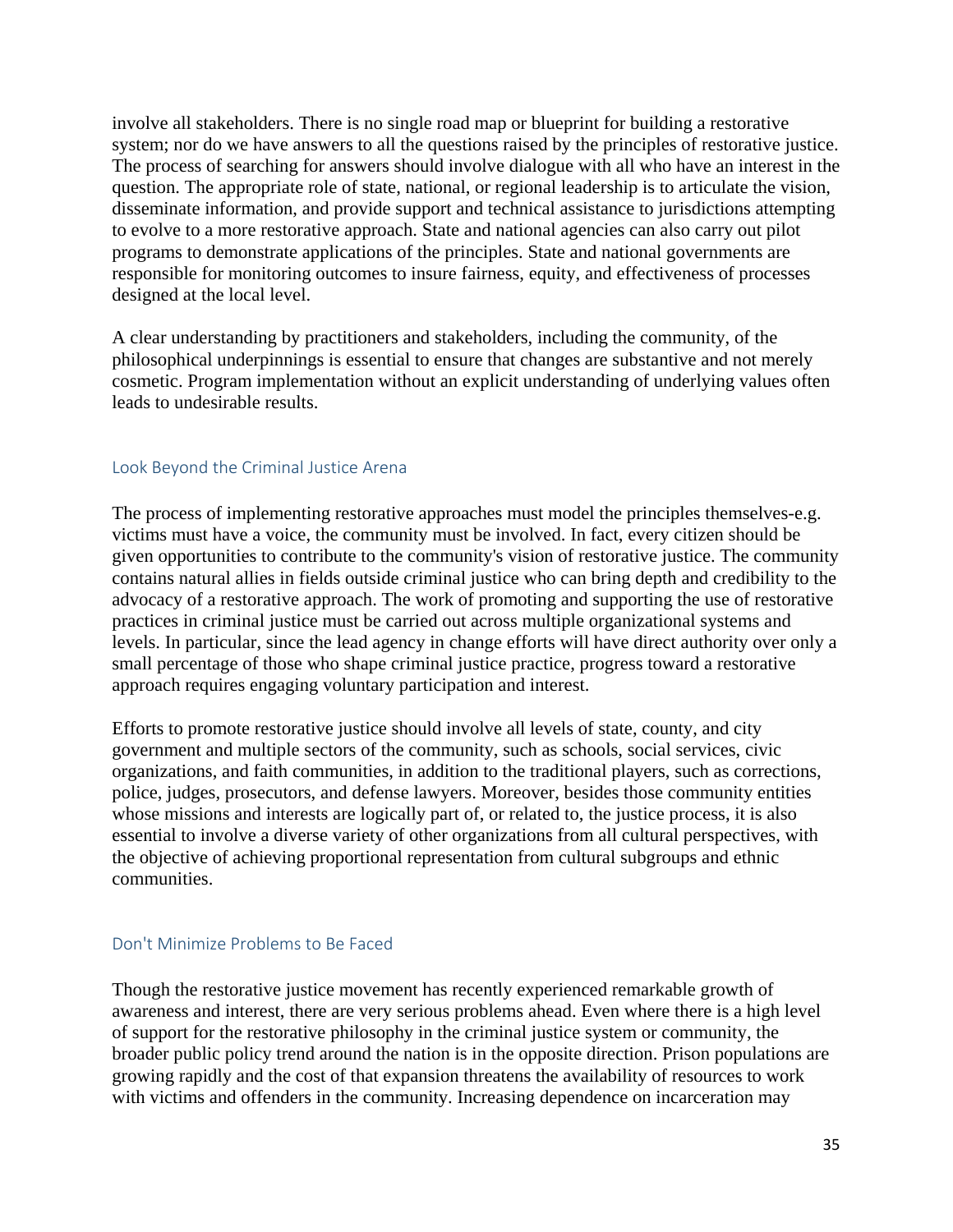further paralyze the system, making change much more difficult. Practitioners are frequently so overloaded that it is very difficult for them to think about questions of underlying values or philosophy.

There is also great risk that the existing system, with its overwhelming orientation to offenders, will be unable to shift to a truly victim-centered approach to resolving crime. The habits of the system are strong. Even in jurisdictions committed to shifting to restorative justice, corrections practitioners frequently forget to involve victim representatives in their planning at the beginning. It will take great vigilance to insure that victims issues are given proper consideration.

#### Facilitate the Process

The greatest risks identified by most critics involve implementation which fails to be true to the values underlying restorative justice. It is crucial that the values be clearly understood and frequently articulated to guard against the dangers of straying from them in practice. Research is needed to identify ways for the community to be more involved both in system decision making and working with victims and offenders. Engagement of the community in affirming and maintaining community standards is central to the success of a more restorative approach within the criminal justice system. Greater community involvement in a restorative justice process is a powerful way both to break the cycles of crime and violence and to increase the connections among community members. The more connected with each other community members are, the more likely they will be to restrain impulses which would be disapproved by the community. Professionals within the system can facilitate the process of engaging the community to become a primary resource in responding to crime in a restorative framework. Expanded community involvement and opportunities for constructive collective action will result in less fear and isolation and a stronger sense of community. Building community support includes gaining community approval of new approaches within the criminal justice system and engaging the community as a key actor in the process of responding to crime. The success of a restorative approach is dependent upon community support and involvement and requires specific attention and resources allocated to those efforts.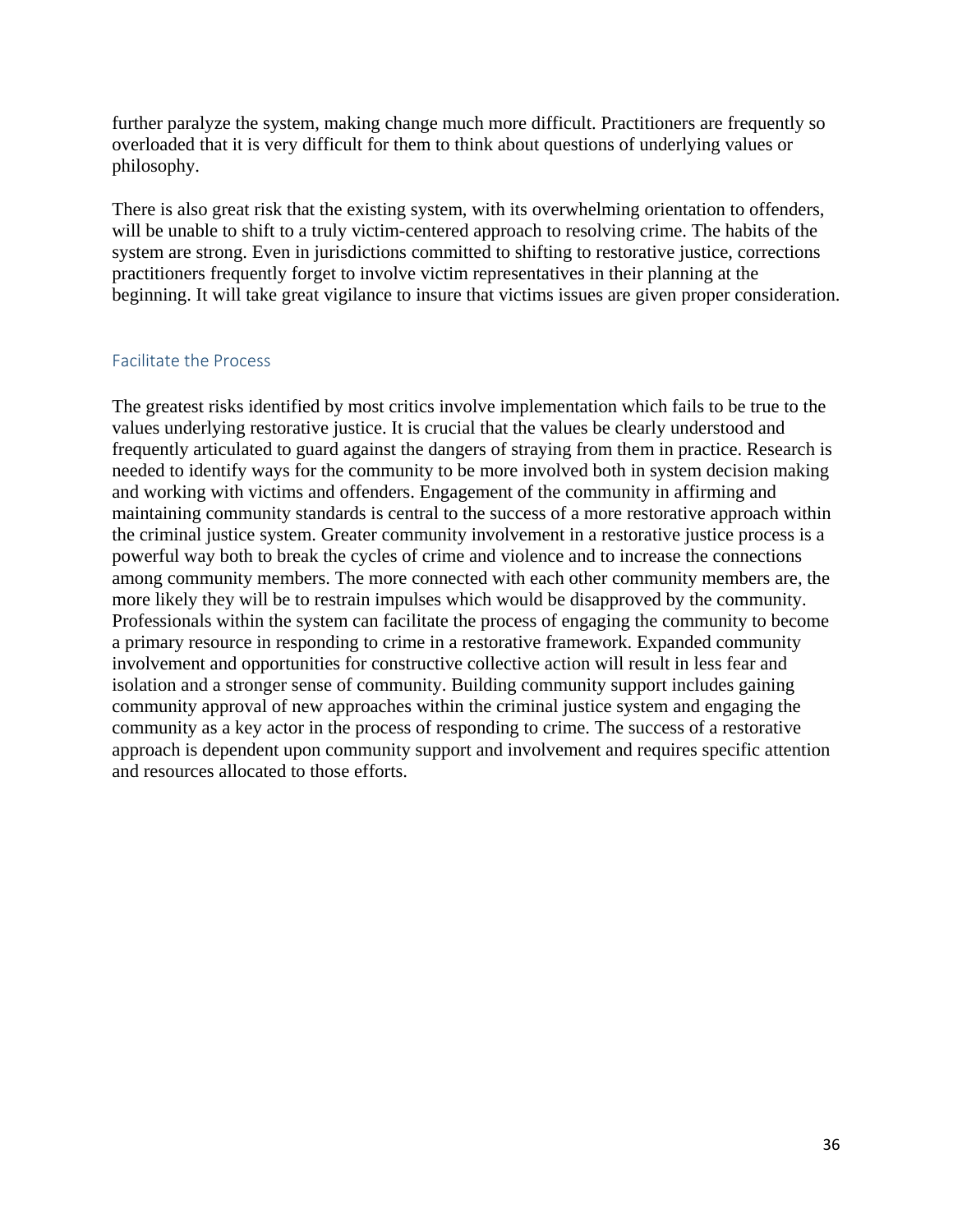# Communities and the Justice System: Turning the Relationship Upside Down

#### by Kay Pranis, Restorative Justice Planner, Minnesota Department of Corrections

My work on restorative justice over the past several years has taken me farther and farther down the road of thinking about community, the effect of crime on the community fabric, the responsibility of the community, the relationship of the community to all service systems. My thinking has been powerfully impacted by Tom Dewar, a colleague of John McKnight, who told a United Way committee that I participated in, "the net effect for communities of social services is negative," i.e. the way we have done social services has actually weakened communities. Subsequently, I found key writings by Tony Marshall and David Moore that describe how our increasing reliance on the criminal justice system has weakened communities.

The question of redefining the relationship between communities and professional systems has become a central issue for me. I know that many people are struggling with these issues because I heard many of these ideas touched on in comments and questions which came from the audience in the last session yesterday.

I will the use the word community broadly to refer to groups of people with some common interest and common experience who are not a part of the formal justice system.

Let's start by examining what is happening in most communities today.

Crime - fear - withdrawal - isolation - weakened community bonds - more crime. All of us, victims, offenders and community members, are caught in a downward spiral where more crime leads to greater fear and increased isolation and distrust among community members, leading to even more crime. Community safety depends primarily upon voluntary individual restraint on harmful behavior. The more connected community members are, the more likely they are to restrain impulses which would be disapproved by the community. As community bonds are weakened by fear and isolation, the power of community disapproval is reduced and crime increases. In the wake of crime, victims often experience isolation, frustration and powerlessness, which add to the pain of the victimization.

The relationship of the community to crime is quite complex.

- 1. The community is an entity affected by the behavior hurt by the incident and therefore needing to express the hurt and vent the outrage (case specific).
- 2. The community is a collective, responsible for the welfare of its members victims and offenders ‐ thus required to seek and facilitate a remedy for the incident (case specific).
- 3. The community is a stakeholder in broader policy issues which affect long term community health and thus needs to participate in decision making and implementation of an effective criminal justice process
- 4. Community strength is the ultimate outcome measure for interventions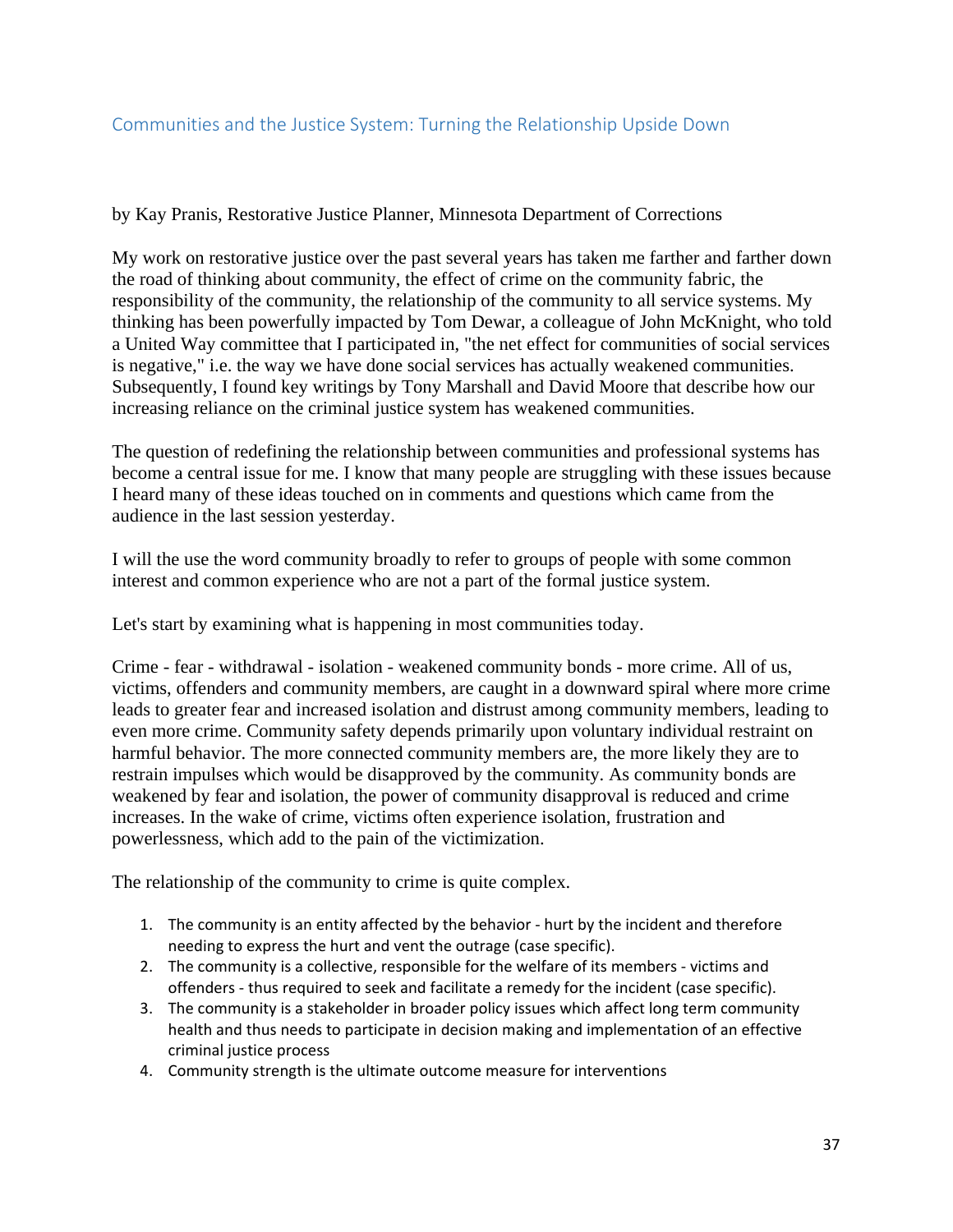How does the current response to crime deal with those aspects of the community's stake in how we respond to crime?

- 1. The community is not generally recognized as a victim, the injury to the community fabric remains unrepaired, in fact the response may further injure the community fabric
- 2. The community is not generally involved in crafting an appropriate resolution which promotes healing or community peace. The community must live with the consequences of the way the crime is handled, but has little engagement in the process. If the process creates a more isolated victim and a more isolated offender the community will suffer.
- 3. The current system treats each crime individually and provides no systematic way to learn broader lessons from patterns of crime which reflect underlying social issues. Thus the long term health of the community is unattended by the current process.
- 4. The current system does not recognize community strengthening as an important outcome of effective interventions and makes no attempt to measure the impact of the intervention on the community.

The current response to crime often exacerbates the cycle of isolation and weakening of community bonds described above. Offenders are deliberately cut off from the community and victims are inadvertently cut off from the community through neglect, revictimization by the system and subtle messages of blame from community members.

In the past twenty to thirty years the direction of change in the relationship between the community and the criminal justice system has been toward less and less community involvement and more and more reliance upon the state, as represented by formal criminal justice processes - police, courts, corrections.

That relationship needs to be turned upside down. The community must become the first line of defense in maintaining community standards of behavior, with the criminal justice system used as a measure of last resort. Too often now the criminal justice system is the measure of first and last resort.

The criminal justice system cannot deliver improved public safety without the active involvement of the community. The community has tools which the system does not have. The community has resources which the system does not have. The community has power which the system does not have. Criminal justice system activity needs to be built around a core of community activity - not the reverse, which is generally true even in those places which have dramatically increased the level of community involvement.

David Moore writes, "Certainly, the formal procedures of the justice system-in which criminal law is applied-provide important safeguards for rights. At the same time, however, these formal procedures deprive people of opportunities to practice skills of apology and forgiveness, of reconciliation, restitution, and reparation. In assuming responsibility for social regulation when a citizen breaches a law and thereby challenges the moral order, the modern state appears to have deprived civil society of opportunities to learn important political and social skills."

Moore continues, "Where subtle methods of social regulation and control have been transformed or forgotten, the state is required to intervene with unsubtle methods of arrest and incarceration.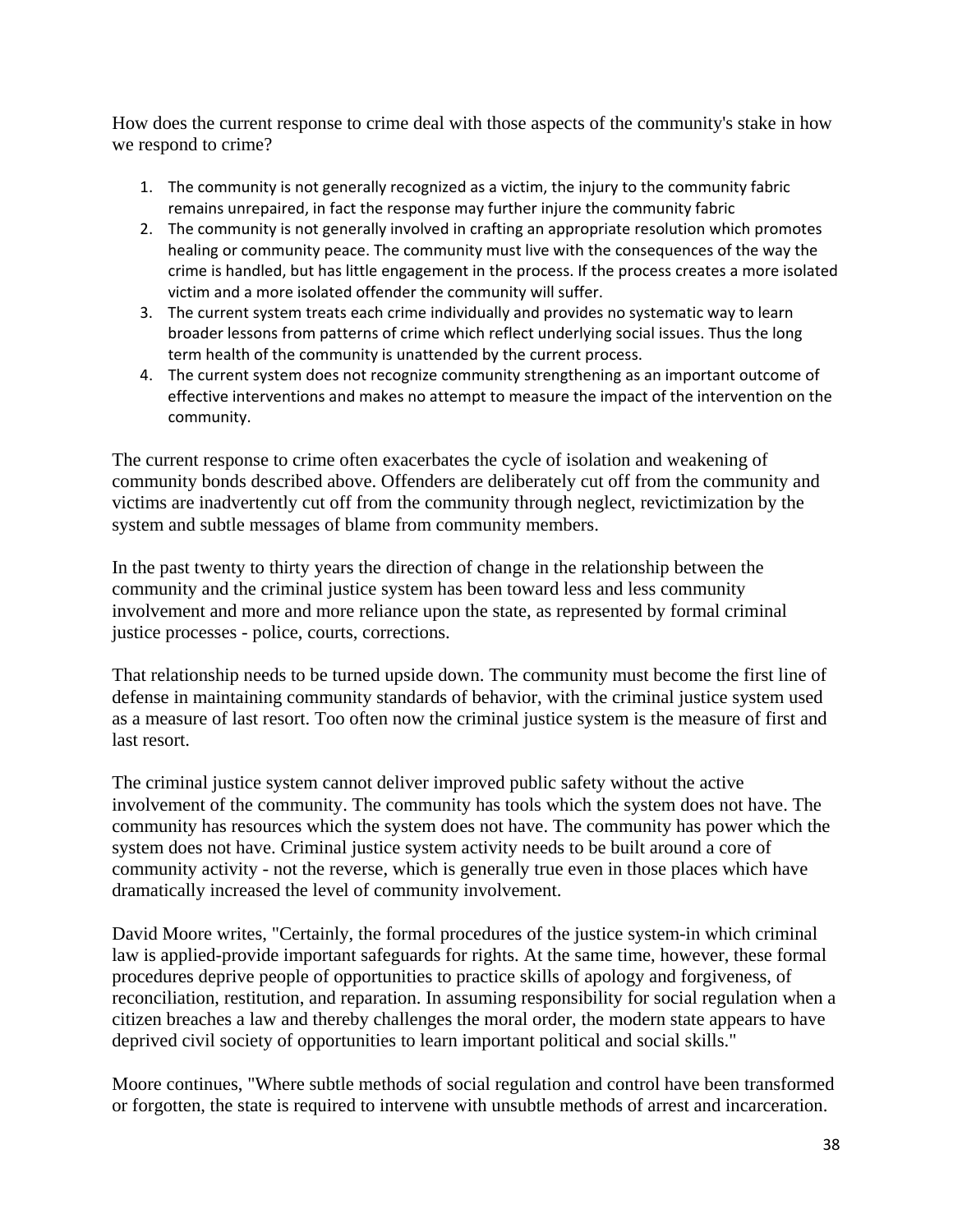Criminal justice systems may continue to promote collective norms, but the modern rational state ultimately lacks the emotional resources to maintain-let alone strengthen-the moral order." I believe that the community does have the resources to do the moral work.

There are several key responsibilities in the community's work in responding to crime:

- The first is to rally around the victim and attend to the wounds of the victim.
- The second is to provide the opportunity for offenders to make amends for the harm of the behavior.
- The third is to establish norms and hold members accountable to norms.
- The fourth is to address underlying issues revealed by crimes (prevention).

In the work in Minnesota on restorative justice we are suggesting a reversal of roles between the system and the community. In that role reversal the community is the primary responder to crime and the system operates in support of the community.

This new relationship, which is indeed a partnership with the partners changing places, is shaped by several key ideas:

- The community is the source of moral authority or influence.
- The community is the center of decision making whenever possible.
- The community is the center of action.
- Formal government is the source of legal authority (as contrasted with the moral authority of the community).
- The government is in a position of broader oversight than the community.
- for collective concerns). The government is the guardian of individual concerns (in contrast to community responsibility

I will give a quick example of what I mean by this role reversal:

One responsibility of community in this approach is to participate in determining the terms of accountability, i.e. deciding on sentences for the offender. When the community is in that role the government or state role is to back up the community with legal authority. The community exercises moral authority in denouncing the crime and deciding requirements of offenders to make amends. The state exercises legal authority to formalize those requirements. The state also plays a role of oversight of the community process to ensure fairness in that process.

# Examples:

- 1. Circle Sentencing: a community process (including both offender and victim communities) decides the sentence, the court pronounces the sentence and gives it full legal weight
- 2. Family Group Conferencing: the community of those affected by the crime decide what the obligations on the offender should be, the court uses its authority to make those legal obligations
- 3. Vermont Reparative Probation: a community process decides the terms of probation (i.e. the obligations of the offender), the court makes those legal obligations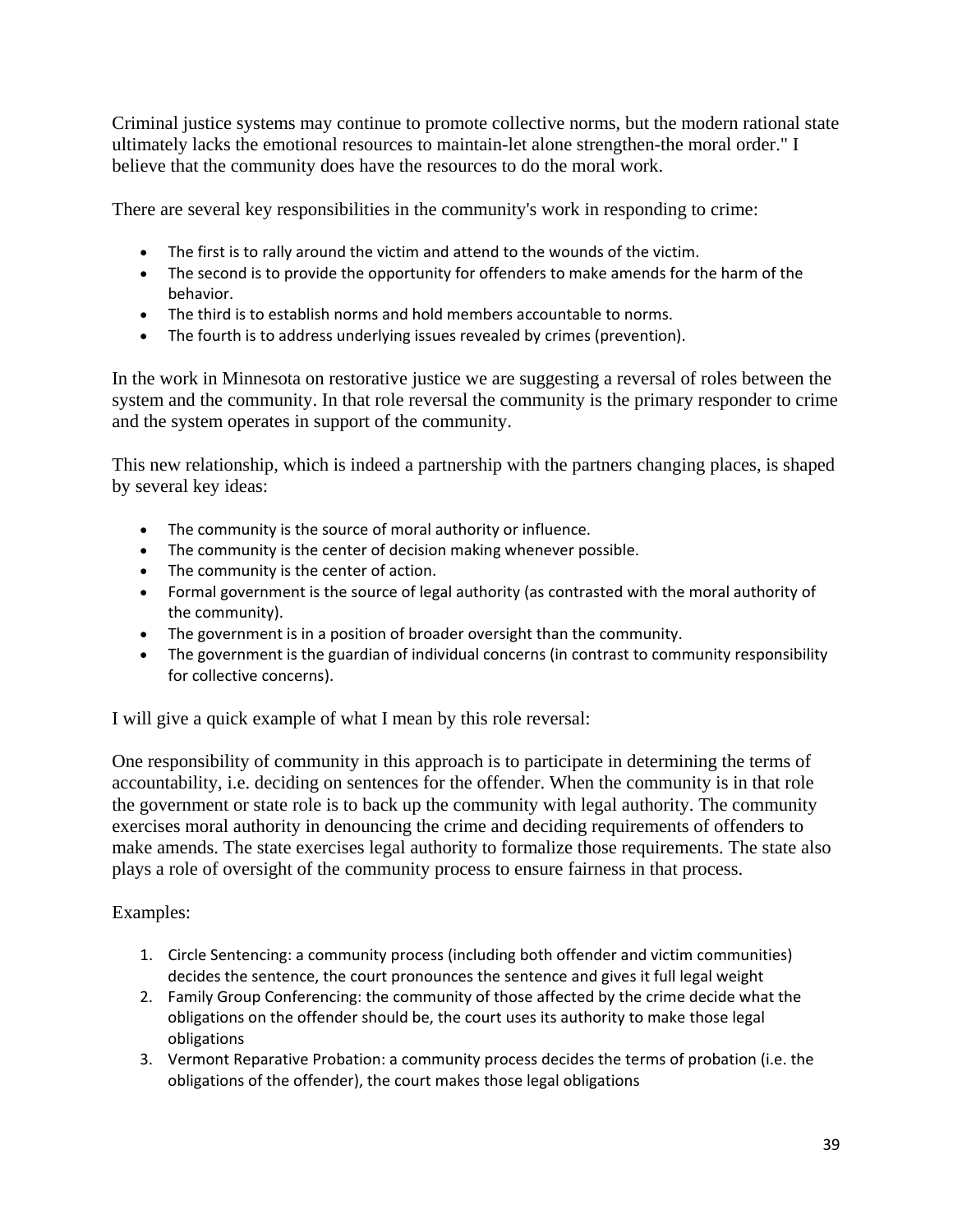The purpose of the legal authority is to affirm the community's authority and provide a mechanism for responding to failure to comply. The community's moral authority is central and the state's legal authority is secondary and a backup. Legal authority which is not clearly grounded in the community's moral authority, as demonstrated by active community involvement, is hollow and ineffective.

In general, communities manage individual behavior more effectively than governments do. However, communities need government support and resources and the perspective of an oversight mechanism which is separate from the community.

For these partnerships to work the parties:

- must have trust-the parties need to know they can rely on their partner-because their safety is at stake.
- must feel respected in the partnership.
- must feel necessary-they must feel that it can't be done without them-otherwise why waste time on it.
- must feel responsible‐ownership and commitment come with a sense of responsibility.

The partnership should add value to the community and to the partners.

Because formal government processes have gradually taken over so much authority and power, the system also has a leadership responsibility in moving from the current approach to one in which the community is the lead partner. The system needs:

- To assist in developing the transformed community role through information, education and technical assistance.
- To link communities with others who have common interests and goals to share experience and learnings.
- To lead a process of clarifying the statewide vision and goals for the criminal justice process.
- To monitor community activities to ensure that values of the state and nation are honored (fairness, appropriate due process, etc.).

The bottom line for the system should be: Is the community stronger after the criminal justice intervention than it was before the crime happened? Only interventions which are grounded in the community and directed by the community are likely to strengthen the community.

Mutual responsibility is the loom on which the fabric of community is woven. Crime represents a failure of responsibility-clearly on the offender side-sometimes on the community side as well. Our response to crime must emphasize and re-establish mutual responsibility. The criminal justice system must facilitate and support this work, but it is primarily a community function. The community must lead its own moral work.

Our understanding of the relationship between community and the justice system in contemporary criminal justice has undergone significant change and is still in the process of evolving along the following path: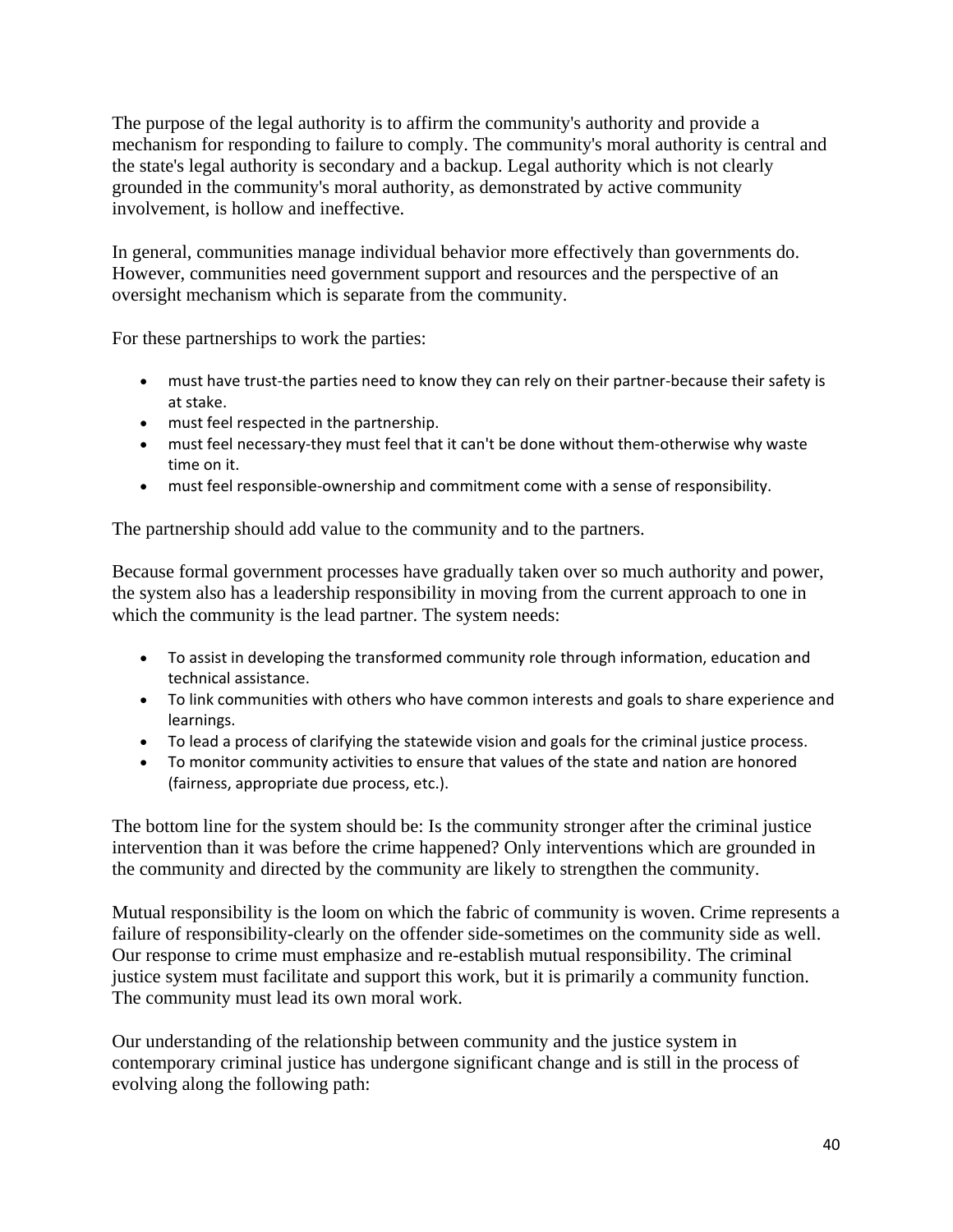- 1. Justice system operates separately from, independent of the community.
	- o Expert model, "We (justice system) have all the answers"
	- $\circ$  Community contact a nuisance, gets in the way of real work
	- o Professional system defines and solves the problem
- 2. Justice system provides more information to the community about its activities.
	- o Expert model
	- $\circ$  Community viewed as a client with a right to know something about what the professional system is doing
	- $\circ$  Professional system defines and solves the problem but keeps community more informed about what it does
- 3. Justice system provides information to the community about its activities and asks for intelligence information form the community to help do its work.
	- o Expert model
	- $\circ$  Community seen as a client and as a good source of information for the expert work
	- $\circ$  Professional system defines the problem and solves the problem with useful information provided by the community
- 4. Justice system asks for some guidance in doing its work, recognizes a need for community help, places more activities in the community.
	- $\circ$  Modified expert model: experts provide leadership, but the contribution of the community is valued
	- $\circ$  Community as a cooperative agent, but justice system still in leadership
	- $\circ$  Community asked to help define problems but justice system is still chief problem solver, with help form the community
- 5. Justice system follows community leadership.
	- o Expert systems as support systems
	- $\circ$  Justice system operates in support of community in achieving community goals while protecting rights of individuals and ensuring fairness
	- $\circ$  Community defines and solves problems with help from the justice system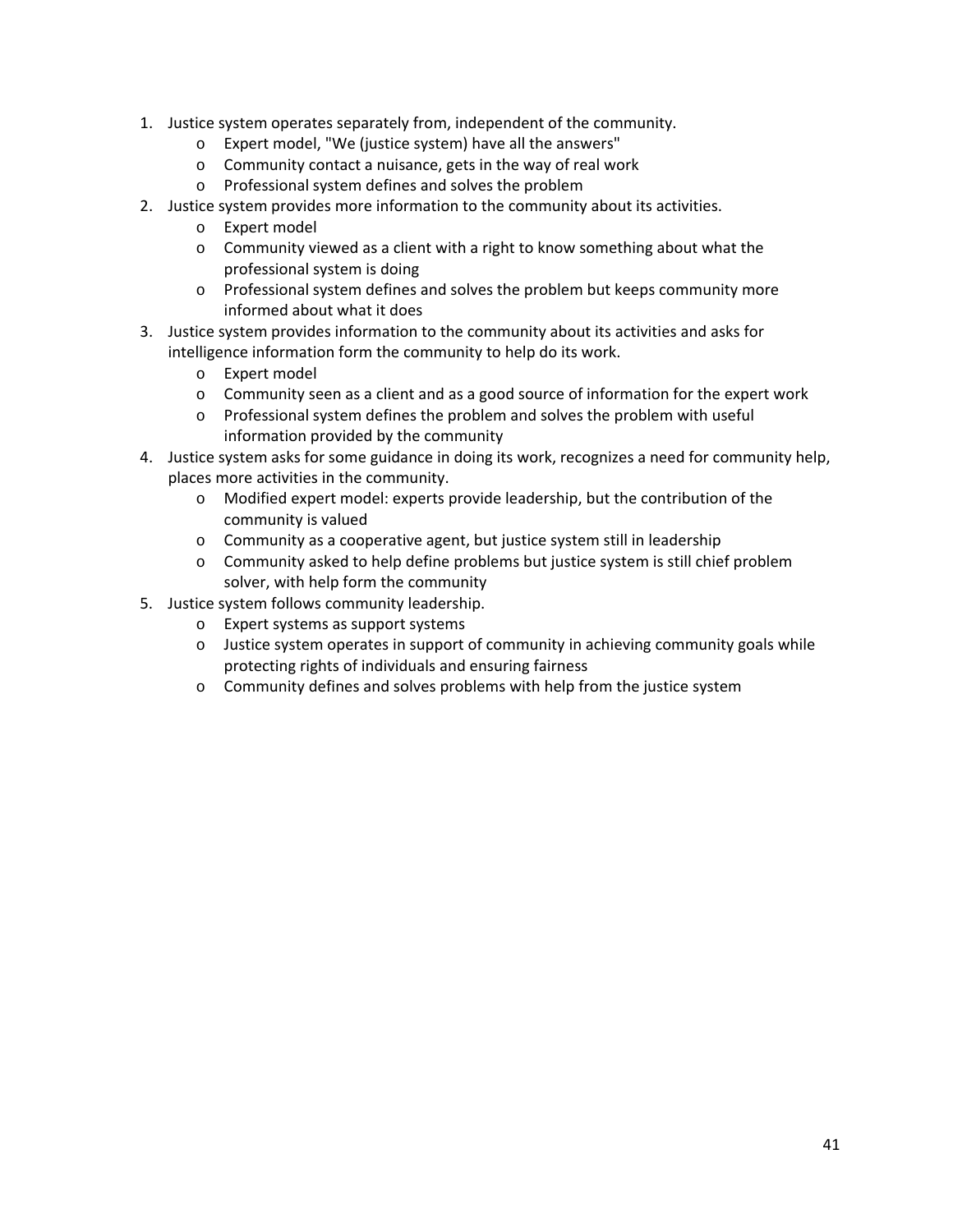# Communities and the Justice System: Turning the Relationship Upside Down

### by Kay Pranis, Restorative Justice Planner, Minnesota Department of Corrections

My work on restorative justice over the past several years has taken me farther and farther down the road of thinking about community, the effect of crime on the community fabric, the responsibility of the community, the relationship of the community to all service systems. My thinking has been powerfully impacted by Tom Dewar, a colleague of John McKnight, who told a United Way committee that I participated in, "the net effect for communities of social services is negative," i.e. the way we have done social services has actually weakened communities. Subsequently, I found key writings by Tony Marshall and David Moore that describe how our increasing reliance on the criminal justice system has weakened communities.

The question of redefining the relationship between communities and professional systems has become a central issue for me. I know that many people are struggling with these issues because I heard many of these ideas touched on in comments and questions which came from the audience in the last session yesterday.

I will the use the word community broadly to refer to groups of people with some common interest and common experience who are not a part of the formal justice system.

Let's start by examining what is happening in most communities today.

Crime - fear - withdrawal - isolation - weakened community bonds - more crime. All of us, victims, offenders and community members, are caught in a downward spiral where more crime leads to greater fear and increased isolation and distrust among community members, leading to even more crime. Community safety depends primarily upon voluntary individual restraint on harmful behavior. The more connected community members are, the more likely they are to restrain impulses which would be disapproved by the community. As community bonds are weakened by fear and isolation, the power of community disapproval is reduced and crime increases. In the wake of crime, victims often experience isolation, frustration and powerlessness, which add to the pain of the victimization.

The relationship of the community to crime is quite complex.

- 1. The community is an entity affected by the behavior hurt by the incident and therefore needing to express the hurt and vent the outrage (case specific).
- 2. The community is a collective, responsible for the welfare of its members victims and offenders ‐ thus required to seek and facilitate a remedy for the incident (case specific).
- 3. The community is a stakeholder in broader policy issues which affect long term community health and thus needs to participate in decision making and implementation of an effective criminal justice process
- 4. Community strength is the ultimate outcome measure for interventions

How does the current response to crime deal with those aspects of the community's stake in how we respond to crime?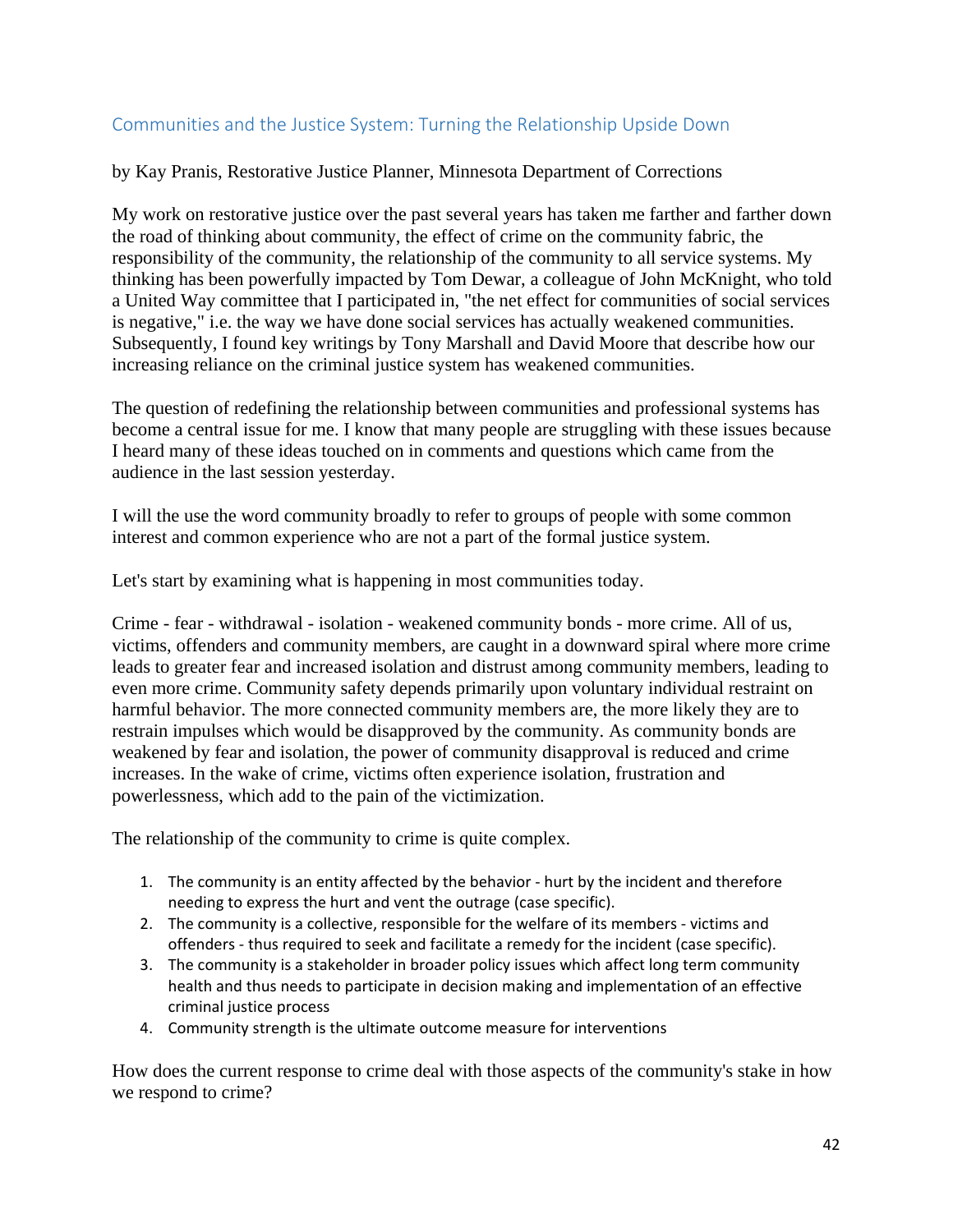- 1. The community is not generally recognized as a victim, the injury to the community fabric remains unrepaired, in fact the response may further injure the community fabric
- 2. The community is not generally involved in crafting an appropriate resolution which promotes healing or community peace. The community must live with the consequences of the way the crime is handled, but has little engagement in the process. If the process creates a more isolated victim and a more isolated offender the community will suffer.
- 3. The current system treats each crime individually and provides no systematic way to learn broader lessons from patterns of crime which reflect underlying social issues. Thus the long term health of the community is unattended by the current process.
- 4. The current system does not recognize community strengthening as an important outcome of effective interventions and makes no attempt to measure the impact of the intervention on the community.

The current response to crime often exacerbates the cycle of isolation and weakening of community bonds described above. Offenders are deliberately cut off from the community and victims are inadvertently cut off from the community through neglect, revictimization by the system and subtle messages of blame from community members.

In the past twenty to thirty years the direction of change in the relationship between the community and the criminal justice system has been toward less and less community involvement and more and more reliance upon the state, as represented by formal criminal justice processes - police, courts, corrections.

That relationship needs to be turned upside down. The community must become the first line of defense in maintaining community standards of behavior, with the criminal justice system used as a measure of last resort. Too often now the criminal justice system is the measure of first and last resort.

The criminal justice system cannot deliver improved public safety without the active involvement of the community. The community has tools which the system does not have. The community has resources which the system does not have. The community has power which the system does not have. Criminal justice system activity needs to be built around a core of community activity - not the reverse, which is generally true even in those places which have dramatically increased the level of community involvement.

David Moore writes, "Certainly, the formal procedures of the justice system-in which criminal law is applied-provide important safeguards for rights. At the same time, however, these formal procedures deprive people of opportunities to practice skills of apology and forgiveness, of reconciliation, restitution, and reparation. In assuming responsibility for social regulation when a citizen breaches a law and thereby challenges the moral order, the modern state appears to have deprived civil society of opportunities to learn important political and social skills."

Moore continues, "Where subtle methods of social regulation and control have been transformed or forgotten, the state is required to intervene with unsubtle methods of arrest and incarceration. Criminal justice systems may continue to promote collective norms, but the modern rational state ultimately lacks the emotional resources to maintain-let alone strengthen-the moral order." I believe that the community does have the resources to do the moral work.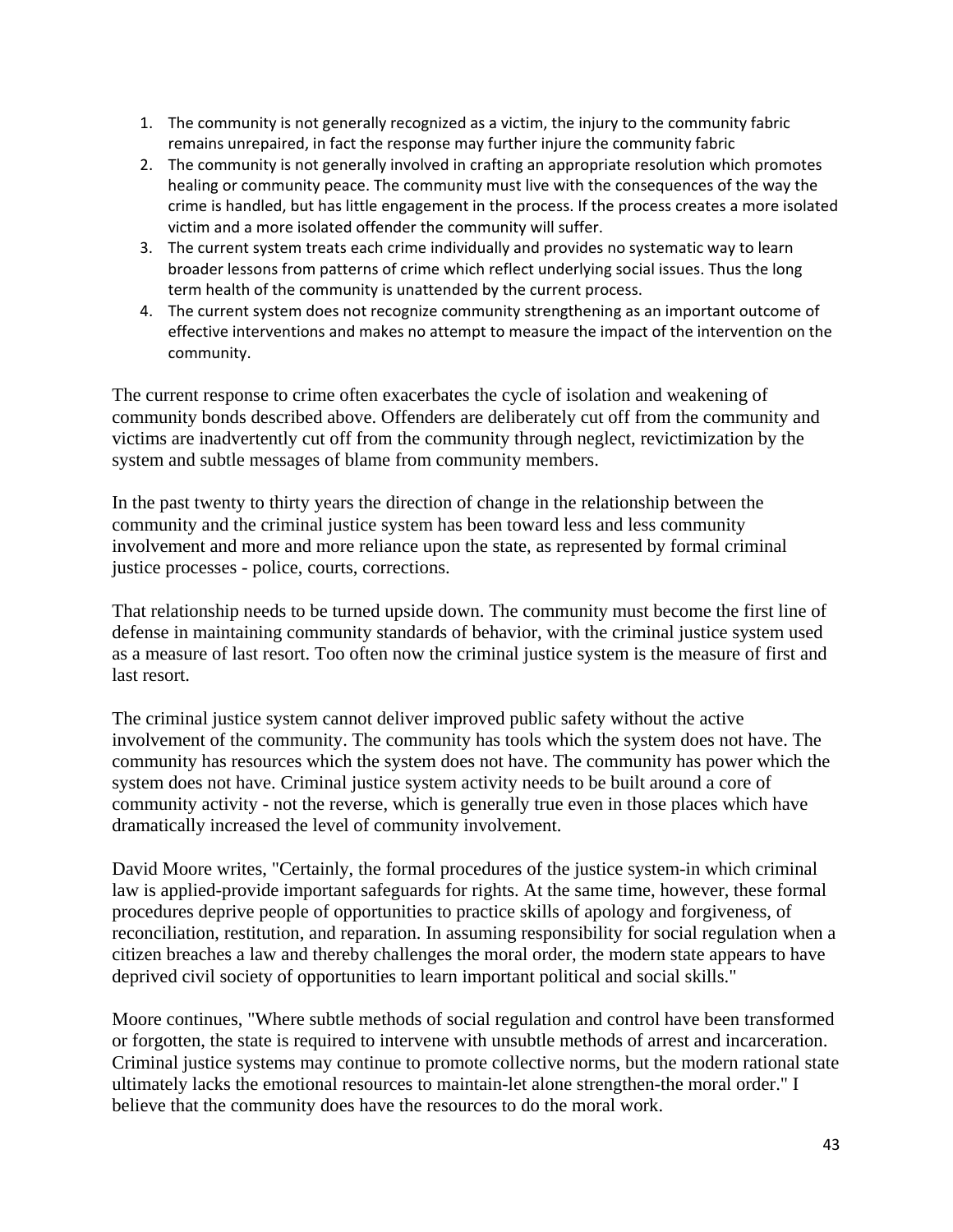There are several key responsibilities in the community's work in responding to crime:

- The first is to rally around the victim and attend to the wounds of the victim.
- The second is to provide the opportunity for offenders to make amends for the harm of the behavior.
- The third is to establish norms and hold members accountable to norms.
- The fourth is to address underlying issues revealed by crimes (prevention).

In the work in Minnesota on restorative justice we are suggesting a reversal of roles between the system and the community. In that role reversal the community is the primary responder to crime and the system operates in support of the community.

This new relationship, which is indeed a partnership with the partners changing places, is shaped by several key ideas:

- The community is the source of moral authority or influence.
- The community is the center of decision making whenever possible.
- The community is the center of action.
- Formal government is the source of legal authority (as contrasted with the moral authority of the community).
- The government is in a position of broader oversight than the community.
- for collective concerns). The government is the guardian of individual concerns (in contrast to community responsibility

I will give a quick example of what I mean by this role reversal:

One responsibility of community in this approach is to participate in determining the terms of accountability, i.e. deciding on sentences for the offender. When the community is in that role the government or state role is to back up the community with legal authority. The community exercises moral authority in denouncing the crime and deciding requirements of offenders to make amends. The state exercises legal authority to formalize those requirements. The state also plays a role of oversight of the community process to ensure fairness in that process.

## Examples:

- 1. Circle Sentencing: a community process (including both offender and victim communities) decides the sentence, the court pronounces the sentence and gives it full legal weight
- 2. Family Group Conferencing: the community of those affected by the crime decide what the obligations on the offender should be, the court uses its authority to make those legal obligations
- 3. Vermont Reparative Probation: a community process decides the terms of probation (i.e. the obligations of the offender), the court makes those legal obligations

The purpose of the legal authority is to affirm the community's authority and provide a mechanism for responding to failure to comply. The community's moral authority is central and the state's legal authority is secondary and a backup. Legal authority which is not clearly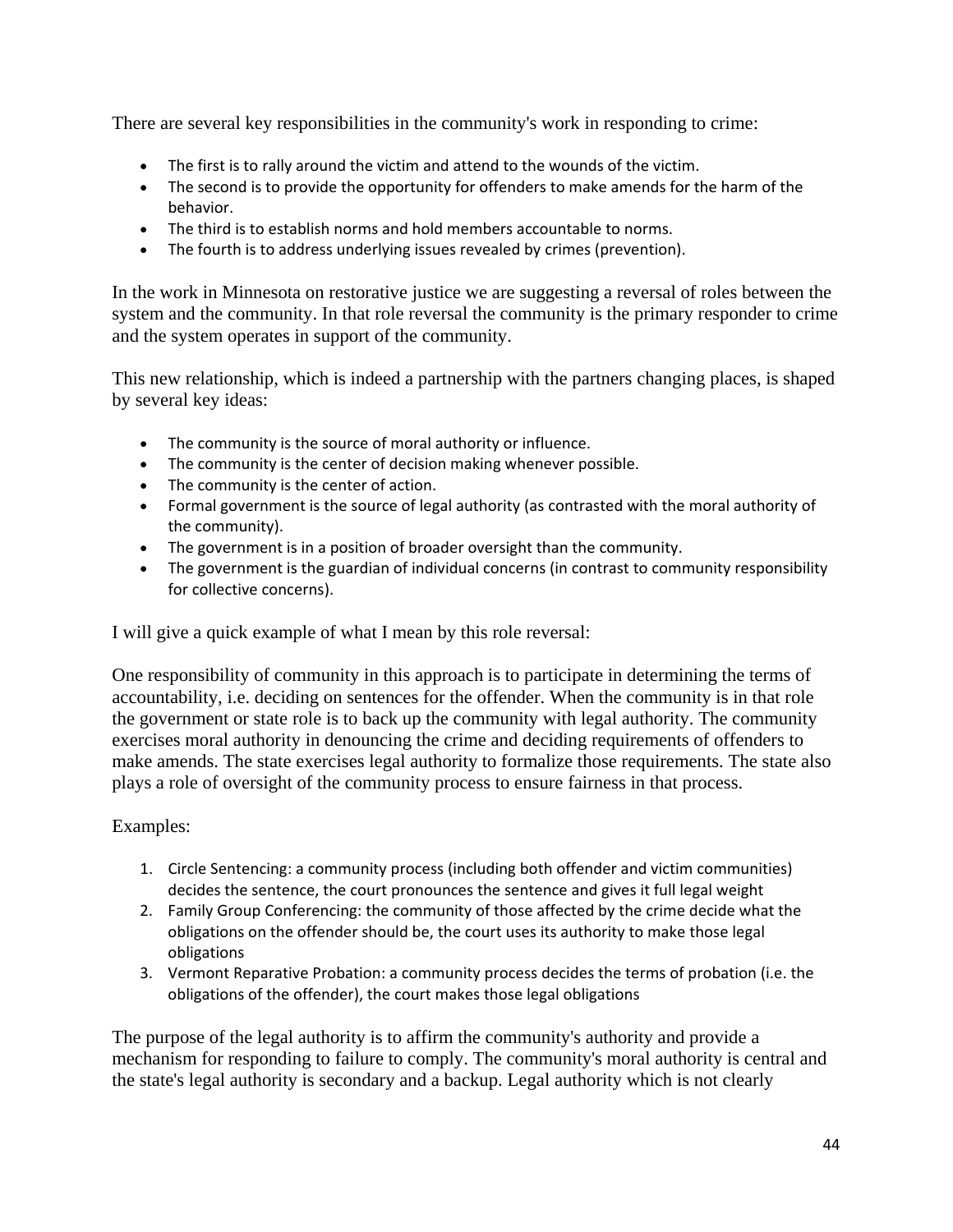grounded in the community's moral authority, as demonstrated by active community involvement, is hollow and ineffective.

In general, communities manage individual behavior more effectively than governments do. However, communities need government support and resources and the perspective of an oversight mechanism which is separate from the community.

For these partnerships to work the parties:

- must have trust-the parties need to know they can rely on their partner-because their safety is at stake.
- must feel respected in the partnership.
- must feel necessary-they must feel that it can't be done without them-otherwise why waste time on it.
- must feel responsible‐ownership and commitment come with a sense of responsibility.

The partnership should add value to the community and to the partners.

Because formal government processes have gradually taken over so much authority and power, the system also has a leadership responsibility in moving from the current approach to one in which the community is the lead partner. The system needs:

- To assist in developing the transformed community role through information, education and technical assistance.
- To link communities with others who have common interests and goals to share experience and learnings.
- To lead a process of clarifying the statewide vision and goals for the criminal justice process.
- To monitor community activities to ensure that values of the state and nation are honored (fairness, appropriate due process, etc.).

The bottom line for the system should be: Is the community stronger after the criminal justice intervention than it was before the crime happened? Only interventions which are grounded in the community and directed by the community are likely to strengthen the community.

Mutual responsibility is the loom on which the fabric of community is woven. Crime represents a failure of responsibility-clearly on the offender side-sometimes on the community side as well. Our response to crime must emphasize and re-establish mutual responsibility. The criminal justice system must facilitate and support this work, but it is primarily a community function. The community must lead its own moral work.

Our understanding of the relationship between community and the justice system in contemporary criminal justice has undergone significant change and is still in the process of evolving along the following path:

- 1. Justice system operates separately from, independent of the community.
	- o Expert model, "We (justice system) have all the answers"
	- o Community contact a nuisance, gets in the way of real work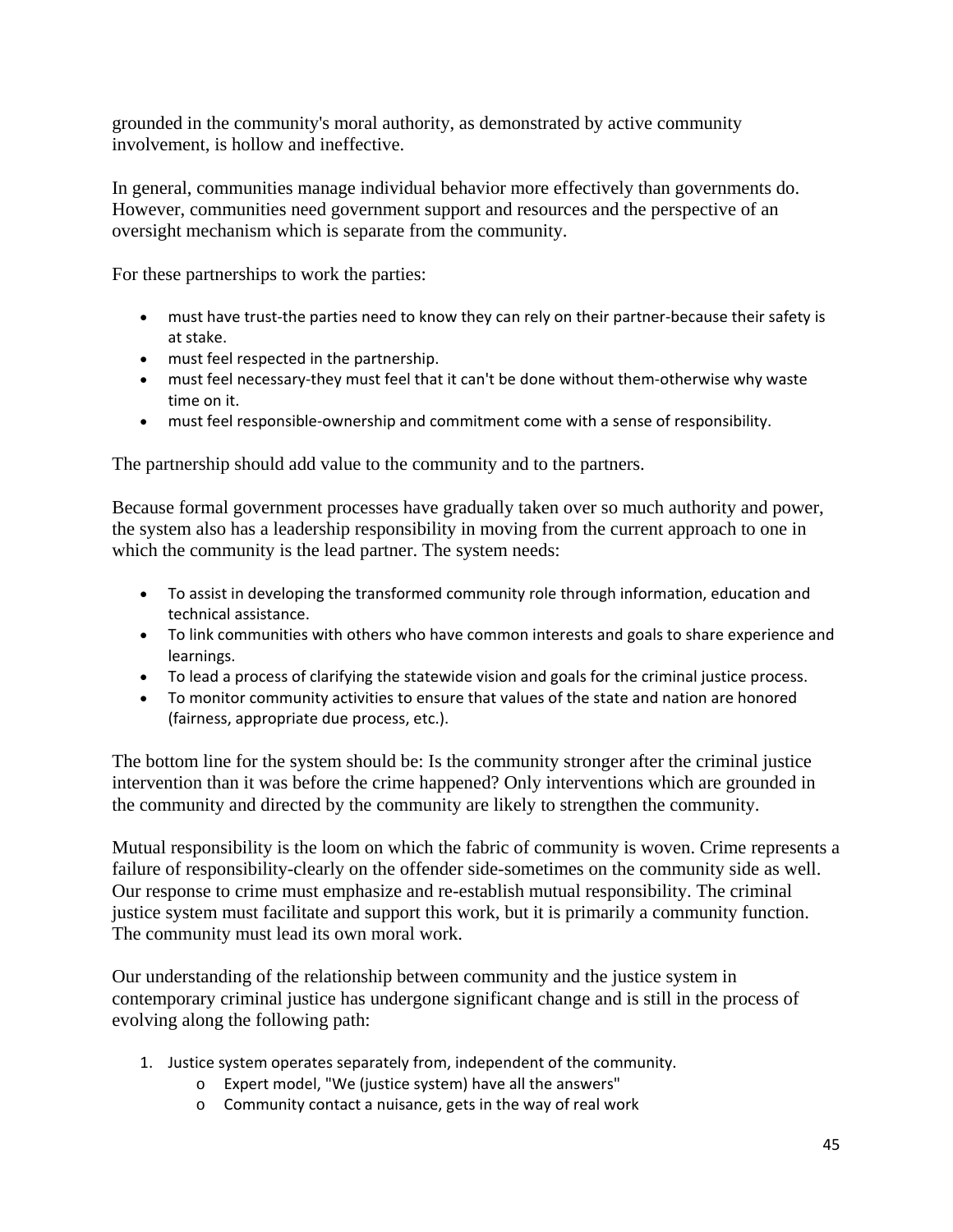- o Professional system defines and solves the problem
- 2. Justice system provides more information to the community about its activities.
	- o Expert model
	- $\circ$  Community viewed as a client with a right to know something about what the professional system is doing
	- o Professional system defines and solves the problem but keeps community more informed about what it does
- 3. Justice system provides information to the community about its activities and asks for intelligence information form the community to help do its work.
	- o **Expert model**
	- $\circ$  Community seen as a client and as a good source of information for the expert work
	- $\circ$  Professional system defines the problem and solves the problem with useful information provided by the community
- 4. Justice system asks for some guidance in doing its work, recognizes a need for community help, places more activities in the community.
	- $\circ$  Modified expert model: experts provide leadership, but the contribution of the community is valued
	- $\circ$  Community as a cooperative agent, but justice system still in leadership
	- $\circ$  Community asked to help define problems but justice system is still chief problem solver, with help form the community
- 5. Justice system follows community leadership.
	- o Expert systems as support systems
	- $\circ$  Justice system operates in support of community in achieving community goals while protecting rights of individuals and ensuring fairness
	- $\circ$  Community defines and solves problems with help from the justice system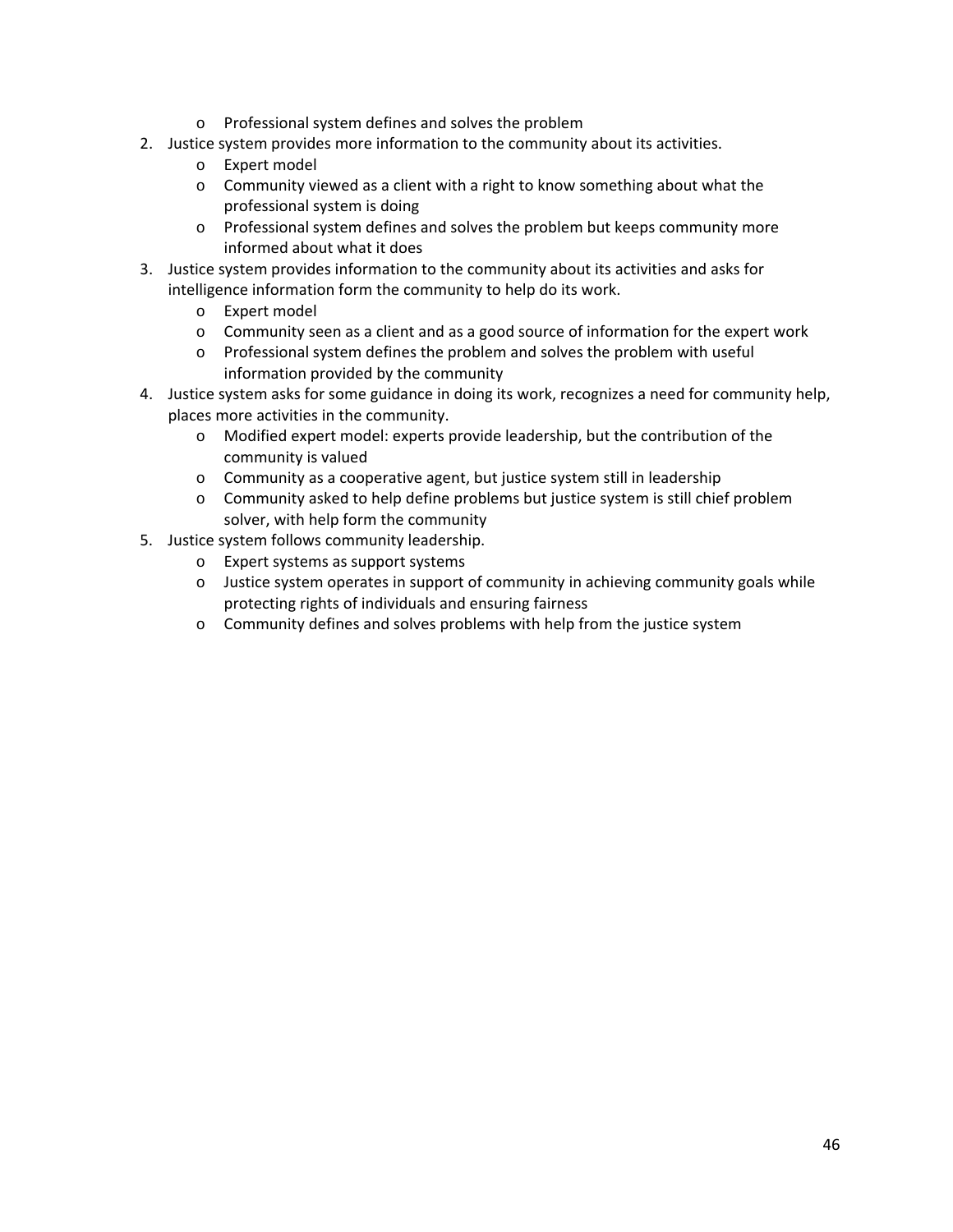# Culture and Diversity Issues in Restorative Justice

### Perceptual Blocks

 problem itself or the information needed to solve the problem. Perceptual blocks are obstacles that prevent the problem-solver from clearly perceiving either the

- 1. Seeing what you expect to see: **stereotyping**
	- $\circ$  You cannot see clearly if you are controlled by preconceptions.
	- o Cognitive dissonance: devalue information that does not fit one's stereotype.
- 2. Paradigm-the way we see the world; a theory, an explanation, model, perception, or frame of reference
- Paradigms affect very powerfully how we interact with other people. As clearly and objectively as we think we see things, we begin to realize that others see them differently form their own apparently equally clear and objective point of view.
- "Where we stand depends on where we sit."
- Paradigm shifts: need to make adjustments as we learn more about culturally, ethnically, or racially different people. This may be like a conversion from one belief system to another.
- 3. Difficulty in Isolating the Problem
- Inadequate clues or misleading information
- Improper problem-identification and isolating the problem, e.g. quiet Indian children perceived as dumb, fearful, obstinate, etc. vs. being respectful, listening, observant, thoughtful
- 4. Tendency to Delimit the Problem Area Too Closely
- Placing/imposing too many constraints on possible solutions-tunnel vision, blinders
- 5. Inability to See the Problem from Various Viewpoints
- Need to see the problem form the other's point of view; need to view the solutions from the perspective of the client
- 6. Saturation
- Trickiest aspect of saturation is that you think you have the data, even though you are unable to produce it when needed
- Need to teach ourselves to see things we are used to ignoring
- Data arrives only occasionally or in the presence of large amounts of distracting data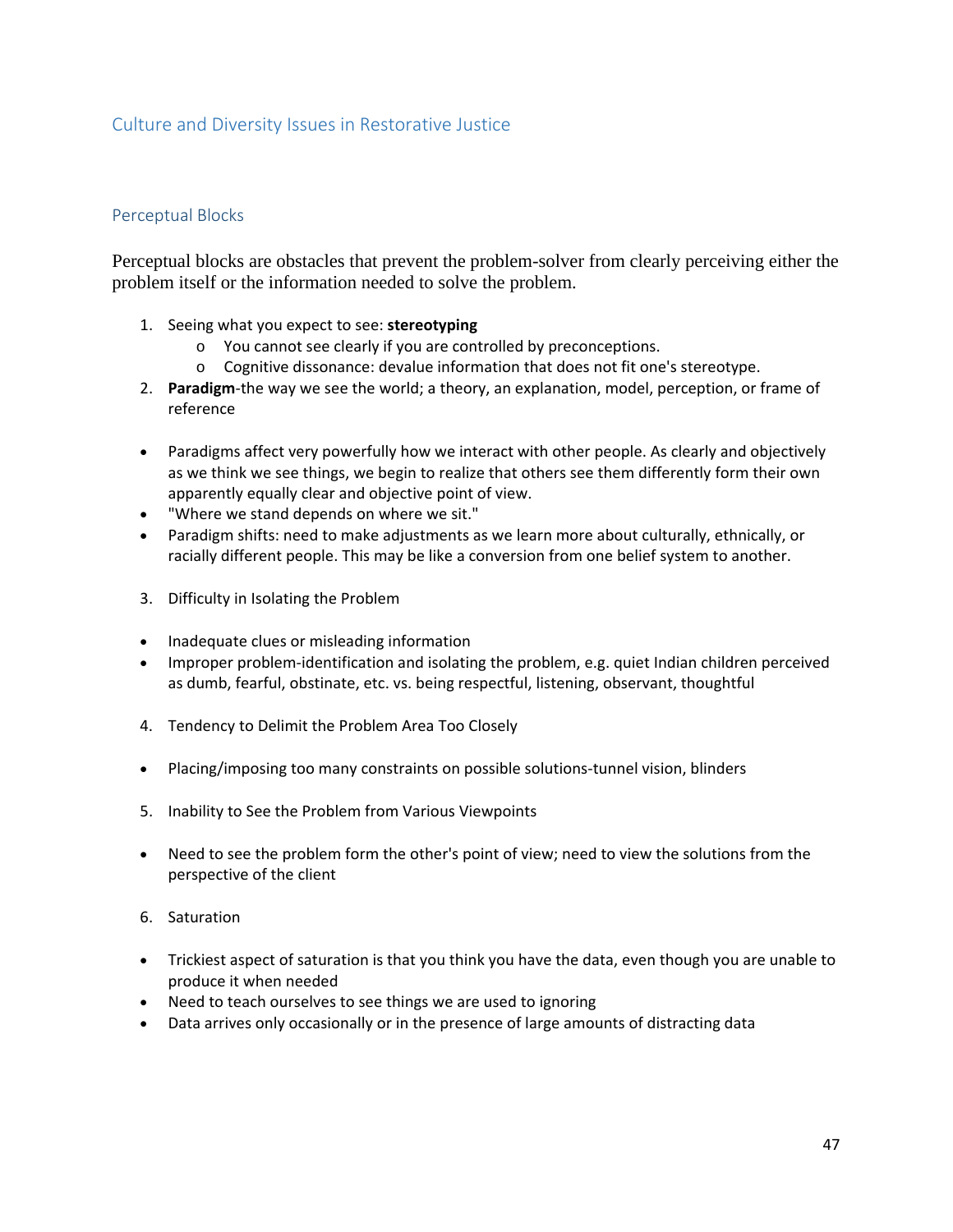## Cultural Considerations

Inherent differences in world view, the role of family, social interaction within and outside of one's community environment, mandates awareness of culture as a factor in administering justice for **culturally different** people.

To limit the trauma of culturally different people involved in justice and correctional systems, it is critical for these systems to be sensitive to the type of environment the individual has been raised.

At least three levels on which culture plays a significant role include:

- 1. agency or program professionals and paraprofessionals need to be culturally sensitive;
- 2. the individual's level of **cultural proficiency** needs to be assessed; and
- 3. interventions and programs need to promote both in order to adequately address the needs of the culturally different child, youth, or adult and determine the most appropriate course of action.

**Cultural Sensitivity** means that individuals working with culturally different people must be aware of the cultural differences versus stereotypes and view these differences as a source of options and additional resources, rather than as constraints, to effective intervention.

Cultural Sensitivity requires:

- recruitment of culturally different professionals and paraprofessionals whenever possible,
- language interpreters when needed
- creative and assertive outreach to promote programs and include an array of options and support systems that may exist from within the family and the community

**Cultural Proficiency** refers to the level of knowledge and use of cultural ideals and practices within daily life for each individual child, youth, or adult.

Cultural Proficiency requires:

- the specific cultural or ethnic group to take responsibility in making opportunities for learning about the culture available and accessible to their members.
- The individual through his or her parents and family to take the responsibility for learning and acquiring the knowledge, skills, and abilities necessary to become proficient in one's culture.

Culturally different people are more sensitive to discrimination, and have had fewer positive experiences with being culturally different in a dominantly anglo or white world

- Impedes knowledge of one's culture; may view being culturally different as detrimental; and inhibit integration of cultural values/strengths into their life.
- Impairs their ability to effectively participate in both their ethnic community and mainstream society.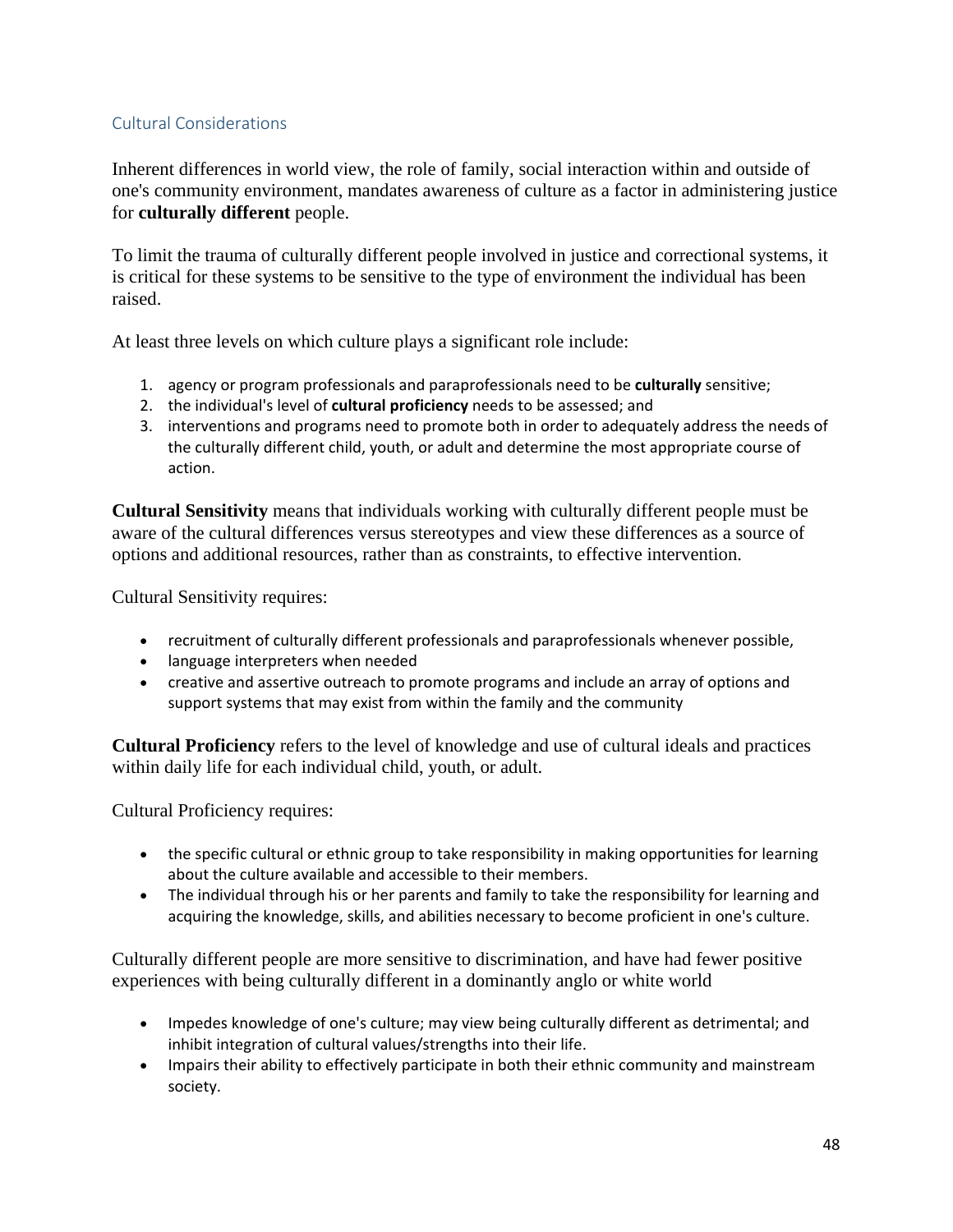**Interventions, programs, systems** need to promote both in order to adequately address the needs of the culturally different child, youth, or adult and determine the most appropriate course of action.

 Cultural ignorance inhibits communication, understanding, empathy, etc. which limits the service provider from developing the best plan for intervention. It inhibits the use of

#### CULTURE AS A RESOURCE!!!!

Helping people, especially children, learn about and understand their culture develops a sense of pride, self esteem, and greatly enhances positive results with treatment or interventions and future behavior patterns.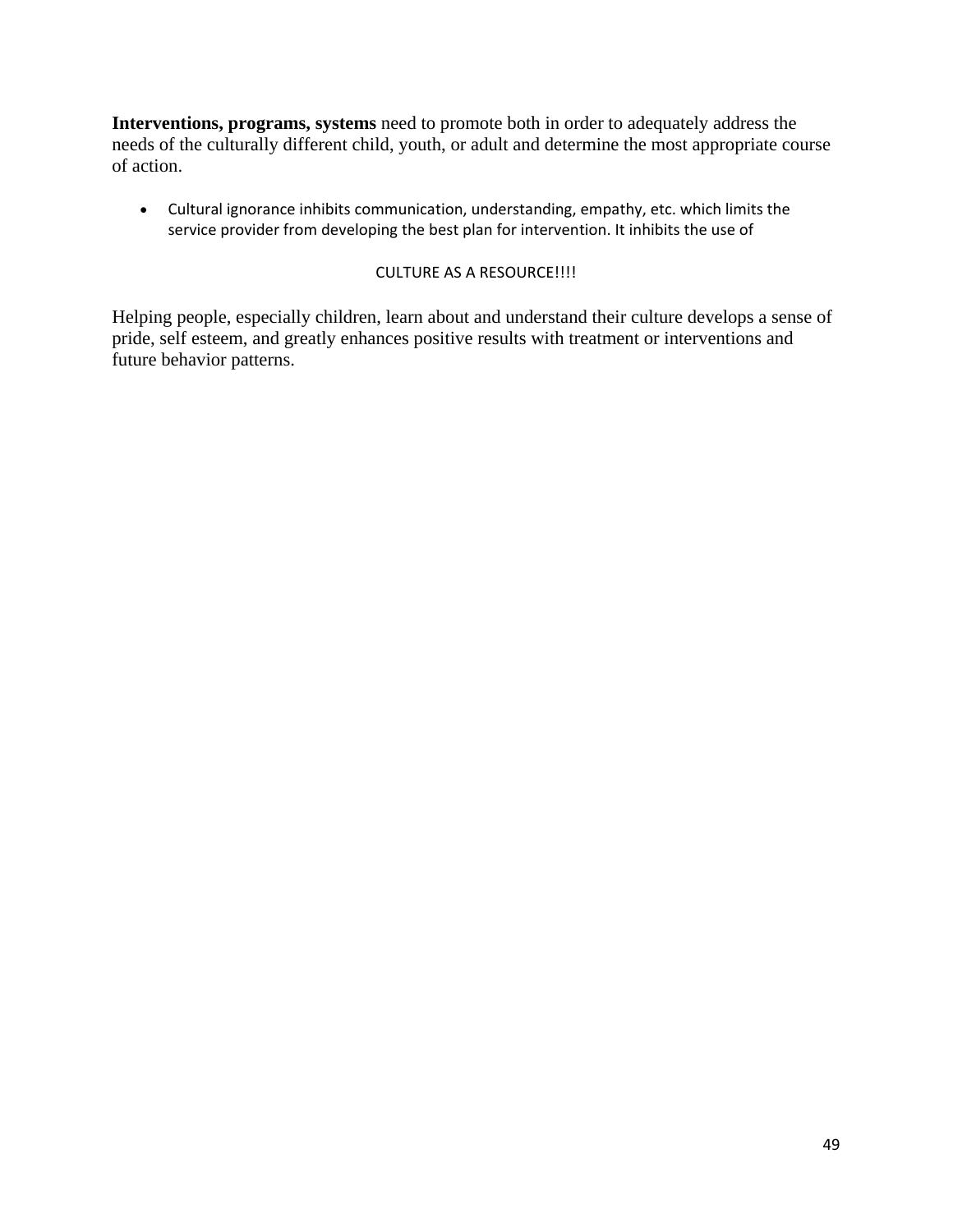# Organizational Change

Convincing justice system officials to embrace a new paradigm is no easy task. It requires creative leadership and vision. It also requires a disciplined, long-term commitment. This section reports on the journey toward restorative justice through systematic change that took place in the Dakota County Community Corrections Department in Minnesota.

- Restorative Justice: Implications for Organizational Change
- Organizational Self Assessment . This form may be used to rank existing victim, offender, and community participation in the justice process to assess how well your organization is oriented toward change that encompasses restorative justice.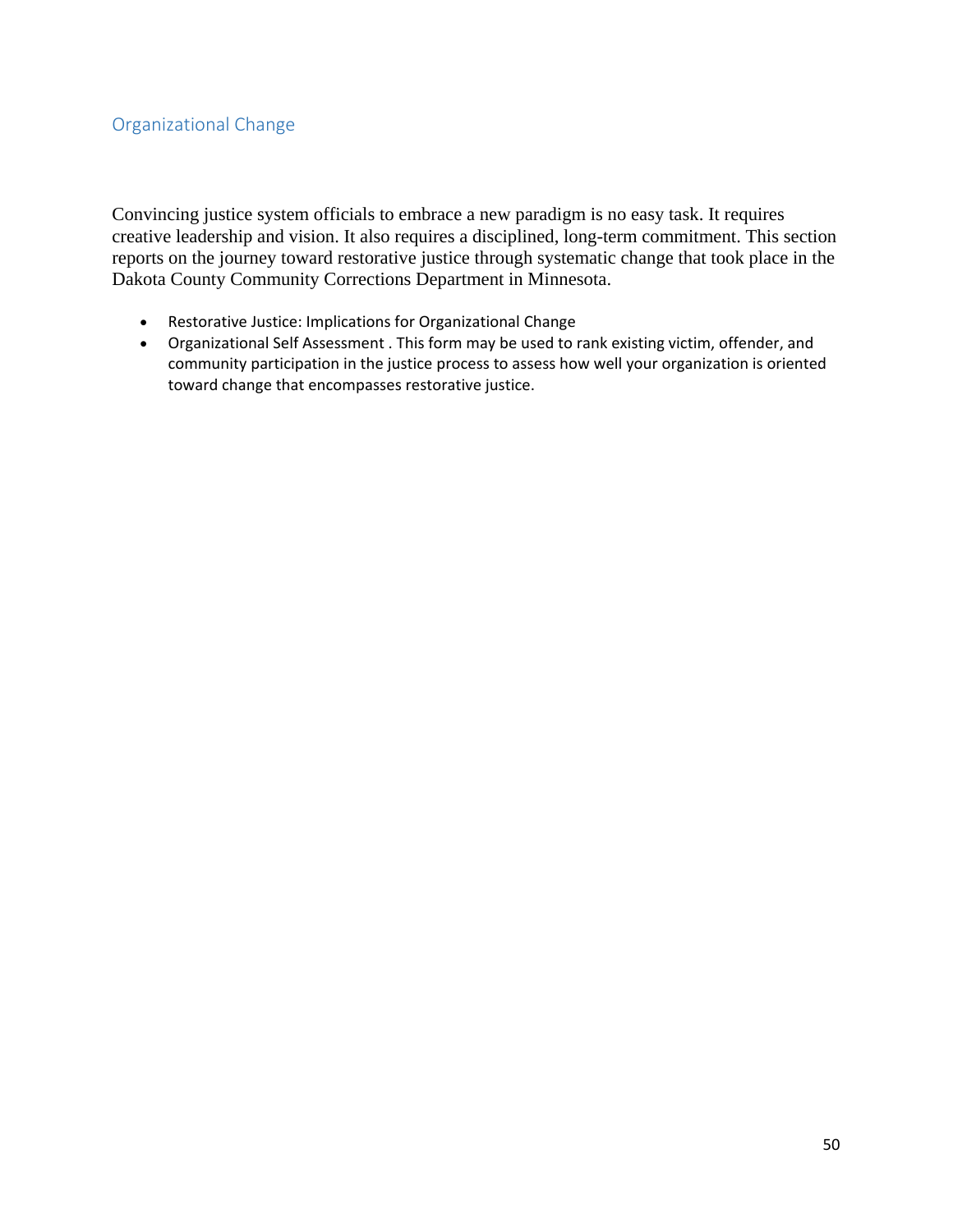by Mark S. Umbreit, Ph.D., and Mark Carey, Deschutes County Community Corrections

#### Introduction

Moving a corrections system to embrace a new paradigm of justice is no easy task. It requires creative leadership and vision. It also requires a highly disciplined, long-term commitment to implementing a new approach through a collaborative process involving all staff members. This article reports on the journey toward restorative justice through systemic change in the Dakota County Community Corrections Department in Minnesota.

Correctional systems are offender-driven, with little attention given to the needs facing individual victims or the victimized community. Even in those jurisdictions attempting to respond more effectively to victim needs, the emphasis tends to be upon the importance of offenders paying restitution to victims, often in the context of restitution payment being therapeutic for the offender. Rarely are victims given the opportunity to play a more active role in the justice process (Marshall & Merry; 1990; Umbreit, 1994b, 1991; Wright, 1991; Zehr, 1990).

The criminal justice system is focused upon the state as the victim, with the actual individual victim being placed in a very passive role and having little input. In the criminal justice system, adversarial relationships and processes are normative, as is the imposition of severe punishment in order to deter or prevent future crime. The fact that criminal behavior represents interpersonal conflict is ignored. The manner in which the criminal justice system frequently deals with victims and offenders often heightens the conflict.

There is an increasing national interest, however, in embracing the principles of a different paradigm of justice. "Restorative justice" (Bazemore, 1994; Umbreit, 1994a; Zehr, 1990) views crime as a violation of one person by another, rather than as a violation against the state. Dialogue and negotiation are typical, with a focus upon problem-solving for the future rather than establishing blame for past behavior.

Severely punishing offenders is less important than providing opportunities to empower victims in their search for closure through gaining a better understanding of what happened and being able to move on with their lives, to impress upon offenders the real human impact of their behavior, and to promote restitution to victims (Umbreit, 1994a). Zehr (1990) notes that instead of ignoring victims and placing both victims and offenders in passive roles, restorative justice principles place both the victim and the offender in active and interpersonal problem-solving roles.

These principles of restorative justice are now being seen in a growing number of communities throughout North America and Europe. In the past, advocates of restorative justice tended to focus on specific program initiatives in local communities. Today, restorative justice is more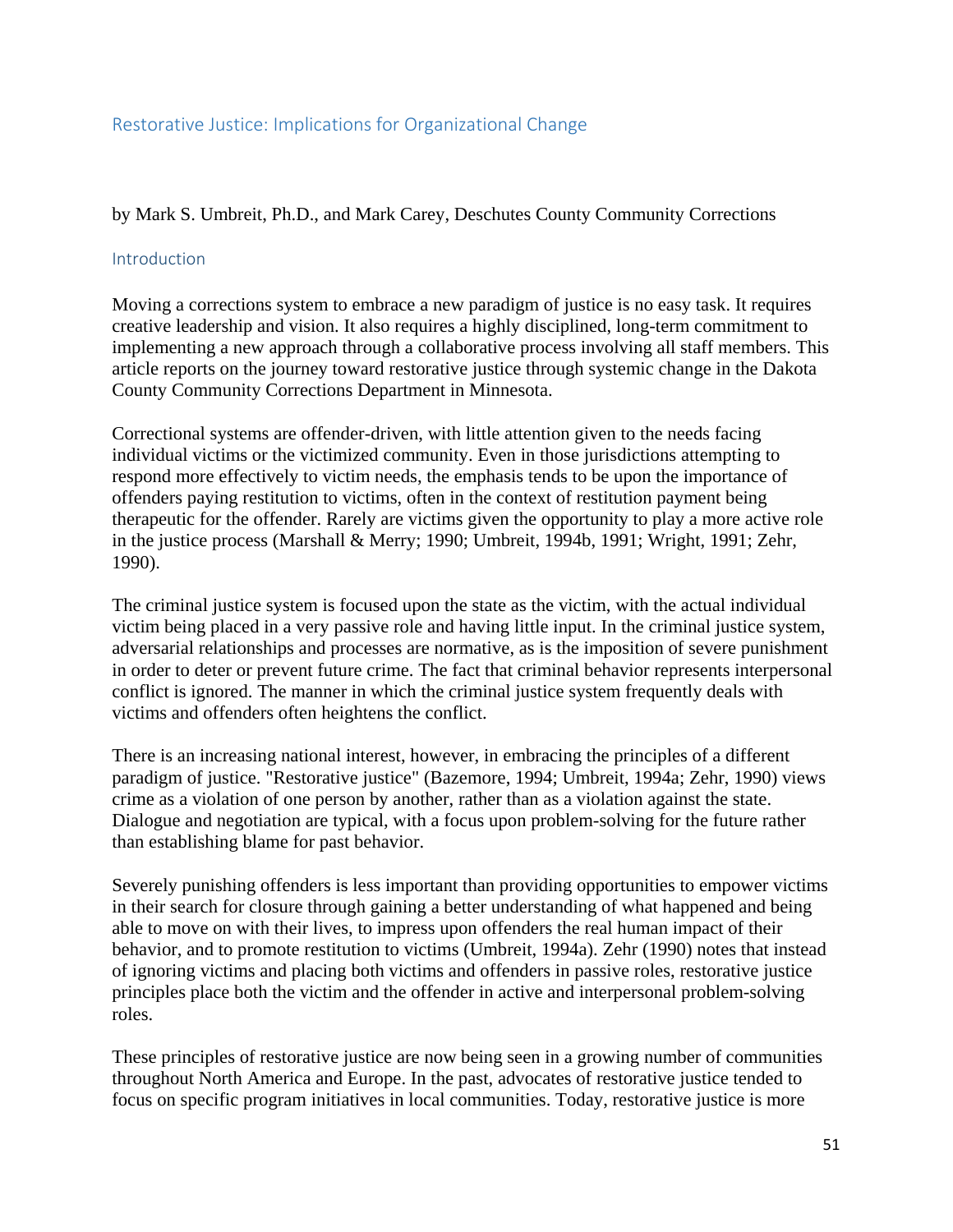frequently being advocated in the context of broad systemic change in entire correctional systems. The Balanced and Restorative Justice (BARJ) project, supported by the Office of Juvenile Justice and Delinquency Prevention of the U.S. Department of Justice, is the clearest example of such system change advocacy. The BARJ project is working intensively with five juvenile corrections systems in various parts of the country in an effort to initiate fundamental change in the manner in which those justice systems operate.

Restorative justice has tapped into a stream of energy and excitement within corrections departments nationwide. For many, this energy has remained inert for years under the pressures of changing public expectations, legislative mandates, public safety demands, and escalating probation caseloads. Probation departments are re-discovering the personal and professional motivations for their staffs entering the corrections field. Typically, those motivations are to promote offender change, to assist crime victims toward wholeness, and to make individual communities safer. For too long, the emphasis has been on surveillance and monitoring instead of those tenets brought forth by restorative justice principles such as competency development within the offender, victim participation and services, offender accountability, and community involvement and responsibility. Discovering this energy is a promising beginning for productive changes in corrections, but it is not enough. Planning for system changes in a bureaucratic organization is not easy even in the most fertile environments. Multiple barriers exist, ranging from workload to politics.

Dakota County is part of the Minneapolis/St. Paul metropolitan area, located just south of Minneapolis. With a population of 310,000, it is one of the fastest growing counties in the state. The Dakota County Community Corrections Department was selected as one of five jurisdictions nationwide to receive technical assistance through the BARJ project. Consultation services and training were provided for the purpose of helping the department learn about and adopt policies and programs consistent with restorative justice principles.

Dakota County is now one year into its planning process and is about to implement a number of practical restorative justice recommendations. The purpose of this article is to illustrate some of the planning activities needed to prepare the department for fundamental changes in the approach to and delivery of restorative services. That is not to suggest that there is only one way. Each agency has different resources, assets, deficits, priorities, motivations, and system environments that require varying approaches to planning changes. The authors hope this article will help flesh out some of the issues that agencies should think through and the activities they should undertake in a restorative justice planning process.

# Preparing for Change

Perhaps the biggest mistake many organizations make when attempting to adopt restorative justice principles is miscalculating what a restorative justice agency is. Too often, restorative justice is viewed as a program, such as victim-offender mediation or community work service, or seen as a politically correct way of naming the activities already in place in probation departments. As a result, real changes don't take place. A new program is developed or an existing program is renamed and yet the desired outcomes are only achieved superficially, if at all.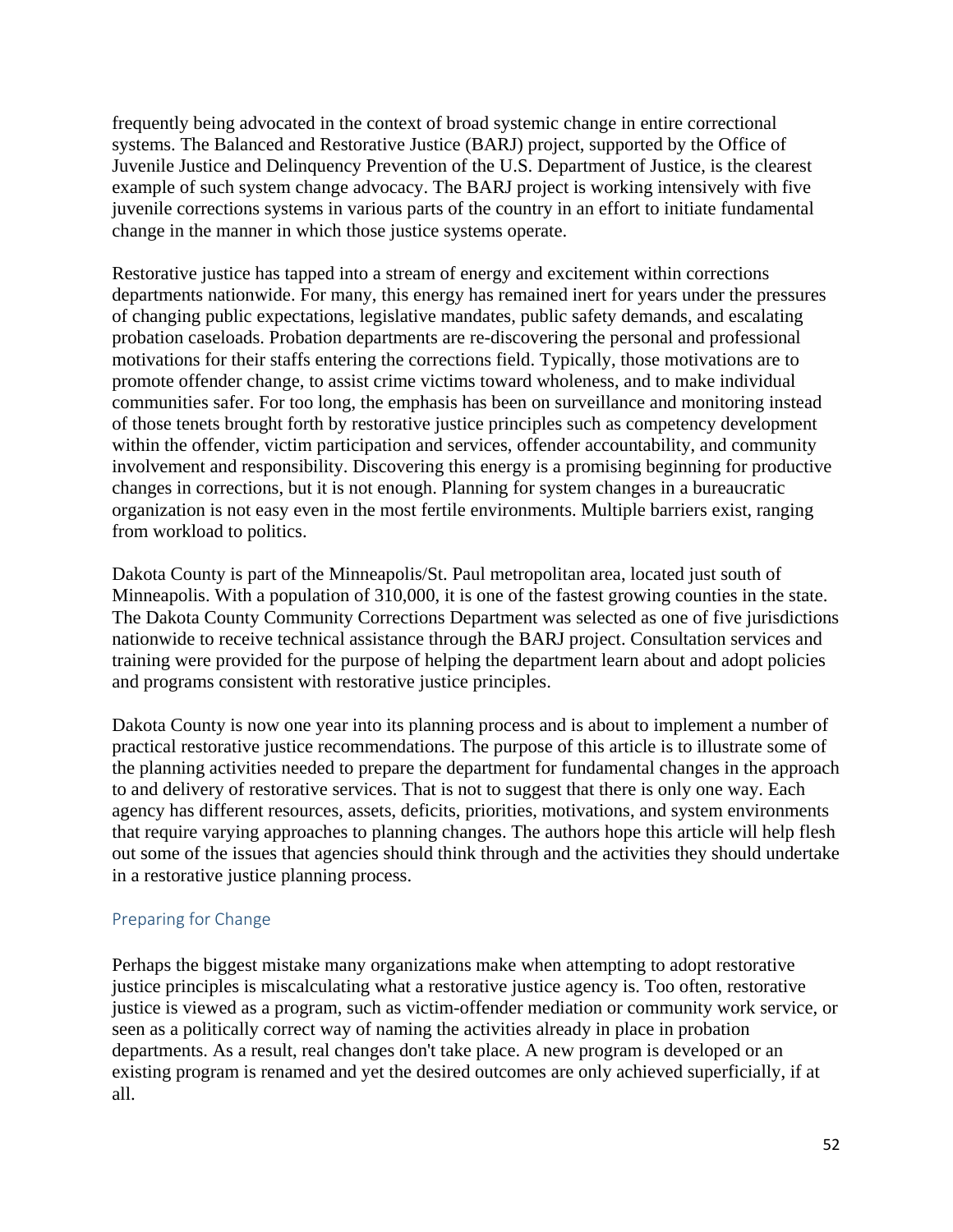Restorative justice is a way of thinking. It is a fundamentally different framework for understanding and responding to crime and victimization in communities. Correctional systems adopting a restorative justice approach are no longer driven by offender concerns only. Instead, they acknowledge the need for a three-dimensional response involving victims, offenders, and the community. Once correctional agencies clearly understand restorative justice, their activities will naturally follow it. However, agencies can't plunk down the latest restorative justice program and think that they are now performing restorative corrections. The transition is easier if agencies have staff members who "think restorative justice" and if they develop policies that have a clear purpose which brings about wholeness in victims, offenders, and communities.

An illustration might be helpful. A supervisor of a probation intake unit has hired a new probation officer who will be writing pre-sentence investigation reports. Often in such a situation, the tendency is to train the officer by explaining what the headings are in the report, when the report is due, and the various do's and don'ts. When we do this, we are describing the activities we want accomplished. We also do this when explaining probation contact standards. The probation officer is told how often each offender is required to be seen for the corresponding risk level. Rarely do we discuss what is the purpose of the investigative report or the offender contact. What is the outcome we are looking for? How does the desired outcome respond to needs of individual victims and the victimized community? If we simply describe the activities we expect the new officer to complete, we are not encouraging the new officer to think independently. Therefore, every time a new circumstance arises, the officer needs to consult with the supervisor in order to determine what the supervisor expects in that circumstance. We free up our personnel when we allow them to understand and work toward the restorative justice outcome and not simply perform a set of tasks.

Staff members in correctional agencies will not behave the way we want them to until we stop telling them how to act and instead tell them who they are and what outcomes we are looking for in their work. When we tell the probation officer that he or she is a restoration officer who is responsible for bringing about repair to the victim, competency development in the offender, and safety to the community, we have defined who the officer is and what outcomes we expect. That individual then is freed up to do his or her job and is less preoccupied with the specific activities which may or may not bring the department closer to meeting restorative justice goals. Despite the volatile nature of crime, there are very few circumstances where the restorative justice "roadmap" won't allow the officer to determine the best course of action.

Restorative justice is a way of thinking, a way of behaving, and a way of measuring. Until we change the way we think about why probation exists, we can't change our behavior. We can't measure the changes until our behavior changes.

One of the first steps in preparing for a restorative justice planning process is making sure that the agency leadership understands what restorative justice is. On the surface, the concept seems simple enough. In practice, it is much more difficult. Often, people grasp the concept but are not sure how the concept is put into practice. As with so many conceptual frameworks, one can justify most activities depending on one's understanding and emphasis on parts of the framework. Understanding a new conceptual framework requires careful study and discussion, thorough readings, conferences, and intrastaff dialogue. It is often the skeptics of the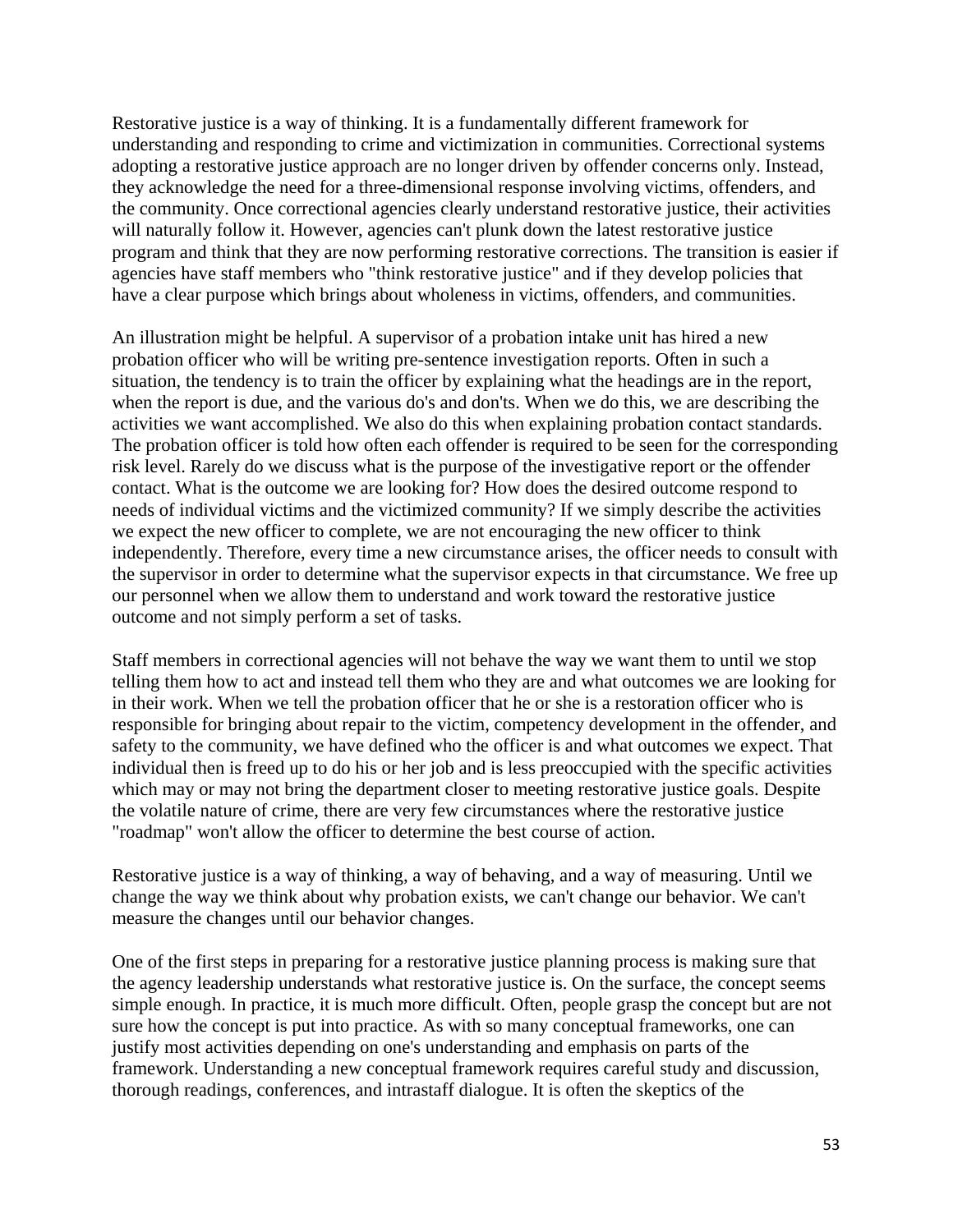organization who can be most helpful in the preparation stage. The skeptic might be the one to ask, "Why are we doing this? What is not working properly and needs to be fixed? How is this really different from what we are doing now?" These questions test the leadership's knowledge of the concept and help identify the concerns agency staff might have.

It is useful for the agency leadership to examine the existing organizational readiness for change. Is the agency ripe for positive change? What are the risks that might result in triggering momentum toward negative change? How motivated is the staff for change of any kind? What pressures exist that might make the timing for the planning process good or bad? Janssen (1987) speaks of organizational change in the context of a "Four-Room Apartment." These "apartments" or stages are: (1) contentment, (2) renewal, (3) denial, and (4) confusion. The collective staff attitude about the agency mission and direction and the staff understanding of the need for change are usually predominantly in one of these stages. When organizational change occurs, it tends to move in a circular motion from the upper left to the bottom right (i.e., from contentment to denial to confusion to renewal and back to contentment again). Naturally, the organization is most motivated for change in the confusion and renewal stages. Restorative justice provides a compelling reason for an organization to move into the renewal stage, which is often characterized by vibrancy, excitement, energy, and creativity. The actual organizational approach to restorative justice, however, should differ depending on the current stage of the organization. For example, if the agency is in the denial stage, the organization will need a great deal of time to discuss what isn't working well and the reasons to initiate change.

Agency workload can be a major barrier to an open discussion of the merits of a restorative justice planning process. When staff members are burdened by ever increasing workloads, it can be extremely difficult even to initiate the discussion. Staff members tend to view it as yet another meeting added to their workday which prevents them from getting their done. On the other hand, workload can be a motivating factor. Many probation officers have begun to realize that the caseload pressures have taken away job satisfaction and overall probation effectiveness. Given tight budgets and limited resources, relief from the burgeoning workload is not likely to be provided soon. These circumstances can be a major motivating factor, making an organization ready for change. Agency circumstances must be considered before initiating a planning process. The question of how the time invested in restorative justice planning will benefit the department, the clients served, and individual staff work must be answered before a planning process may successfully be launched.

# The Trial Balloon

After agency leaders make an organizational assessment of readiness, they must introduce the restorative justice concept to the agency staff through a variety of presentations and smaller discussion groups. Since such a planning effort will affect every staff position represented both horizontally and vertically across the department, all staff members need to be exposed to an overview of the restorative justice framework, preferably simultaneously. It is helpful to answer the question "Why?" at this point. Why would the department undergo a large-scale planning process and invest up to hundreds of hours of staff time for what appears to be an abstract concept? Possible questions for management to expect include: What needs to be changed? How would this improve services? How would this help me with my workload? Am I going to be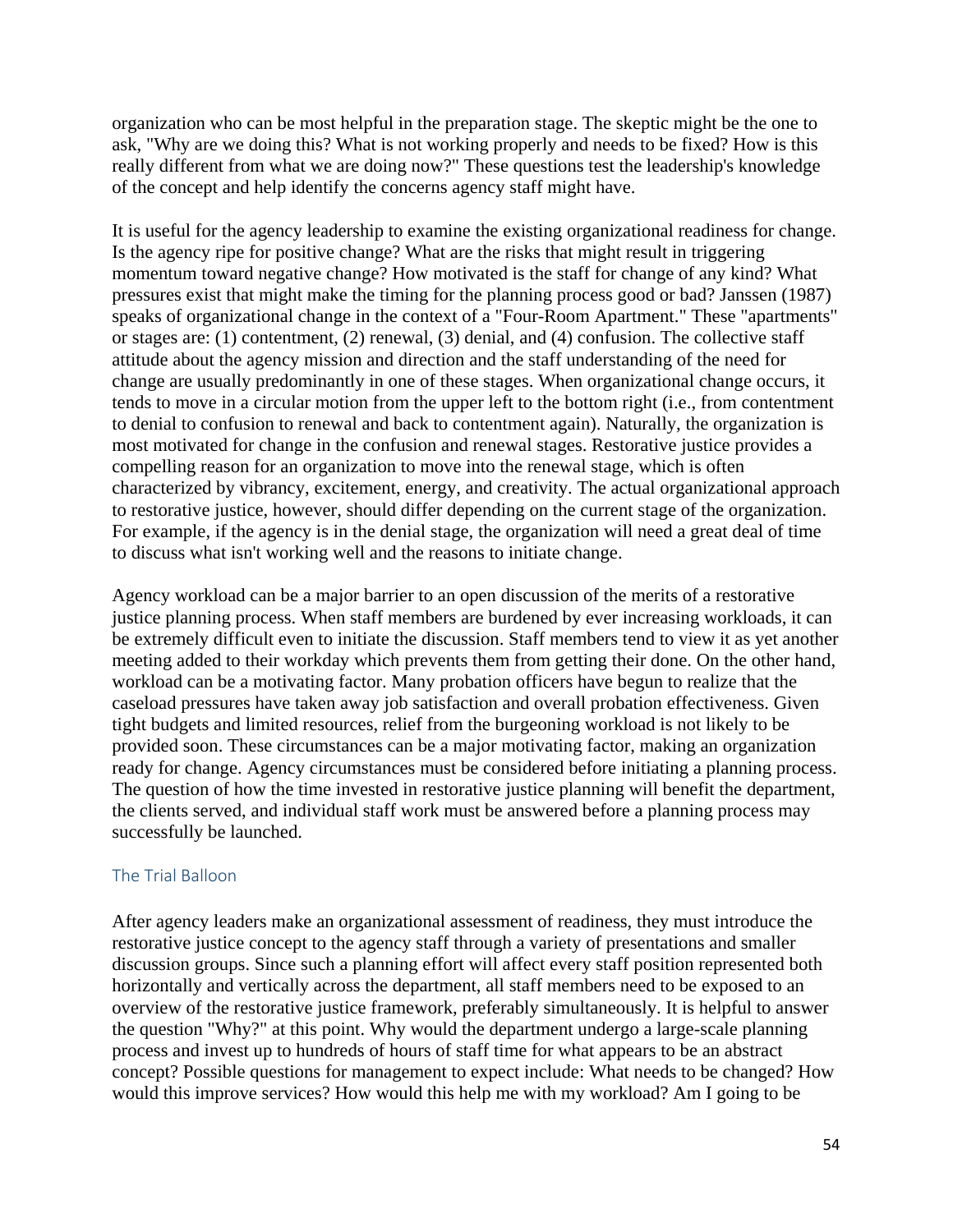process voluntary on my part? expected to increase services to victims when I can't deliver sufficient services to offenders? If the community is supposed to be more involved, who is going to take the responsibility to foster that involvement? Are my day-to-day job responsibilities going to change? Is this planning

"how does it affect me?" These questions should not imply that the workforce will view restorative justice in a negative light. More often, probation staffs respond with enthusiasm and hope. It makes sense to them, especially as it becomes obvious that the social problems are becoming more complex and the criminal justice system can't be expected to be the sole response to the problem. Nonetheless, the agency director should expect a number of practical questions that seek to bridge the intellectual gap between the abstract concept which delivers well on promise and the detailed answers to

At this introduction stage the agency may be most vulnerable to adopting quick fixes. The staff members most excited by the restorative justice framework will want to channel their energy into work products. Those intrigued by the concept but overwhelmed by current day-to-day activities will seek short-term solutions such as replicating a successful program started in another jurisdiction. Managers will be attracted to quick responses to avoid protracted planning processes that consume inordinate amounts of time. However, this is the time to exercise maximum discipline and self-restraint. The agency director can recognize staff time constraints by offering a longer planning timeframe. Many staff members will welcome a longer timeframe so that they can study the matter further and be involved in the planning process if they are offered the opportunity. Since restorative justice is a new way of thinking and organizing agency activities, it requires a lengthy period of time to understand and implement. It takes time to anticipate and plan for the fallout of major changes. Quick changes will result in problematic chain reactions that can jeopardize the positive change environment. The challenge to the agency director is to keep the excitement vibrant while holding back any "quick fixes."

### Setting the Stage

Changing the way we think as individuals is not easy. We have a patterned way of conceptualizing and responding to events. It is no different with an agency and can be exacerbated by the diversity of the staff. Each organization has a culture of its own, a milieu which tends to perpetuate certain behaviors and attitudes and to discourage others. To alter this culture takes time and forethought. There are three cultural shift rules of thumb that can help in the planning process.

#### *1. Involve all the staff members and support them.*

Agency leadership cannot sustain a long-term cultural shift by fiat. It is the staff members who deliver the core services. They will either agree with, and act on, restorative justice or they won't. An internally motivated individual is nearly always better at delivering the product than one externally motivated. Ownership of an agency mission and its outcome is best accomplished when the "stakeholders" in that agency have been a part of defining that mission and outcome.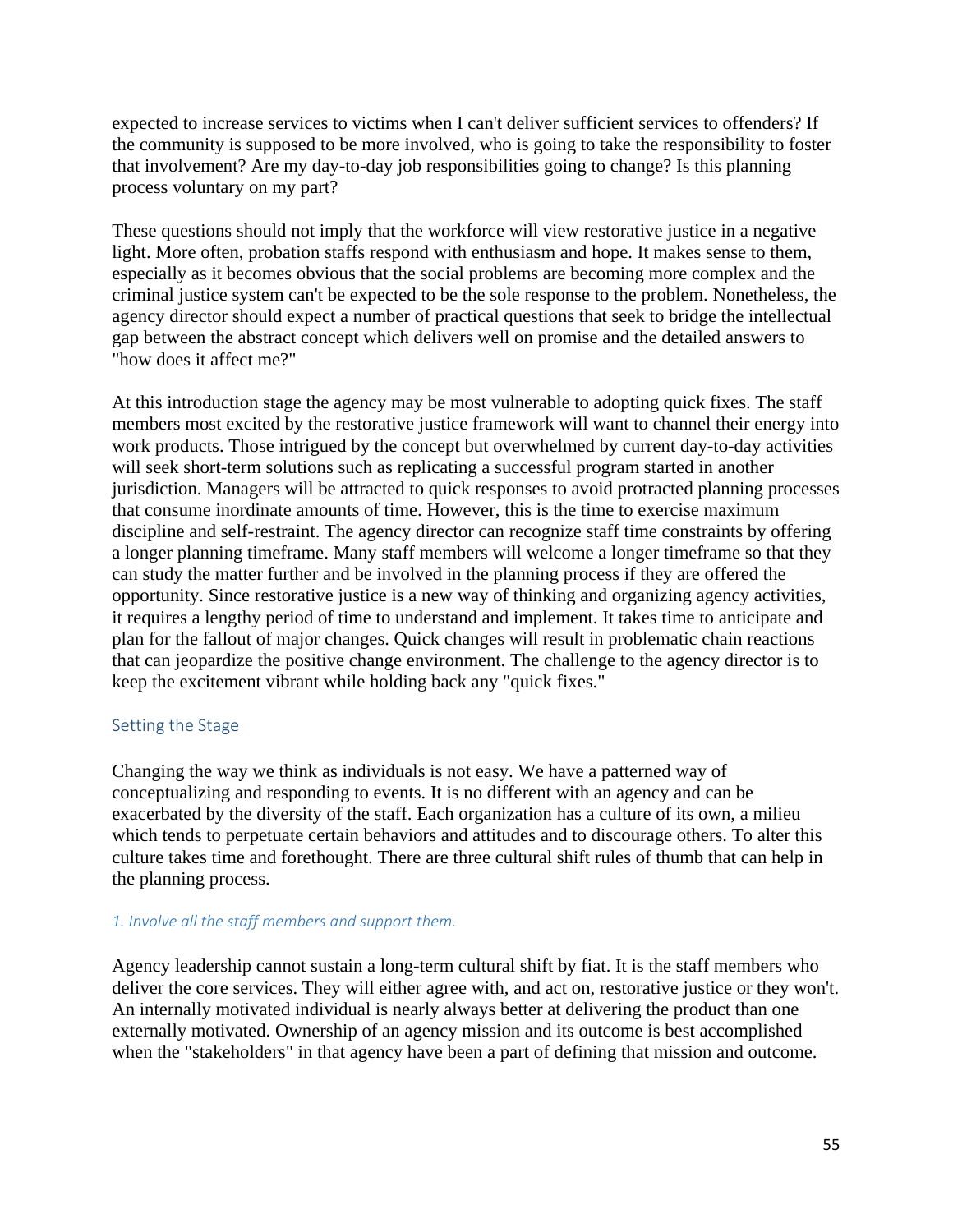It's not enough to encourage staff members to participate. Often, barriers exist which prevent full participation. They may be large workloads or inconvenient scheduled meeting times. Staff members may require management reassurance that input is genuinely sought, even if the staff members' ideas are contrary to those of the administration. Most of us as employees seek both formal and informal permission to get involved and express opinions openly without fear of retaliation or labeling. Staff members need to know that the agency is interested in improving services, that staff members are in the best position to offer ideas that work given their direct experience, and that management is willing to reduce barriers that might prohibit them from participating. It is not necessary for all staff members to be involved in the planning process, but involvement of a large portion of the agency is helpful. These staff members will later become the groundswell of support and initiative.

There will always be, however, a small percentage of employees who will not offer input and who will disparage attempts to improve services. It's important to give these employees a chance to express their views and to attempt to accommodate any legitimate concerns, but not to allow unproductive criticism to lead to erosion of the planning process.

#### *2. Take time.*

There are no shortcuts to good planning, especially when it involves a foundational change (or enhancement) of correctional philosophy or principles. Restorative justice threatens existing thinking patterns and staff members need time to reflect on its principles, challenge its assumptions, and test its application.

For some, concepts must come from different sources in order to be credible. The technical assistance provided to Dakota County through the BARJ project was invaluable. Consultants from other jurisdictions presented information and demonstrated that restorative justice principles can be put into practice with positive results. Newspaper accounts, quotes from noncorrectional personnel, and other sources all helped convey the message that restorative justice is not a whimsical fancy but a concept that has captured the curiosity, and often the support, of professionals of many disciplines.

#### *3. Communicate, communicate, and communicate.*

There can be no substitute for consistent and thorough communication. When workload increases, often the communication flow gets clogged and ineffective. Probation staff may be unaware of administrative planning activities and the time devoted to them. Assumptions are made about what is, or is not, happening. The administration makes assumptions about what is important to the staff. Constant communication is the only sure way to know how restorative justice is being received by personnel. This communication includes giving information, keeping the staff aware of planning efforts, and listening to staff observations, concerns, and ideas.

It is helpful to set up both formal and informal avenues for discussions on restorative justice. Staff members can be encouraged to attend outside training on the subject. Brown bag luncheons can be organized. Also, spontaneous discussions about restorative justice can often lead to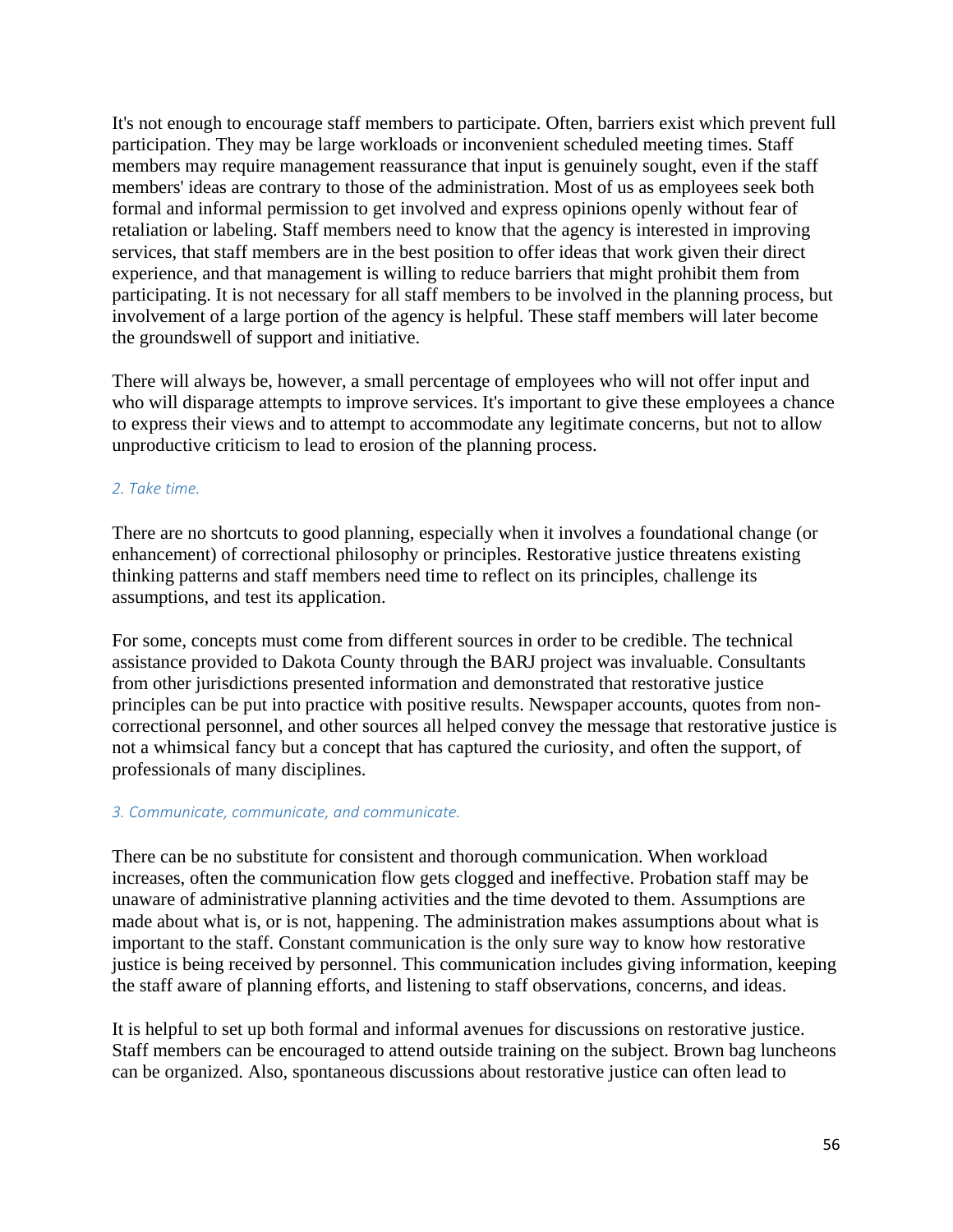excellent innovative thoughts. As one staff member noted, even "bad ideas are better than no ideas at all."

### The Wind Test

The planners who are exploring the ideas and implications of restorative justice for the department will become the internal experts. They will understand the concept and begin to imagine how it can be implemented. A collective vision will begin to emerge. As the staff planners spend more time on the subject, the tendency will be to lose touch with those staff members who chose not to participate in the planning process. Periodic "wind tests" are helpful to assess whether the planners are getting too far ahead of the staff body.

These wind tests might include sending out a memo describing the status of the planning project and inviting staff members either to sit in on a planning meeting or to express thoughts in writing or verbally. The agency might want to send out a survey (with a quick checklist format, along with an open-ended section for those who want to elaborate) to gauge how well staff members understand the restorative justice concept, whether they agree with it, and whether they have any other thoughts that would be useful to the planners. This reality check helps the planning group determine whether additional information is needed or if certain barriers or opportunities exist that need to be attended to. Some examples of Dakota County staff comments on such a survey early in the planning process included:

- In my opinion, restorative justice not only aids the victim, community and the offender, but also would help unify this department. It would give us all a clearer mission and therefore a more consistent response from us.
- I think it is away of thinking about correctional practice that is respectful toward offenders and victims.
- We shouldn't do the Victim Services piece.
- I agree with the general concepts but still question how this will be put into practice.
- Restorative justice tends to be simplistic. A cure-all answer/replacement to direct supervision, punitive consequences, and to supervising or monitoring increasingly large numbers of clients with insufficient staff.
- I am encouraged that the department is headed in this direction.
- Victims should have as much service as possible. I hope we will have a unit to specifically deal with restitution and additional informational services to be provided for them.
- Thanks for the opportunity to speak out as a department and wanting our input.

Communicating the results of the staff feedback is helpful. Staff members may or may not know how the rest of their colleagues are viewing the planning direction. It is useful to let them know that they are not alone in their concerns or to make them aware that there is a great deal of excitement about the potential benefits to the department.

The longer an agency studies restorative justice and considers possible recommendations, the more some staff members will want someone to come out and announce the changes that are to take place. Most of us don't like working in an environment in which there is an awareness that "something" is about to take place, but what that something is, and when it will happen, is unclear. Such an atmosphere is anxiety-producing. Management must resist this pressure to make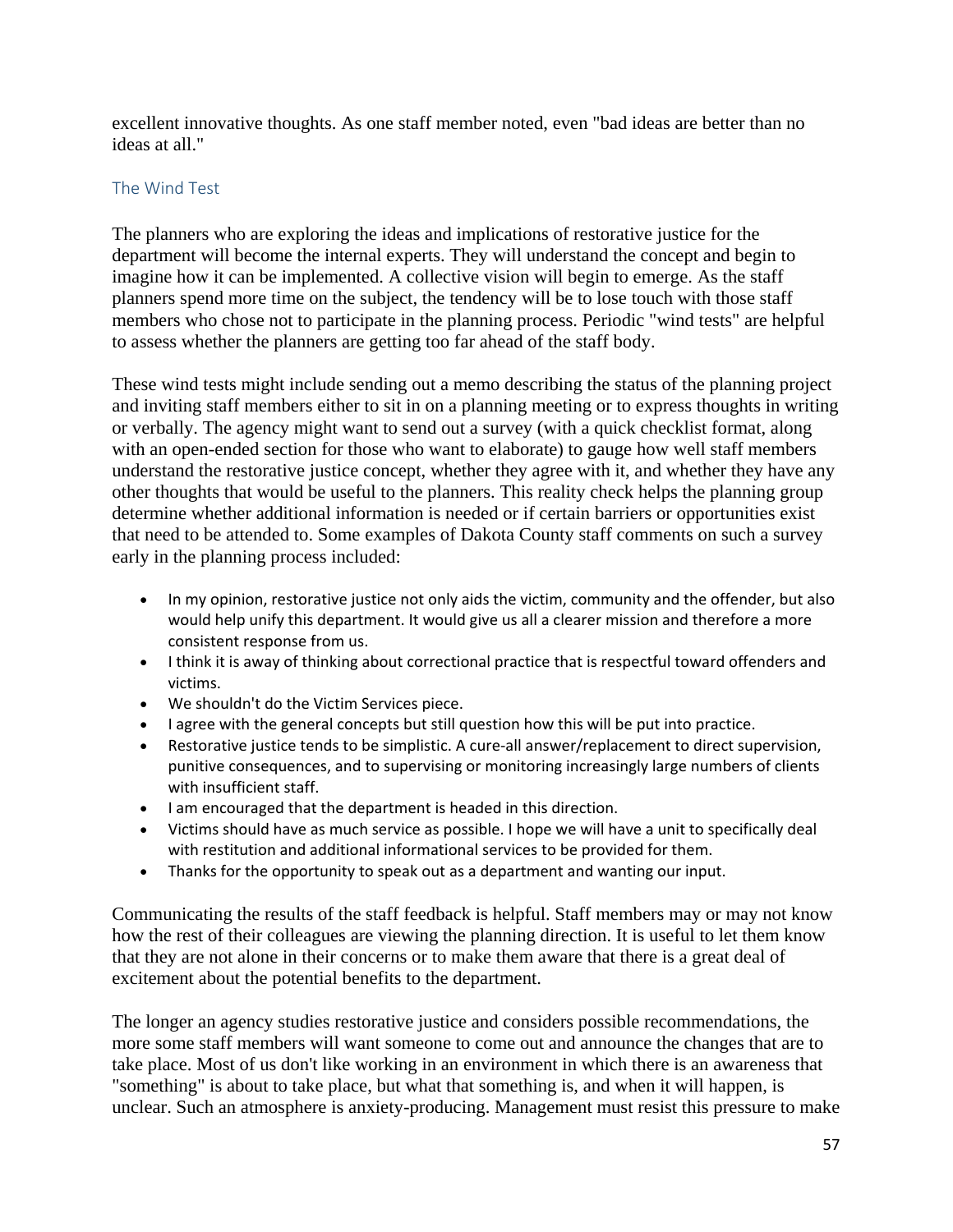quick decisions, to "decide and move on," or it can undermine the grassroots ownership process of the planning efforts. However, staff members must be given reassurances that the planning process will not be prolonged beyond a reasonable timeframe and that they will receive opportunities to have their input considered before any final recommendations are implemented. Failure to provide some of these reassurances will create department-wide anxiety that could grow into paranoia.

# The Big Kick‐Off

Perhaps what contributed most to the Dakota County BARJ Project success was the use of allday "kick-offs" or training sessions with national consultants who were credible, who were knowledgeable about corrections, and who had implemented restorative justice principles in programs and policies within their agencies. The BARJ model emphasizes the need for greater balance in corrections by focusing on the objectives of offender competency development, offender accountability, and community safety while concurrently focusing on the emotional and material needs of individual victims and victimized communities. Dakota County scheduled two all-day sessions (about 9 weeks apart), one with the director of the Deschutes County, Oregon, Community Corrections Department on competency development, and on with the chief probation officer in Quincy, Massachusetts, on accountability and community safety.

The consultants both provided an overview of what restorative justice means to a corrections agency. These overviews helped reiterate the basic tenets of the framework, which need to be repeated in order ensure more comprehensive learning. Both consultants provided practical examples of how restorative justice was implemented in their regions in order promote one of the three objectives. It was useful to use two different consultants, as both had different approaches to the concepts and different presentation styles, which meant that both reached a different segment of the staff attending.

The all-day sessions were divided into 1) a presentation of how restorative justice can promote specific objectives within the BARJ approach and 2) a brainstorming process on how Dakota County might implement policy and program changes. The brain storming served the following purposes:

- 1. It actively involved all members of the staff.
- 2. It required staff members to think about how restorative justice could help the agency in practical ways.
- 3. It gave staff members power over the department's future.
- 4. It tested the staff's understanding of restorative justice.
- 5. It provided the base from which to start action groups.

At the end of the second all-day consultation, the department staff had a more complete understanding of restorative justice and was beginning to envision how the department might deliver services differently if restorative justice provided the philosophical underpinnings of the agency's activities. At this time, staff members were solicited to volunteer for one of three action groups focusing on either competency development, accountability, or community safety.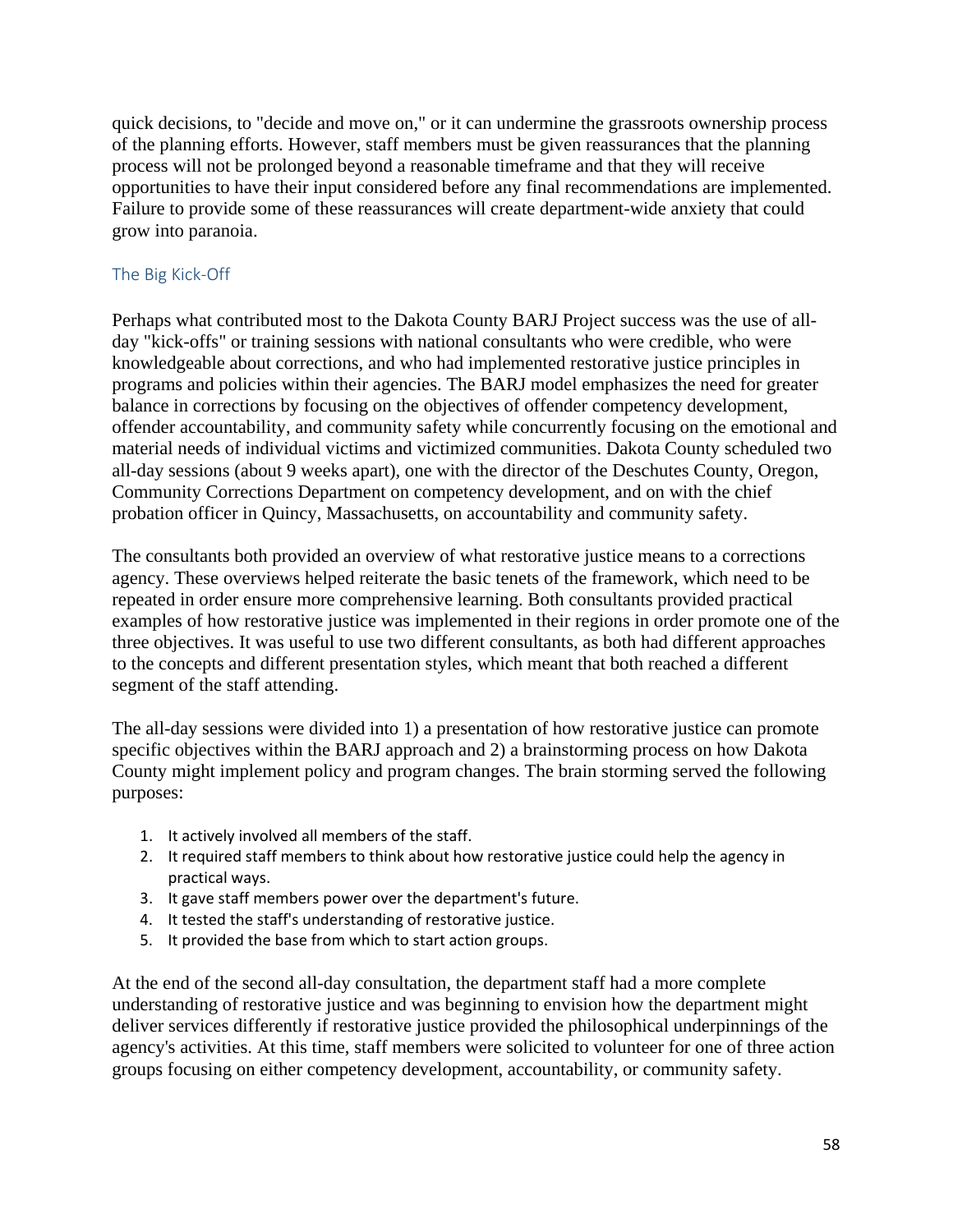Approximately 50 percent of the department staff volunteered to serve on one of the action groups.

#### Nuts and Bolts

One way to organize the staff planning effort is to divide the assignment into smaller, more focused work groups such as groups on community safety, competency development, and accountability. Dakota County staff members volunteered for a specific action group depending on which topic they thought they could contribute the most toward. Each group was to take the list of brainstormed ideas from the two all-day training sessions, debate the merits of them, and refine or reject them. The groups were to expand upon the recommendations that they believed had merit and submit them to management. The groups described each proposed action step in more detail, gave a means to reach the objective, and provided a timeline by which the action was to be completed and assigned to an individual department staff member who would be give the authority and responsibility to implement it.

The management provided each action group with a booklet that summarized the ideas generated and a list of guidelines designed to assist group members in staying on task and completing assignments. As few "rules" as possible were given in order to maximize the creativity of the staff groups. Some rules were necessary. For example, many ideas were expressed which may have benefited the department but were not linked to restorative justice. To keep the tasks focused, the groups understood that each recommendation was to somehow bring the department closer to a restorative justice corrections system. If an idea could not be articulated in that context, the idea was set aside for further consideration outside of the BARJ project.

Of particular importance was that resource constraints were removed. Creativity can be stifled when lack of resources is mentioned each time an idea is expressed. A well-designed concept that appears, on the surface, to necessitate a large infusion of time or money can often be implemented with few additional resources. This can be done by carrying out the idea in stages or shifting the existing resource allocation priorities. Removing the resource consideration freed up the staff to concentrate on restorative recommendations.

Given the breadth of the staff planning effort, Dakota County set up a Restorative Justice Steering Committee made up of two action group representatives from each of the three groups and administrative staff. The steering committee solicited thoughts, concerns, and ideas from the staff, explored common themes, and served as troubleshooters to address potential problems. When confusion arose, the steering committee discussed the issue and clarified the matter through the action group representative. In addition, it was discovered that some restorative justice action steps did not fit neatly into any of the three action groups established. For example, the proposals for determining outcome measures and promoting community involvement required discussion outside of the action groups. Therefore, the steering committee took on the roles of consultant to the action groups, addressing potential problems and devising departmentwide recommendations that were greater in scope.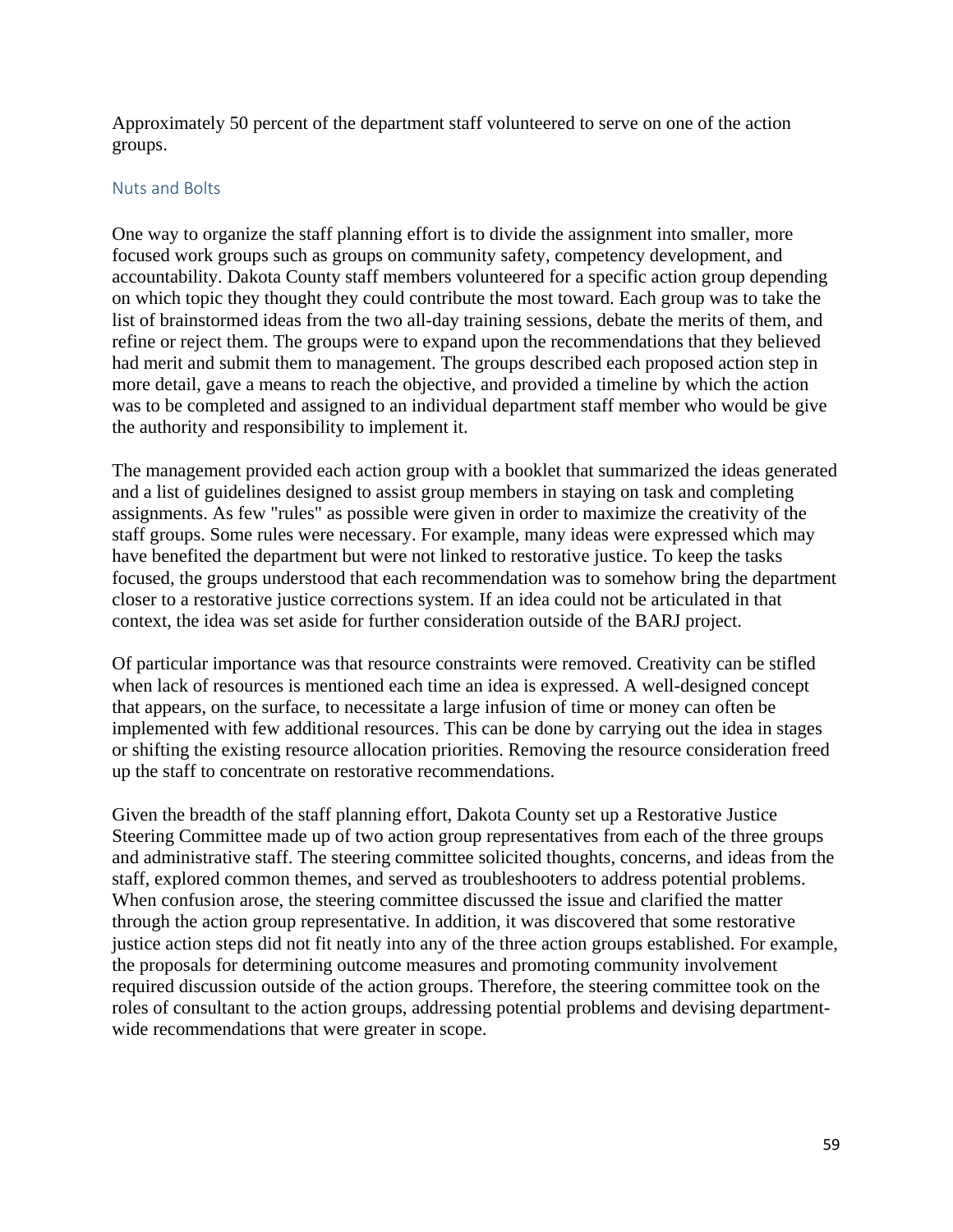### Creating a Vision

Once the restorative justice recommendations are developed enough to explain their practicality to all staff, the groundwork for the next stage is laid. In Dakota County, a vision of where the department wanted to be 5 years later was needed. It was not enough to understand restorative justice and to have a series of recommended action steps to implement. The department needed a compelling vision of what the staff activities and outcomes should look like further ahead. This vision would help carry the agency toward its goal. Rather than just a potpourri of restorative justice recommendations, the staff needed to visualize what services would actually be like if the staff pushed ahead as planned.

All staff members involved in the action groups were invited to a "vision assembly." It was an all-day event at which staff members were to create a vision using the ideas proposed by the three action groups. The invitees were given this task:

Imagine that the Dakota County Community Corrections Department no longer exists. All of you have mysteriously evaporated. There are no units. All of the equipment remains, but the staff is gone. There is no history. There is only the future. You have been asked to create a community corrections department that is restorative in design. All other parts of the criminal justice system remain the same-the same judges, attorneys, social services, etc. The "system" practices remain the same, but how you might respond to those practices may change. You can keep the same organizational structure or alter it altogether. Whatever your model looks like, the only requirement is that it must fit a restorative justice framework.

The staff was divided into three groups, with each group assigned the same task. Staff members divided themselves into groups depending on how they classified their current views on what the department should look like in five years. The three groups were: The Tinkerers (those who ascribed to the opinion that the agency only needed to tinker with existing services, organizational structure, and policies), The Radicals (those who wanted to sharply diverge from existing practice), and The Moderates (those in between the two extremes). Each group then documented its vision.

 committee to finalize the details before presenting it to the full staff. Surprisingly, the similarities in how the three groups viewed the vision were far more common than the differences. More amazing was the fact that the Tinkerers were more apt to sharply change the department than the Radicals were. A collective vision began to emerge with the group as items of agreement were pulled together. This consensus became the foundation for the proposed vision and ultimately the final action plan. The vision was given to the steering

### Preparing for the Unveiling

The final stage of the change process included a session with one of the national consultants who had undergone similar planning efforts and a presentation to all of the staff for feedback and further refinement. By now in the process, there should be no surprises. Management has communicated with staff members all through the process. Opportunities for input and feedback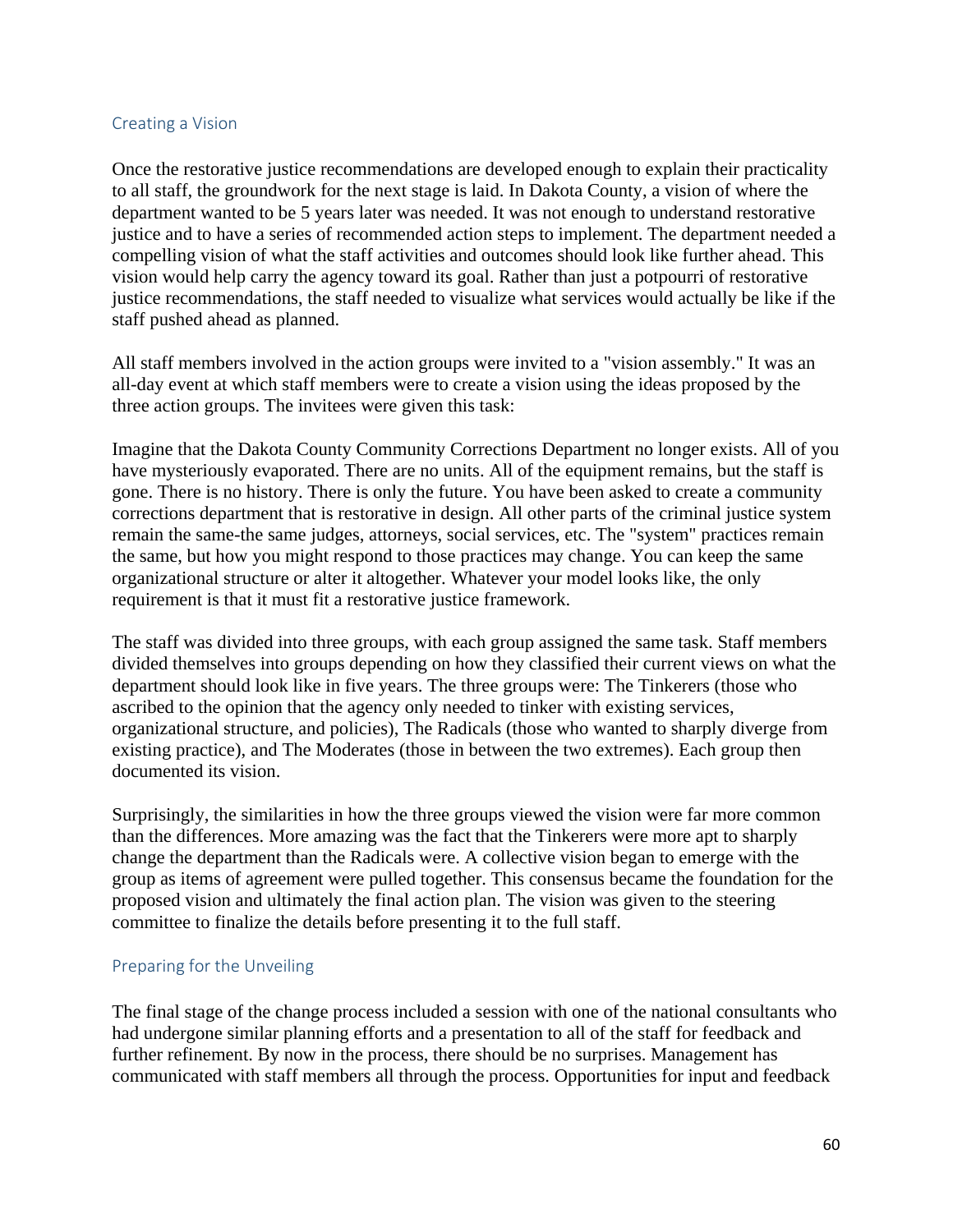have been provided. The staff has been anticipating the final recommendations for some time. The time is right.

It is at this stage that things can unravel. Up to this point, no staff member has been immediately threatened with a change in his or her day-to-day work activities. No manager has been asked to change the way he or she manages the unit or supervises the unit staff. It is not uncommon for many of us to delay consideration of, or ignore altogether, those events that may never come to pass until they actually happen. At this stage it will be increasingly apparent that a staff member might be asked to do something that he or she has not done before or is not immediately competent to do without training and additional experience. For example, the probation officer may be requested to provide to the client competency development instruction instead of the traditional monitoring of the client's activities. This shift in emphasis means that the probation officer must learn a new set of skills. For many, this will represent an exciting change for the betterment of staff, client, and public. For others, it will cause anxiety and possibly fear.

Management should take into account these real concerns when it proposes the recommendations. It may appear as if the process has to start over, but such action won't be necessary. It does mean that some staff will once again need some time to think through the implications that change will have for them. Patience and reassurance is helpful to get staff and supervisors through this stage. Piloting a significant change with a subset of the staff can be a way of working through both the potential pitfalls that come with any change and the anxieties.

### What About the Rest of the System?

This article was written for the corrections administrator or planner who is seeking to initiate a planning effort in his or her corrections agency. Beginning a planning process for an entire criminal justice system would be a good subject for a different article. It would, however, be useful to comment here on the importance of including all the agencies in the criminal justice system when planning for restorative justice. Corrections is part of an interdependent system. Change in one part of the system affects other agencies in that system. Attempts to accomplish objectives can be thwarted or enhanced depending on the level of understanding and cooperation between each of the agencies.

Judicial commitment to restoration, for example, can be a key factor in how well a corrections agency meets its restorative objectives. If a corrections agency develops a victim/offender mediation program, for example, which is not supported by the judiciary, the program can fail quickly. On the other hand, if the court supports restorative concepts, a type of synergy can occur, resulting in system-wide application of restorative principles.

Any thorough planning effort should include efforts at educating system representatives on restorative justice and provide opportunities for their input. These efforts should not be limited to the criminal justice system. A key tenet in restorative justice is that the community become more involved in correctional matters at all stages. The community contains the primary players who can prevent crime. And, when crime does occur, the community can intercede in 1) providing the victim assistance, support, and security, and 2) providing for offender accountability and opportunities for productive change.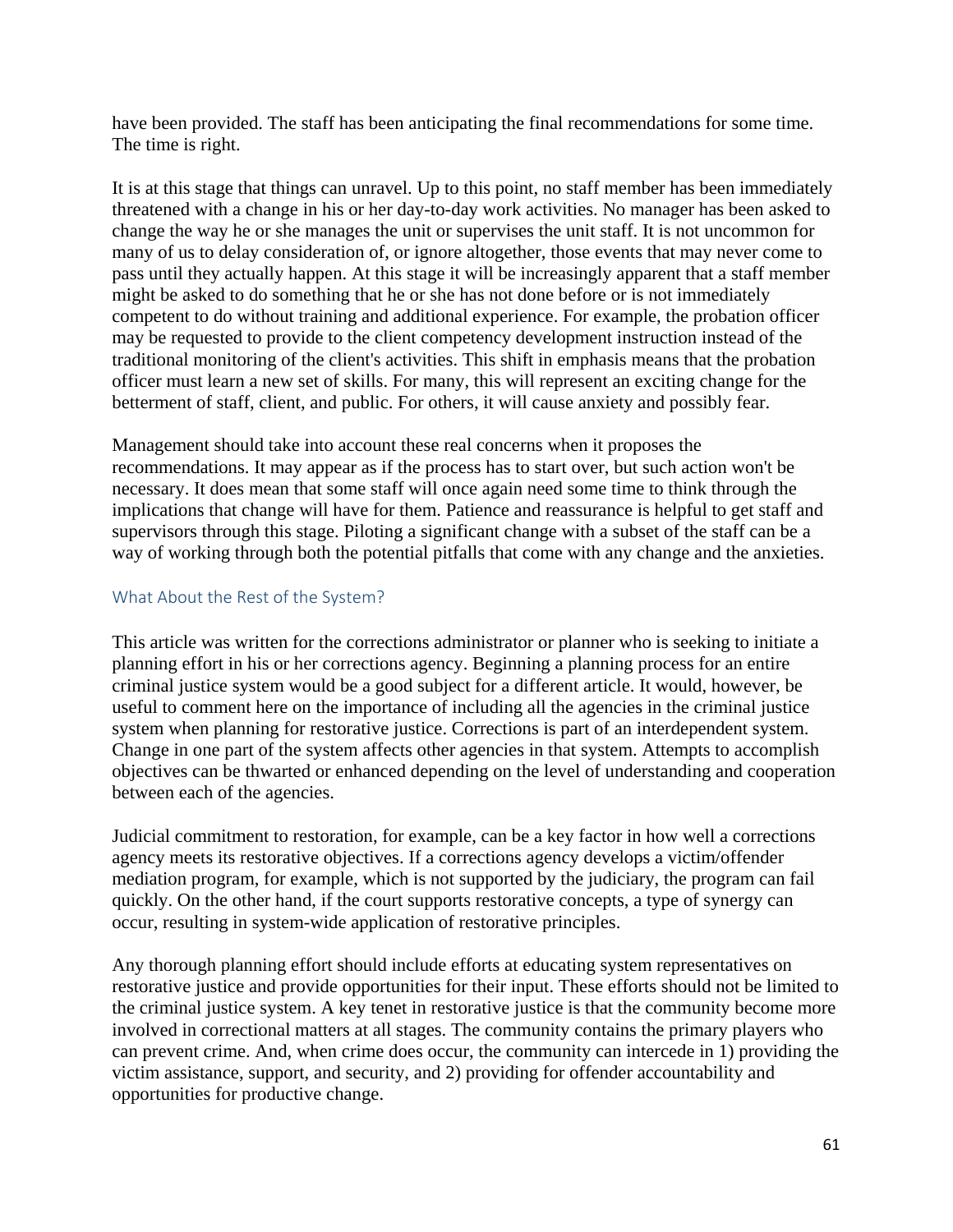they have not been tapped to a significant extent until recently. In fact, restorative justice planning without significant involvement of community leaders and neighborhood activists falls short of comprehensive restoration. Communities are more motivated to get involved in crime matters today than perhaps ever before in modern history. As do corrections professionals, citizens need a framework from which to think about crime, its causes, and effective interventions. Although citizens are an important resource for corrections,

# Concluding Remarks

Restorative justice provides a helpful framework for understanding crime and its consequences in a far more balanced perspective. Instead of being offender driven, it leads to policies and interventions that also address the needs of individual victims and victimized communities. Restorative justice emphasizes the importance of holding offenders personally accountable for their criminal behavior while maximizing opportunities for the active involvement of victims and community members in the justice process (Bazemore, 1994, 1992; Dignan, 1990; Maloney, Romig, & Armstrong, 1988; Marshall & Merry, 1990; Umbreit & Coates, 1993 ' 1992; Umbreit, 1994a, 1994b, 1989; Wright, 1991; Zehr, 1990).

Moving a corrections department to adopt restorative justice as its mission requires creative leadership, vision, and maximum involvement of all agency staff through continual two-way communication. The journey toward a more balanced and restorative justice system also requires a deep commitment to long-term systemic change that is grounded in a spirit of collaboration, renewal and hope.

## References

Bazemore, G. (1994). Developing a victim orientation for community corrections: A restorative justice paradigm and a balanced mission. *Perspectives* [Special Issue], 19-24.

Bazemore, G. (1992). On mission statements and reform in juvenile justice: The case of the "balanced approach." *Federal Probation*, 56, 64-70.

Coates, R.B., & Gehm, J. (1989). An empirical assessment. In M. Wright & B. Galaway (Eds.), *Mediation and Criminal Justice* (pp.251-263). London: Sage.

Dignan, J. (1990). *Repairing the Damage: An Evaluation of an Experimental Adult Reparation Scheme in Kettering, Northhamptonshire*. Sheffield, England: Centre for Criminological and Legal Research, Faculty of Law, University of Sheffield.

Janssen, C. (1987). Four-Room Apartment. In M.R. Weisbord, *Productive Workplaces* (pp. 266- 267). San Francisco, CA: Jossey-Bass

Marshall, T.F. & Merry, S. (1990). *Crime and Accountability.* London: Home Office.

Maloney, D., Romig, D., & Armstrong, T. (1988). *Juvenile Probation: The Balanced Approach.*  Reno, NV: National Council of Juvenile and Family court Judges.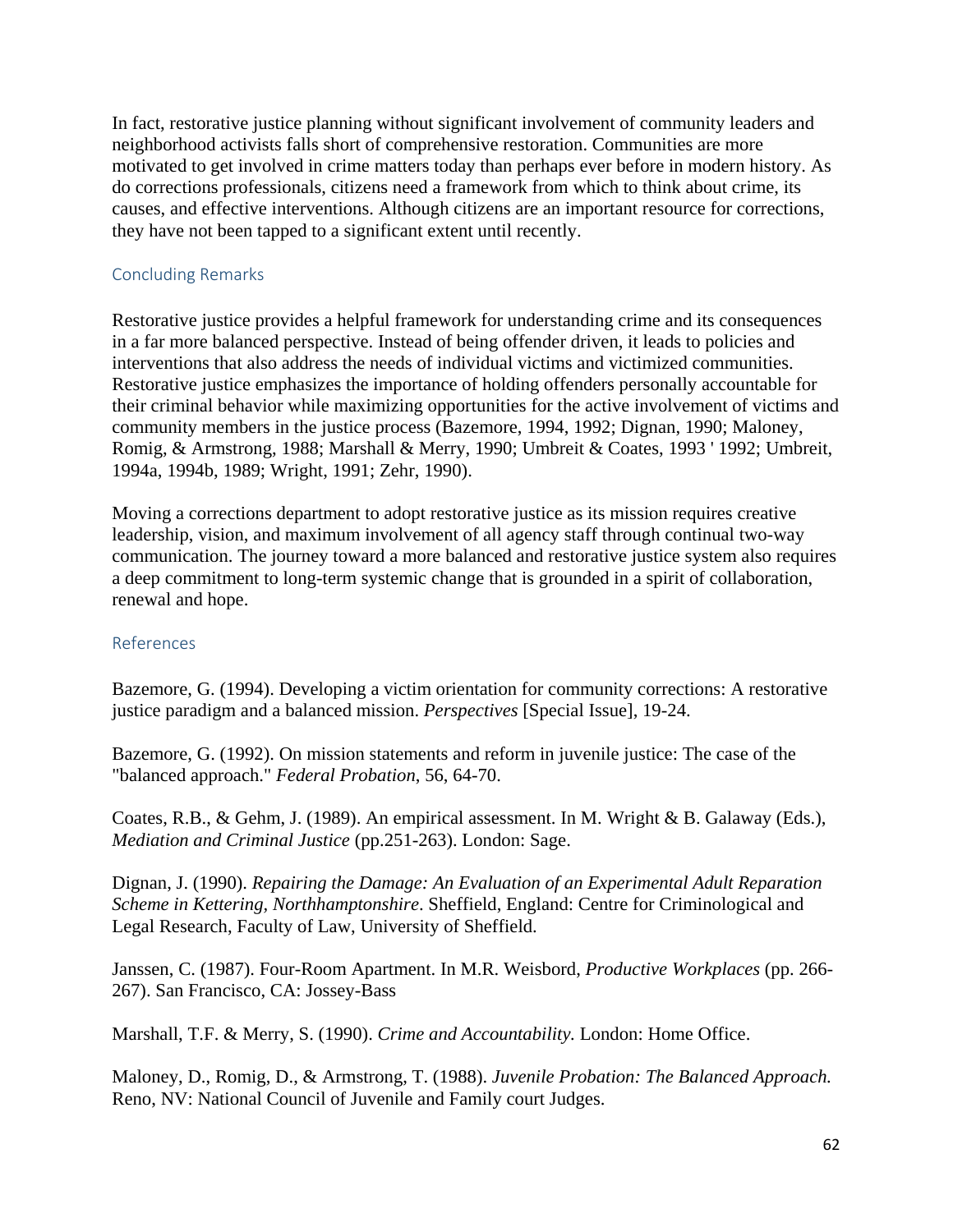Umbreit, M.S., & Coates, R.B. (1993). Cross-Site Analysis of Victim Offender Mediation in Four States. *Crime and Delinquency*, *39*, 565-585.

Umbreit, M.S., & Coates, R.B. (1992). The Impact of Mediating Victim Offender Conflict: An Analysis of Programs in Three States. *Juvenile & Family Court Journal, 43*, 21-28

Umbreit, M.S., (1994a). *Victim Meets Offender: The Impact of Restorative Justice and Mediation.* Monsey, NY: Criminal Justice Press.

Umbreit, M.S., (1994b). Victim Empowerment Through Mediation: The Impact of Victim Offender Mediation in Four Cities. *Perspectives* [Special issue], 25-30.

Umbreit, M.S. (1991, July). Restorative Justice: Having Offenders Meet with Their Victim Offers Benefits for Both Parties. *Corrections Today*, 164-166.

Umbreit, M.S. (1989). Victims Seeking Fairness, Not Revenge: Toward Restorative Justice. *Federal Probation, 53*, 52-57.

Wright, M. (1991). *Justice for Victims and Offenders.* Philadelphia, PA: Open University Press.

Zehr, H. (1990). *Changing Lenses: A New Focus for Criminal Justice.* Scottdale, PA: Herald Press.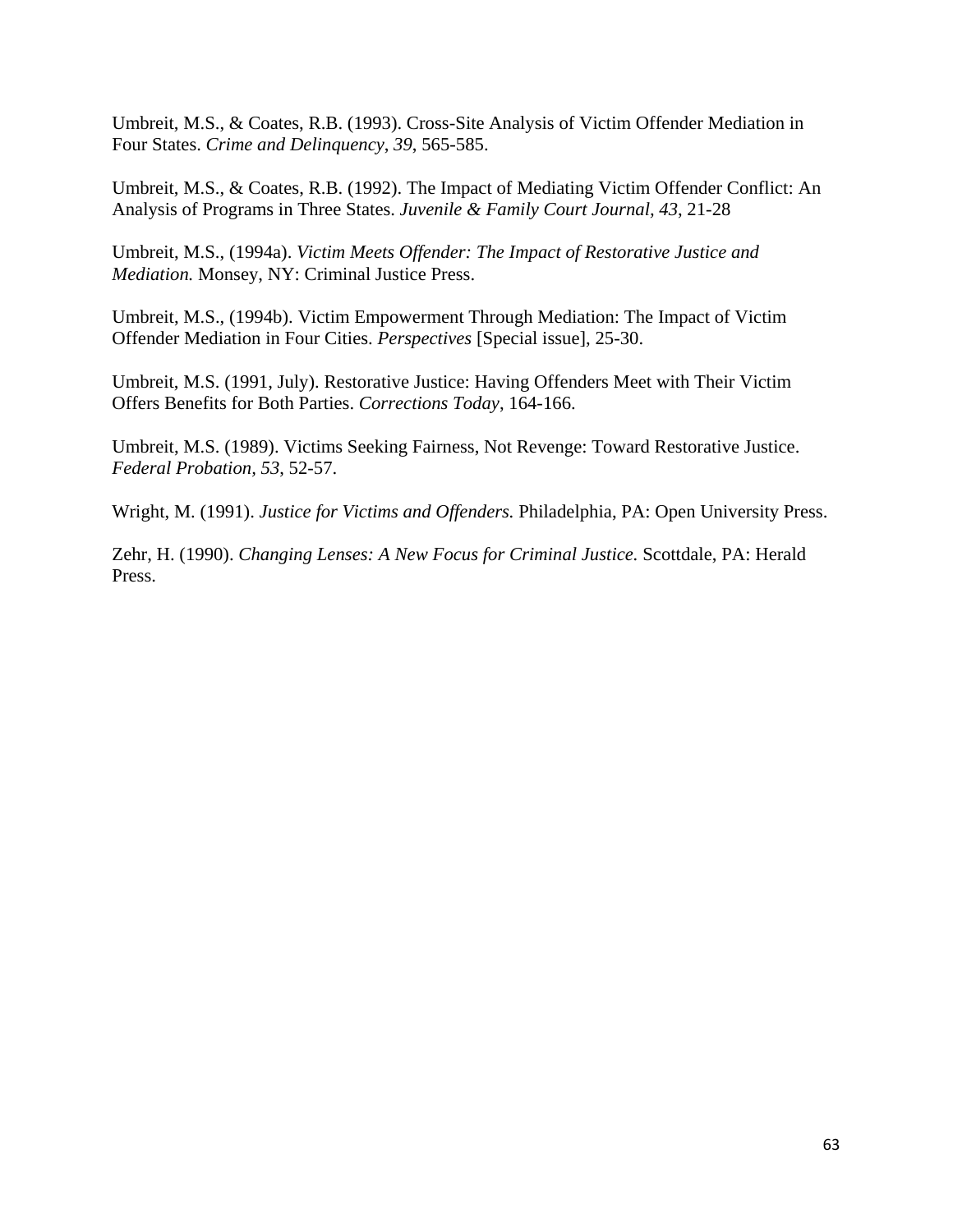# Restorative Justice Organizational Self Assessment

#### **SECTION ONE: VICTIM**

Rank each of the following statements from one to seven, one being "strongly disagree," four being neutral, and seven being "strongly agree."

|                                                                                                                                                                | Rank |
|----------------------------------------------------------------------------------------------------------------------------------------------------------------|------|
| Victims and their families receive support and assistance (ie,<br>emotional, physical, and spiritual)                                                          |      |
| Victims are made aware of the case throughout the entire process and are<br>asked for their opinions                                                           |      |
| Victims are directly and actively involved in the justice process (from early<br>stages to the end)                                                            |      |
| Victims are financially restored and restitution is given priority by the<br>justice system                                                                    |      |
| Victims have the opportunity to shape how the offender will repair the<br>harm                                                                                 |      |
| Victims have the opportunity to meet face to face with the offender with a<br>trained facilitator                                                              |      |
| Victims are satisfied with the justice process                                                                                                                 |      |
| Victims have the opportunity to offer guidance and feedback to justice<br>professionals by serving on planning and advisory groups, and through<br>other means |      |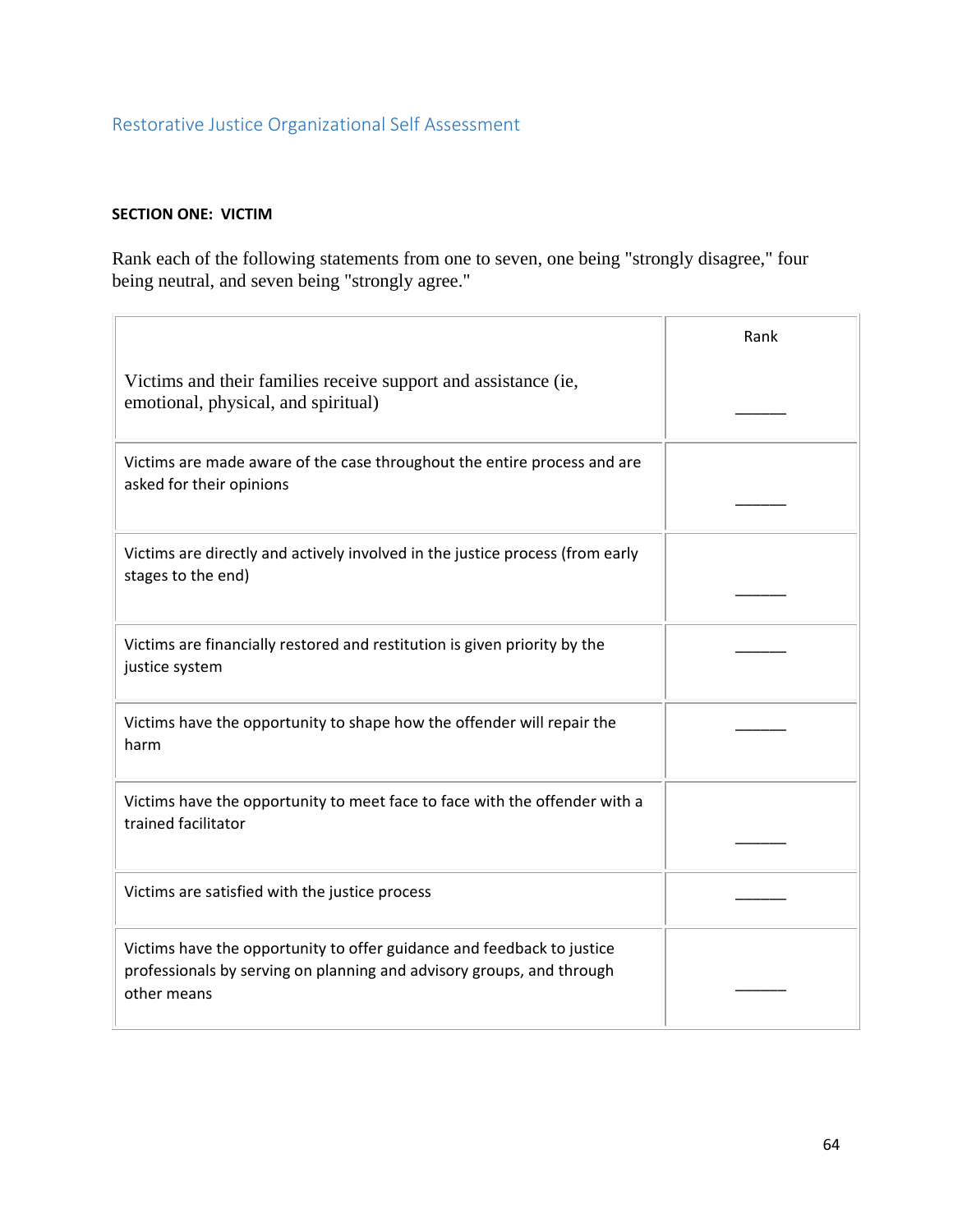## DESCRIBE WAYS IN WHICH YOUR ORGANIZATION IS RESTORATIVE WITH VICTIMS, AND PRACTICAL WAYS YOUR AGENCY COULD IMPROVE ITS RESTORATIVE PRACTICES WITH VICTIMS.

# **DOING NOW:**

# **WHAT ELSE COULD BE DONE?**

# **SECTION TWO: OFFENDER**

Rank each of the following statements from one to seven, one being "strongly disagree," four being neutral, and seven being "strongly agree."

<u> 1980 - Jan Samuel Barbara, president de la provincia de la provincia de la provincia de la provincia de la p</u>

|                                                                                                                                                                                                                | Rank |
|----------------------------------------------------------------------------------------------------------------------------------------------------------------------------------------------------------------|------|
| Offenders complete financial and other forms of restitution in a timely<br>manner                                                                                                                              |      |
| Offenders use their assets to give back to the community by performing<br>valuable work service or teach others, especially in their own<br>neighborhoods                                                      |      |
| Offenders are given opportunities to develop relationships with community<br>members and experience bonding activities that provide value to the larger<br>community                                           |      |
| Offenders face the personal harm caused by their crime through victim<br>offender meetings, family group conferencing, attending victim impact<br>panels, and other means                                      |      |
| Offenders develop the ability to be empathetic for their victims and others                                                                                                                                    |      |
| Offenders learn and practice competencies that address criminogenic<br>factors (such as decision making, conflict resolution, peer groups, anger<br>management, etc.) and reduce likelihood of return to crime |      |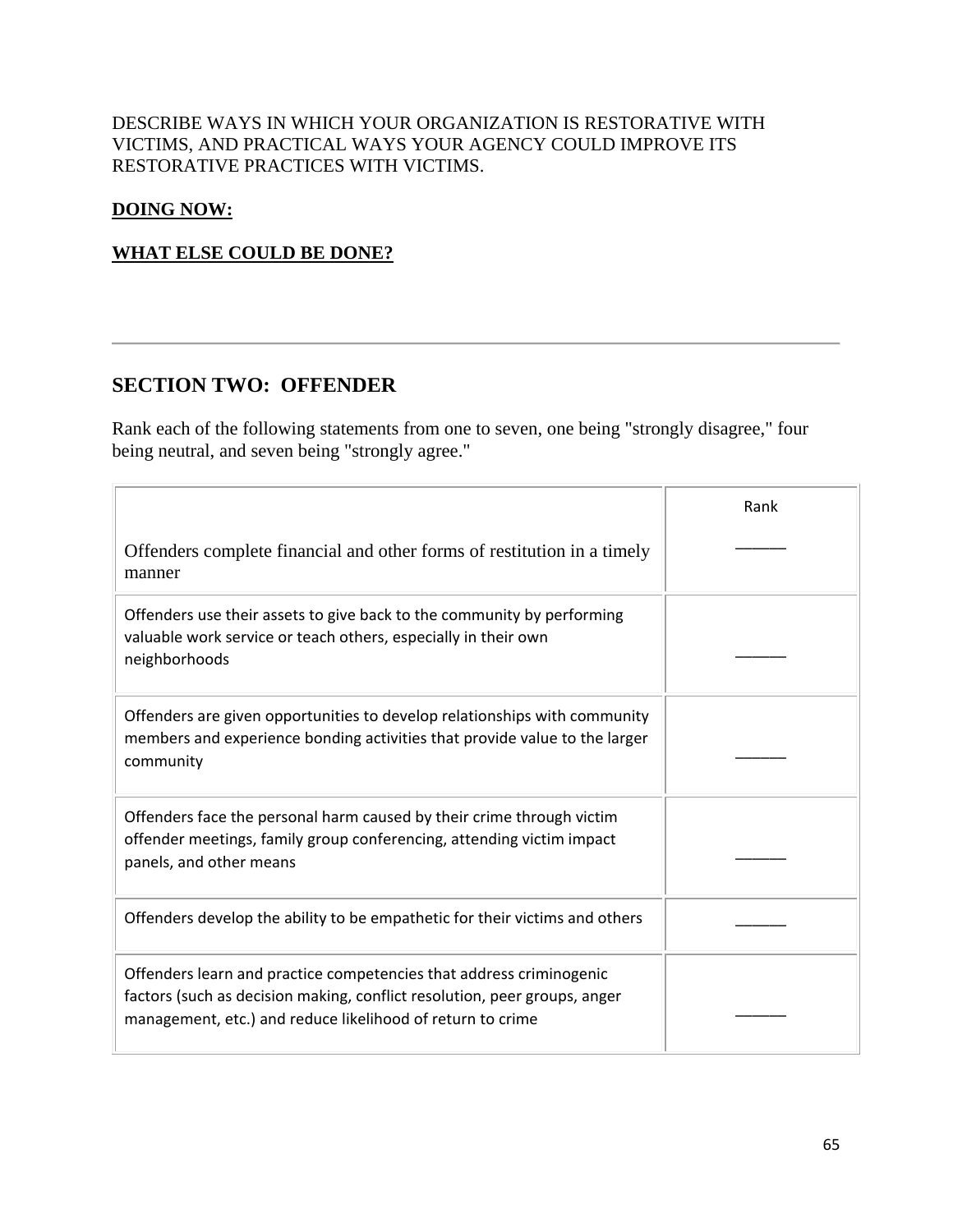| Offenders understand their obligation to their community and learn mutual<br>responsibility     |  |
|-------------------------------------------------------------------------------------------------|--|
| The offender's family or significant others are involved in similar programs<br>as the offender |  |

## DESCRIBE WAYS IN WHICH YOUR ORGANIZATION IS RESTORATIVE WITH OFFENDERS, AND PRACTICAL WAYS YOUR AGENCY COULD IMPROVE ITS RESTORATIVE PRACTICES WITH OFFENDERS.

## **DOING NOW:**

# **WHAT ELSE COULD BE DONE?**

# **SECTION THREE: COMMUNITY**

Rank each of the following statements from one to seven, one being "strongly disagree," four being neutral, and seven being "strongly agree."

|                                                                                                                                                                     | Rank |
|---------------------------------------------------------------------------------------------------------------------------------------------------------------------|------|
| The community (ie, neighborhoods, schools, business, faith<br>communities, etc.) allows the offenders to provide meaningful work as<br>means of "earned redemption" |      |
| Volunteers are recruited and trained to provide services to offenders,<br>victims, and the community                                                                |      |
| The community provides mentors for the offenders and their significant<br>others, and offers assistance to increase their skills                                    |      |
| Community businesses provide training and work opportunities for<br>offenders                                                                                       |      |

 $\overline{1}$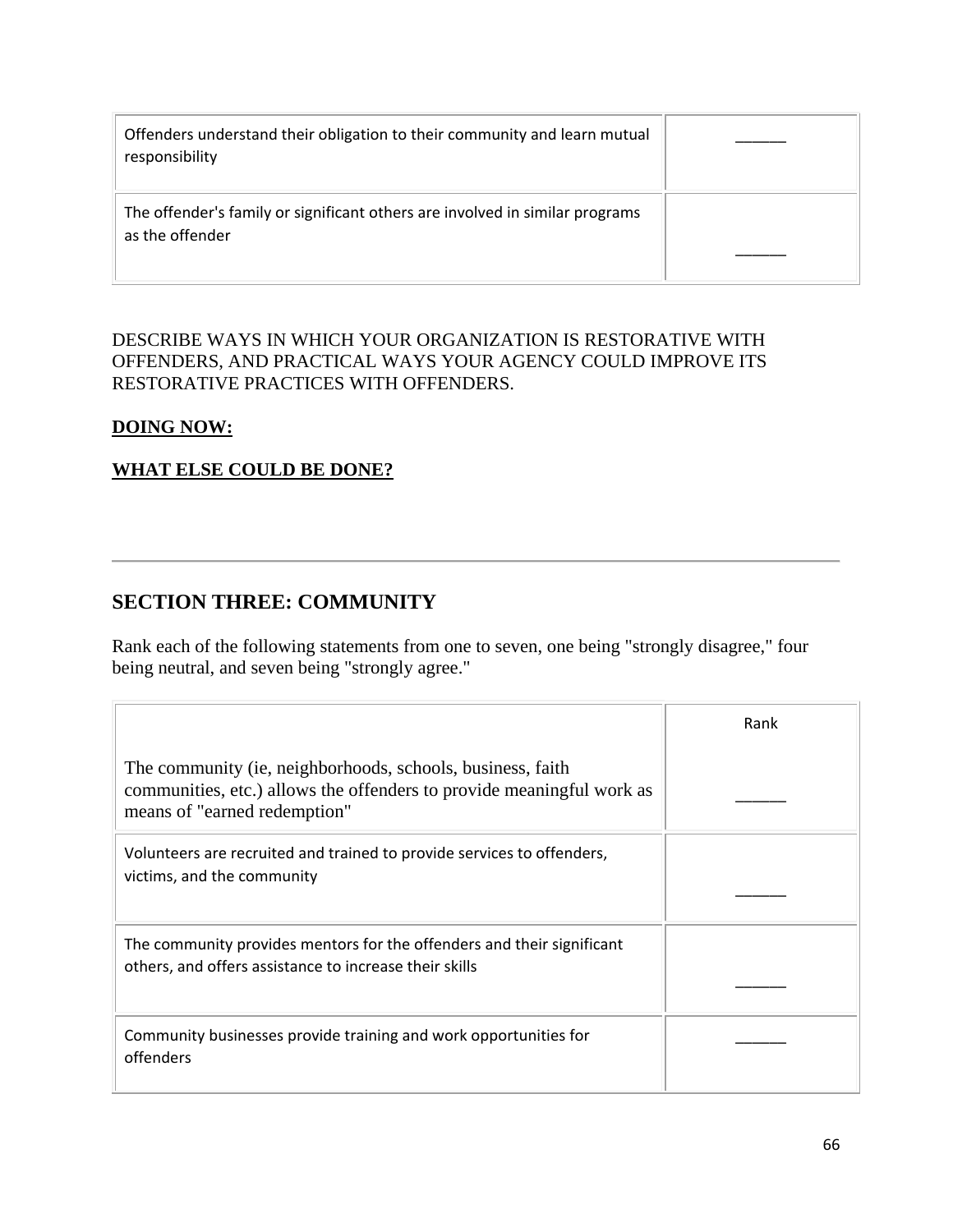| The community provides support services to victims                                                                                                                                                                        |  |
|---------------------------------------------------------------------------------------------------------------------------------------------------------------------------------------------------------------------------|--|
| Community members have opportunity to offer guidance and feedback to<br>justice professionals by serving on planning and advisory groups, and other<br>means, and help set the goals and priorities of the justice system |  |
| Justice system professionals collaborate with community organizations in<br>order to provide community based interventions                                                                                                |  |
| Justice system professionals assist with community and police in preventing<br>crime and in solutions to challenging social conditions                                                                                    |  |

# DESCRIBE WAYS IN WHICH YOUR ORGANIZATION IS RESTORATIVE WITH THE COMMUNITY, AND PRACTICAL WAYS YOUR AGENCY COULD IMPROVE ITS RESTORATIVE PRACTICES WITH THE COMMUNITY

# **DOING NOW:**

# **WHAT ELSE COULD BE DONE?**

# **SECTION FOUR: JUSTICE SYSTEM**

Rank each of the following statements from one to seven, one being "strongly disagree," four being neutral, and seven being "strongly agree."

|                                                                                                                                | Rank |
|--------------------------------------------------------------------------------------------------------------------------------|------|
| The system gives <b>balanced</b> attention to the victim, offender, and the community,<br>and views each as equal customers    |      |
| Policy makers allocate resources appropriately to meet the objectives of safety,<br>accountability, and competency development |      |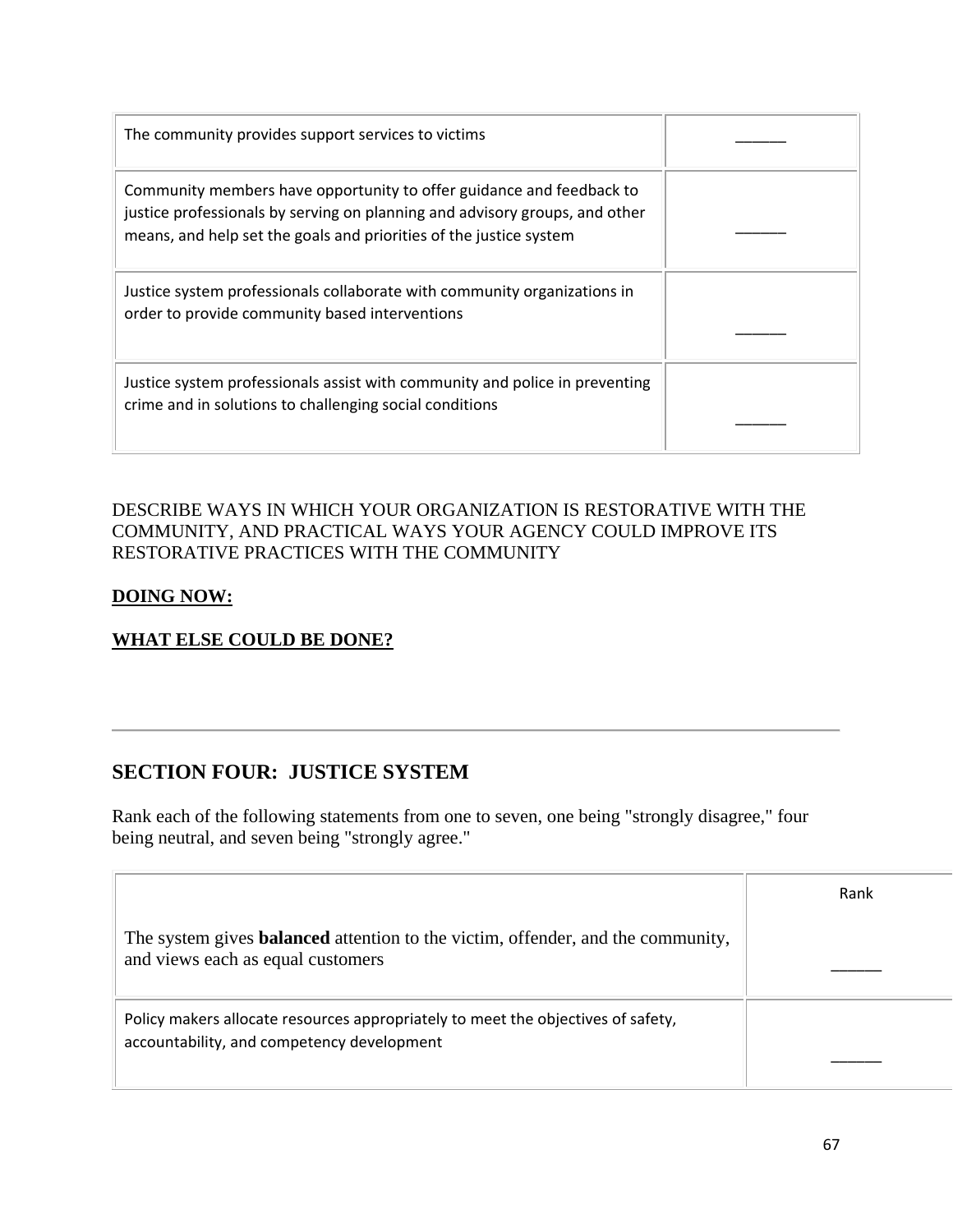| Restoration of all three customers is given higher priority over other objectives (such as<br>case processing, sanctioning without objective, etc.) |  |
|-----------------------------------------------------------------------------------------------------------------------------------------------------|--|
| System outcome measures reflect the values of restorative justice                                                                                   |  |
| Individual staff performance measures identify restorative expectations'                                                                            |  |
| The system has on-going training and orientation sessions on topics core to restorative<br>justice                                                  |  |
| The system seeks to hire employees with values consistent with restorative justice                                                                  |  |
| The system provides on-going training on victimology and victim sensitivity                                                                         |  |

## DESCRIBE WAYS IN WHICH YOUR SYSTEM IS RESTORATIVE WITH VICTIMS, OFFENDERS, AND THE COMMUNITY, AND PRACTICAL WAYS YOUR AGENCY COULD IMPROVE ITS RESTORATIVE PRACTICES WITH EACH OF THE THREE. **CUSTOMERS**

# **DOING NOW:**

# **WHAT ELSE COULD BE DONE?**

#### SUMMARY

## **SCORING: TOTAL SCORE OF SECTION DIVIDED BY # QUESTIONS**

| Total         | Divided by  | Equals     |
|---------------|-------------|------------|
| Section Score | # Questions | Avg. Score |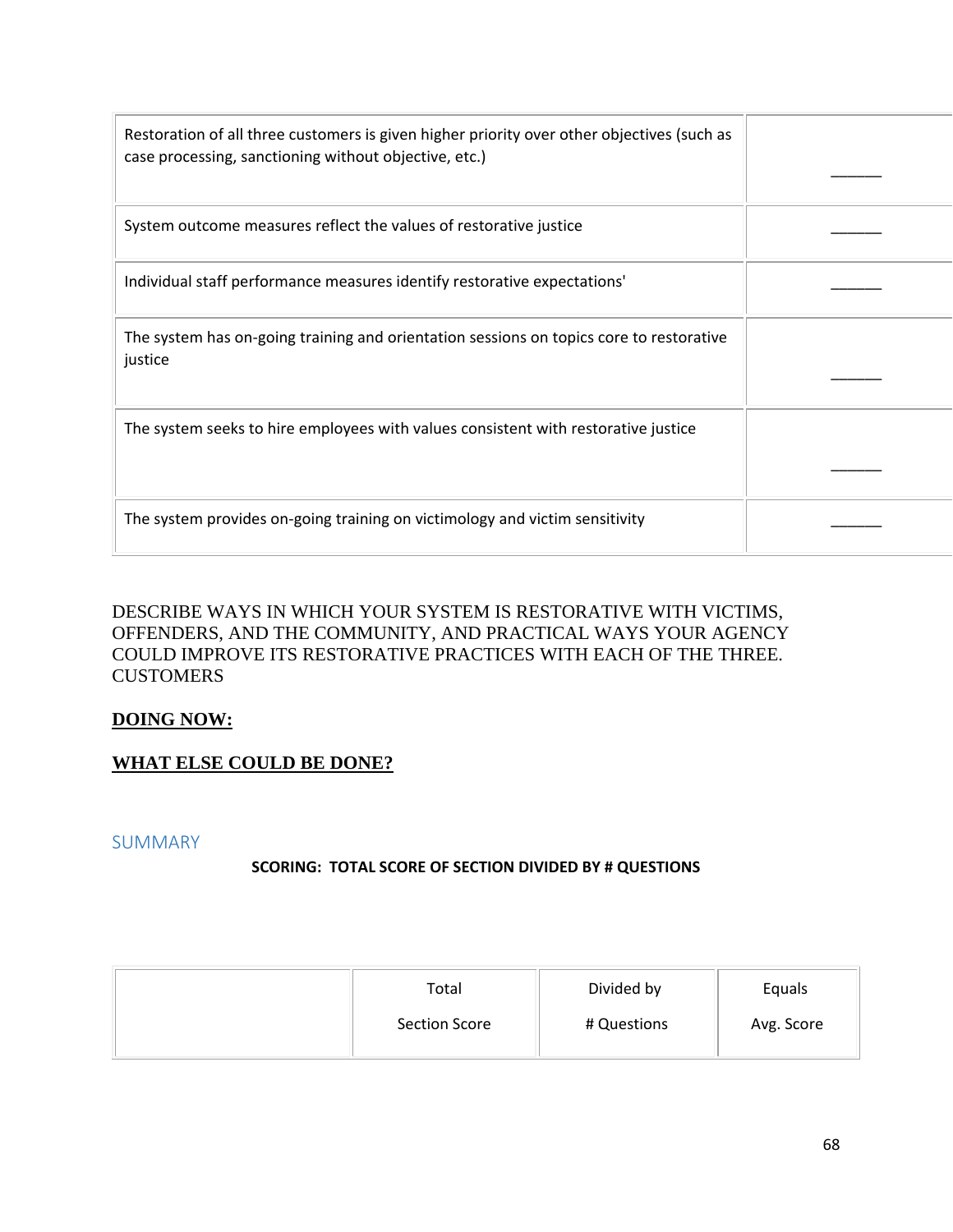| <b>VICTIM</b>         | 8 |  |
|-----------------------|---|--|
| <b>OFFENDER</b>       | 8 |  |
| <b>COMMUNITY</b>      | 8 |  |
| <b>JUSTICE SYSTEM</b> | 8 |  |

# WHAT ARE YOUR AGENCY'S GREATEST STRENGTHS?

## WHAT AREA HAS THE GREATEST NEED FOR IMPROVEMENT?

## SECTION ONE: VICTIM

Rank each of the following statements from one to seven, one being "strongly disagree," four being neutral, and seven being "strongly agree."

|                                                                                                       | Rank |
|-------------------------------------------------------------------------------------------------------|------|
| Victims and their families receive support and assistance (ie,<br>emotional, physical, and spiritual) |      |
| Victims are made aware of the case throughout the entire process and are<br>asked for their opinions  |      |
| Victims are directly and actively involved in the justice process (from early<br>stages to the end)   |      |
| Victims are financially restored and restitution is given priority by the<br>justice system           |      |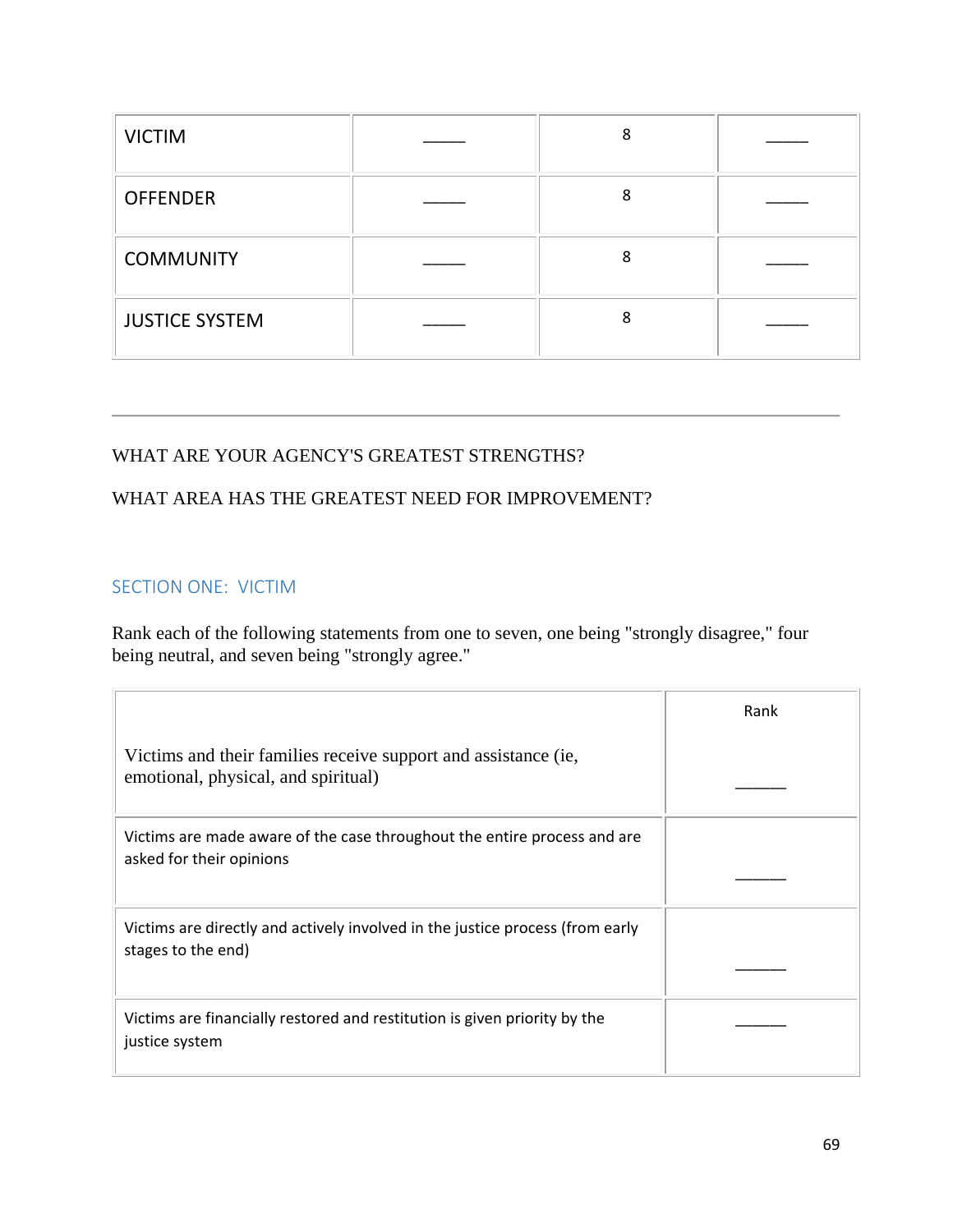| Victims have the opportunity to shape how the offender will repair the<br>harm                                                                                 |  |
|----------------------------------------------------------------------------------------------------------------------------------------------------------------|--|
| Victims have the opportunity to meet face to face with the offender with a<br>trained facilitator                                                              |  |
| Victims are satisfied with the justice process                                                                                                                 |  |
| Victims have the opportunity to offer guidance and feedback to justice<br>professionals by serving on planning and advisory groups, and through<br>other means |  |

### DESCRIBE WAYS IN WHICH YOUR ORGANIZATION IS RESTORATIVE WITH VICTIMS, AND PRACTICAL WAYS YOUR AGENCY COULD IMPROVE ITS RESTORATIVE PRACTICES WITH VICTIMS.

## **DOING NOW:**

# **WHAT ELSE COULD BE DONE?**

# **SECTION TWO: OFFENDER**

Rank each of the following statements from one to seven, one being "strongly disagree," four being neutral, and seven being "strongly agree."

|                                                                                                                                                           | Rank |
|-----------------------------------------------------------------------------------------------------------------------------------------------------------|------|
| Offenders complete financial and other forms of restitution in a timely<br>manner                                                                         |      |
| Offenders use their assets to give back to the community by performing<br>valuable work service or teach others, especially in their own<br>neighborhoods |      |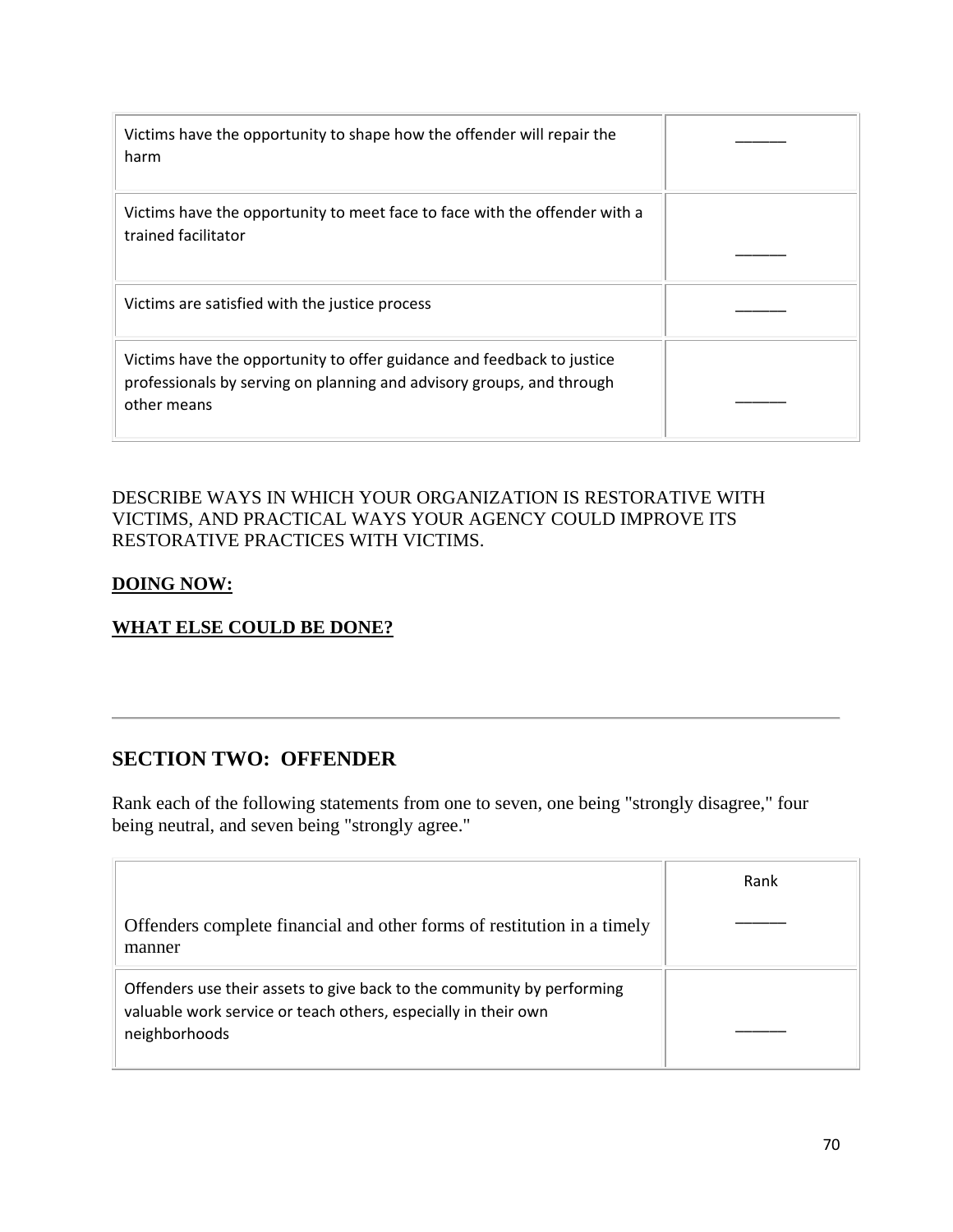| Offenders are given opportunities to develop relationships with community<br>members and experience bonding activities that provide value to the larger<br>community                                           |  |
|----------------------------------------------------------------------------------------------------------------------------------------------------------------------------------------------------------------|--|
| Offenders face the personal harm caused by their crime through victim<br>offender meetings, family group conferencing, attending victim impact<br>panels, and other means                                      |  |
| Offenders develop the ability to be empathetic for their victims and others                                                                                                                                    |  |
| Offenders learn and practice competencies that address criminogenic<br>factors (such as decision making, conflict resolution, peer groups, anger<br>management, etc.) and reduce likelihood of return to crime |  |
| Offenders understand their obligation to their community and learn mutual<br>responsibility                                                                                                                    |  |
| The offender's family or significant others are involved in similar programs<br>as the offender                                                                                                                |  |

#### DESCRIBE WAYS IN WHICH YOUR ORGANIZATION IS RESTORATIVE WITH OFFENDERS, AND PRACTICAL WAYS YOUR AGENCY COULD IMPROVE ITS RESTORATIVE PRACTICES WITH OFFENDERS.

## **DOING NOW:**

# **WHAT ELSE COULD BE DONE?**

# **SECTION THREE: COMMUNITY**

Rank each of the following statements from one to seven, one being "strongly disagree," four being neutral, and seven being "strongly agree."

Rank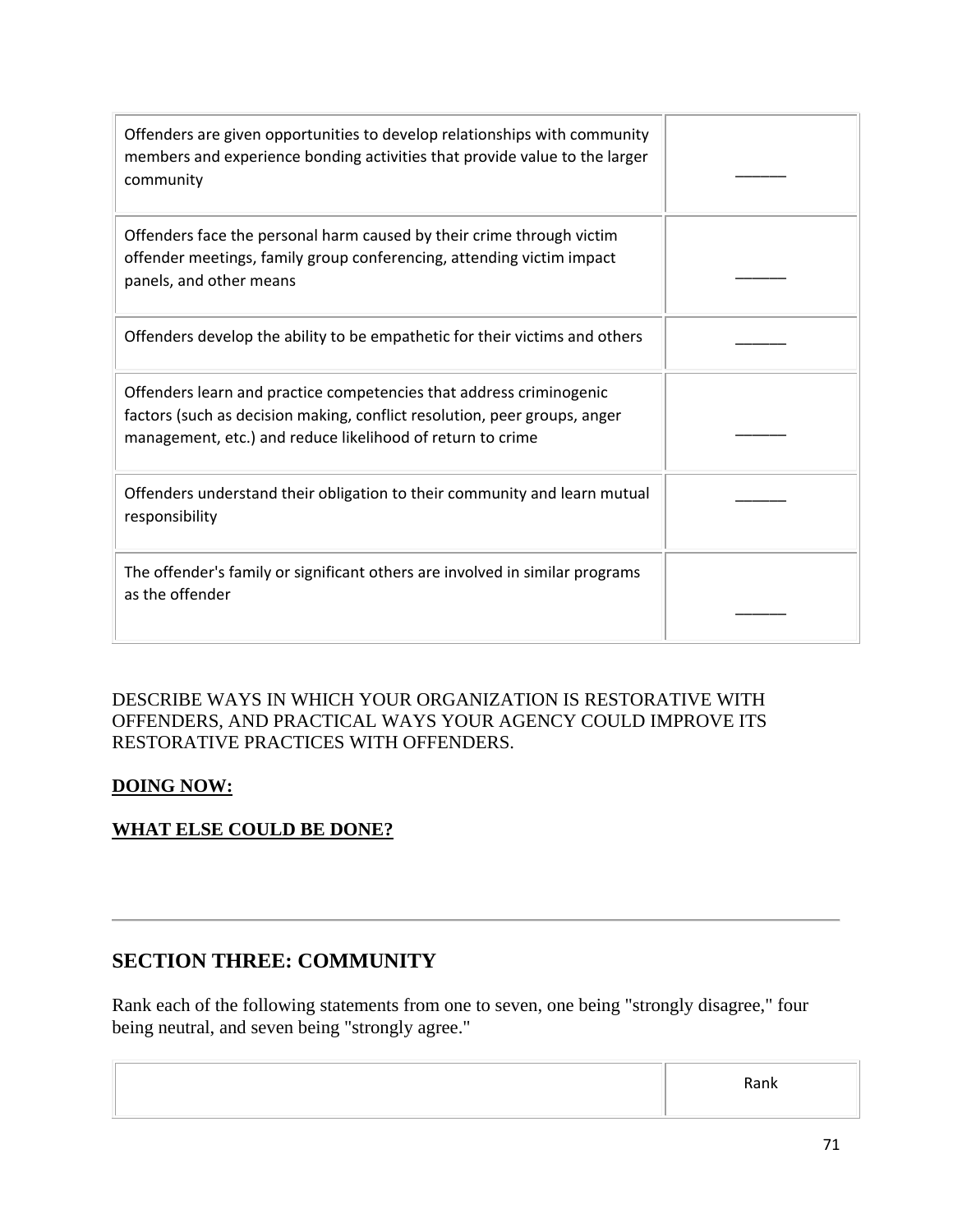| The community (ie, neighborhoods, schools, business, faith<br>communities, etc.) allows the offenders to provide meaningful work as<br>means of "earned redemption"                                                       |  |
|---------------------------------------------------------------------------------------------------------------------------------------------------------------------------------------------------------------------------|--|
| Volunteers are recruited and trained to provide services to offenders,<br>victims, and the community                                                                                                                      |  |
| The community provides mentors for the offenders and their significant<br>others, and offers assistance to increase their skills                                                                                          |  |
| Community businesses provide training and work opportunities for<br>offenders                                                                                                                                             |  |
| The community provides support services to victims                                                                                                                                                                        |  |
| Community members have opportunity to offer guidance and feedback to<br>justice professionals by serving on planning and advisory groups, and other<br>means, and help set the goals and priorities of the justice system |  |
| Justice system professionals collaborate with community organizations in<br>order to provide community based interventions                                                                                                |  |
| Justice system professionals assist with community and police in preventing<br>crime and in solutions to challenging social conditions                                                                                    |  |

# DESCRIBE WAYS IN WHICH YOUR ORGANIZATION IS RESTORATIVE WITH THE COMMUNITY, AND PRACTICAL WAYS YOUR AGENCY COULD IMPROVE ITS RESTORATIVE PRACTICES WITH THE COMMUNITY

# **DOING NOW:**

# **WHAT ELSE COULD BE DONE?**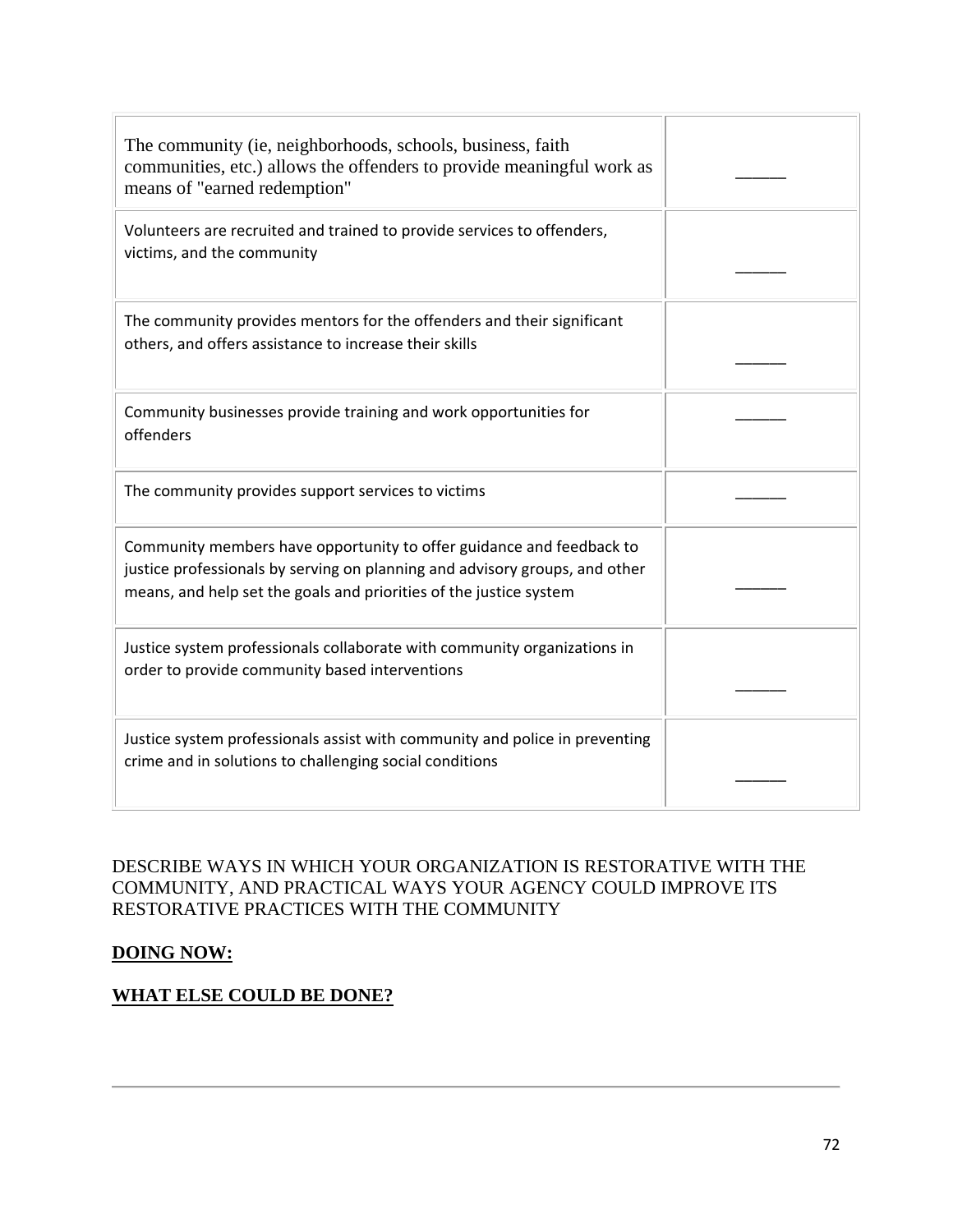# **SECTION FOUR: JUSTICE SYSTEM**

Rank each of the following statements from one to seven, one being "strongly disagree," four being neutral, and seven being "strongly agree."

|                                                                                                                                                     | Rank |
|-----------------------------------------------------------------------------------------------------------------------------------------------------|------|
| The system gives <b>balanced</b> attention to the victim, offender, and the community,<br>and views each as equal customers                         |      |
| Policy makers allocate resources appropriately to meet the objectives of safety,<br>accountability, and competency development                      |      |
| Restoration of all three customers is given higher priority over other objectives (such as<br>case processing, sanctioning without objective, etc.) |      |
| System outcome measures reflect the values of restorative justice                                                                                   |      |
| Individual staff performance measures identify restorative expectations'                                                                            |      |
| The system has on-going training and orientation sessions on topics core to restorative<br>justice                                                  |      |
| The system seeks to hire employees with values consistent with restorative justice                                                                  |      |
| The system provides on-going training on victimology and victim sensitivity                                                                         |      |

## DESCRIBE WAYS IN WHICH YOUR SYSTEM IS RESTORATIVE WITH VICTIMS, OFFENDERS, AND THE COMMUNITY, AND PRACTICAL WAYS YOUR AGENCY COULD IMPROVE ITS RESTORATIVE PRACTICES WITH EACH OF THE THREE. **CUSTOMERS**

## **DOING NOW:**

## **WHAT ELSE COULD BE DONE?**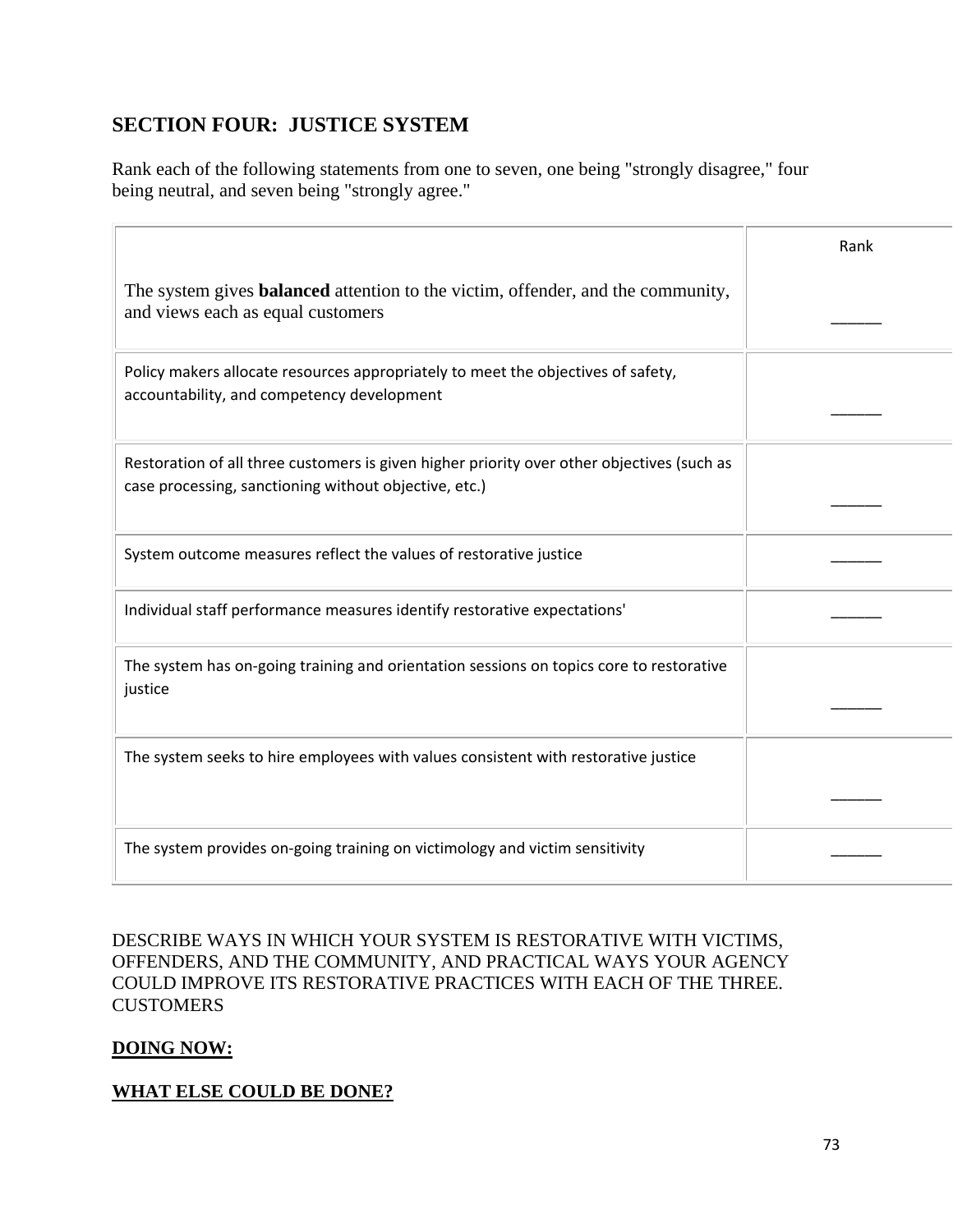#### SUMMARY

#### **SCORING: TOTAL SCORE OF SECTION DIVIDED BY # QUESTIONS**

|                       | Total                | Divided by  | Equals     |
|-----------------------|----------------------|-------------|------------|
|                       | <b>Section Score</b> | # Questions | Avg. Score |
| <b>VICTIM</b>         |                      | 8           |            |
| <b>OFFENDER</b>       |                      | 8           |            |
| <b>COMMUNITY</b>      |                      | 8           |            |
| <b>JUSTICE SYSTEM</b> |                      | 8           |            |

# WHAT ARE YOUR AGENCY'S GREATEST STRENGTHS?

# WHAT AREA HAS THE GREATEST NEED FOR IMPROVEMENT?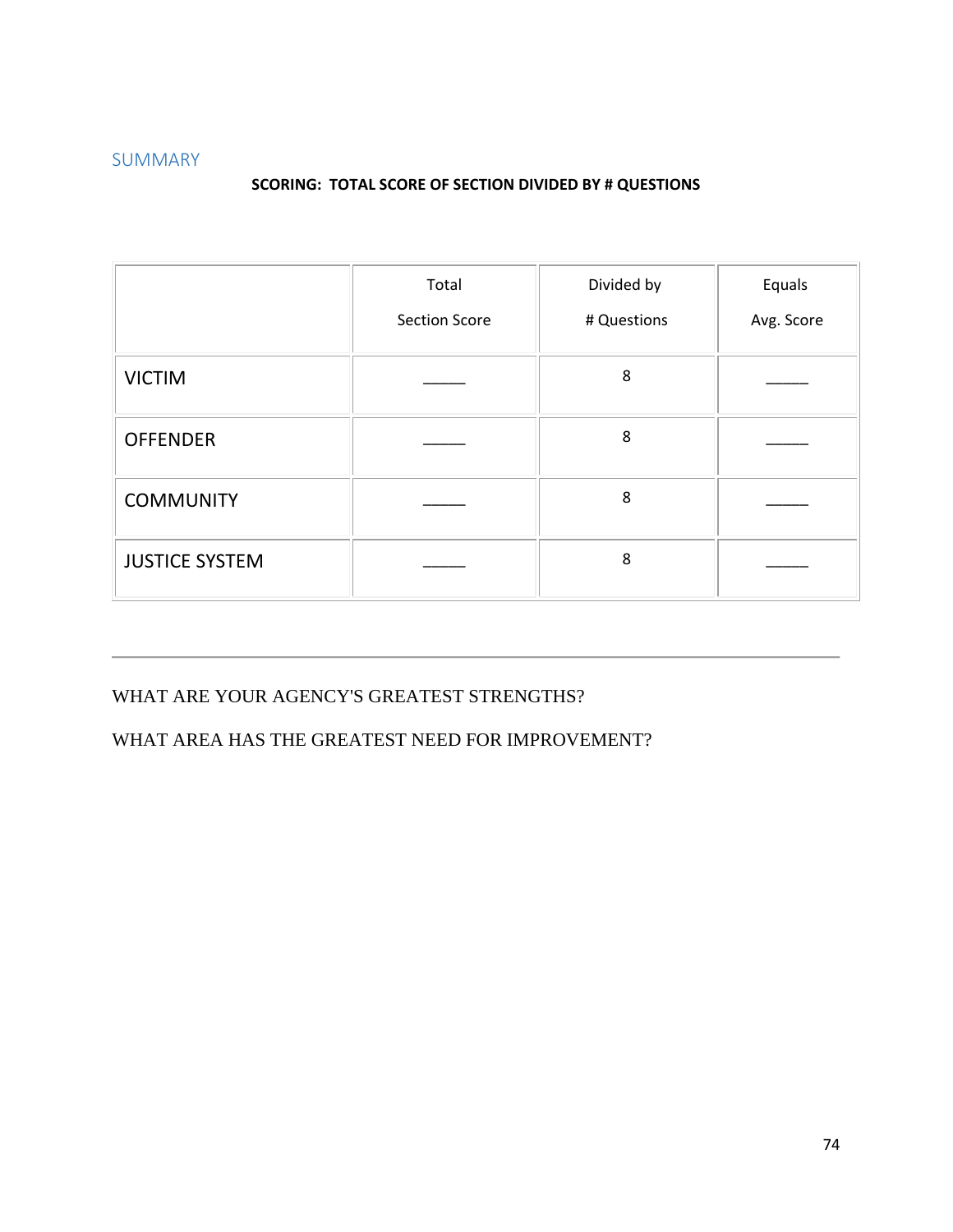# **How to Change Your Local System**

This section discusses ways to change your system from a retributive to a more restorative justice model.

- Taking Down the Walls: Measures to Integrate the Objectives of the Justice System with the Community's
- Tips on Action Planning and Behavioral Change
- Change Action: A 12-Step Process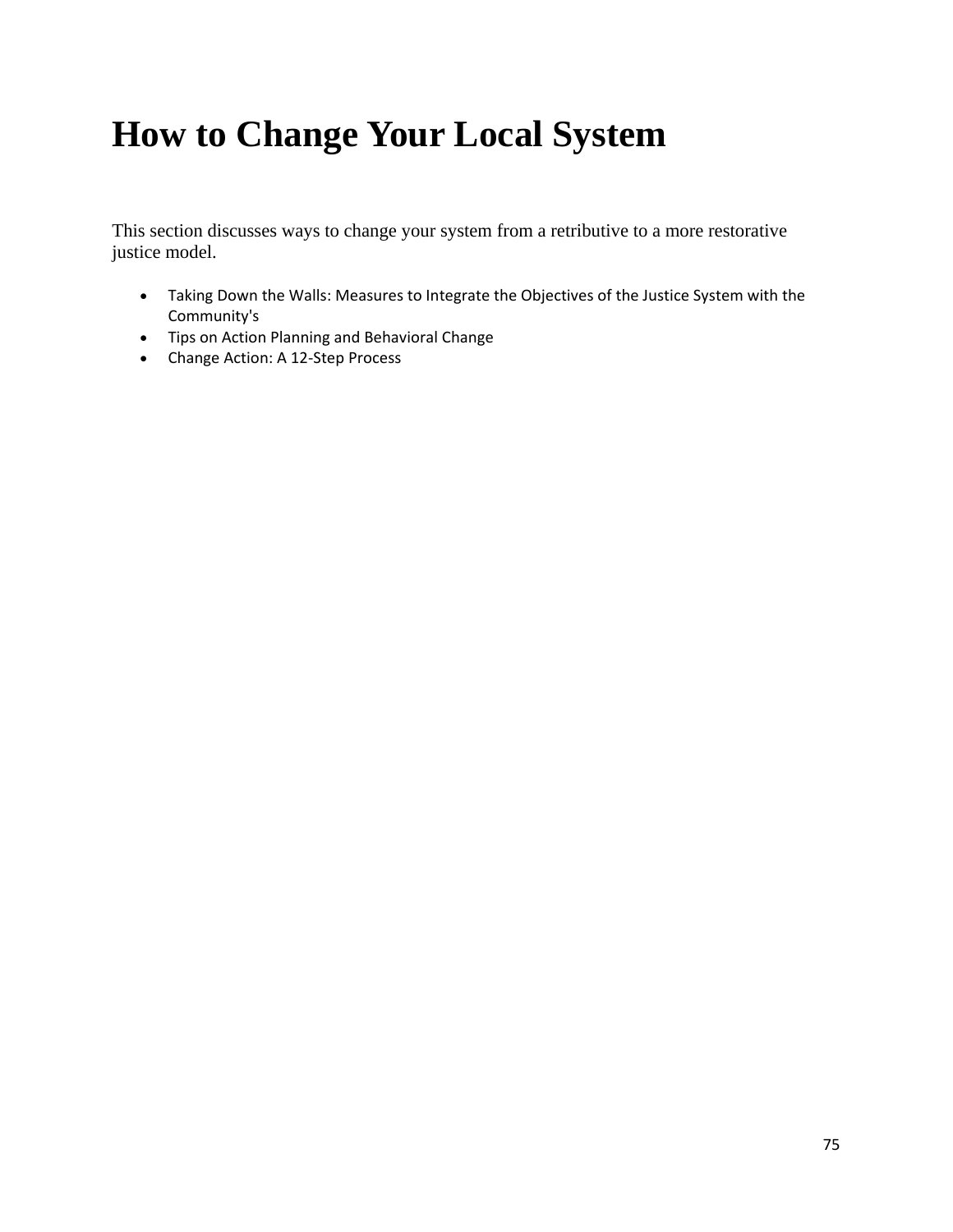# Taking Down the Walls: Measures to Integrate the Objectives of the Justice System with the Community's

## By Mark Carey, Director, Dakota County Community Corrections, originally published in *Community Corrections Report*, 1997, reprinted with permission)

The criminal and juvenile justice system has been closely scrutinized in recent times by academic pundits, elected officials, and the public. Generally, the evaluation has not been favorable, whether based on factual data or perception. The justice system has been ineffective at stemming the conditions that breed crime. Sentencing serves a useful purpose, but large-scale crime reduction is not one of them. The public is dissatisfied with the system's ability to create the kind of societal change, which would reduce their fear of crime. In addition, people tend to globalize their fears and anxieties, often applying sweeping judgments about an entire set of players, in this case toward both offenders and justice system personnel. The justice system will face a "we-they" response from the public until it addresses the human condition of fear due to the lack of familiarity with the justice process and the system's inability to resolve inter-personal conflict.

This article illustrates some of the ways the current Justice system inadvertently isolates the public from the halls which seek to dispense Justice, describes its consequences, and identifies some ways in which jurisdictions have begun to bring the work of justice into its communities.

# Justice System Features that Isolate and Insulate

You know the analogies: the Berlin Wall, the Great Wall of China, the Walls of Jericho, etc. All of these historical events contain a common theme: walls separate people from each other. Regardless of any positive benefits they are perceived to produce (such as security), walls create a set of unintended consequences. America's justice system is no different in this regard. Its walls may be impervious to the casual observer, but the resulting separation is no less imposing than a physical fence. If the justice system is serious about serving the public, then a close examination of the ways it keeps the community away is worth exploring.

In the beginning of this century, the courts were closely bound to the community. Probation officers were seen as part of the community from which they served. Police officers were well known to the residents whose streets they walked and patrolled. Societal changes prompted the modern justice service delivery process. For example, the courts centralized judicial functions due to factors such as the shift from the dominance of the rural community, specialization, court unification, and severing the link between the courts and local politics (Rottman, 1996).

It is useful to examine how the modem day Justice system's process keeps the public away, which perpetuates a fear and anxiety-based cycle. The following are some prevalent features in today's US justice system which tends to create an insulation effect:

 1. **Data Privacy and Convenient Access to Information:** States have data privacy laws that prohibit the release of private data on offenders. It is hard to argue the sensibility of having such laws. However, data privacy laws can be applied in extreme measures. For example, victims may not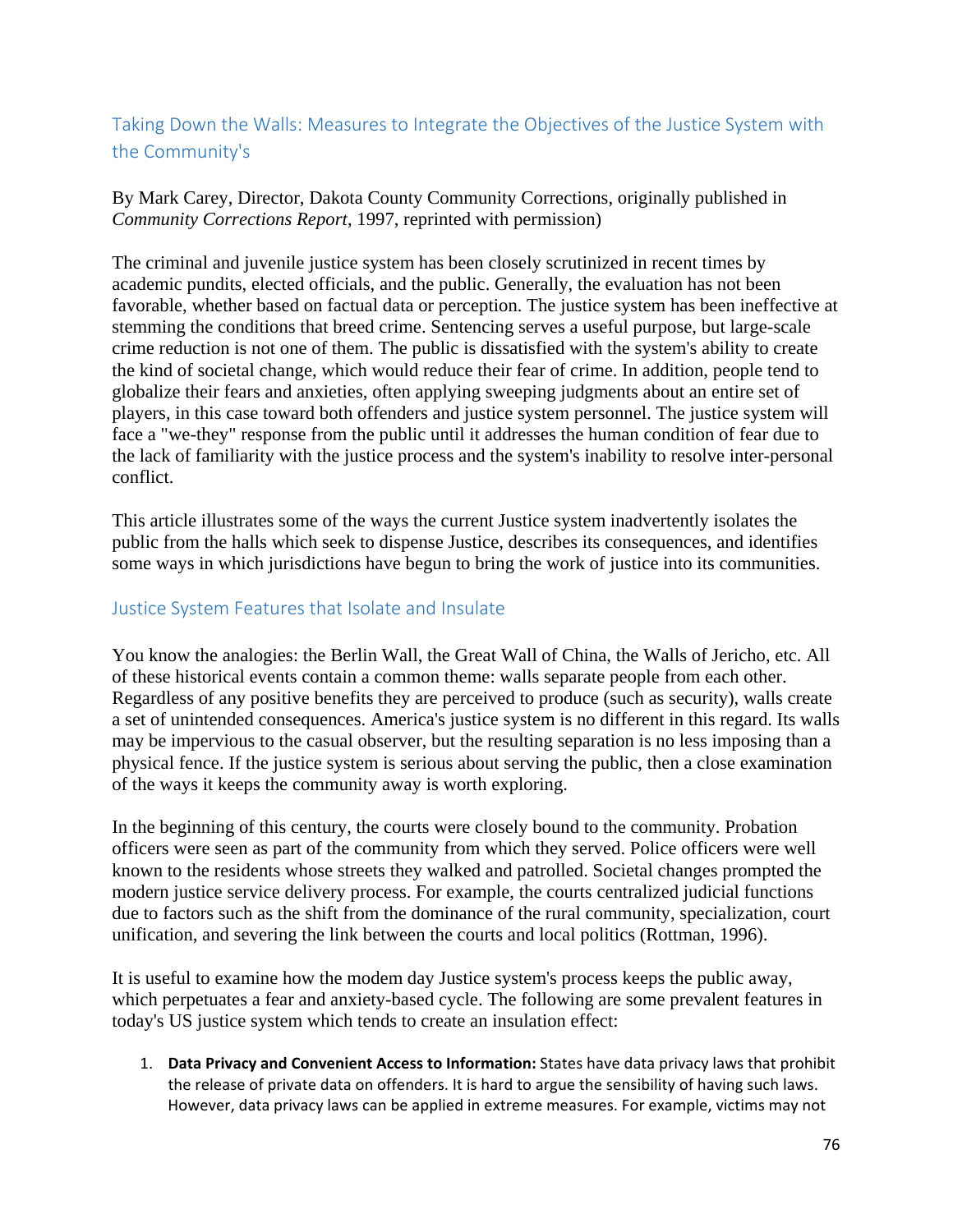be able to get information on offenders which would help protect themselves. The public cannot get easy access to information that tells them where offenders convicted of serious offenses are living. Information cannot be shared with schools on juvenile offenders when certain information can help the school protect the other students and teachers.

- 2. **Sterilization of Information:** Public agencies have access to private, public, and summary data, which is critically important to the development of public policy. How and whether this information is shared with the public is often a source of debate. When summary information is eventually made public, it is often "massaged" to such a degree that it appears sterilized to the casual reader or observer. It usually takes persistent inquiries and thorough information analysis to determine what major policy implications might be drawn from the data.
- 3. **Removal of Emotion from Justice Process:** The justice process seeks to establish a calming, orderly environment. When individuals express raw emotions, attempts are made to control and remove these expressions from the proceedings. Yet, it is precisely these emotions that need an avenue for expression. Crime is a form of interpersonal conflict. This conflict is emotionally charged and solutions often require the expression and remedy which makes justice system personnel uncomfortable. The process promotes a type of blanched participation. Often, one of the system goals (e.g., speedy case processing) takes precedence over the restoration of the victim, offender, and the community. The system machinery loses sight of a core objective, determining responsible parties and seeking a dispositional process and outcome that repairs the harm to the degree possible. In many cases, efficiency becomes an antithesis to effectiveness.
- 4. **Intimidating and Foreign Structures:** Courthouses are built with imposing and forbidding structural designs and materials. They take on a form of majestic air, complete with marble tile and mahogany paneling. Judges sit higher than others, and wear robes. Participants stand as the judge is introduced. The judge maintains order through the surroundings, bulletproof glass, metal detectors, use of the gavel, the presence of a bailiff, and the power inherent in the position. The language and legal process is foreign to most participants, especially victims who may have never entered a courtroom before this somber occasion. This is not a setting where a participant is made to feel welcome and where the message is given that one's input is sought and valued.
- 5. Professionalization: The Justice system is operated by those with a required education and experience background. The procedures are carefully scripted, as based on law, Court Rules, policies, or historical practice. Unless you're a member of the "system club" you cannot know what the unwritten rules are as to conduct and appropriate protocol. One gets the sense that one should "not speak unless spoken to."
- 6. **Public Service Convenience:** In many ways, American society is handcuffed to a 911 mentality. When problems exist among members of a community, they call government officials whether that be police, the local housing inspector, the neighborhood association officer, or the animal control officer. Conflict is seldom resolved directly by the affected parties, but is referred to professional experts. We have become a society of specialization that has led to a reliance on experts to handle our conflicts. We have willingly given over our conflicts and our autonomy to these experts, only to lose our ability to influence and shape the outcome of that conflict. It is precisely our anxiety around crime which propels us to seek solutions from professionals, which ultimately disempowers us and diminishes our sense of community responsibility.

These factors, in combination, create a fortress-like effect. It takes on a self-fulfilling role. For example, as justice system personnel gain more education and expertise in their field, there is a natural tendency to use this specialized language and procedures like a foreign language. A type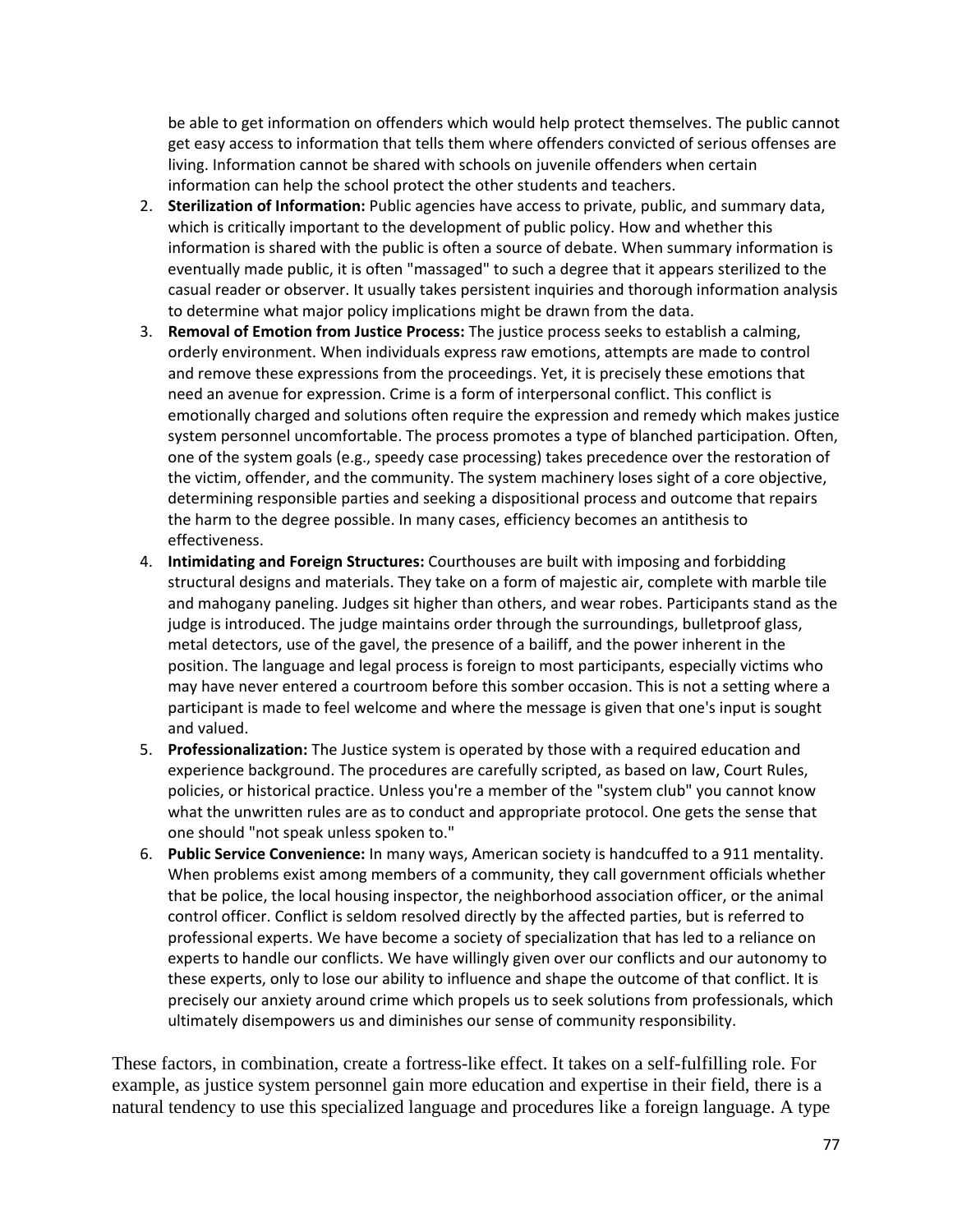of dress and courtroom code of conduct is established. Friendships and social cliques develop. Over time, a type of closed system culture develops that shuns public scrutiny or influence. In fact, public input tends to mess up an otherwise fairly tidy set of procedures for those who work closely within the system.

Nils Christie (1977) describes interpersonal conflict as personal property. Conflict is something that is "owned" by those involved, and he argues that more conflict is needed in industrialized society, not less. He describes justice representatives as "professional thieves" in that they are trained at stealing conflict which has a paralyzing effect by disempowering victims and communities.

# Consequences of the Isolation

The community's response to crime should not be surprising. Anger and fear leads to a tendency to isolate ourselves in order to keep potentially harmful events away from us (Pranis, 1996). Isolation leads to a breakdown of social bonding. We have retreated to the safety of our backyards. Front porches have been abandoned and, with that, our collective responsibility for the safety and welfare of our neighbors. We look out for ourselves. It is through social bonding activities between neighbors (such as joint garage sales, block parties, bridge clubs, informal gatherings, etc.) which promote interpersonal relationships and trust. Isolation, however, breeds unfamiliarity, which leads to the loss of trust and further isolation. This cycle creates fertile ground for crime to grow, thus accelerating a spiraling effect (figure 1). In addition, isolation creates an environment of anonymity whereby the offender is unknown to the community and not held accountable on an on-going basis. By being anonymous, the offender is freed from many informal societal constraints which can embolden the offender to partake in anti-social activities.

#### **CYCLE OF CRIME**



Figure I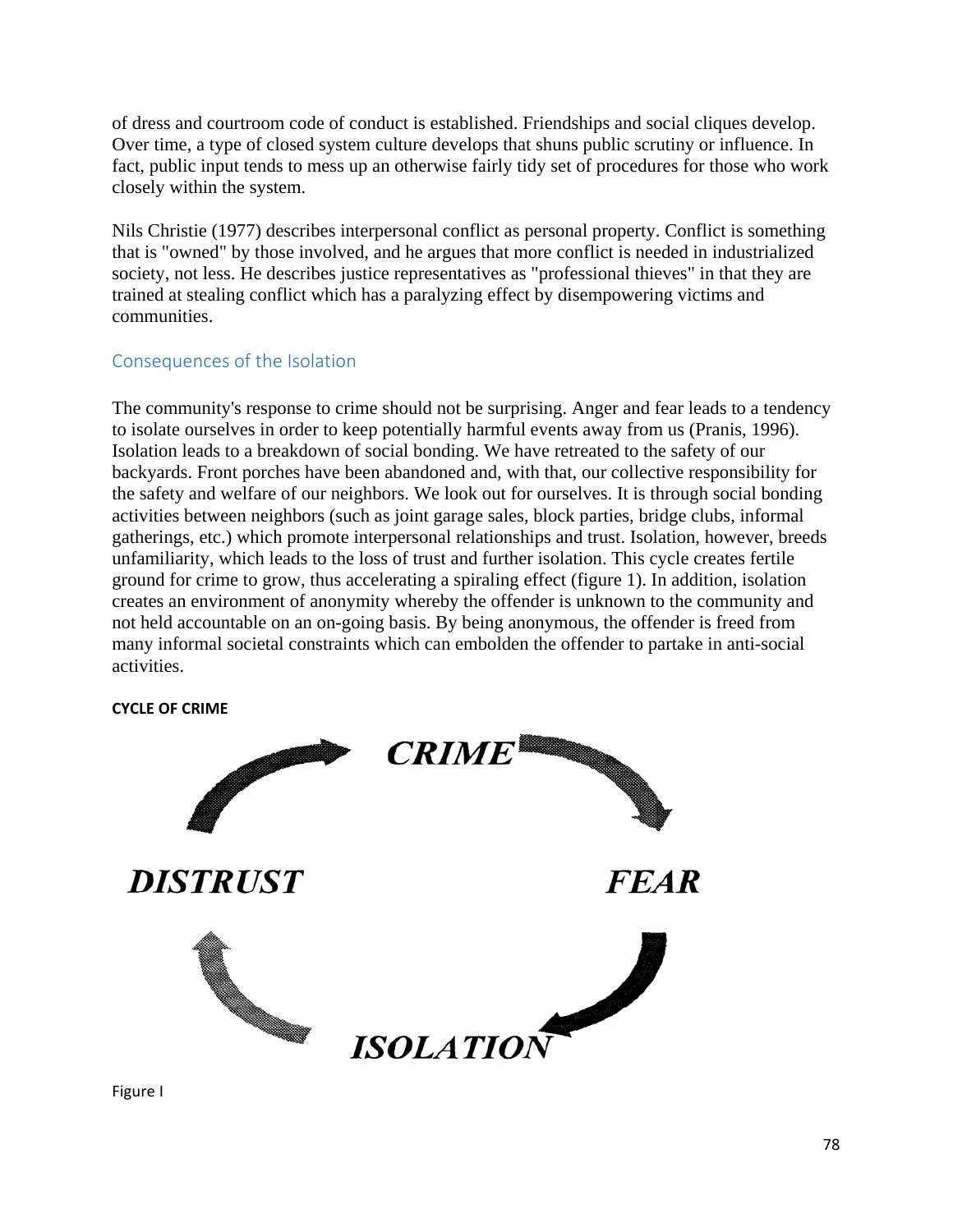This emotional response to events which create anxiety unfolds similarly by personnel in the justice system. When justice system personnel are criticized for their actions, there is a natural inclination to defend those decisions. Over time, there is a tendency to retreat in isolation from those who might seek blame when crime, especially repeat crime, occurs in local communities. One way to insulate itself, is for the system to limit easy access to information, or to control the nature of that information when it is released. Not surprisingly, the public ultimately will either stop listening, trusting, or understanding. This creates a spiraling cause and effect, which ultimately thickens the wall of insulation (figure 2). Like a piece of sand which irritates an oyster, provoking a chemical reaction and layers of substance that build up to form a pearl, both the public and the justice system simultaneously finds itself irritated and defensive, only to build up a wall of separation. In this case, however, what is left is not a pearl, but a wall of insulation.

#### THICKENING OF THE WALL PROCESS



Figure 2

One way to understand the effects of system isolation is to examine how a justice system might answer these questions:

legal and expert jargon to make it largely incomprehensible? 1. Is the justice process easy for a citizen to understand upon observation, or is it so filled with

2. Does the public have real access to the system (i.e., comfortable, respectful, inviting), or are there roadblocks to participation?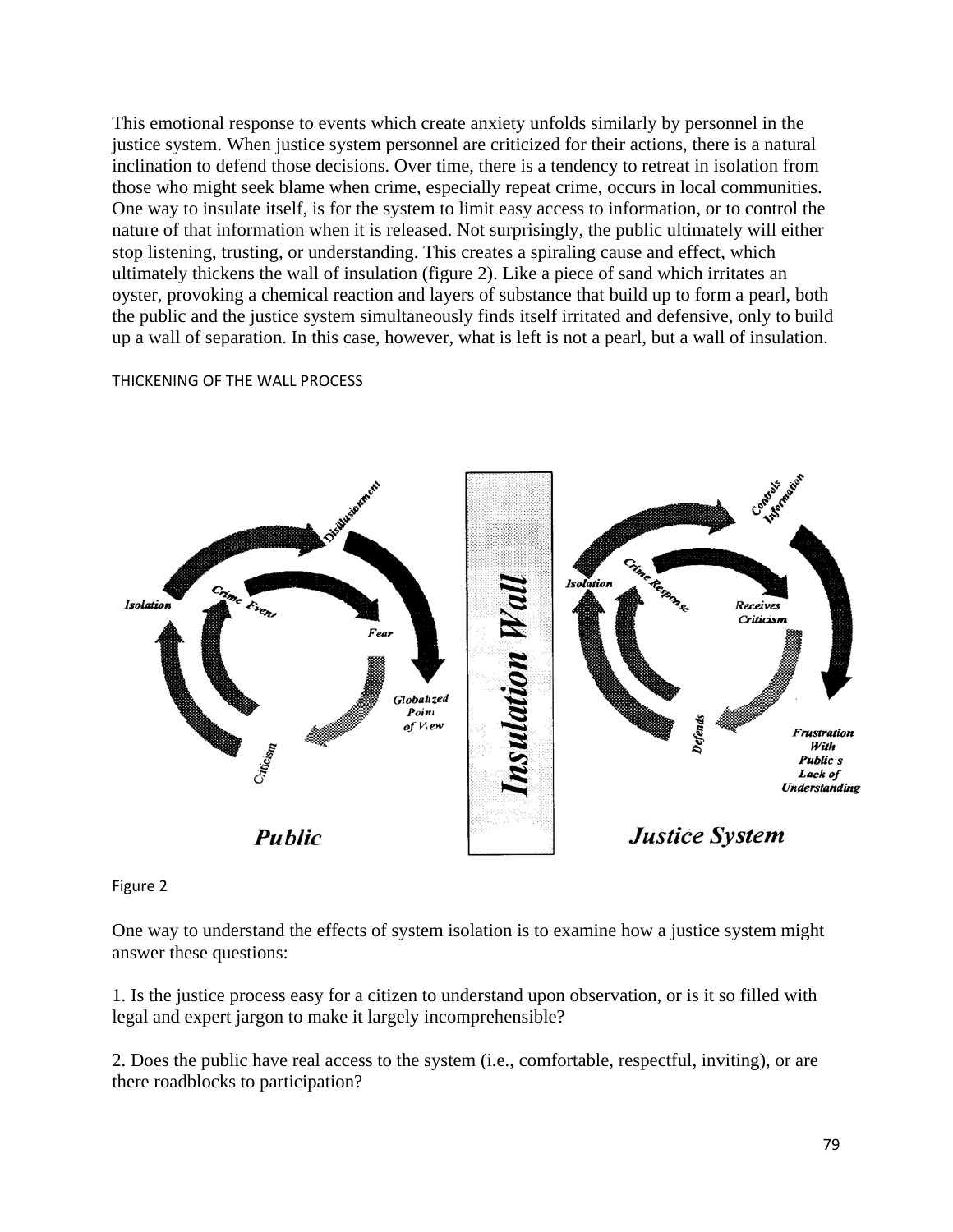entirely determined by the system personnel? 3. Do community members have an opportunity to truly influence the outcome, or is it almost

4. Is the system respectful of cultural, gender, socio-economical differences by the way it operates, or is it inflexible?

## Promising Conceptual Frameworks Which Reduce System and Community Insulation

Fortunately, much is changing. System professionals and citizen members alike have recognized the need to join efforts to regain control over their neighborhoods. Crime can serve as a type of catalyst or "social fuel" which, if channeled, can provide the motivation and energy to empower a community to take fuller and more direct responsibility for crime and deteriorating social conditions (Christie, 1977).

A number of practical conceptual models have been popularized lately which provide compelling frameworks to help organize and articulate community based practices in responding to social problems, including crime. Some of these include communitarianism, community policing, devolution, Communities That Care, civic responsibility, community justice, and restorative justice. Programs operating out of a restorative or community justice model are producing tangible results which put the community on center stage.

Restorative Justice is a philosophical framework which puts the repair of crime as the predominant goal of intervention. Crime is viewed as a violation of one person by another as opposed to a violation against the state. The focus is on problem solving for the future rather than solely establishing blame for past behavior. Victims are given opportunities for input and for closure by gaining a better understanding of what happened, being able to move on with lives, impressing upon offenders the real human impact of their behavior, and promoting restitution payment plans. It puts victims and offenders in active and interpersonal problem solving roles. The community plays an important role in restorative justice as well. Some specific roles and responsibilities of the community are:

1. Supporting crime victims;

2. Establishing standards of conduct and condemning crime;

3. Providing opportunities for the offender to make amends (i.e., to "earn their redemption" and gain competencies which the community values); and

4. Establishing and maintaining community harmony.

Government can play a critical role in helping communities regain their sense of control and identity. This role is not to take over the community's organizing activities but to serve as a catalyst and facilitator by providing technical assistance, information, and seed funds when needed. Community organizing efforts have a better chance to break the cycle of crime by tapping into this "social fuel" and promoting activities that disrupt social conditions that breed crime. It is precisely the process of organizing and delivering these activities that bring about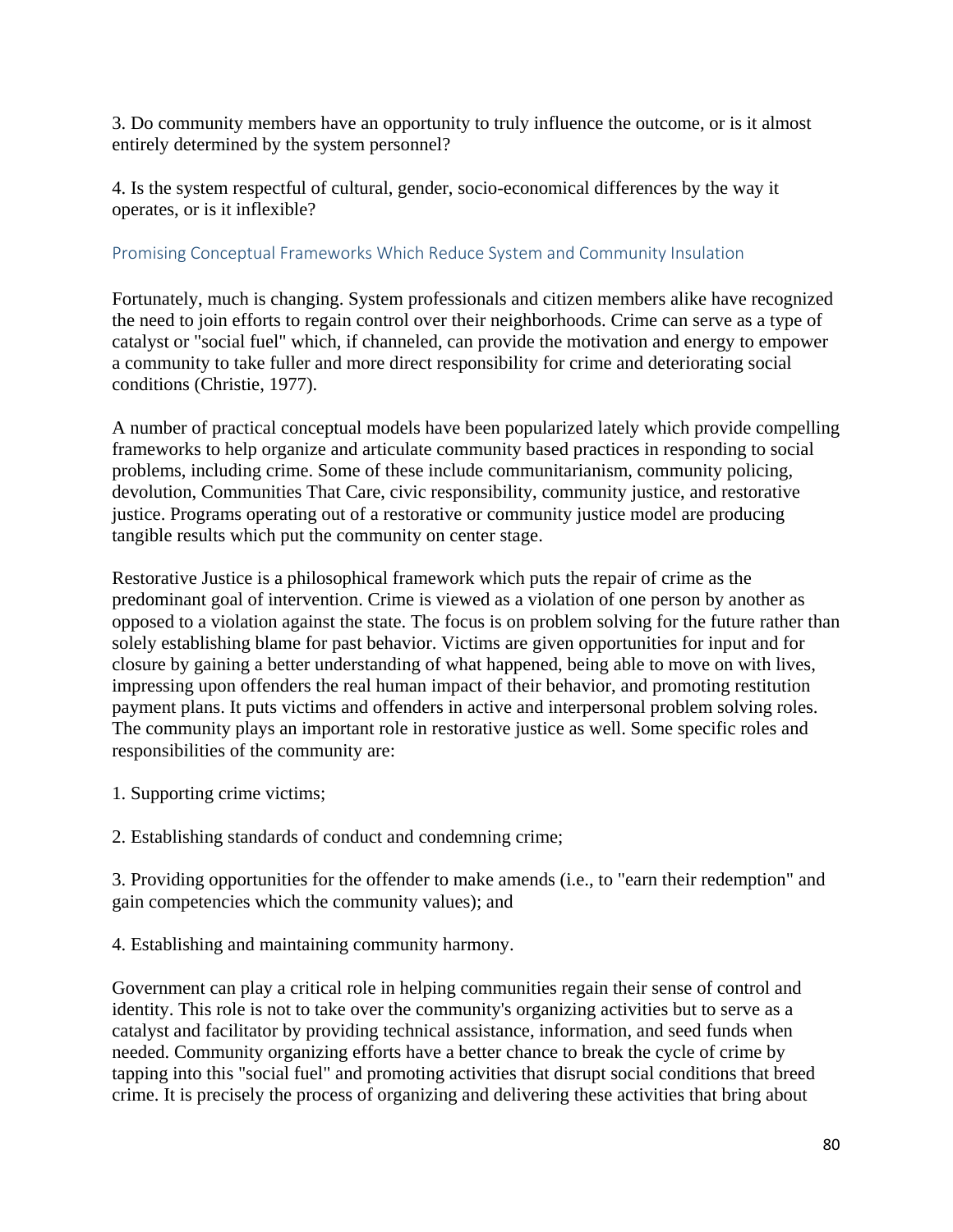familiarity, bonding, and trust which ultimately builds long-lasting community capital (see figure 3). The activities cannot simply be superimposed on existing service delivery corrections structures. Rather, neighborhoods and communities need to take on the responsibility for managing crime conditions.

#### RESTORATIVE COMMUNITY RESPONSE



#### Figure 3

Justice system interventions, then, need to be more broadly applied. Rather than viewing crime simply as an illegal act against the state, it must see it as an interpersonal conflict against a victim and an entire community. Crime affects the large public body, as evidenced by generalized feelings of fear and anxiety, and by altered behavior (such as not leaving the home at might, purchasing security systems, avoiding normal social activities which put us at risk, etc.). It is helpful to see the affect of crime in its expansive form, as having a type of "whirlwind affect." A twister wreaks havoc on a wide-scale basis. The area where the twister touches the ground creates the most direct damage. However, the winds associated with the storm have a farreaching impact, well beyond the point of ground contact. And, even in those areas where the twister does not cause damage, fear and anxiety are prevalent. The Justice system has traditionally focused solely on the point of contact: that of the offender, and to a lesser degree, to the victim (figure 4). Yet, the community is both a key victim and a resource for resolution.

#### WHIRLWIND OF CRIME EFFECT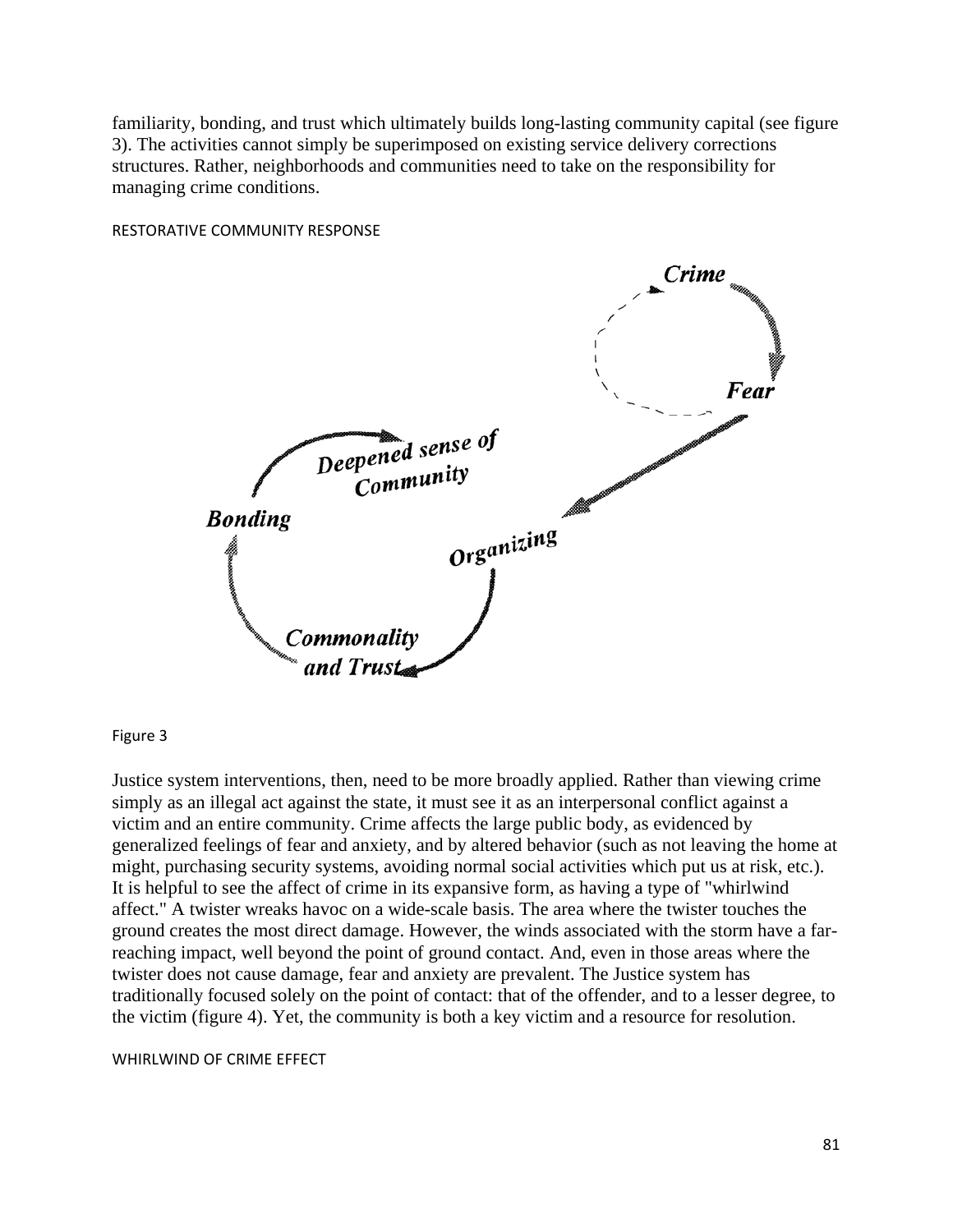

Crime Effect

Community-based and restorative-minded practices serve to remove the insulation between the system and the public in a meaningful way. They directly involve the public. These practices seek to restore the harmony at the community level. They may even access the community's resources to bring about restorative changes. Most importantly, the process goal is not to bring the community to the justice system, but to bring the justice system to the community. The common features in the promotion of a community-based, restorative approach are that they 1) fully inform those affected by the crime, 2) provide full access to decision making (in a way that is comfortable, convenient, and respectful), 3) use processes that are raw and real, 4) are consensual in nature whenever possible, 5) unite instead of break apart, 6) use the justice system as a backstop, not the backbone, and 7) are empowering in nature.

# Promising Practices

Some of the newest applications of Justice in the community are truly connecting the justice system and the public in unique ways. *These practices are serving as bridges, gates, and pathways to integrate system and community objectives to such a point that they are being blended into one indistinguishable outcome: justice.* 

**Circle Sentencing**: Circles are composed of offenders and their supporters, victims and their supporters, interested members of the general community, and criminal/juvenile justice system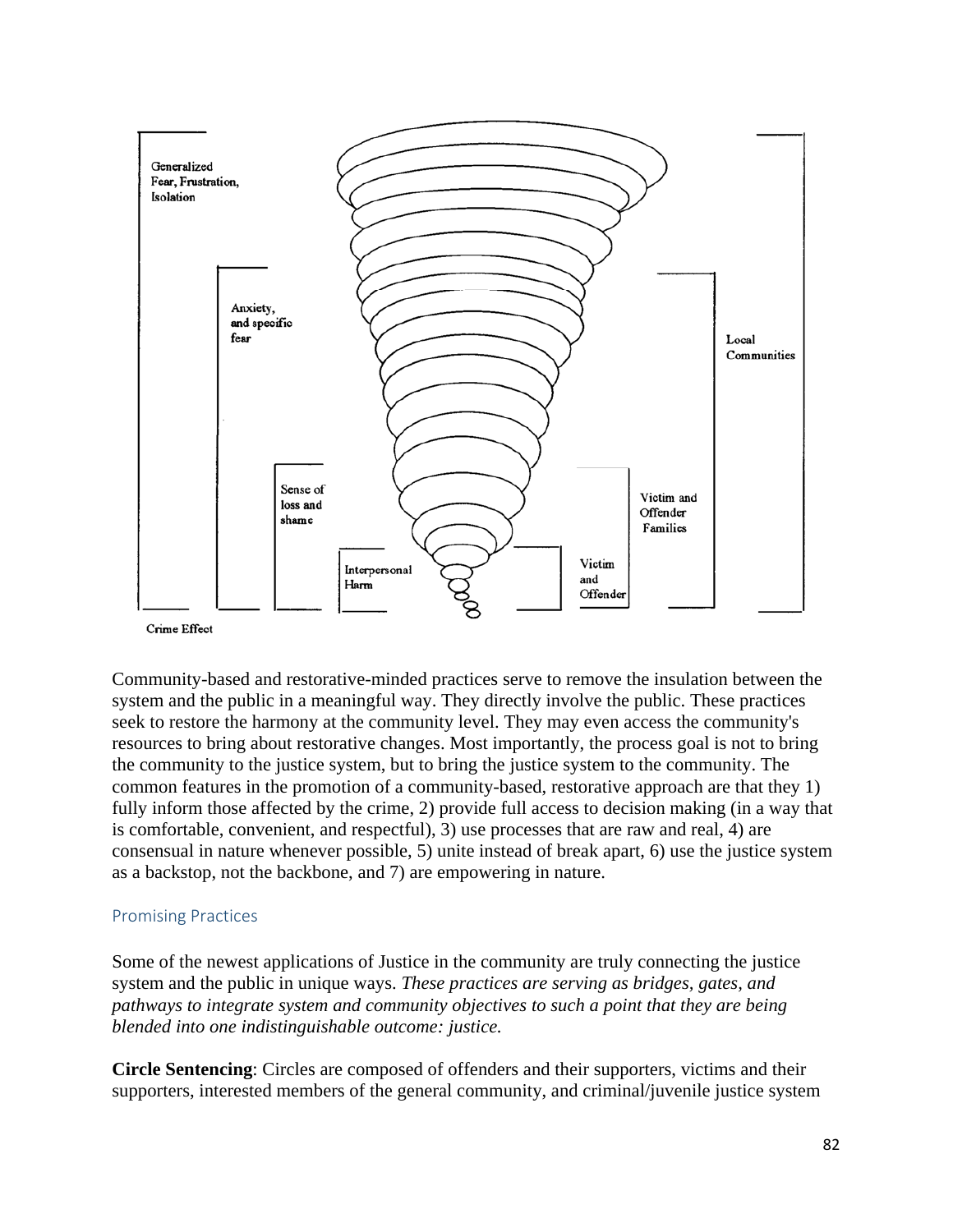representatives. They focus on peacemaking or healing. Circles are facilitated by community "keepers." The participants use a consensus building process. The needs of the victim and the community, as well as the needs and responsibilities of the offender are addressed through the circle process that results in the development of a plan. If the offender fails to fulfill his/her responsibility, the case is returned to the formal court process. Circles can also be used for family, civil, and other conflicts.

**Crime Boards:** Also known as reparative probation, Crime Boards are designed for offenders convicted of misdemeanors and non-violent felonies. The program involves face-to-face meetings between the offender and volunteer Community Reparative Board members. These members are citizens who are trained to intervene on cases referred by the court process. The purpose is to work out an agreement on how the offender is to make reparation to the victim and the community. Offenders are sentenced to the program by a judge following adjudication of guilt. The Board may meet with the offender after the initial meetings in order to monitor progress on conditions.

**Family Group Conferencing:** Conferencing is a process of intervention whereby community members affected by the crime come together to meet with the victim and the offender. The meeting is facilitated by a trained volunteer or police officer. The purpose is to talk about how the crime has affected each others' lives, and decide as a group how the harm is to be repaired. Conferences may be held before or after the adjudication process, or as an alternative to the formal justice system.

**Community Policing:** Community policing involves the assignment of law enforcement officers to a specific geographic area and may include the opening of "mini-stations" in neighborhoods. The officers develop trust through routine communication with community leaders, citizens, and business owners. Officers take on a problem solving approach rather than waiting to respond to a call after a crime had already occurred. The officers may also organize block clubs, support local merchant associations, and conduct other crime prevention efforts.

**Neighborhood Probation:** Also known as beat probation, neighborhood probation is similar to community policing whereby probation officers are assigned to geographic areas instead of having dispersed caseloads. The view the community as their client and establish community partnerships. They will often join the area neighborhoods in working with offenders to prevent recidivism, deal with community "hot spots," gang intimidation, drug houses, and other quality of life concerns. Efforts are also made to collaborate with other service agencies such as social services, public health, churches, etc.

**School Based Probation:** Similar to neighborhood probation, school based probation involves placing juvenile probation officers in schools. They are assigned the same geographic area as the school's and provide problem solving assistance to school for those students on probation. The objective is to monitor probationers while seeking ways to increase the likelihood of school success through improvement of grades, reduction in truancy and expulsions, and increase in high school graduation.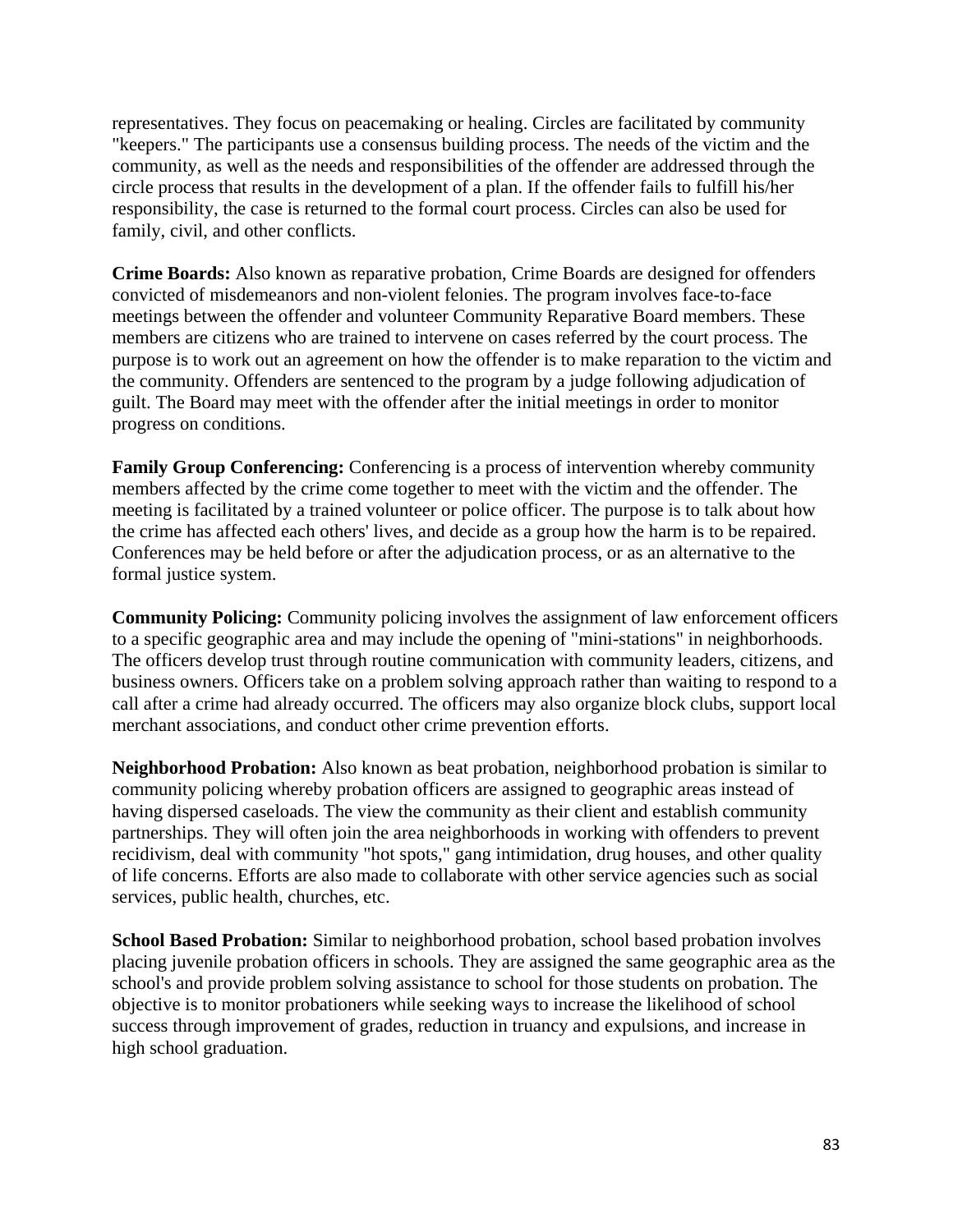**Community Courts:** Community courts respond to the need to be closer to community needs by decentralizing court facilities. Also known as court devolution, the courts permit access at many remote locations whereby citizens can file forms, pay fines, and participate in the court process more conveniently. It requires collaboration between the court and one or more community groups in order to forge a more broadly based connection between the court and community. It includes three components including: resolving disputes directly and with the help of those affected, treating parties of a dispute as individuals rather than abstract legal entities, and using community resources in the resolution of disputes.

**Community Prosecution:** Community prosecution helps communities resolve immediate, specific crime related problems identified by the residents. Prosecutors may be assigned to specific neighborhoods and assist communities by explaining legal constraints that prevent law enforcement from acting, and devising alternative tools citizens and police can use when conventional ones fail.

**Community Defense:** Community defense seeks to provide legal services for the purpose of solving problems that foster crime and injustice before crime occurs. It seeks to address structural problems that are in existence in many communities. Rather than just representing individuals accused of crime, community defense attorneys are based in the community, are accessible to the public, and represent clients in an effort to avoid problems. The highest priorities are given to cases before an arrest is made. Assistance is offered to families and community members who are experiencing difficulties that can be addressed, in part, with legal assistance.

#### Bibliography

Barajas, Eduardo, Jr. "Moving Toward Community Justice." *Perspectives*, Spring, 1996.

Carey, Mark. "Restorative Justice in Community Corrections." *Corrections Today*, August, 1996.

Christie, Nils. "Conflicts as Property." *The British Journal of Criminology*, January, 1977, Vol. 17, No. 1.

Dickey, Walter J. "Why Neighborhood Supervision?" National Institute of Corrections/National Institute of Justice, *Topics in Community Corrections* 1995.

Pranis, Jay. "A Hometown Approach to Crime." *State Government News*, October, 1996.

Rottman, David B. "Community Courts: Prospects and Limits." *National Institute of Justice Journal*, August, 1996.

Scott, Michael J. "Righting Wrongs." *State Government News*, October, 1996.

Skogan Wesley G. "The Community's Role in Community Policing." *National Institute of Justice Journal*, August, 1996.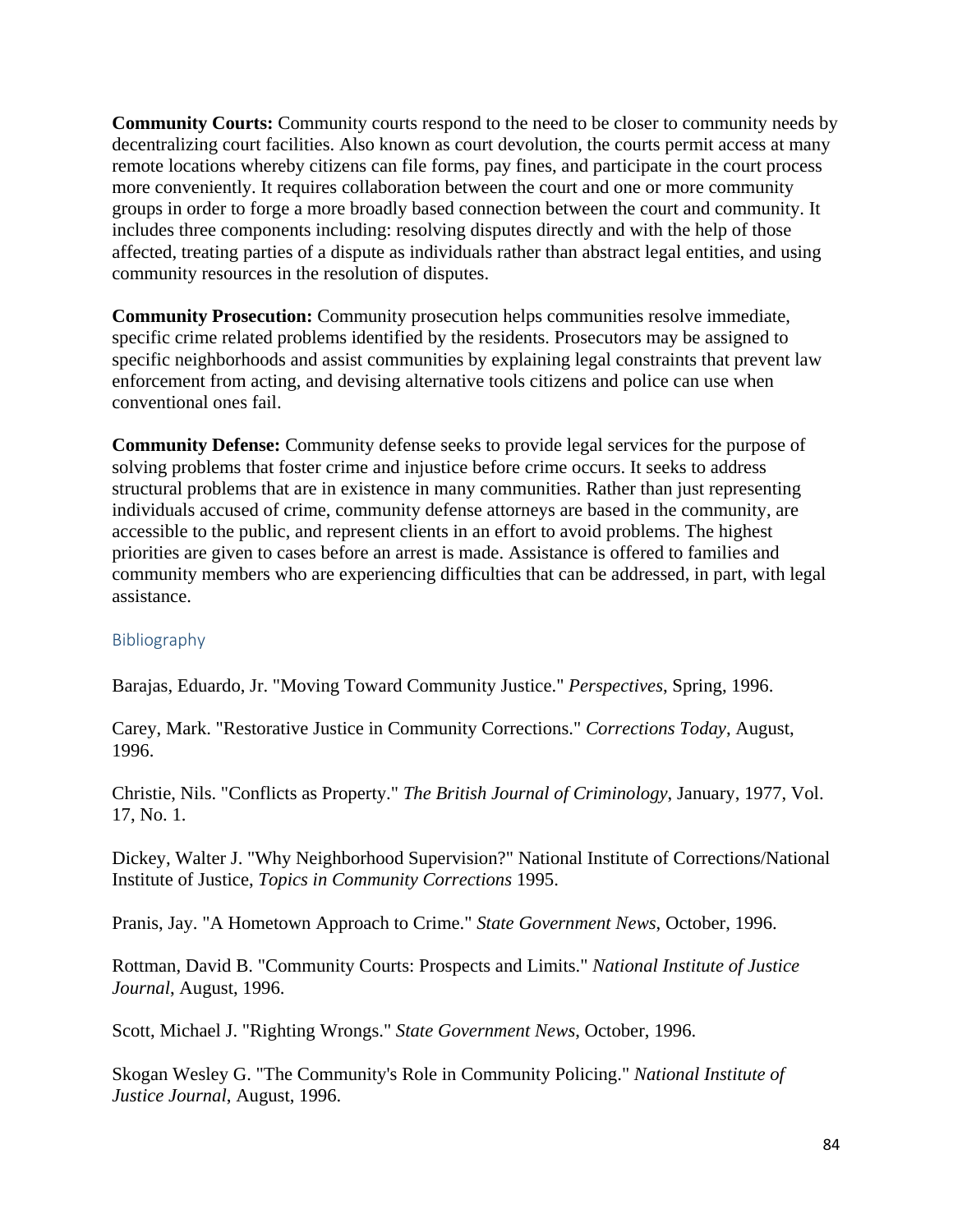Stone, Christopher. "Community Defense and the Challenge of Community Justice." *National Institute of Justice Journal*, August, 1996.

Umbreit, Mark. *Victim Meets Offender: The Impact of Restorative Justice and Mediation*. Monsey, NY: Criminal Justice Press.

Zehr, Howard. *Changing Lenses: A New Focus for Criminal Justice*. Scottdale, PA: Herald Press, 1990.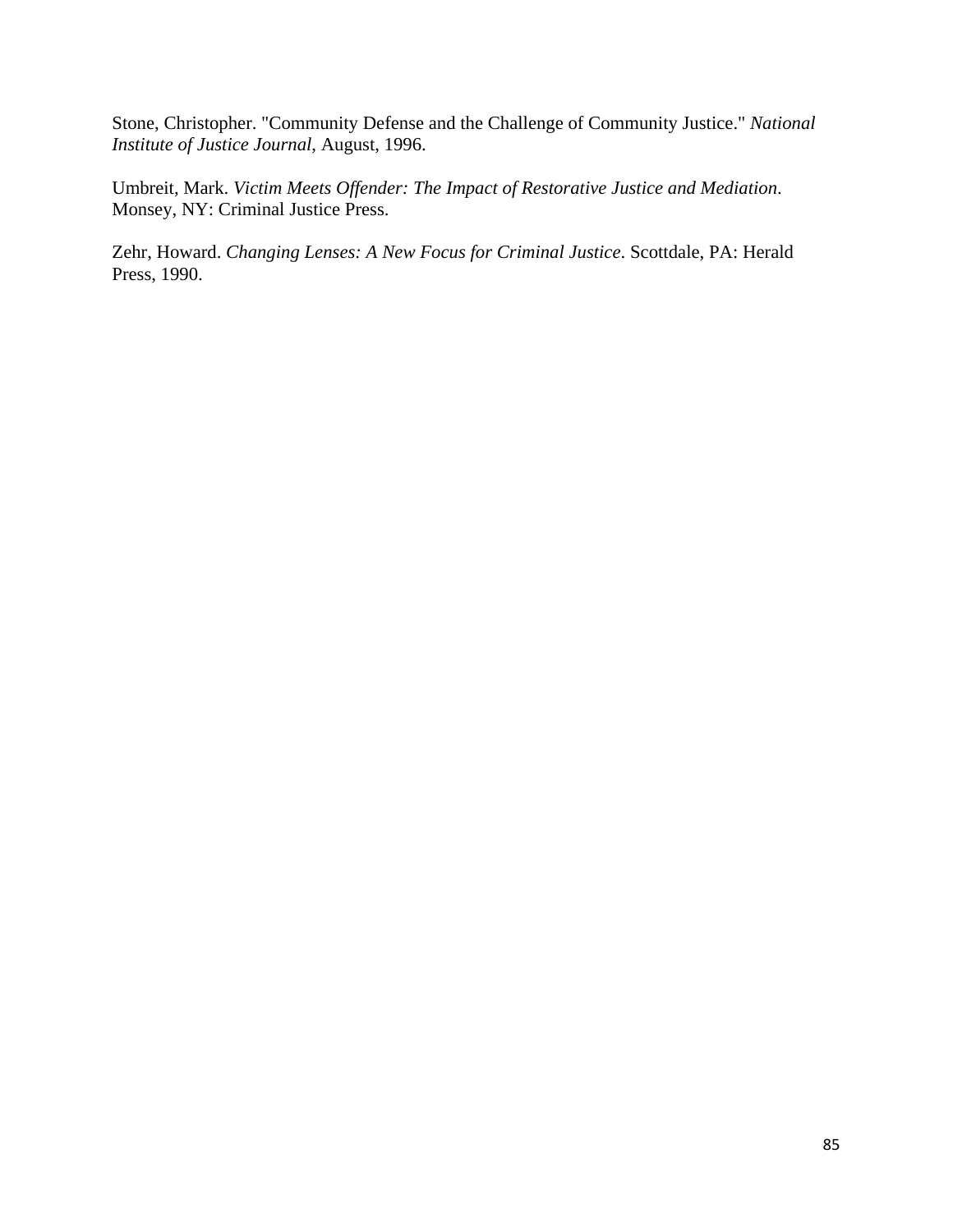# How to Change Your Local System: Tips on Action Planning

#### **The Community Needs To:**

- Go to where the energy is (80/20 rule)
- Reclaim their moral authority
- Be guided by shared principles
- Establish collaborative, diverse, and multi-disciplinary teams

## **The Government Needs To:**

- Delegate power to shape and decide
- Be patient and listen
- Give information (e.g. effective PSI strategies, reducing risk, increasing protective factors)
- Practice restraint
- Be clear on roles and expectations

## **System Features that Isolate and Insulate**

- Data privacy and access to information
- Sterilization of information
- Removal of emotion from process
- Intimidating and foreign structures
- Professionalism
- Public service convenience

#### **Crime Provokes Community Responsibility by:**

- Calling attention to social problems and harmful social conditions.
- Providing opportunity for the community to affirm its values and behavioral norms.
- Causing a community obligation to provide a process through which this conflict can be resolved.

#### *Thus, Crime is a form of "social fuel."*

#### **Sustaining Community Involvement**

#### **Solutions:**

- Must win support of public, not assume
- Train citizens, not just practitioners
- Get organizations involved

#### **Challenges:**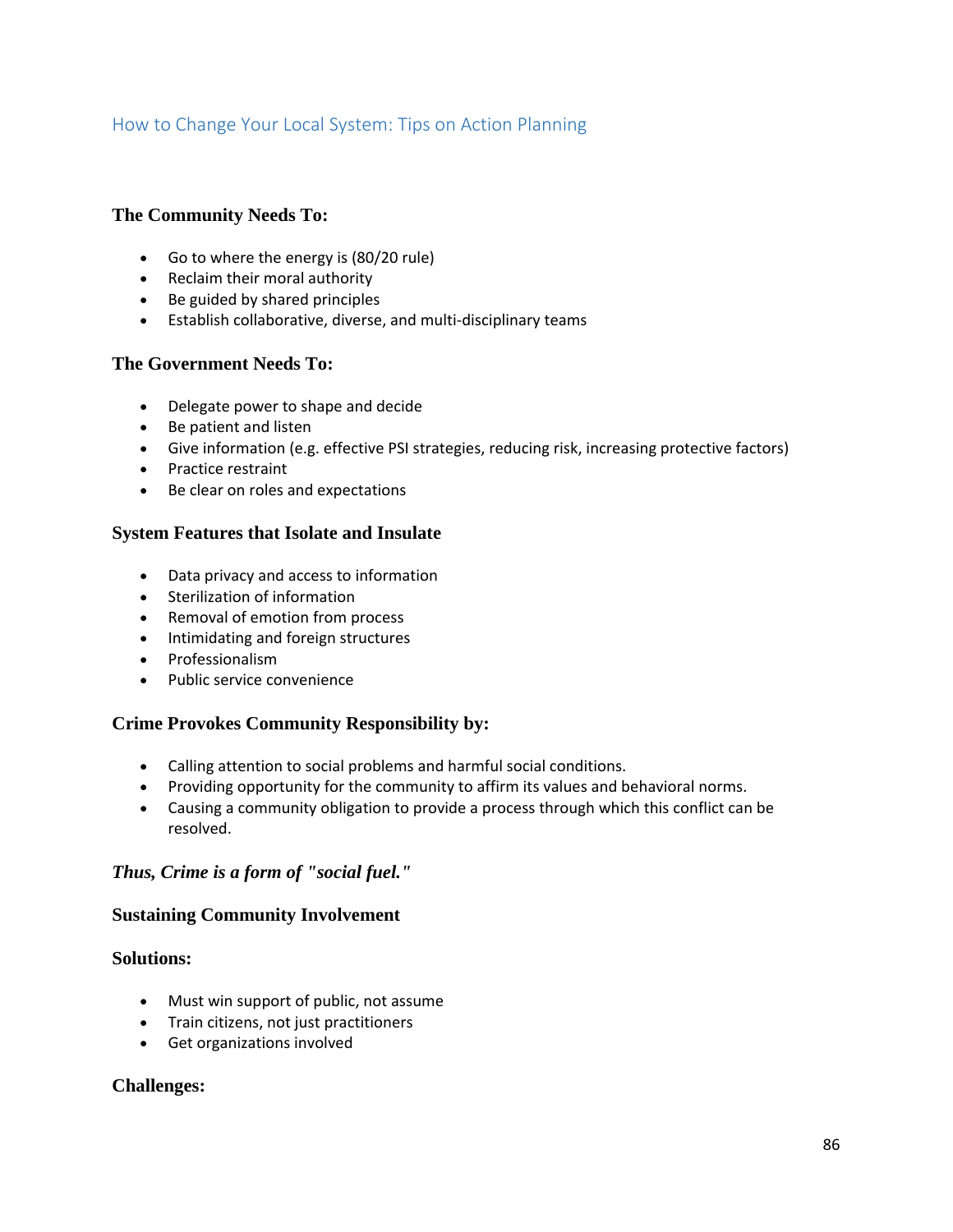- History of justice system-citizen cooperation
- Lack of organizational involvement
- Lack of understanding-i.e., message
- Previous victim experiences
- Community diversity

## **Four General Principles About Behavioral Change:**

- 1. Behavior is derived from thoughts
- 2. Relationships count
- 3. Community accountability counts
- 4. Humans do not always follow principles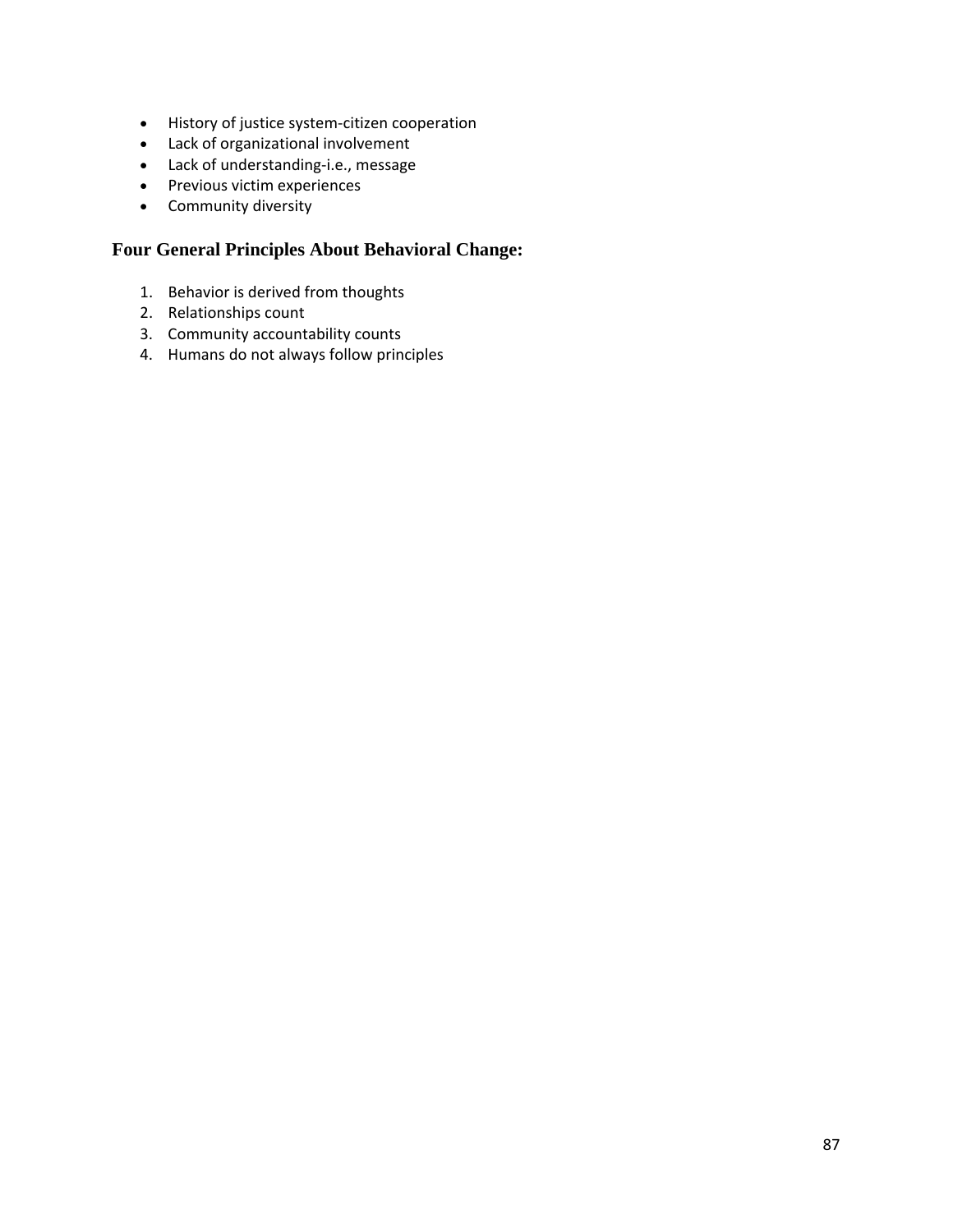# Change Action: A 12‐Step Process

Key words to remember about a change process:

- Communication, communication, communication
- Involvement and access to decisionmaking
- Persistence by the leadership
- 1. **Gain Information.** Read and learn as much as you can about restorative justice. Understand the concept well enough that you can introduce it properly, and be able to set the tone for the rest of the agency to want to hear more about it. Recognize that a comprehensive change process will take a long time, and that every agency is doing some restorative practice now. The intent is to make your agency more restorative over time, to examine your existing beliefs about the purpose of crime intervention, and to shape your practice so that it more closely reflects restoration.
- 2. **Provide Introductory Training.** Arrange for initial training for all staff, not just management. Make sure that the management team has gained early knowledge about restorative justice before the training is offered to others. The managers' perceptions of the concept and initial training is key to how open others will be in being open minded. Be careful who you select for doing the training, and in its timing. Early, negative impressions can be difficult to overcome.
- 3. **Set Up a Planning Team(s).** Once the initial training is completed, and it is clear that the concept has some merit for possible implementation in your agency, set up one or more planning teams. These teams should be made up of a vertical slice of your agency. Multiple teams may be advisable depending on the type and size of your agency. Including representatives from services to the three customers (victims, offenders, and the community are extremely important). This feedback can come from direct participation on the planning team, focus groups, or other means. Decide whether to keep the planning only to your agency, or to include other stakeholders. If you select an internal‐only team, decide how you will get other agency involvement. Select a chairperson(s) who does not have some hidden or overt agenda that would prevent a candid and frank discussion of the issues.
- 4. **Conduct an Organizational Audit.** An audit of your existing agency practices can identify what additional or enhanced restorative practices can be added, at the same time it reinforces existing restorative activities. Make sure the audit is conducted by multiple disciplines and employee status to ensure that a cross representative sample gives you a fuller picture of the perceived state of affairs.
- 5. **Determine Readiness for Chanage.** Assess how ready your agency, or the justice system as a whole, is for change. Examine what forces exist which support the possible change, and which resist the change. Determine how the different stakeholders might respond to the changes. This analysis will help you prepare a strategic plan for initiating action steps.
- 6. **Provide Additional, More Targeted Training.** Introductory restorative justice training is rarely enough. Usually, many questions and struggles arise after efforts to understand and implement the concept are attempted. Additional training that is specific to the agency's unique needs will provide targeted technical assistance.
- 7. **Develop an Action Plan.** The planning teams will devise a number of possible actions to be considered for implementation. The action steps can be organized into an action plan that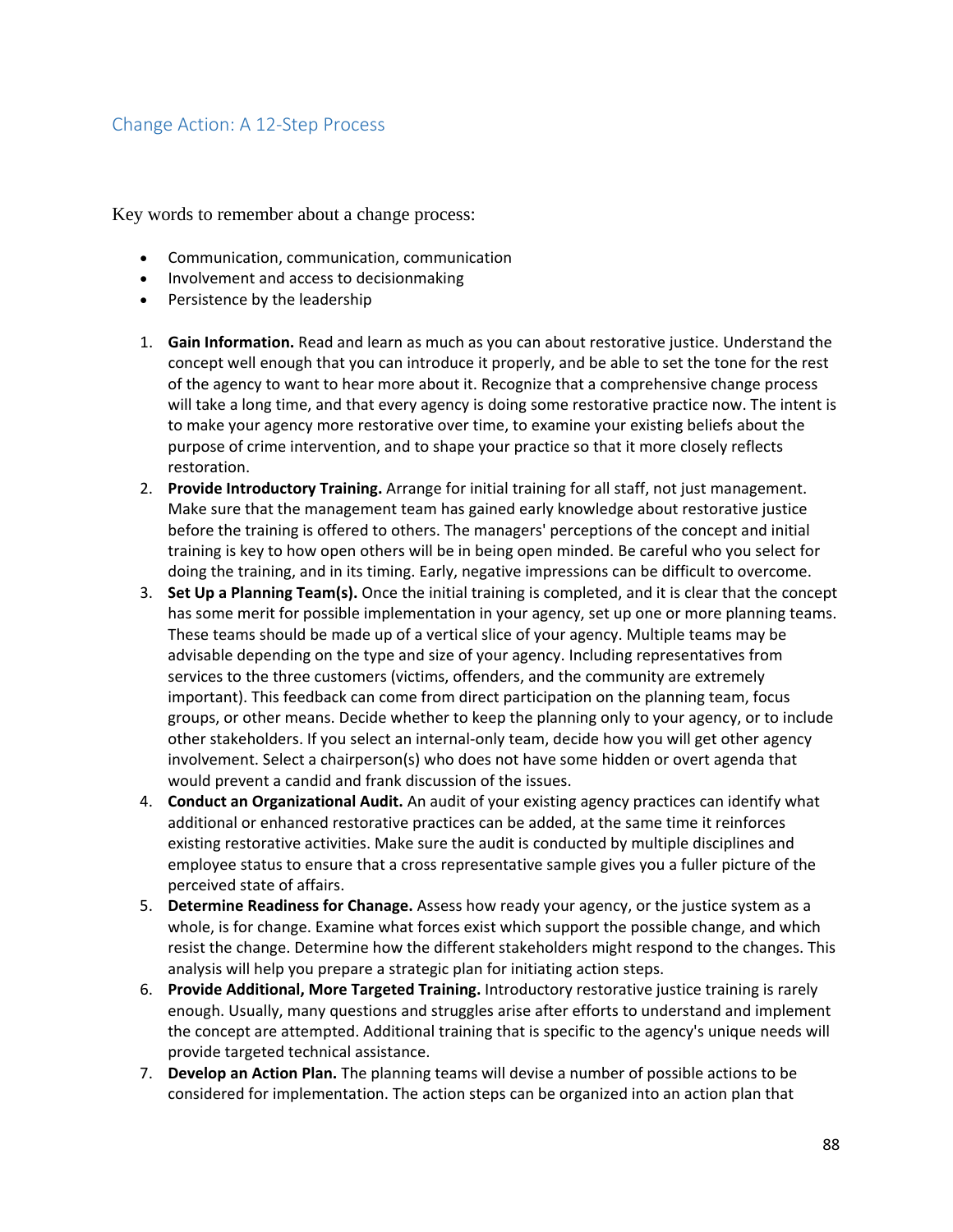specifically details what the agency hopes to accomplish in the months to come. That plan provides the agency with a type of vision that helps guide resource allocation and prioritization.

- 8. **Develop a Strategy and Timelines.** The action plan should have realistic timelines and specific strategies to ensure successful implementation. Preferably, it will include action steps which guarantee early success. The strategies will need to be revised as unexpected events and perceptions arise.
- 9. **Review and Revise Agency Mission and Outcome Measures.** Early changes in the agency practices can occur without whole‐scale changes in the mission. Over time, however, it will become evident to most agencies that the existing agency mission needs changes to reflect the emerging restorative practices and values. In addition, the specific outcome measures (which reflect why the agency exists) will need to be changed. As the outcomes change, more of the agency resources and attention will be directed to the new mission.
- 10. **Redefine Agency Values, Roles, Supports, and Expectations.** Staff will need a great deal of additional information about how the agency expectations are changing. They need to know what values are espoused, what roles they are to play, what new expectations exist, and how they can get support. Without clarification, staff will be confused as to how to prioritize their time, and what additional skills they need to acquire. In essence, the organizational culture will have changed, which creates anxiety. This culture change will likely disturb relationships, job security, individual competence, and other concerns.
- 11. **Review and Revise Job Descriptions and Reward System.** A complete organizational culture change requires that the leadership review the reward system. People gravitate to that which is rewarding to them, to what they gain some value from. This includes at least their relationship/recognition of their supervisor and peers, and their financial compensation.
- 12. **Evaluate the New Practices.** The changes must be evaluated to determine whether the new outcomes are being met. Upon this evaluation, the processes, policies, and programs can be refined in order to make further improvements.

*Remember the "Re-" Factor*: Each step above will need to be redone at some time (re-learned, re-audited, re-planned, re-determined, re-developed, etc.), the number of times dependent on the extent to which restorative justice practices and values do not coincide with existing organizational culture, values, and practices.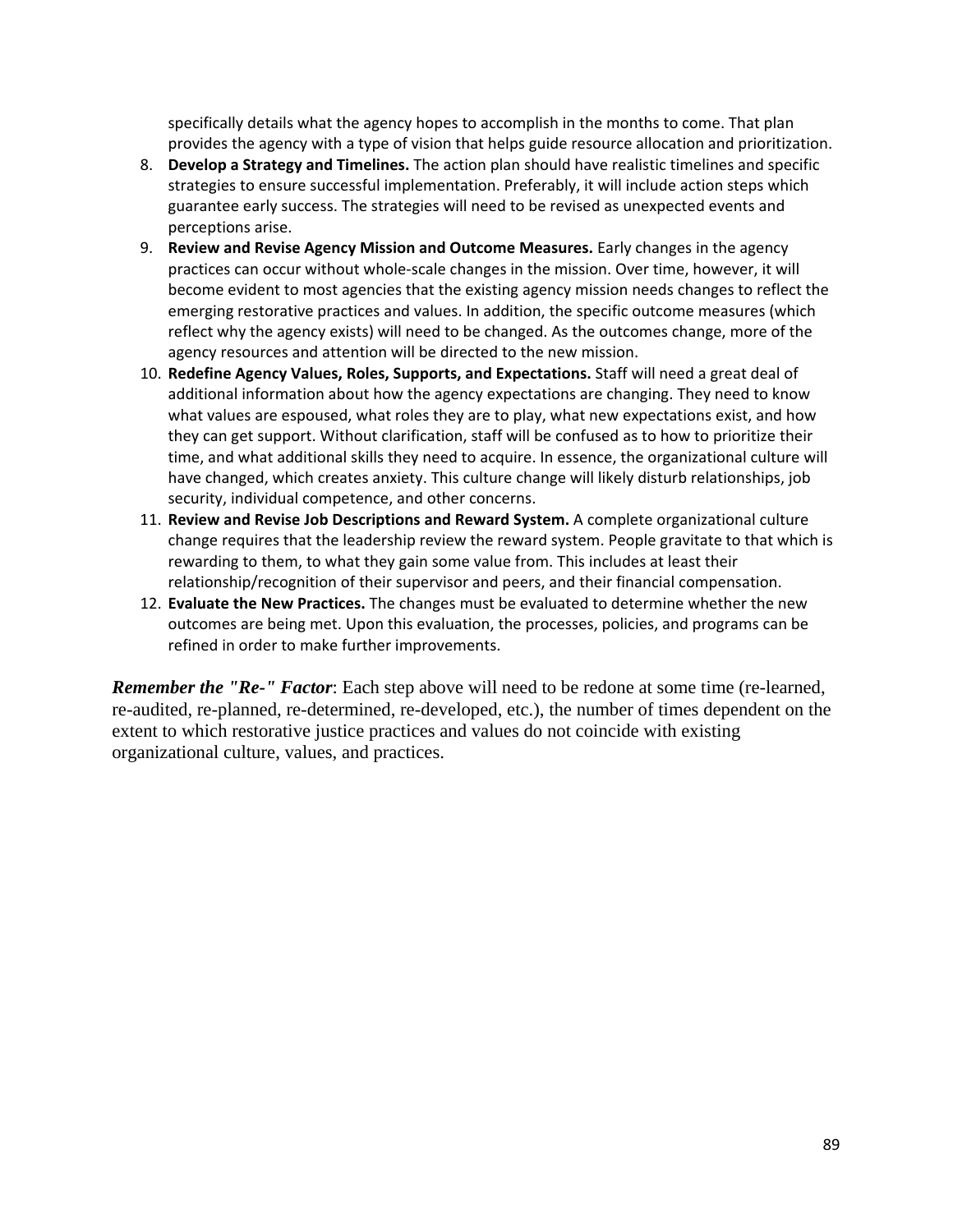# Promising Practices in Restorative Justice

Throughout the country, many communities are embracing the principles of restorative justice, resulting in the development of many promising practices. This section details a few of those practices.

- Victim Impact Statements (VIS)
- Restitution
- Sentencing Circles
- **•** Community Service
- **•** Family Group Conferencing
- Victim Offender Mediation
- Victim Impact Panels
- Victim Impact Class
- Community Restorative Boards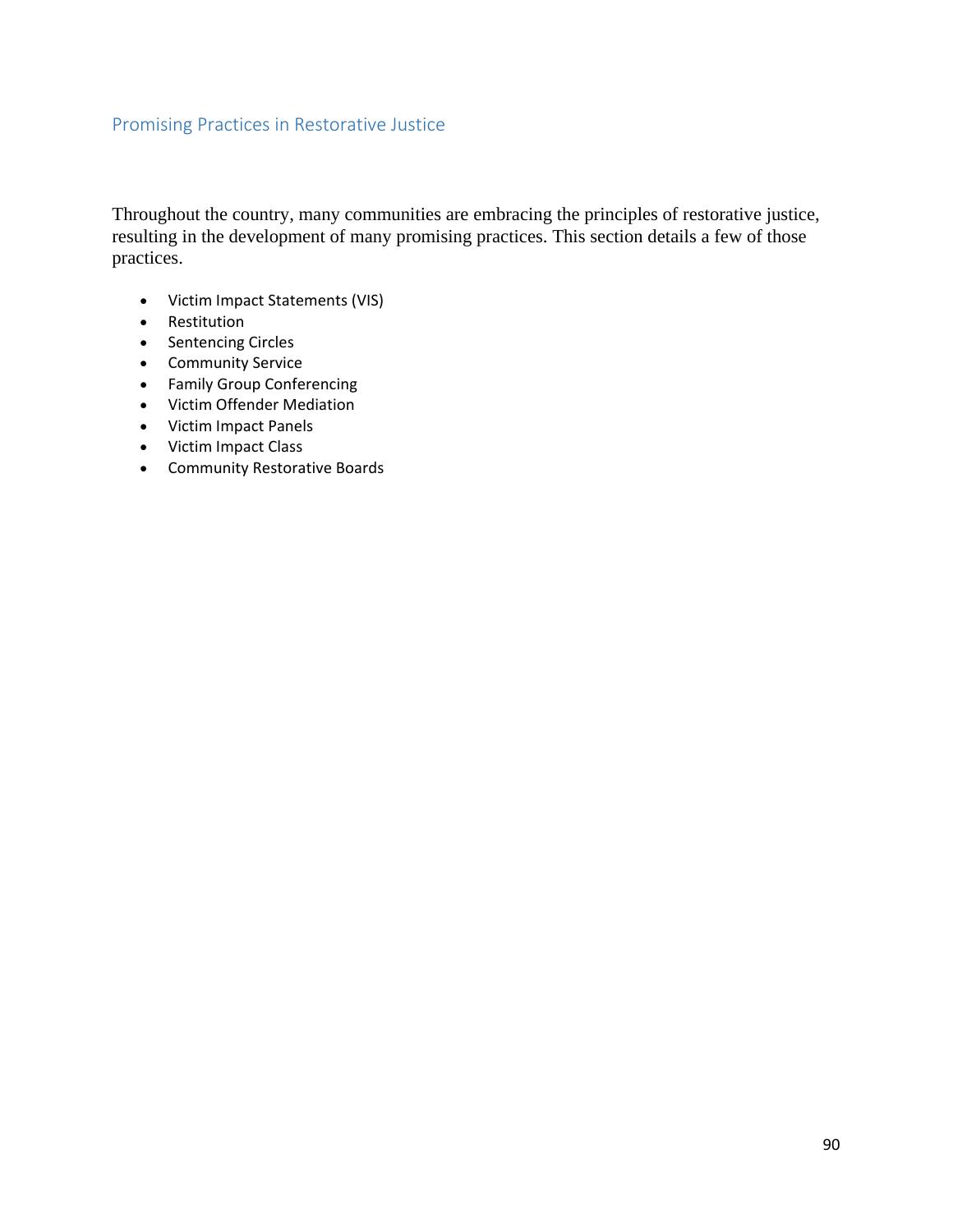# Victim Impact Statements

The victim impact statement (VIS) is one of the most effective means to communicate the "voice of the victim" throughout the criminal and juvenile justice systems. The use of VIS was initiated in 1976 by then-Chief Probation Officer James Rowland of Fresno County (CA), who felt that victims had valuable information they could provide to courts prior to sentencing.

A VIS is a victim's description of how the crime affected their life and the lives of their loved ones. The VIS provides the court and paroling authorities with vital information relevant to the short- and long-term psychological, physical, and financial effects of a crime on the victim and on others around them. The VIS can be delivered by victims orally (by "allocution"), in writing, or in audiotape or videotape formats.

VIS are commonly used by courts as part of pre-sentence investigations and at sentencing, and by paroling authorities as part of pre-parole investigations, parole release, and revocations. The use of VIS is a restorative practice that can assist in holding offenders accountable for their criminal or delinquent actions, promote community safety by providing important information relevant to decisions affecting case disposition, and involve victims in a meaningful way in what may be one of the most significant events of their lives. VIS are appropriate not only for individual victims, but for entire neighborhoods that are detrimentally affected by chronic drug or gang activities (called "community impact statements").

#### Goals

The goals of VIS are to:

- Document crucial information about the actual crime that may not be evident from plea agreements, dispositions, sentencing, or offenders' correctional case files, and that can serve to hold offenders accountable for the actual crimes they committed.
- Provide a format for victims -- including victims who may have special obstacles to accessing the systems such as child victims, victims with disabilities, and non‐English speaking victims ‐‐ to present information to and participate in the criminal and juvenile justice systems.

#### Implementation

The systematic use of VIS requires the involvement of and coordination among key criminal and juvenile justice officials. For VIS to be an effective tool:

- *Prosecutors* need to inform victims of their right to submit a VIS;
- *Probation officials* need to practice due diligence in locating victims and documenting relevant VIS information as part of their pre‐sentence investigations;
- *Corrections officials* need to maintain records of the VIS from the sentencing phase in a confidential section of the offender's file for review by paroling authorities, and notify victims of any rights they might have relevant to VIS input at parole hearings; and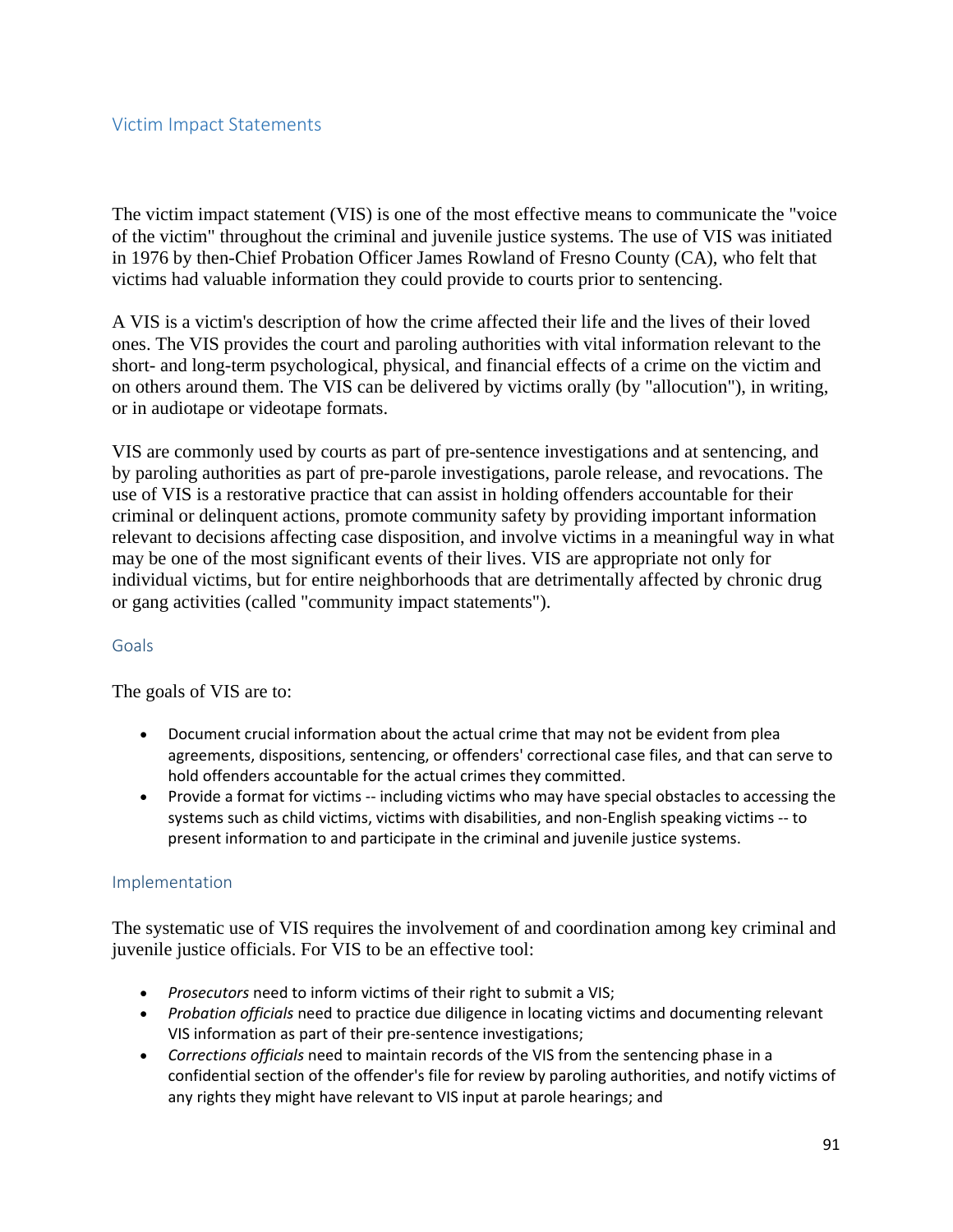*Parole boards* should have policies that encourage the use of VIS by crime victims, both for parole hearings and parole revocation proceedings.

In many jurisdictions, victims are given printed forms describing the type of information that is most important to include in VIS. Often victim service and criminal justice professionals assist victims in filling out VIS forms. This guidance can help victims to include complete, pertinent information, and is particularly beneficial for victims who have had little or no prior interactions with the criminal or juvenile justice systems.

## Lessons Learned

Many victims report that VIS increased their satisfaction with the entire criminal justice system. Research by Mothers Against Drunk Driving (MADD, 1994) found that 66 percent of victims were satisfied with the criminal justice system if they were given the opportunity to present *written* VIS, and 62 percent of victims were satisfied with the criminal justice system if they were given the opportunity to present *oral* VIS. Victim dissatisfaction with the criminal justice system increased to 75 percent when they were *not* allowed to submit written VIS, and to 78 percent when they were *not* allowed to present oral VIS.

A rich body of research concludes that two factors increase victims' overall satisfaction with the justice system and reduce victim trauma: (1) being taken seriously and being believed; and (2) being informed and involved in key justice proceedings related to their cases. VIS provide opportunities to fulfill both of these key elements that help victims reconstruct their lives in the aftermath of a crime.

# For More Information

A comprehensive guidebook to the implementation of VIS, Impact Statements: A Victim's Right to Speak, A Nation's Responsibility to Listen , published by the National Victim Center, MADD, and the American Prosecutor's Research Institute in 1994, is available from the Office for Victims of Crime Resource Center.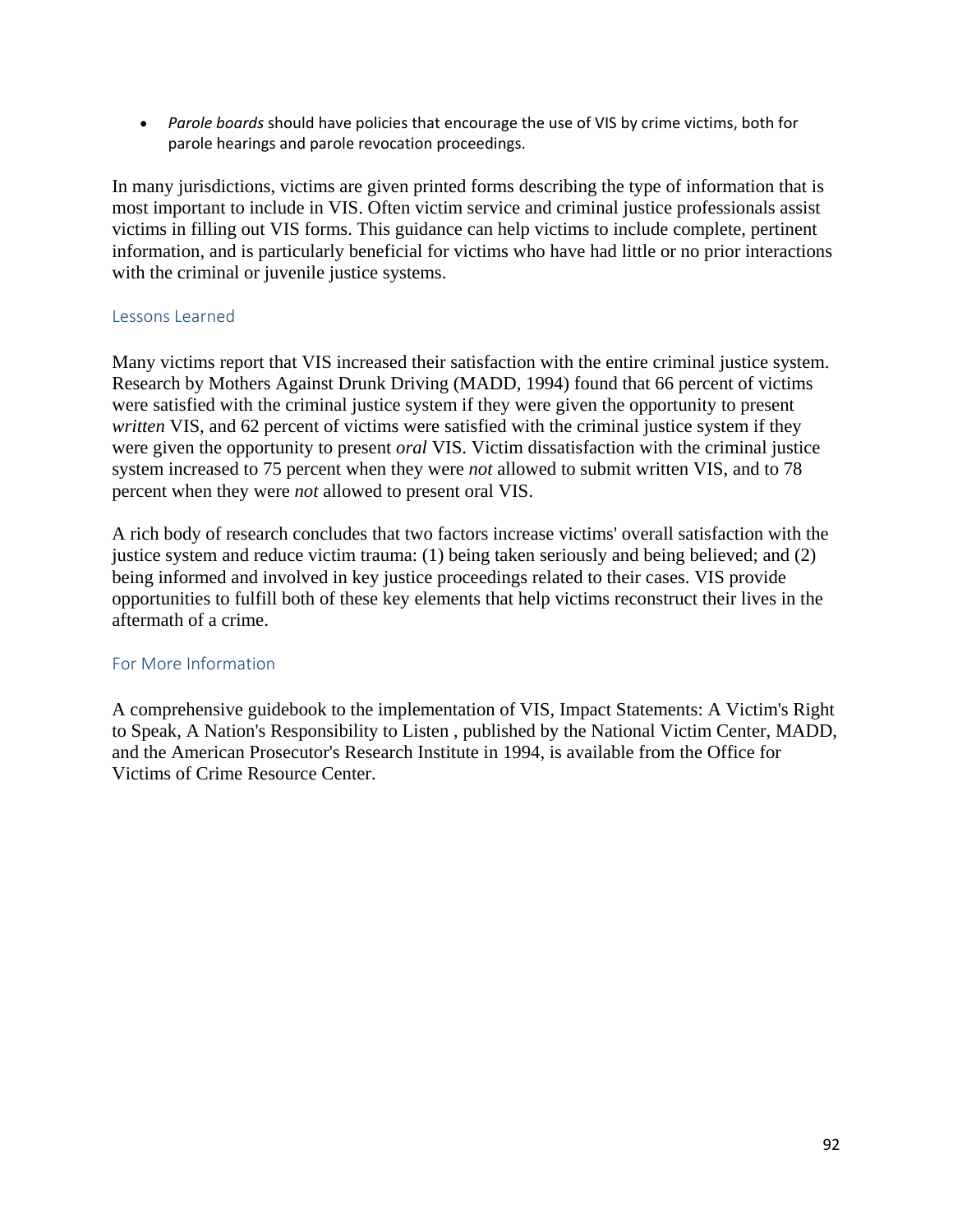## Restitution

Criminal restitution is a process by which offenders are held accountable for the financial losses they have caused to the victims of their crimes. The restitution payment is the sum of money paid by the offender to the victim to balance this monetary debt.

Without restitution, a victim may be financially devastated by the crime committed against them. A victim's financial losses can also contribute to their experience of trauma and frustration with the criminal and juvenile justice systems. On the other hand, receiving a restitution payment can make a victim feel that the justice system is working on their behalf to ensure they are justly compensated for their losses. Moreover, restitution, as a part of the sentence or a condition of community supervision, is an essential aspect of holding offenders accountable for their crimes.

Restitution is considered to be a "core" victim right which is crucial to help victims reconstruct their lives in the aftermath of a crime. In recent years, restitution has been made mandatory for persons convicted of federal crimes. Additionally, 29 states require a court to order restitution to the victim or to state on the record the reasons for failing to do so (*1996 Victims' Rights Sourcebook,* National Victim Center).

#### Goals

The goals of restitution are to:

- Provide remuneration to victims who suffer financial losses as a result of crime. Such losses may include out‐of‐pocket expenses for medical or mental health treatment, property loss or damage, sexual assault examinations, HIV testing, participation in justice processes, and funeral costs.
- Hold offenders accountable for their actions, specifically those that cause financial harm to victims.

#### Implementation

Appropriate restitution orders are based on information provided by victims to the court about out-of-pocket losses and information about offenders' financial status and earning capacity. Victim input is usually gathered through either victim impact statements or pre-sentence investigations. Victims often need assistance to prepare complete, accurate documentation of their immediate and projected financial losses resulting from the crime. Such assistance can be provided by victim advocates, prosecution staff, or probation/parole personnel. Justice agencies also need to conduct comprehensive assessments of convicted offenders' assets and ability to pay, both immediate and long-term.

The ordering, collecting, and disbursing of restitution require strong collaborative efforts among many justice agencies. Justice officials need to practice "due diligence" in seeking court- or parole-ordered restitution payments from offenders. Records of restitution judgements should be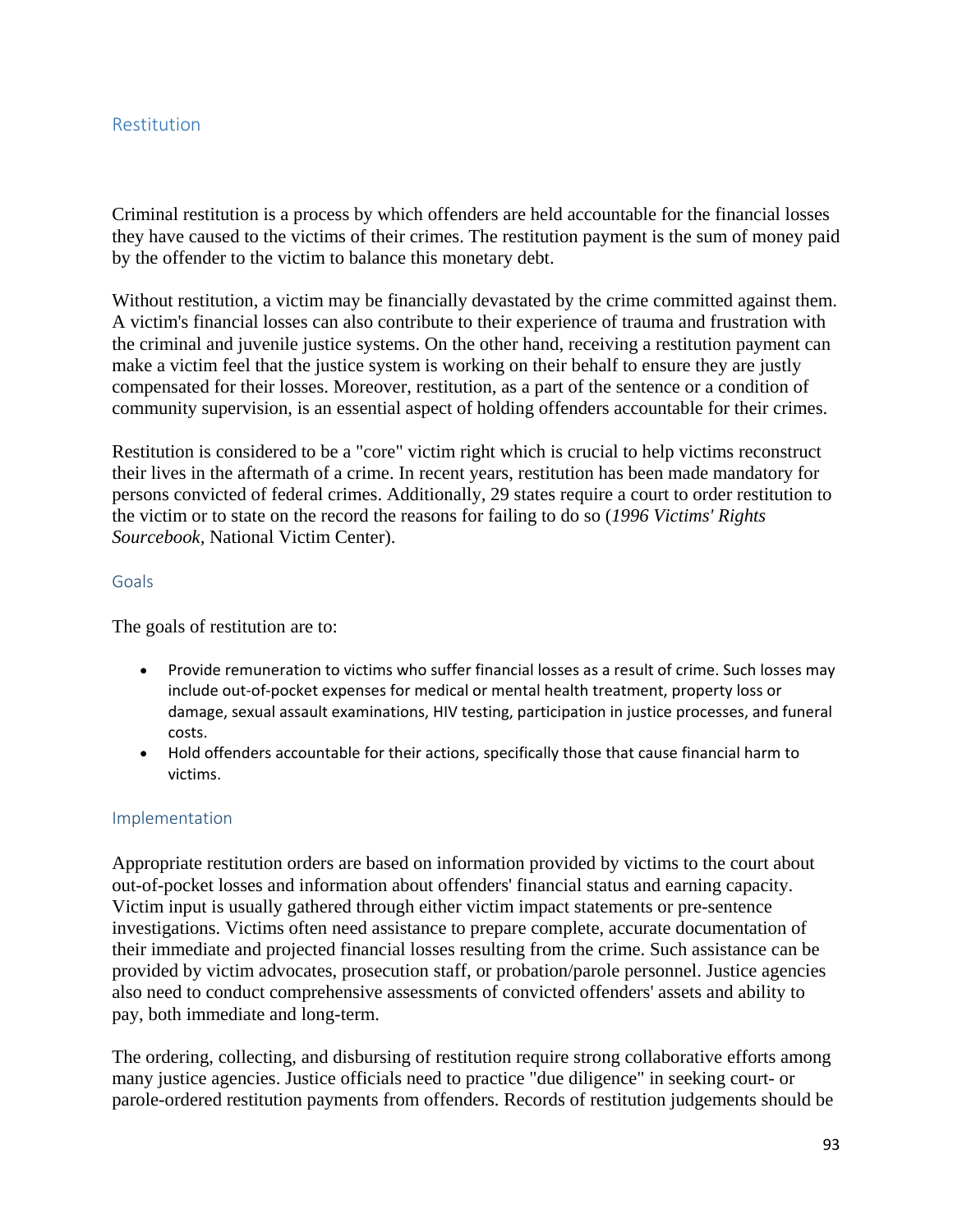incorporated into offenders' case files at the court, probation, incarceration/detention, and parole stages of the criminal and juvenile justice processes. Victims should be advised of the types of remedies the system can pursue when offenders fail to comply with restitution orders, which include, but are not limited to, converting restitution orders to civil judgements, extending the terms of probation/parole until restitution is paid, asset forfeiture, garnishment or attachment, income withholding orders, revocation of the offender's driver's license, and revocation of probation/parole, in some cases.

#### Lessons Learned

A study involving 6,336 formal juvenile probation cases in Utah, conducted by the National Center for Juvenile Justice, found the use of restitution associated with significant reductions in recidivism among certain juvenile offenders. Juveniles agreeing to pay restitution as an informal disposition, as well as those formally ordered to pay restitution, returned to court significantly less often than juveniles who did not pay restitution (OJJDP, 1992).

Other studies have identified restitution as one of the most significant factors related to victim satisfaction with the criminal justice process (American Bar Association, *Improving Enforcement of Court-Ordered Restitution*, 1989).

A bulletin entitled Restitution: Making It Work is available from the Office for Victims of Crime.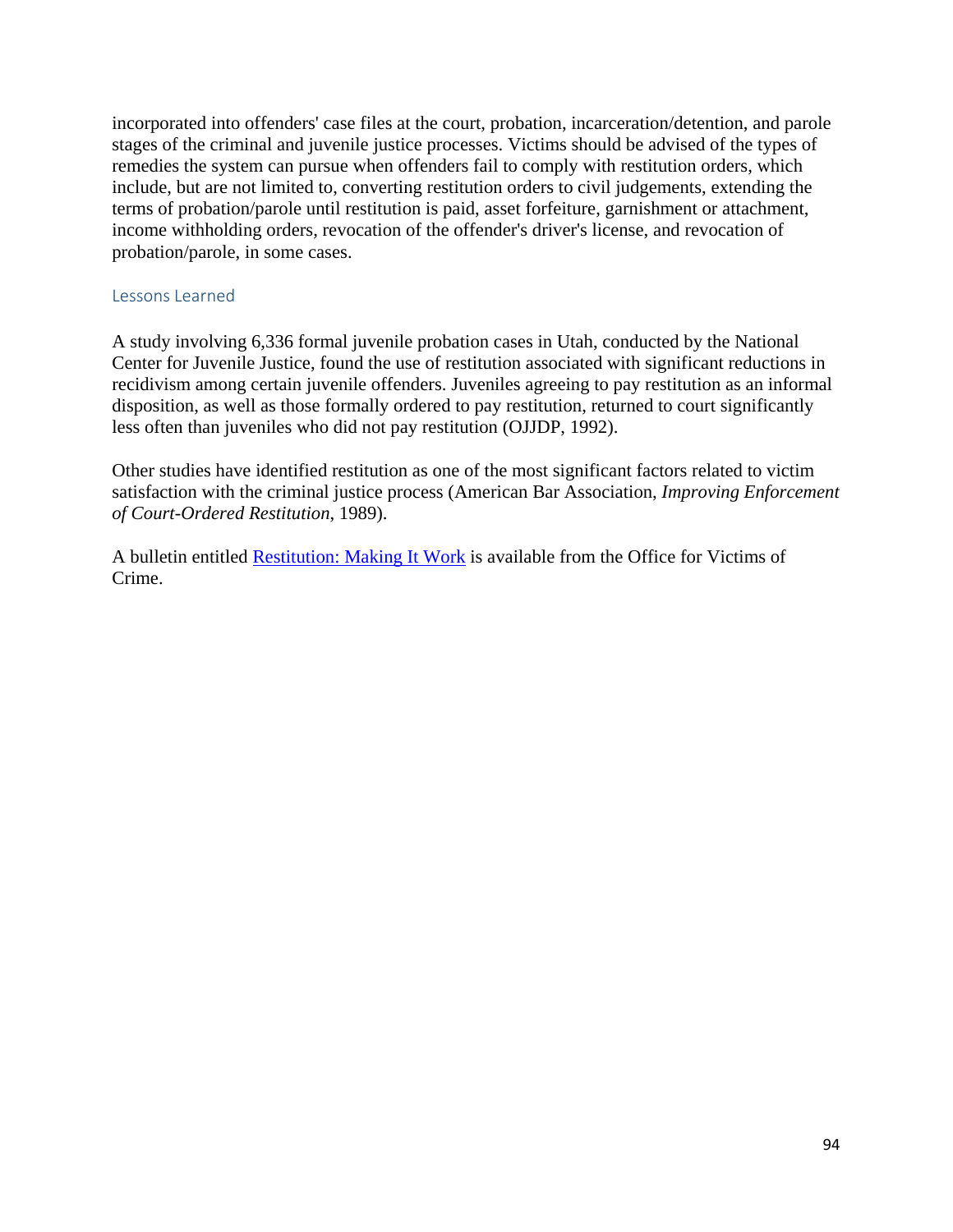# Sentencing Circles

A sentencing circle is a community-directed process, conducted in partnership with the criminal justice system, to develop consensus on an appropriate sentencing plan that addresses the concerns of all interested parties. Sentencing circles - sometimes called peacemaking circles use traditional circle ritual and structure to involve the victim, victim supporters, the offender, offender supporters, judge and court personnel, prosecutor, defense counsel, police, and all interested community members. Within the circle, people can speak from the heart in a shared search for understanding of the event, and together identify the steps necessary to assist in healing all affected parties and prevent future crimes.

Sentencing circles typically involve a multi-step procedure that includes: (1) application by the offender to participate in the circle process; (2) a healing circle for the victim; (3) a healing circle for the offender; (4) a sentencing circle to develop consensus on the elements of a sentencing plan; and (5) follow-up circles to monitor the progress of the offender. The sentencing plan may incorporate commitments by the system, community, and family members, as well as by the offender. Sentencing circles are used for adult and juvenile offenders with a variety of offenses and have been used in both rural and urban settings. Specifics of the circle process vary from community to community and are designed locally to fit community needs and culture*.* 

Sentencing circles have been developed most extensively in Saskatchewan, Manitoba, and the Yukon and have been used occasionally in several other communities. Their use spread to the United States in 1996 when a pilot project was initiated in Minnesota.

#### Goals

The goals of sentencing circles include:

- Promote healing for all affected parties.
- Provide an opportunity for the offender to make amends.
- Empower victims, community members, families, and offenders by giving them a voice and a shared responsibility in finding constructive resolutions.
- Address the underlying causes of criminal behavior.
- Build a sense of community and its capacity for resolving conflict.
- Promote and share community values.

#### Implementation

A successful sentencing circle process depends upon a healthy partnership between the formal justice system and the community. Participants from both need training and skill building in the circle process, peacemaking, and consensus building. The community can subsequently customize the circle process to fit local resources and culture. It is critically important that the community's planning process allows sufficient time for strong relationships among justice professionals and community members to develop. Implementation procedures must be highly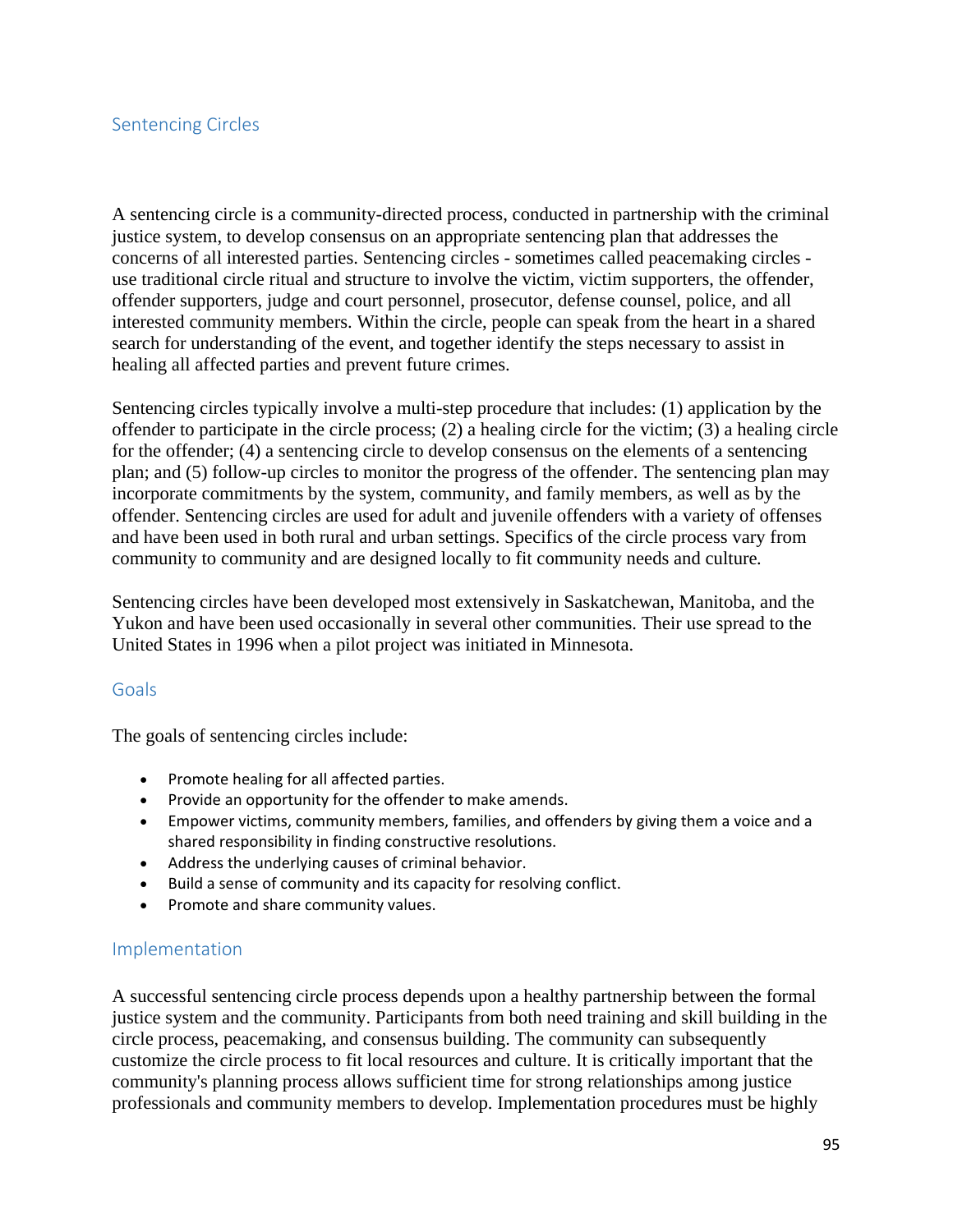flexible, because the circle process will evolve over time based on the community's knowledge and experience.

In many communities, direction and leadership are provided by a community justice committee that decides which cases to accept, develops support groups for the victim and offender, and helps to conduct circles. In most communities, circles are facilitated by a trained community member, who is often called a "keeper."

Sentencing circles are not appropriate for all offenders. The connection of the offender to the community, the sincerity and nature of the offender's efforts to be healed, the input of victims, and the dedication of the offender's support group are key factors in determining whether a case is appropriate for the circle process. Because communities vary in health and in their capacity to deal constructively with conflict, representatives of the formal justice system must participate in circles to ensure fair treatment of both victims and offenders.

 other agencies and community representatives, and provide appropriate training for all staff. The capacity of the circle to advance solutions capable of improving the lives of participants and the overall well-being of the community depends upon the effectiveness of the participating volunteers. To ensure a cadre of capable volunteers, the program should support a paid community-based volunteer coordinator to supply logistical support, establish linkages with

# Lessons Learned

Very little research has been conducted to date on the effectiveness of sentencing circles. One study conducted by Judge Barry Stuart (1996) in Canada indicated that fewer offenders who had gone through the circle recidivated than offenders who were processed by standard criminal justice practices. Those who have been involved with circles report that circles empower participants to resolve conflict in a manner that shares responsibility for outcomes; generate constructive relationships; enhance respect and understanding among all involved; and foster enduring, innovative solutions.

For a more complete discussion of sentencing circles, see *Building Community Justice Partnerships: Community Peacemaking Circles*, by Barry Stuart, available from Aboriginal Justice Section, Department of Justice of Canada, Ottawa, Ontario, K1AOH8; Fax - (613-957- 4697, Attn. Learning Network).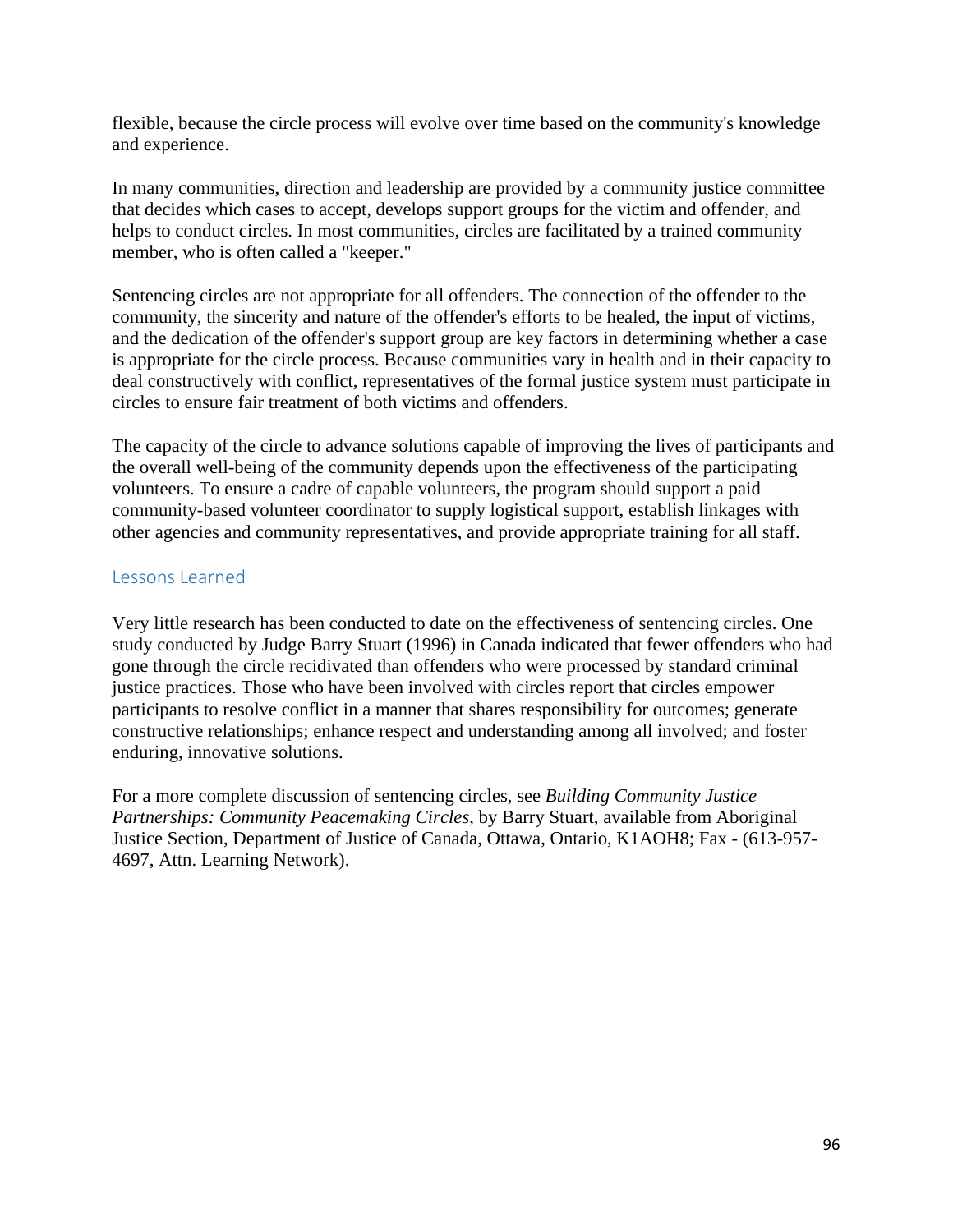Harmed by criminal and delinquent activities, they can be at least partially restored by meaningful service that contributes to their improvement. Community service offers one way an offender can be held accountable to repair some of the harm caused by his or her criminal actions.

Community service is effectively used in all 50 states and at the federal level as a component of criminal sentences and juvenile adjudications involving diversion, probation, and parole. Restorative justice practices in institutions are also beginning to incorporate community service sanctions for infractions that have a detrimental impact on the "community" of a prison or detention center.

#### Goals

The goals of community service are to:

- Hold offenders accountable for the harm they have caused to the community.
- Provide communities with human resources that can improve the quality of life in public environments, business, and even individual residences.
- Help offenders develop new skills through supervised work activities.
- Allow victims a voice and occasionally some direct benefit by recommending the type of community service performed.

#### Implementation

Successful community service programs require a true public-private partnership. Residents in a community can enhance efforts of the criminal and juvenile justice systems by providing meaningful work experiences, volunteering to supervise offenders sentenced to community service, and serving as mentors for adjudicated youth in community service capacities. Examples of community service include: public work programs that beautify a community's environment such as park and roadside clean-up efforts or graffiti removal. Truly restorative community service offers crime victims the opportunity to provide input into the types of community service they would like to see the offender perform, including activities that directly benefit the victim or a charity or project of the victim's choice. Community service can also benefit victim service organizations, for example, by providing bookkeeping services to a rape crisis center or other valuable support, as described in the example below.

## Lessons Learned

Adult and juvenile offenders, under the supervision of the Department of Community Corrections in Deschutes County, Oregon, have accomplished a number of human service and public works tasks, including the construction of a homeless shelter and domestic abuse crisis center. Offenders raised the money to pay for the building materials, as well as provided the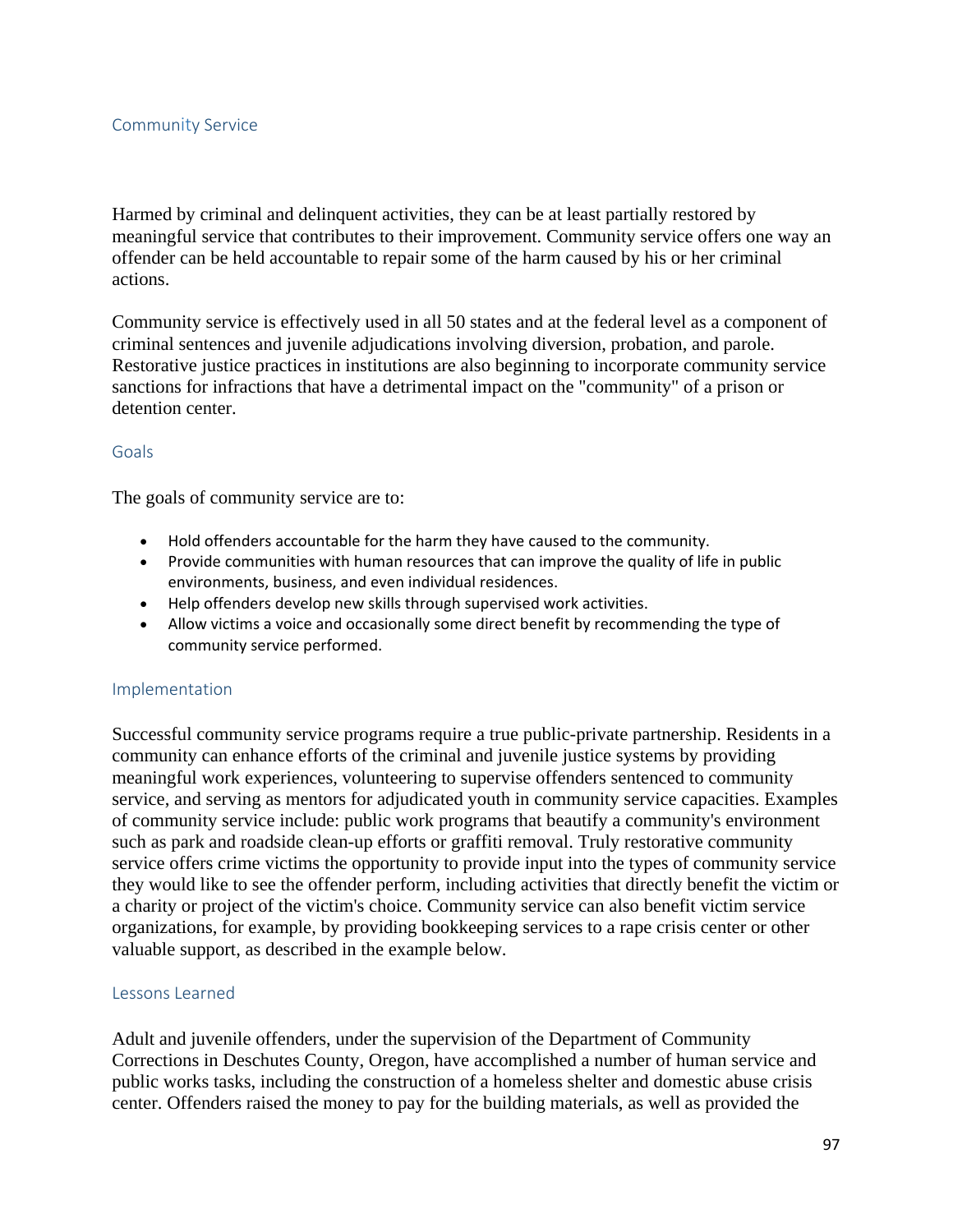construction labor. This type of community service provides offenders an opportunity for skill development and interaction with positive role models, as well as learning about the needs of others and helping to create something of lasting benefit to the community.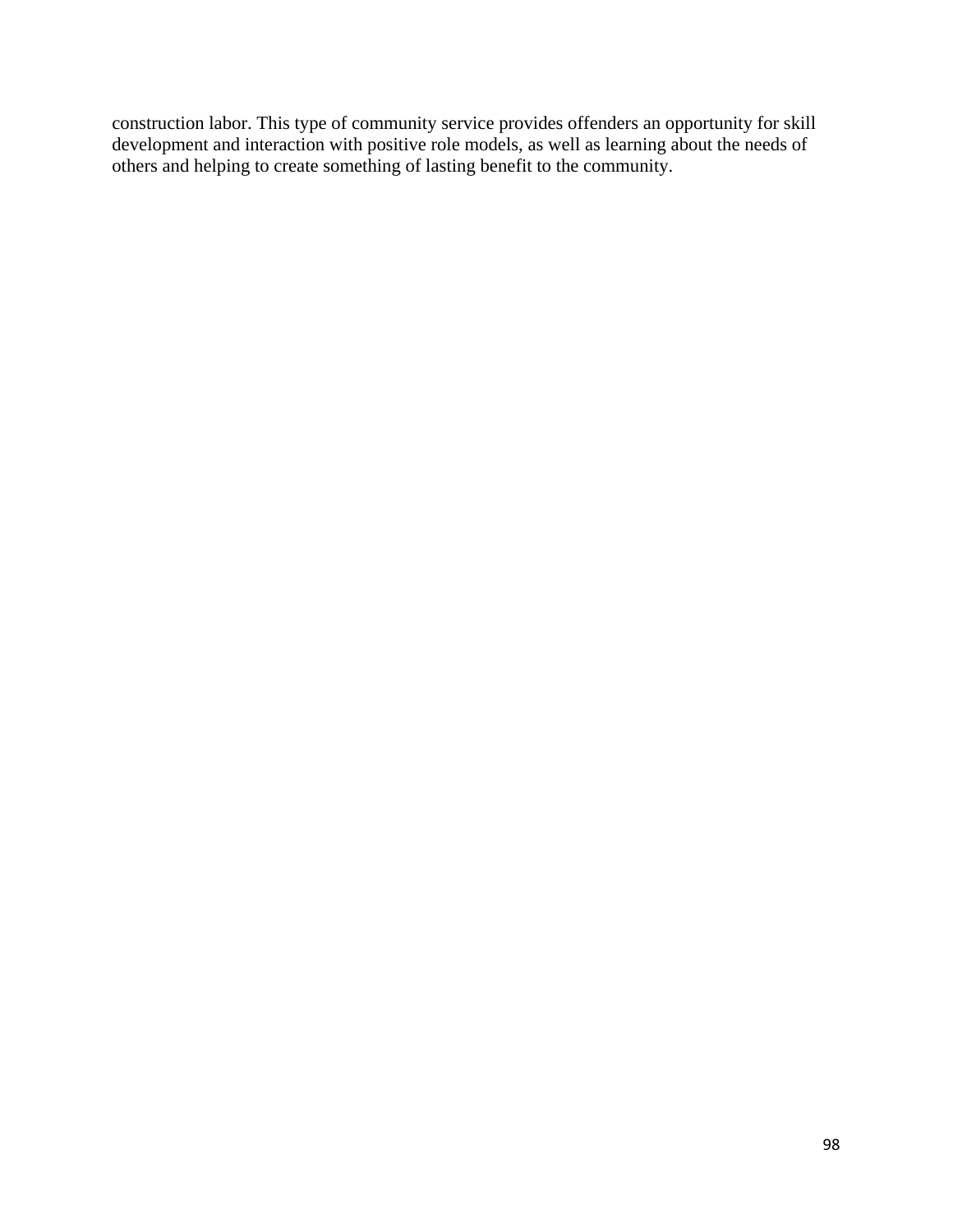# Family Group Conferencing

Family group conferencing involves the community of people most affected by the crime -- the victim and the offender; and the family, friends, and key supporters of both -- in deciding the resolution of a criminal incident. These affected parties are brought together by a trained facilitator to discuss how they and others have been harmed by the offense and how that harm might be repaired. To participate, the offender must admit to the offense. Participation by all involved is voluntary. The facilitator contacts the victim and offender to explain the process and invites them to the conference; the facilitator also asks them to identify key members of their support systems, who will be invited to participate as well.

The conference typically begins with the offender describing the incident, followed by each participant describing the impact of the incident on his or her life. It is preferable to allow the victim to start the discussion, if they wish. Through these narrations, the offender is faced with the human impact of the behavior on the victim, on those close to the victim, and on the offender's own family and friends. The victim has the opportunity to express feelings and ask questions about the incident. After a thorough discussion of the impact of the behavior on those present, the victim is asked to identify desired outcomes from the conference, and thus help to shape the obligations that will be placed on the offender. All participants may contribute to the problem-solving process of determining how the offender might best repair the harm he or she has caused. The session ends with participants signing an agreement outlining their expectations and commitments.

Family group conferencing was developed from a Maori tradition in New Zealand, where it is currently used for most juvenile offenses. The process was adapted by police in Australia, and then introduced to the United States, where it is currently used by some police agencies, schools, and probation. Family group conferencing is most often used as a diversion from the court process for juveniles, but can be used after adjudication to address unresolved emotional issues or to determine the specific terms of restitution. The process has been used in a few adult cases. A variety of offenses have been resolved through family group conferencing, including theft, arson, minor assaults, drug offenses, and vandalism.

#### Goals

The goals of family group conferencing include:

- Provide an opportunity for the victim to be directly involved in the discussion of the offense and in decisions regarding appropriate sanctions to be placed on the offender.
- Increase the offender's awareness of the human impact of his or her behavior and provide an opportunity to take full responsibility for it.
- Engage the collective responsibility of the offender's support system for making amends and shaping the offender's future behavior.
- Allow both offender and victim to reconnect to key community support systems.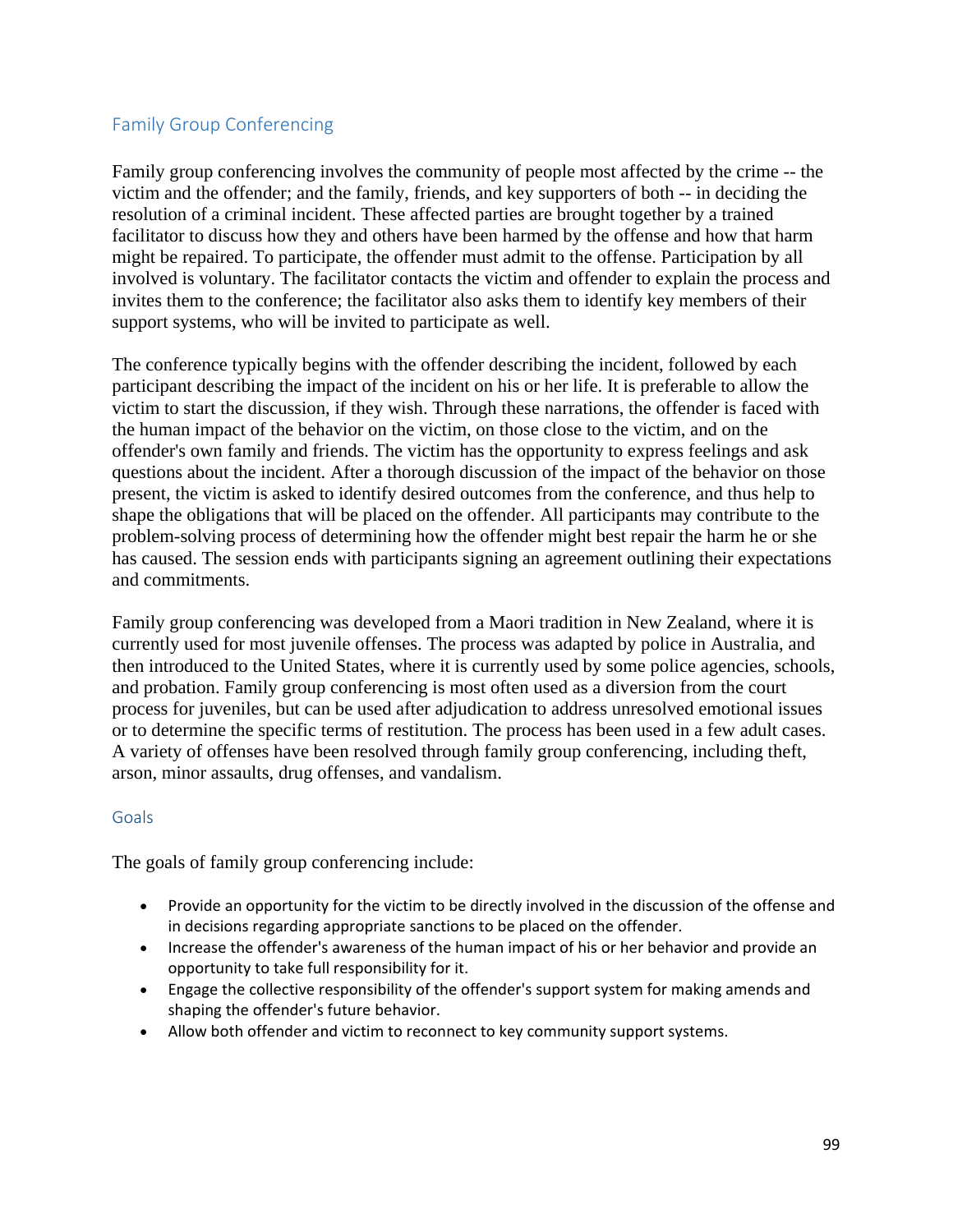#### Implementation

The family group conferencing process has been implemented in schools, police departments, probation offices, and neighborhood groups. Either volunteers or paid employees can serve as facilitators after completing a required course of skills training. Besides involving the victim, offender, and their family members, a conference might involve other key people in the victim's and offender's lives such as teachers, other relatives, peers and special adult friends, and the like. Some family group conferencing programs are implemented within a single agency, while others are developed collaboratively among several agencies.

## Lessons Learned

To date, two studies have been conducted to assess the impact of family group conferencing with youthful offenders. One study assessed the impact of a new law mandating the widespread use of conferencing in New Zealand. It found that families of offenders are more frequently and actively involved in the justice process when they participate in a family group conference, rather than standard justice processes (Maxwell and Morris, 1993). It also found that the offenders and victims, as well as their families, reported that the conference process had been helpful. Preliminary program evaluations in the United States also indicate high levels of victim satisfaction with the family group conferencing process and high rates of compliance by offenders with the agreements reached during conferences.

Practitioners observe a reduction in fear for many victims. When used as a diversion from court, family group conferencing provides a much speedier resolution of the incident than would otherwise be the case. Family group conferencing also builds community skills in conflict resolution and participatory decisionmaking.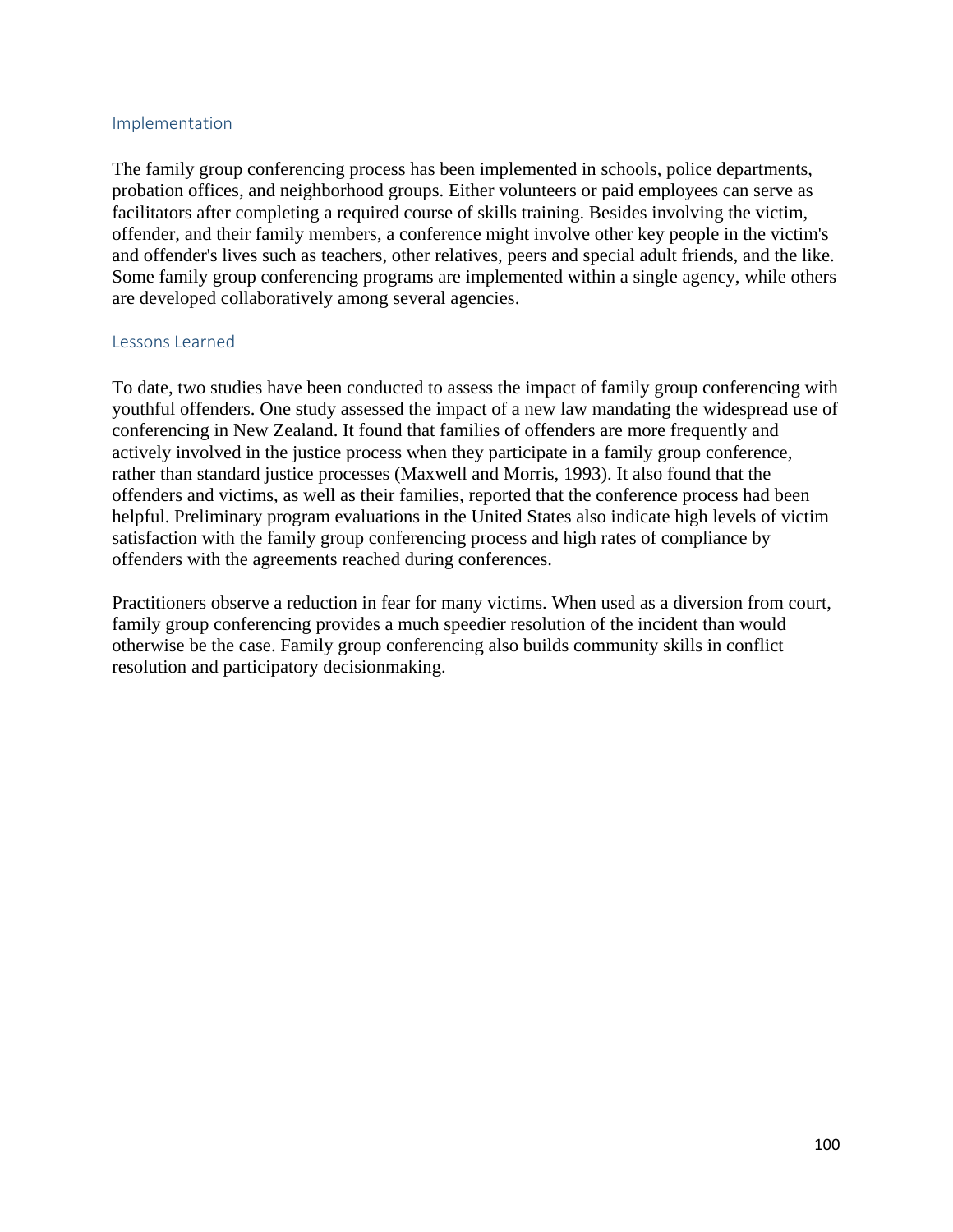Victim offender mediation is a process that provides interested victims an opportunity to meet their offender, in a safe and structured setting, and engage in a mediated discussion of the crime. With the assistance of a trained mediator, the victim is able to tell the offender about the crime's physical, emotional, and financial impact; to receive answers to lingering questions about the crime and the offender; and to be directly involved in developing a restitution plan for the offender to pay back his or her financial debt.

This process is different from mediation as it is practiced in civil or commercial disputes, since the involved parties are not "disputants" nor of similar status - with one an admitted offender and the other the victim. Also, the process is not primarily focused upon reaching a settlement, although most sessions do, in fact, result in a signed restitution agreement. Because of these fundamental differences with standard mediation practices, some programs call the process a victim offender "dialogue," "meeting," or "conference."

Currently, there are more than 290 victim offender mediation programs in the United States and more than 500 in Europe. The American Bar Association recently endorsed victim offender mediation and recommends its use throughout the country. A recent statewide survey of victim service providers in Minnesota found that 91 percent of those surveyed believe that victim offender mediation should be available in every judicial district, since it represents an important victim service.

#### Goals

The goals of victim offender mediation include:

- Support the healing process of victims, by providing a safe and controlled setting for them to meet and speak with the offender on a strictly voluntary basis.
- Allow the offender to learn about the impact of the crime on the victim and to take direct responsibility for their behavior.
- Provide an opportunity for the victim and offender to develop a mutually acceptable plan that addresses the harm caused by the crime.

#### Implementation

Cases may be referred to victim offender mediation programs by judges, probation officers, victim advocates, prosecutors, defense attorneys, and police. In some programs, cases are primarily referred as a diversion from prosecution, assuming any agreement reached during the mediation session is successfully completed. In other programs, cases are usually referred after a formal admission of guilt has been accepted by the court, with mediation being a condition of probation (*if* the victim has volunteered to participate). Some programs receive case referrals at both stages. The majority of mediation sessions involve juvenile offenders, although the process is occasionally used with adults and even in very serious violent cases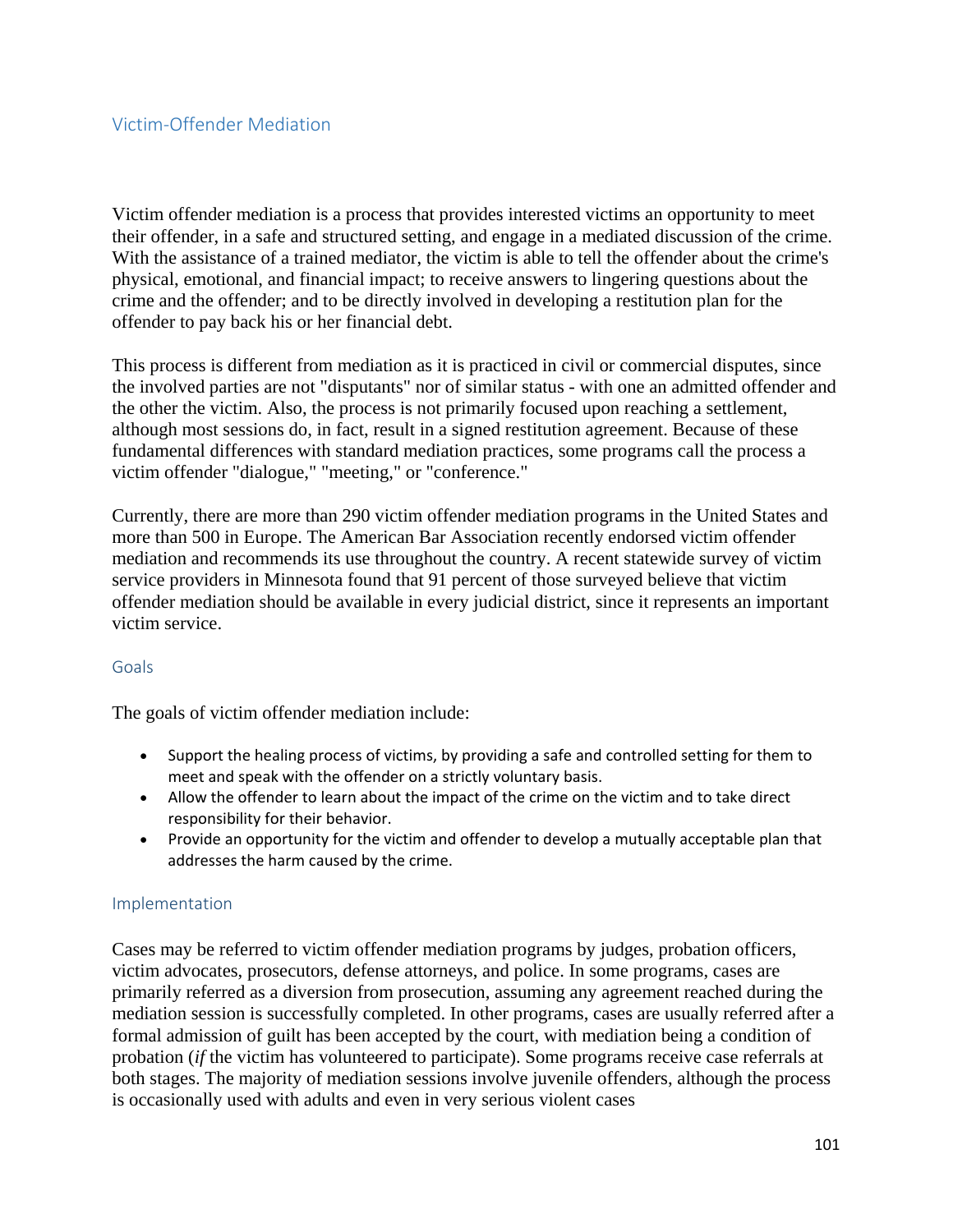In implementing any victim offender mediation program, it is critically important to maintain sensitivity to the needs of the victim. First and foremost, the mediator must do everything possible to ensure that the victim will not be harmed in any way. Additionally, the victim's participation must be completely voluntary, as should the participation of the offender. The victim should also be given choices, whenever possible, concerning decisions such as when and where the mediation session will take place, who will be present, who will speak first, etc. Cases should be carefully screened regarding the readiness of both victim and offender to participate. The mediator should conduct in person, pre-mediation sessions with both parties and make follow-up contacts, including the monitoring of any agreement reached.

## Lessons Learned

A large multi-site study (Umbreit, 1994) of victim offender mediation programs with juvenile offenders found the following:

- 3,142 cases were referred to the four study‐site programs during a two‐year period, with 95 percent of the mediation sessions resulting in a successfully negotiated restitution agreement to restore the victim's financial losses.
- Victims who met with their offender in the presence of a trained mediator were more likely to be satisfied (79 percent) with the justice system than similar victims who went through the normal court process (57 percent).
- After meeting the offender, victims were significantly less fearful of being revictimized.
- Offenders who met with their victims were far more likely to successfully complete their restitution obligation (81 percent) than similar offenders who did not participate in mediation (58 percent).
- Fewer offenders who participated in victim offender mediation recidivated (18 percent) than similar offenders who did not participate in mediation (27 percent); furthermore, participating offenders' subsequent crimes tended to be less serious.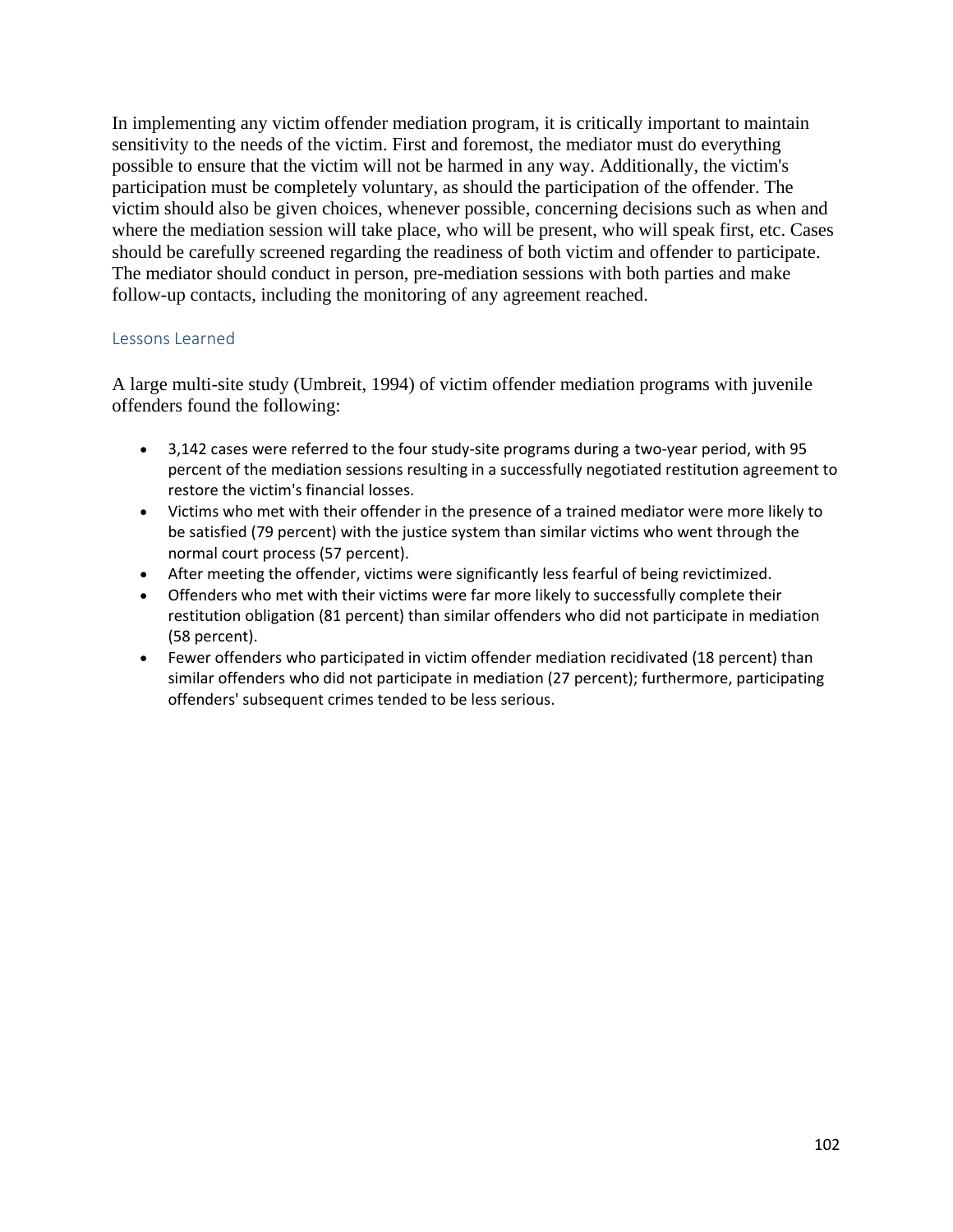Victim impact panels provide a forum for crime victims to tell a group of offenders about the impact of the crime on their lives and on the lives of their families, friends, and neighbors. Panels typically involve three or four victim speakers, each of whom spends about 15 minutes telling their story in a non-judgmental, non-blaming manner. The offenders of the victim presenters are not present. While some time is usually dedicated to questions and answers, the purpose of the panel is for the victims to speak, rather than for the victims and offenders to engage in a dialogue.

Victim impact panels were first initiated in 1982 by Mothers Against Drunk Driving (MADD). In light of the devastating consequences of drunk driving on its victims and on society (causing over 17,000 deaths and more than one million injuries in 1995 alone), MADD felt that it was critical to change the generally accepted attitude that these incidents were "accidents" rather than crimes. They believed that a key component of changing attitudes was to confront drunk drivers with first-hand testimony from the victims of drunk driving crashes.

As a result of positive feedback from both victims and offenders who have participated in drunk driving panels, this strategy has been used with other crimes such as property crimes, physical assault, domestic violence, child abuse, elder abuse, and homicide (the survivors serve as panelists). Attendance by offenders at a panel is often court-ordered in juvenile and criminal cases, either at diversion or accompanying a probation sentence. Panels have also been used in prison and jail settings, with parolees, and in treatment programs, defensive driving schools, and youth education programs. Additionally, victim impact panels are often presented at training forums for juvenile and criminal justice professionals to help them better understand the scope and trauma of victimization.

#### Goals

The goals of victim impact panels are to:

- Help offenders understand the impact of their crimes on victims and communities.
- Provide victims with a structured, positive outlet to share their personal experiences and to educate offenders, justice professionals, and others about the physical, emotional, and financial consequences of crime.
- Build a partnership among victim service providers and justice agencies that can raise the individual and community awareness of the short‐ and long‐term impacts of crime.

## Implementation

Many criminal and juvenile justice agencies have institutionalized victim impact panels as a sentencing option. Victim service organizations either implement the program for the court, or work in collaboration with justice personnel to conduct panels. Whatever the structure, victim service agencies are usually best prepared to perform the critically important role of screening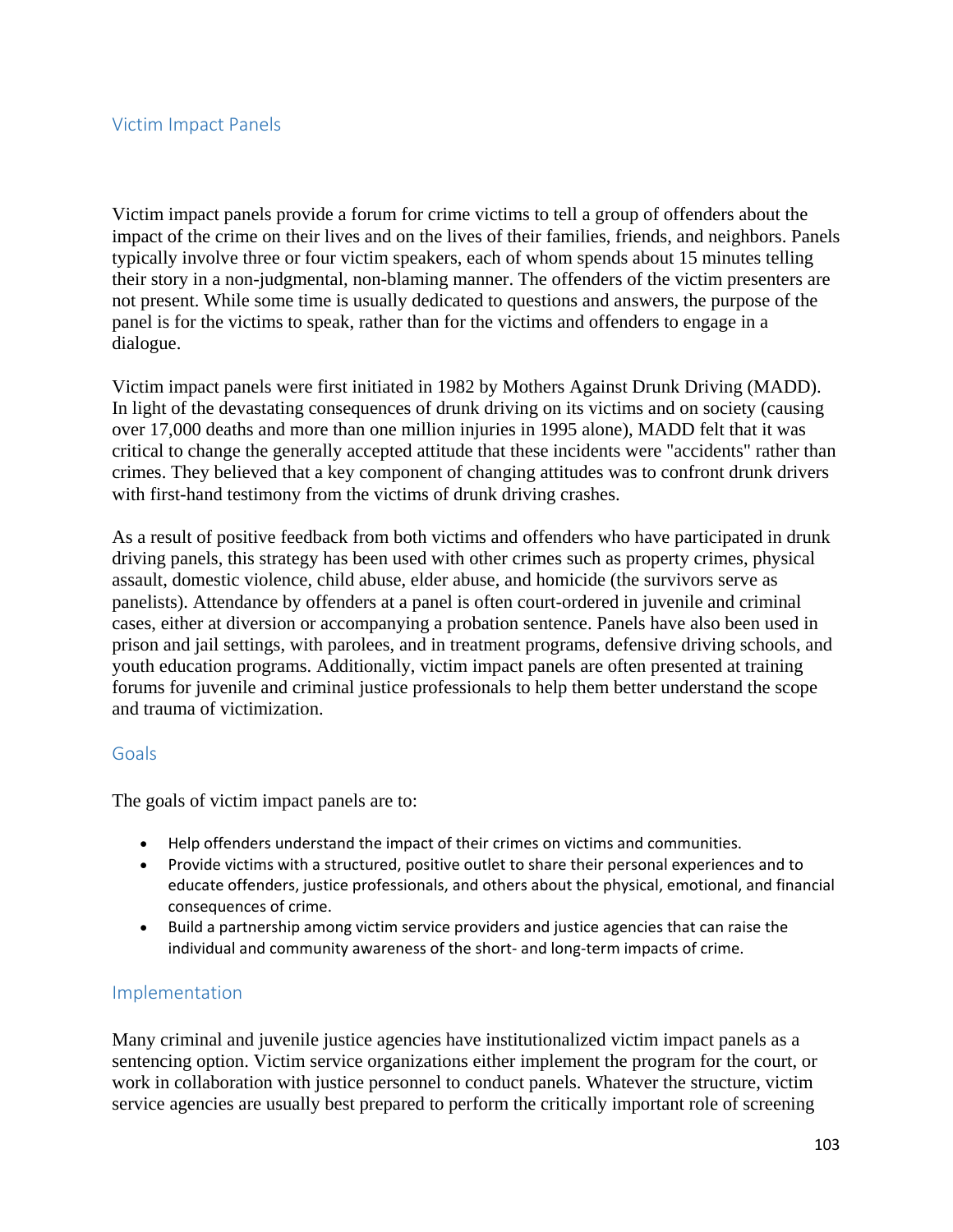records of participants and program activities to the sentencing authority. victims to ensure they are sufficiently healed from their victimization experience not to be retraumatized by participating in the panel. Other implementation tasks are to prepare the victims for participation, moderate the panels, gather participant feedback information, and provide

## Lessons Learned

A research study of victims speaking on victim impact panels to convicted drunk drivers found that 82 percent of victims who told their stories to offenders said that speaking aided them in their recovery (Mercer, 1995). Ten percent felt they were neither harmed nor helped by the experience, and eight percent said they felt the experience had been harmful to them.

Most offenders who complete evaluations after listening to a victim impact panel indicate that their experiences were positive and educational, and contributed to a change in their attitudes and perceptions about their crimes.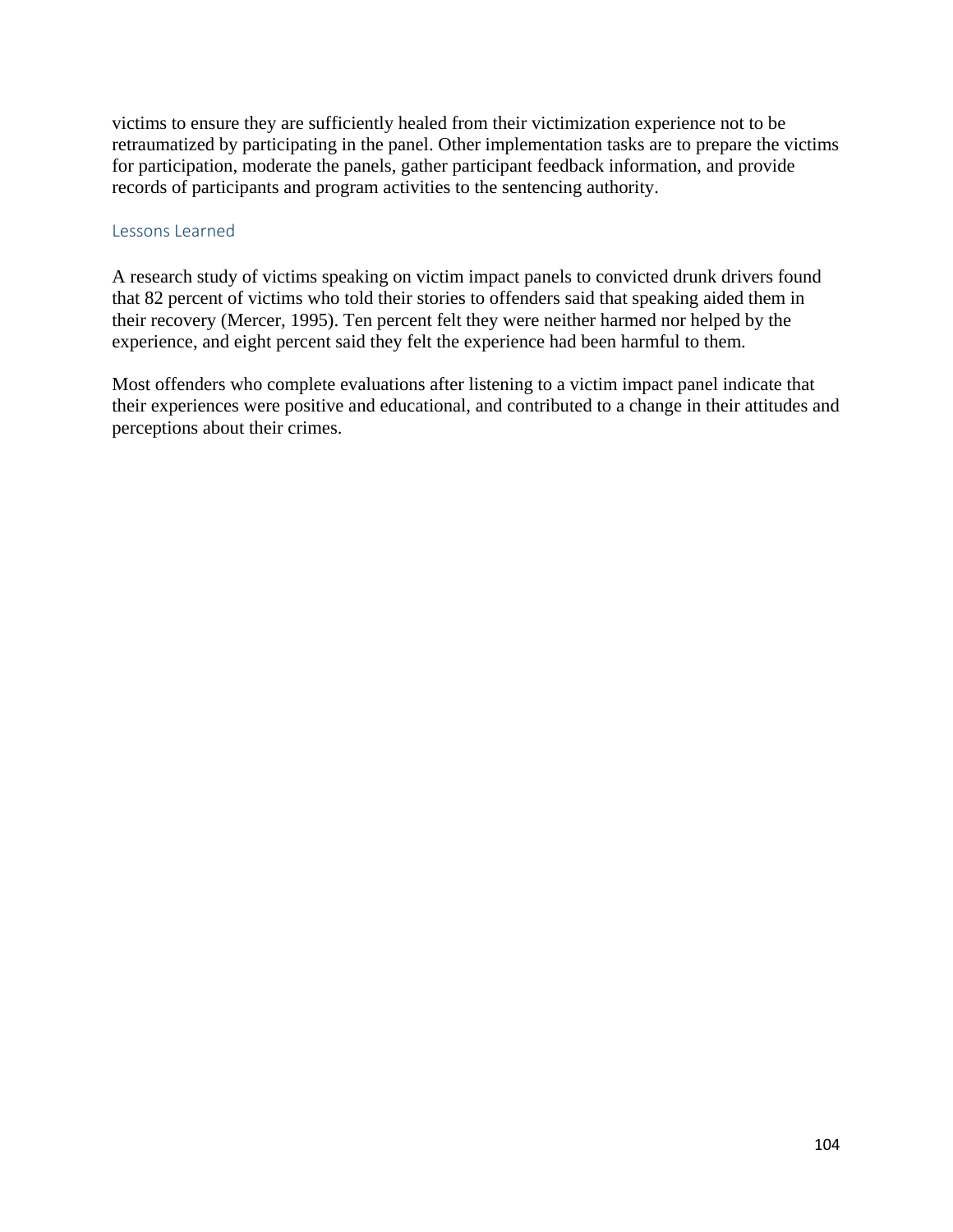# Victim Impact Class

This page is archived material and is no longer updated. It may contain outdated information and broken links. The material presented on these pages is the product of five regional symposia held on restorative justice between June 1997 and January 1998.

The Victim impact class is an educational program designed to teach offenders about the human consequences of crime. Offenders are taught how crime affects the victim and the victim's family, friends, and community, and how it also affects them and their own families, friends, and communities. Specific modules address property crimes, sexual assault, domestic violence, child abuse and neglect, elder abuse and neglect, drunk driving, drug-related crimes, gang violence, and homicide. Victim impact classes have been adapted for both adult and juvenile offenders in diversion, probation, prison, pre-release, detention, and parole supervised settings.

A key element of the classes is the direct involvement of victims and victim service providers. They tell their personal stories of being victimized or of helping victims to reconstruct their lives after a traumatic crime. Parents of incarcerated youth and community representatives, such as insurance adjusters, may also speak to the class. Offenders are encouraged to enter into a dialogue with the guest speakers.

Some programs integrate victim impact panels, composed of three to four victims of the particular type of crime being examined, into the curriculum. When the panel format is used, the class participants may ask questions at the end of the presentation, but usually do not engage in discussion with the victim presenters.

This program was originally developed in 1986 by the California Youth Authority (CYA) and called the Impact of Crime on Victims Program. CYA offers this program to offenders incarcerated in CYA facilities throughout California.

#### Goals

The goals of victim impact classes include:

- Teach offenders about the short‐and long‐term trauma of victimization.
- Increase offenders' awareness of the negative impact of their crime on their victims and others.
- Encourage offenders to accept responsibility for their past criminal actions.
- Provide victims and victim service providers with a forum to educate offenders about the consequences of their criminal behaviors, with the hope that it will help to prevent future offending.
- Build linkages between criminal and juvenile justice agencies and victims and victim service organizations.

#### Implementation

The victim impact class program can be adapted to incorporate between eight and 40 hours of classroom activities. Strong support and involvement from crime victims, victim service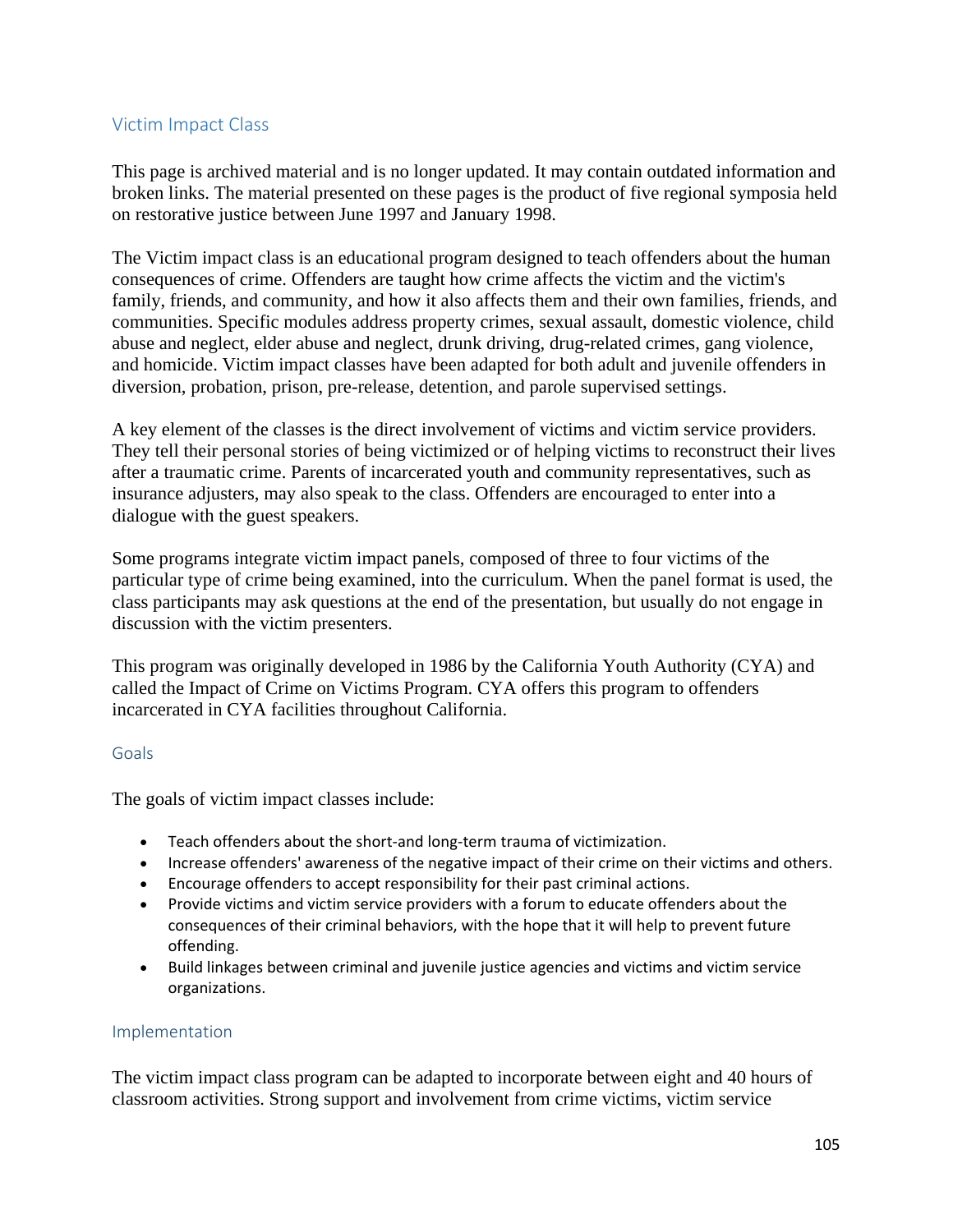providers, and community members are essential to program planning, development, and implementation. Once a program is established, judges and criminal and juvenile justice agencies can refer or order offenders to participate.

Like any other program that brings offenders together with victims, it is essential that both participating offenders and victim speakers be carefully screened to ensure that they are appropriate candidates for this intervention. Every precaution should be taken to avoid any retraumatization of the victims involved. They should be thoroughly prepared before coming to the class and debriefed afterward.

Many programs provide an opportunity for offenders, after completing the course material, to conduct fund-raising activities or a community service project to benefit victims. For example, program participants at one CYA facility worked to raise funds for victims throughout the year, collecting more than \$10,000 that was donated to a local child abuse council, battered women's shelter, and Parents of Murdered Children chapter.

## Lessons Learned

A small study conducted in 1994 by the Washington Department of Corrections found that adult offenders under correctional supervision who participated in victim awareness classes were more likely to fulfill their restitution obligations to victims than non-participants (Stutz, 1994). Preand post-tests administered to offenders participating in the program indicated that most had increased sensitivity to and understanding of the negative impact of crime on victims (CYA, 1992).

In general, victims and victim service providers who participate as speakers in victim impact classes express high levels of satisfaction and believe that their involvement may help prevent offenders from continuing their criminal or delinquent activities in the future. One research study conducted to examine the effects on victims of speaking to convicted drunk drivers (Mercer, 1995) found that 82 percent of victims who told their stories to offenders said that it aided them in their recovery.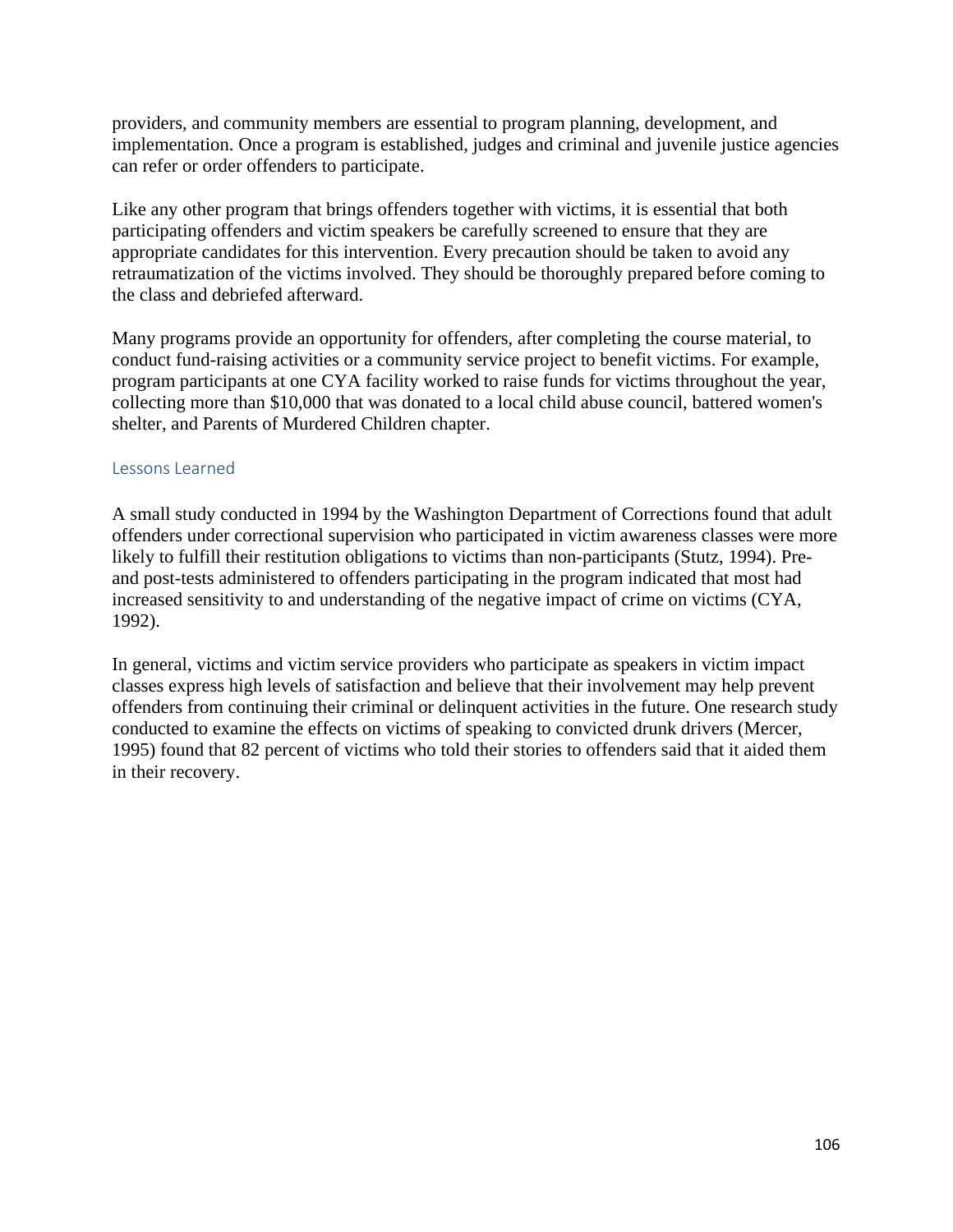Harmed by criminal and delinquent activities, they can be at least partially restored by meaningful service that contributes to their improvement. Community service offers one way an offender can be held accountable to repair some of the harm caused by his or her criminal actions.

Community service is effectively used in all 50 states and at the federal level as a component of criminal sentences and juvenile adjudications involving diversion, probation, and parole. Restorative justice practices in institutions are also beginning to incorporate community service sanctions for infractions that have a detrimental impact on the "community" of a prison or detention center.

#### Goals

The goals of community service are to:

- Hold offenders accountable for the harm they have caused to the community.
- Provide communities with human resources that can improve the quality of life in public environments, business, and even individual residences.
- Help offenders develop new skills through supervised work activities.
- Allow victims a voice and occasionally some direct benefit by recommending the type of community service performed.

#### Implementation

Successful community service programs require a true public-private partnership. Residents in a community can enhance efforts of the criminal and juvenile justice systems by providing meaningful work experiences, volunteering to supervise offenders sentenced to community service, and serving as mentors for adjudicated youth in community service capacities. Examples of community service include: public work programs that beautify a community's environment such as park and roadside clean-up efforts or graffiti removal. Truly restorative community service offers crime victims the opportunity to provide input into the types of community service they would like to see the offender perform, including activities that directly benefit the victim or a charity or project of the victim's choice. Community service can also benefit victim service organizations, for example, by providing bookkeeping services to a rape crisis center or other valuable support, as described in the example below.

## Lessons Learned

Adult and juvenile offenders, under the supervision of the Department of Community Corrections in Deschutes County, Oregon, have accomplished a number of human service and public works tasks, including the construction of a homeless shelter and domestic abuse crisis center. Offenders raised the money to pay for the building materials, as well as provided the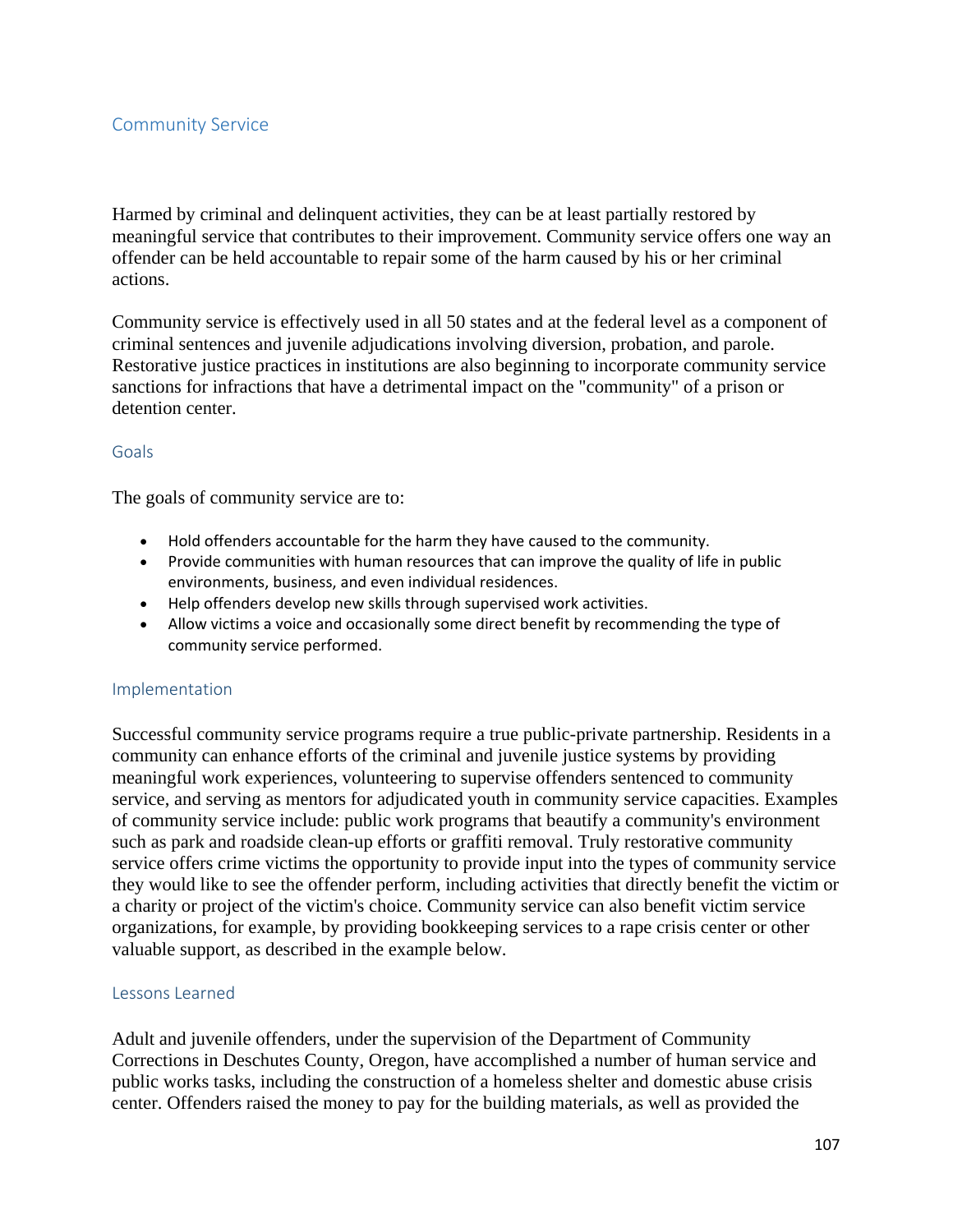construction labor. This type of community service provides offenders an opportunity for skill development and interaction with positive role models, as well as learning about the needs of others and helping to create something of lasting benefit to the community.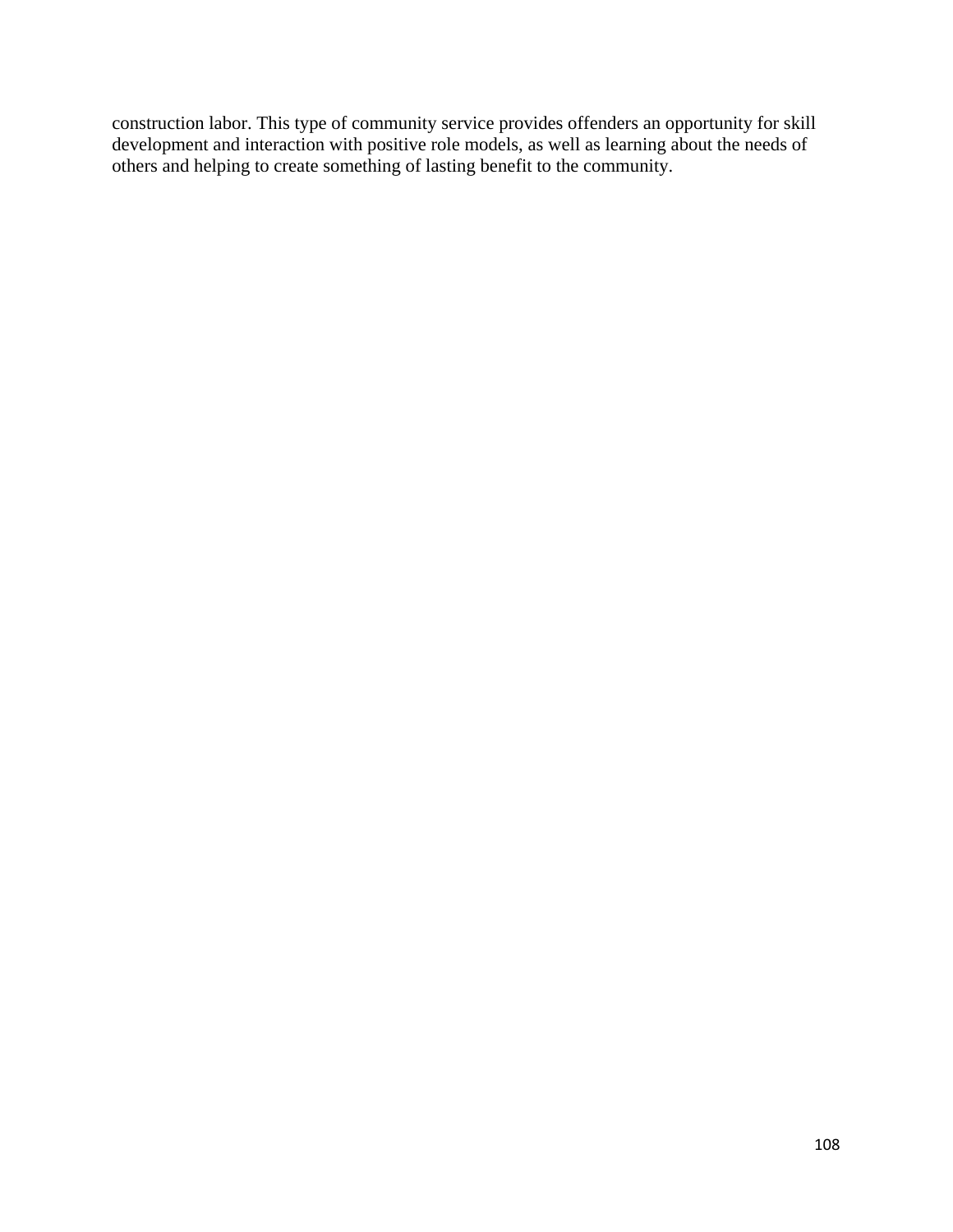## Marketing and Media

This section describes innovative ways to market the concept of restorative justice to criminal justice system practitioners as well as to the media. It provides information highlighting how each component of the criminal justice system benefits by embracing restorative justice.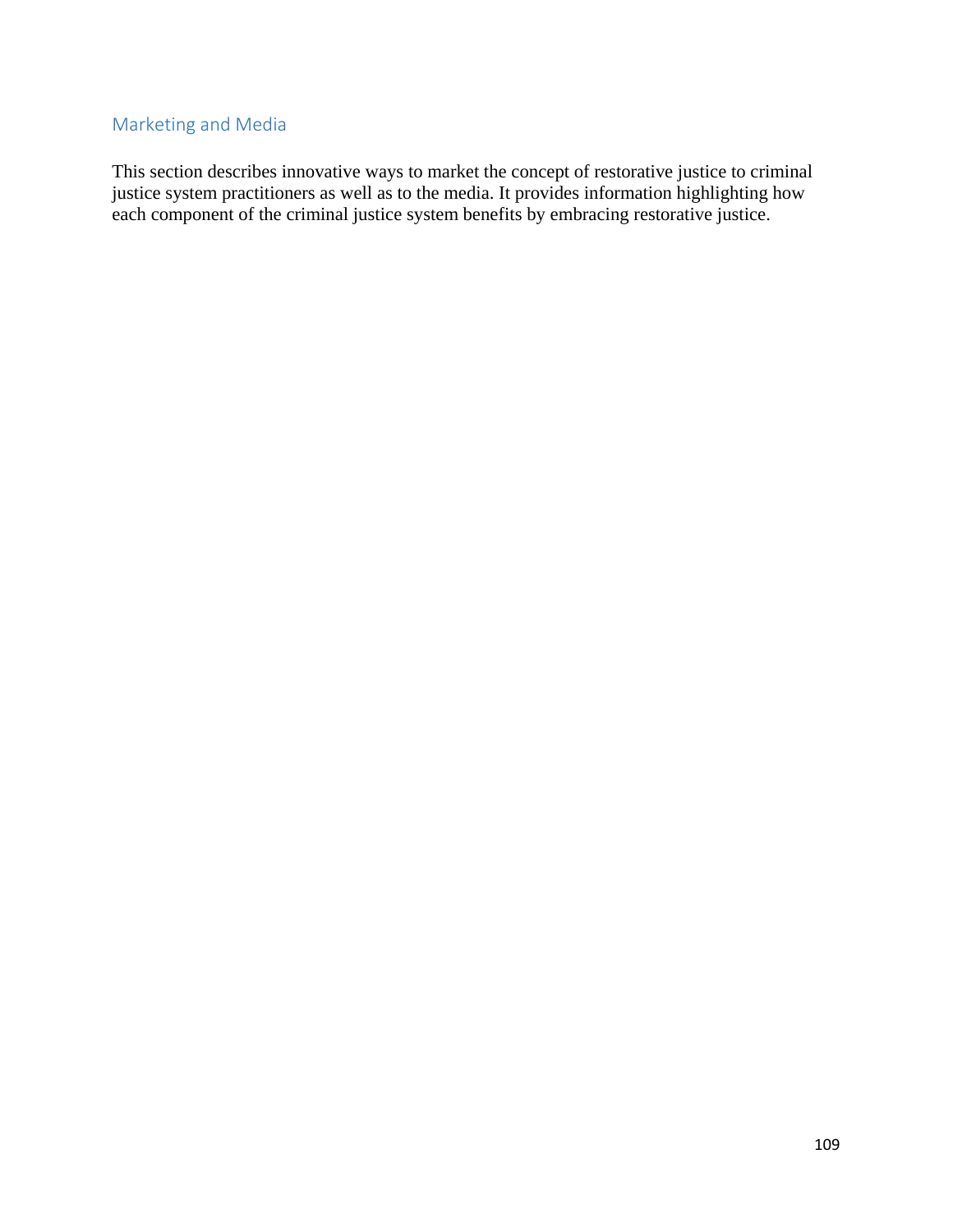# Restorative Justice: What's in it for Prosecution

- 1. Minor cases from problem addresses (multiple calls in previous year) are more effectively handled by referral to a community dispute resolution center than by criminal justice processing (Harrisburg, PA). Subsequent court time is not required.
- 2. A number of studies of restorative practices (restitution, mediation, family group conferences, victim impact panels) indicate that recidivism decreases.
- 3. Giving victims choices at all stages returns a sense of control to them, and decreases fear.
- 4. In some research studies (at least one county in N. Carolina) a reduction in court caseload can be measured when victim offender mediation is offered. (CAUTION: care should be taken to insure several points of referral exist, so most or all eligible cases are referred. Often, this is not so).
- 5. More options generally will enhance the plea negotiation process.
- 6. Victims are demanding a fuller role; restorative approaches provide it, and leave victims more satisfied.
- 7. The politically powerful victim movement can be allies for positive system change.
- 8. All justice professionals have some responsibility to improve the system, and RJ offers a common umbrella under which many disciplines and the community can work together.
- 9. Restitution agreements are reached and met more fully with RJ approaches.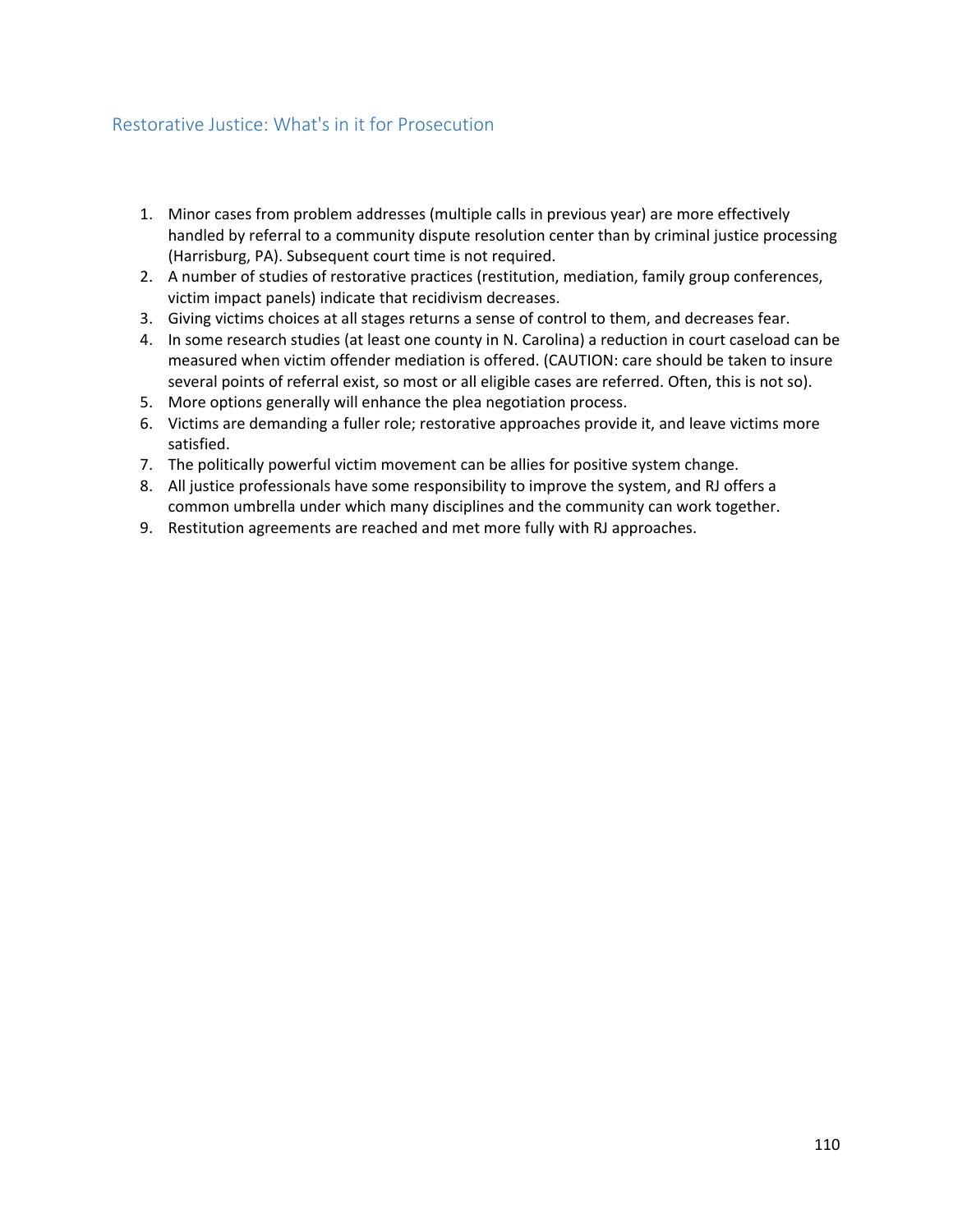## Restorative Justice: What's in it for Defense

- 1. Research has demonstrated that in control group situations, offenders are sent to jail less often (New Zealand) or for shorter periods of time (Ohio).
- 2. Offenders perceive RJ processes to be fairer than traditional criminal justice processes.
- 3. Offenders better understand the nature of the offense and their impact on the victim.
- 4. Some diversionary approaches can avoid the criminal record.
- 5. More options generally will enhance the plea negotiation process.
- 6. Victims who confront their offenders to discuss the incident often are less desirous of retribution and increase their concern for offender treatment.
- 7. The politically powerful victim movement can be allies for positive system change.
- 8. RJ offers some promise of moving away from the oversimplified "lock 'em up" approach.
- 9. All justice professionals have some responsibility to improve the system, and RJ offers a common umbrella under which many disciplines and the community can work together.

Caution: due process considerations must be taken into account.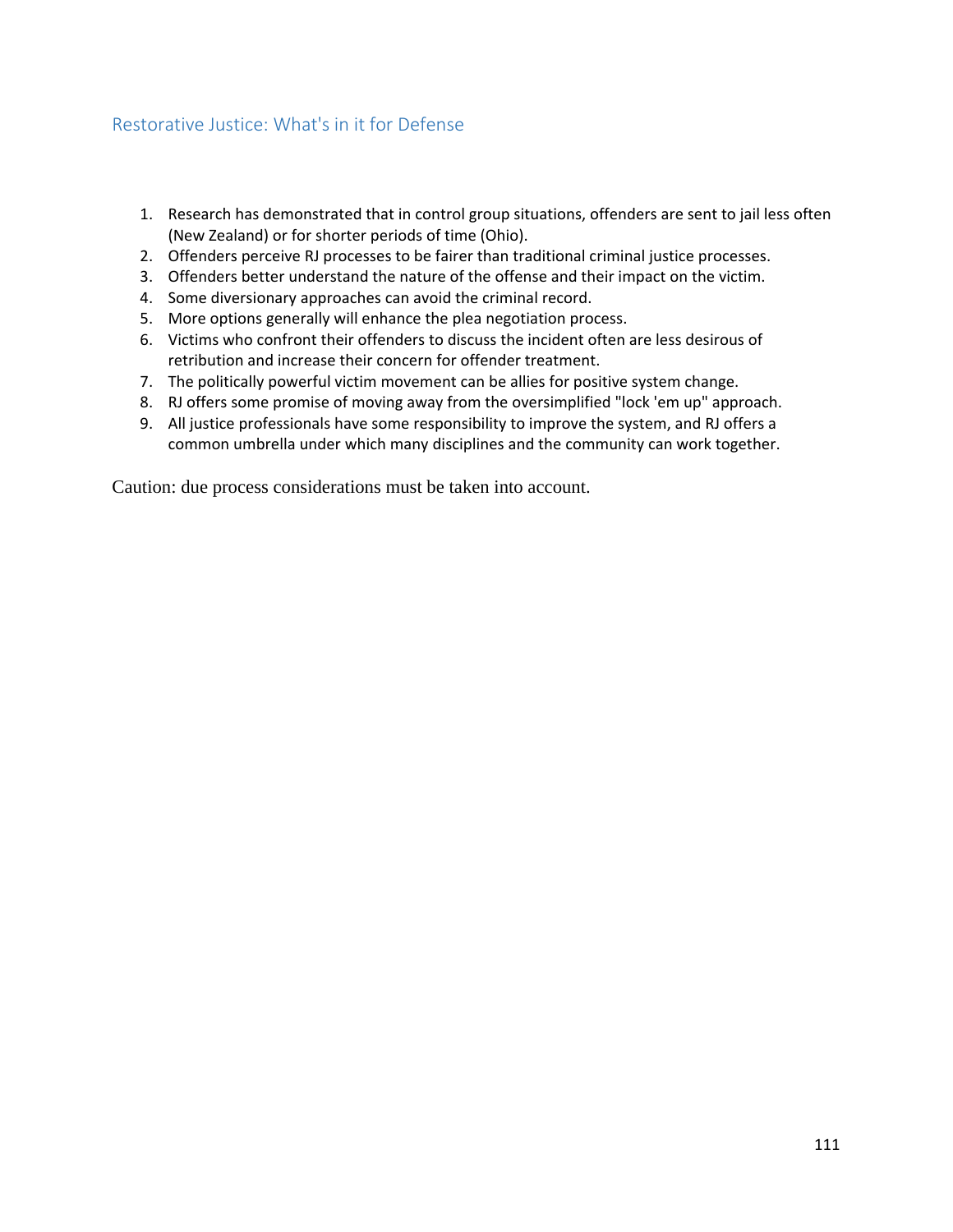## Restorative Justice: What's in it for Judiciary

- 1. Using restorative justice principles as a model for the future, victims and community will be more directly involved in the judicial process.
- 2. A number of studies of restorative practices (restitution, mediation, family group conferences, victim impact panels) indicate that recidivism decreases.
- 3. Giving victims choices at all stages returns a sense of control to them, and decreases fear. They (and offenders) rate RJ approaches as fairer than the criminal justice process, and report greater satisfaction.
- 4. In some research studies (at least one county in N. Carolina) a reduction in court caseload can be measured when victim offender mediation is offered. (CAUTION: care should be taken to insure several points of referral exist, so most or all eligible cases are referred. Often, this is not so.)
- 5. More options generally will enhance the plea negotiation process, thereby keeping the case out of court.
- 6. The politically powerful victim movement can be allies for positive system change.
- 7. All justice professionals have some responsibility to improve the system, and RJ offers a common umbrella under which many disciplines and the community can work together.
- 8. Restitution agreements are reached and met more fully with RJ approaches.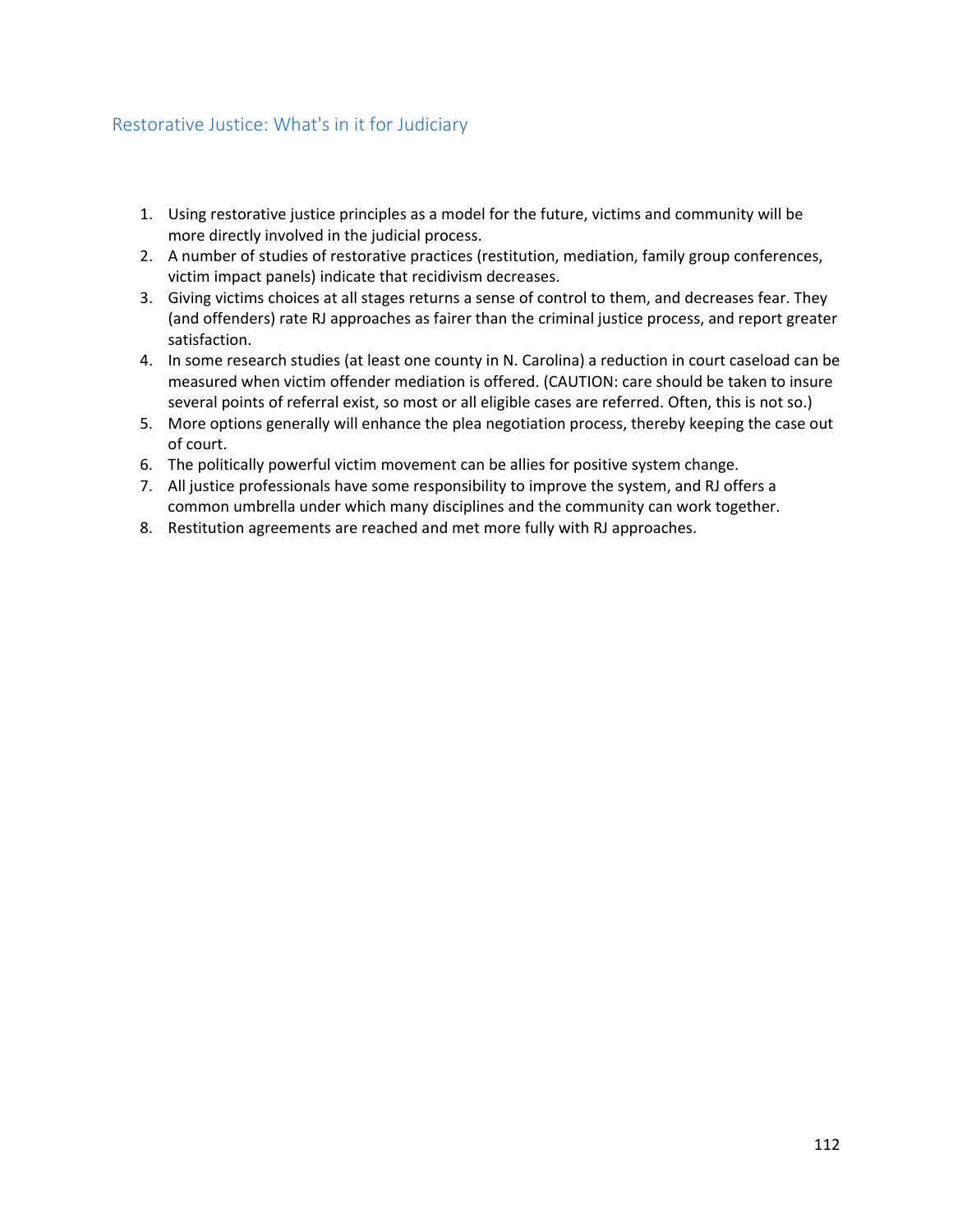# Restorative Justice: What's in it for Law Enforcement

- 1. Minor cases from problem addresses (multiple calls in previous year) are more effectively handled by referral to a community dispute resolution center than by criminal justice processing (Harrisburg, PA). This puts police back on patrol faster and does not require subsequent court time.
- 2. With police-based family group conferences, there was a reduction of 27% in crime. (Wagga Wagga, Australia).
- 3. Giving victims choices at all stages returns a sense of control to them, and decreases fear.
- 4. Community policing is a natural partner to restorative justice philosophy and programs. Both emphasize problem solving and viewing the big picture. Some restorative techniques, like family group conferencing and community sentencing boards, can help police share in a structured way power and control with the community.
- 5. Supervised inmate crime repair crews can help secure a victims home (fix broken doors, windows, etc.) and other property after a crime, to ease the task of the officer on the scene and protect the household from further victimization.
- 6. The politically powerful victim movement can be allies for positive system change.
- 7. All justice professionals have some responsibility to improve the system, and RJ offers a common umbrella under which many disciplines and the community can work together.
- 8. Some restorative justice practices (like victim impact panels) can work even if the perpetrator is not apprehended.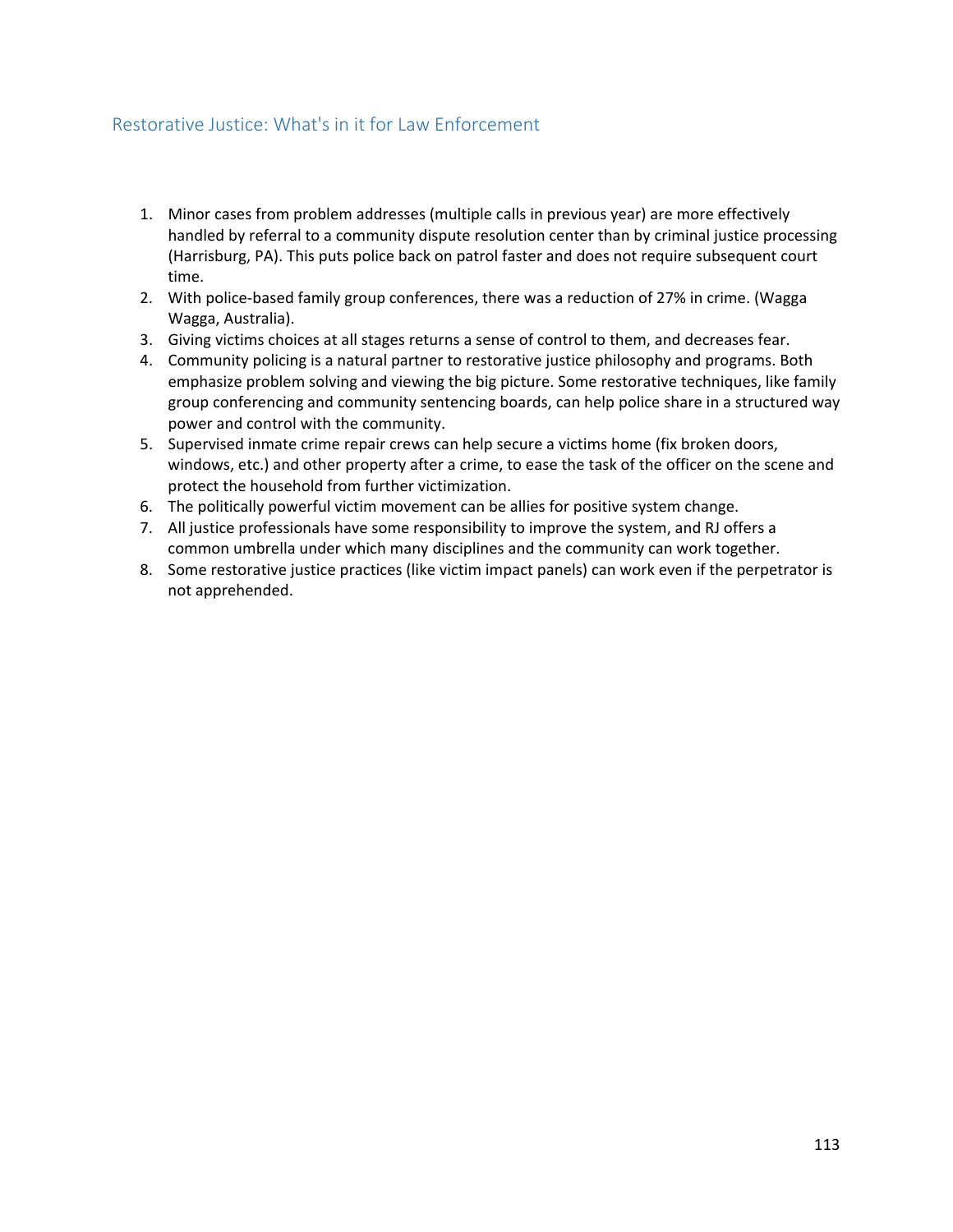# Restorative Justice: What's in it for Elected Officials

- 1. The future will involve victims and community more directly in the justice process. Restorative justice principles offer a template to structure that evolution.
- 2. A number of studies of restorative practices (restitution, mediation, family group conferences, victim impact panels) indicate that recidivism decreases.
- 3. Giving victims choices at all stages returns a sense of control to them, and decreases fear. They (and offenders) rate RJ approaches as fairer than the criminal justice process, and report greater satisfaction.
- 4. In some research studies (at least one county in N. Carolina) a reduction in court caseload can be measured when victim offender mediation is offered.
- 5. With costs of corrections encroaching on other funding needs, with little to show for it in terms of citizen satisfaction or lowered recidivism, a more innovative approach is needed.
- 6. The politically powerful victim movement can be allies for positive system change.
- 7. All elected officials have some responsibility to improve the justice system, and RJ offers a common umbrella under which many disciplines and the community can work together.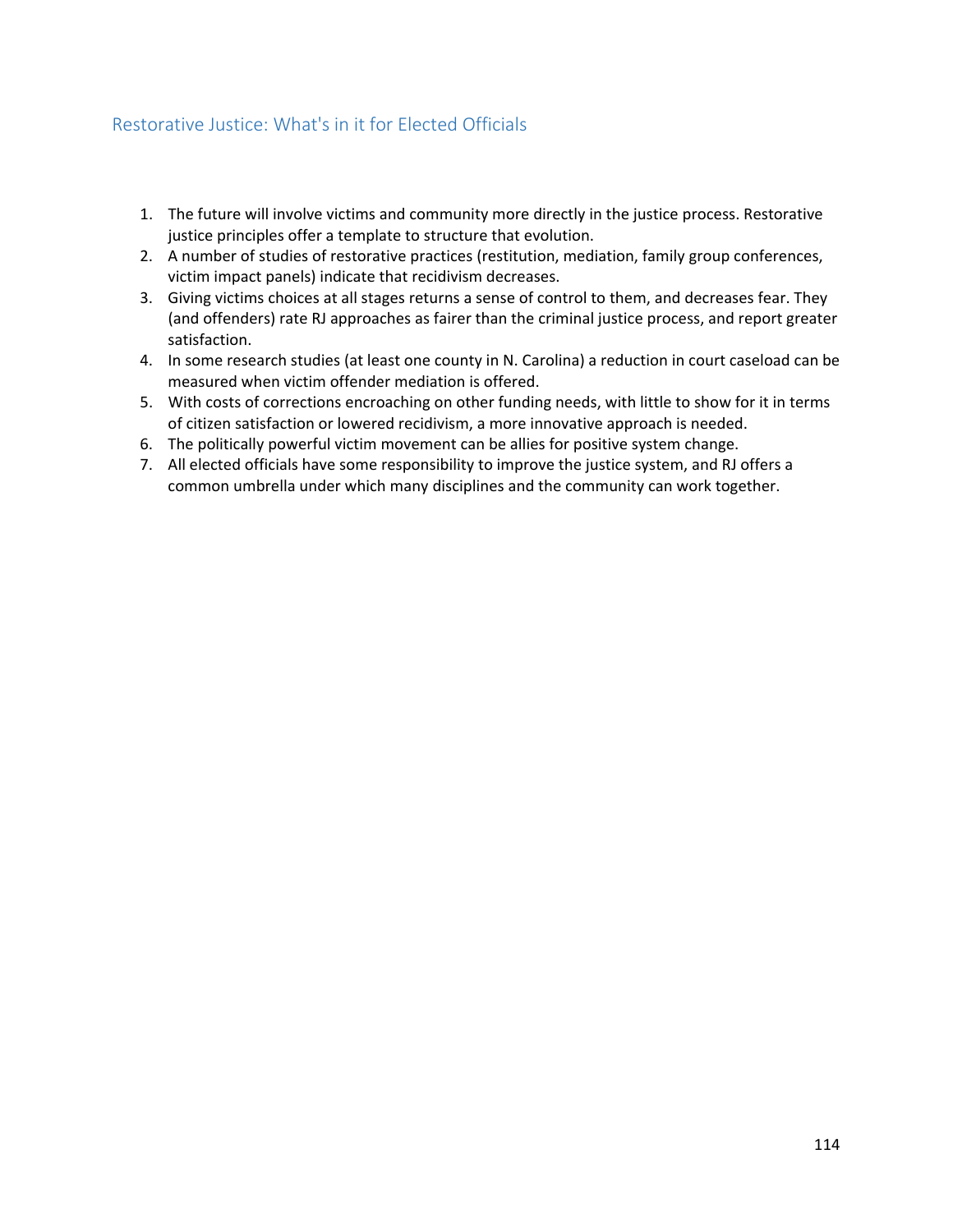# Restorative Justice: What's in it for Crime Victims and Service Providers

- 1. Crime victims traditional roles as solely "witnesses" or "complainants" are expanded to incorporate victims as *clients* of the criminal and juvenile justice systems.
- 2. Victims are given an active voice in the system, as well as in other matters related to their case.
- 3. Restorative justice approaches offer victims important *choices* related to their cases, which can help return a sense of *control* to their lives in the aftermath of a criminal or delinquent act.
- 4. The four core victims' rights-information, input, restitution and protection-are all afforded through restorative justice programs and practices.
- 5. Victim satisfaction is often directly related to the levels of participation and respect they are afforded by the criminal and juvenile justice systems-levels that are increased through restorative justice approaches.
- 6. Important partnerships are forged among crime victims, victim advocates, justice and allied professionals, and community representatives to prevent and respond appropriately and sensitively to crime and delinquency.
- 7. Victim/offender programs offer crime victims the opportunity to seek answers to crucial questions they may have resulting from their victimization.
- 8. Offender accountability to the victim provides opportunity for both remorse from the offender, and recourse for the victim.
- 9. Many victims believe their involvement in restorative justice programs and approaches will help offenders develop empathy and understanding for the harm and pain they have inflicted upon their victims, their own families, their communities, and themselves.
- 10. Restorative justice approaches provide opportunities for communities to learn about and support sensitive responses to victims of crime.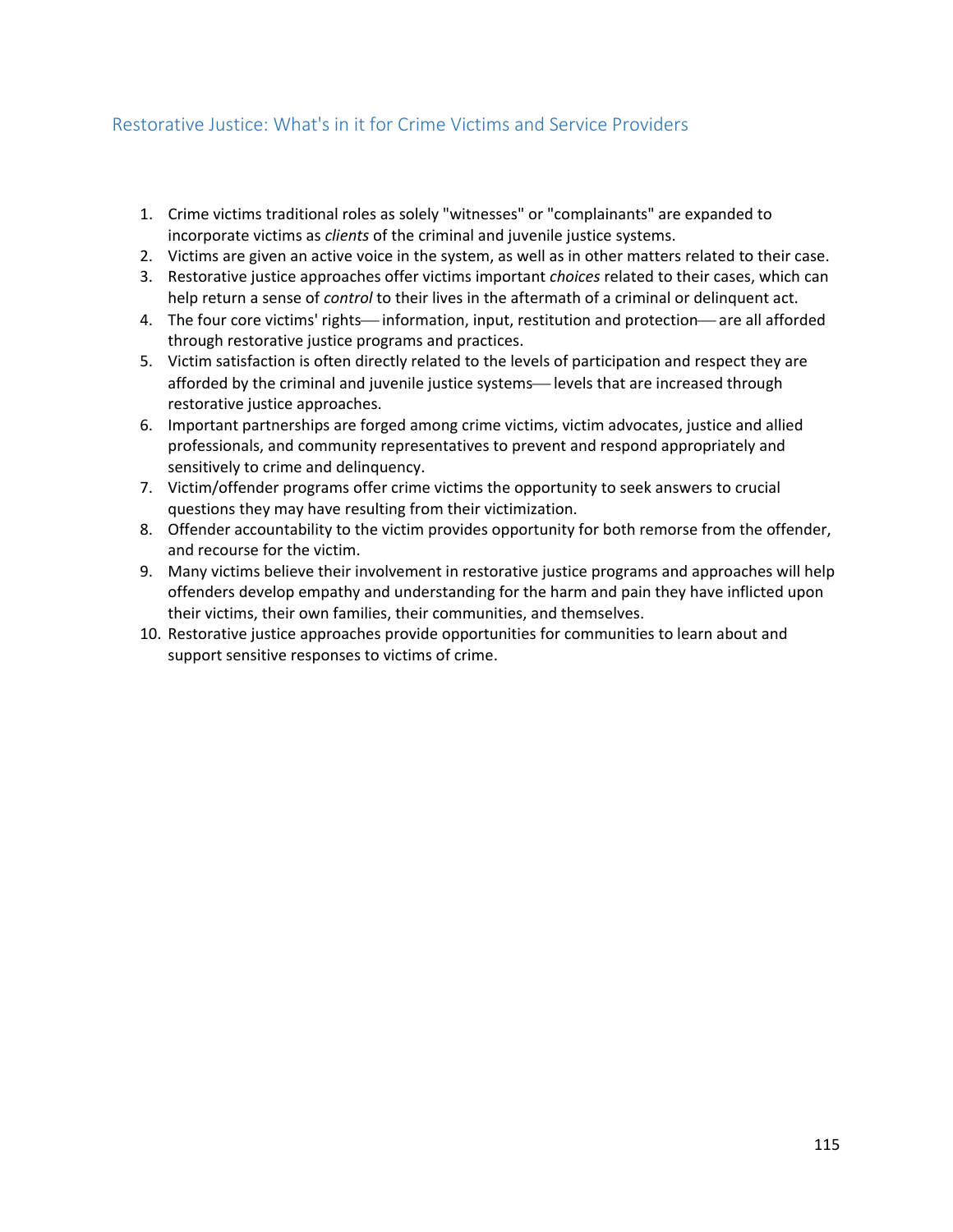## Restorative Justice: What's in it for Corrections

- 1. The cost of corrections— due largely to increasing prison construction— is skyrocketing and, in some states, surpasses the amount of taxpayers' dollars spent on higher education.
- 2. Many corrections and their allied justice professionals feel that the current system of corrections "doesn't work," which can lead to higher levels of staff frustration, cynicism and burnout. Restorative justice programs offer promising alternatives to the "status quo."
- 3. Restorative justice practices provide innovative, sound approaches for some offenders that do not require incarceration, and are cost‐effective when compared to the expenses related to prison/jail construction and maintenance.
- 4. Restorative programs and processes hold offenders accountable to their victims and communities for their criminal and delinquent actions.
- 5. Important partnerships are formed with allied justice professionals— law enforcement, prosecutors, defense attorneys, the judiciary and courts—that can enhance more coordinated, cost‐effective and consistent programs and services.
- 6. Crime victims, who have been traditionally suspect and critical of corrections, are viewed as "clients" of corrections, and their involvement usually improves their opinions of and relationships with corrections.
- 7. National, state and local victim service providers work closely with corrections in the restorative justice model, and form partnerships that view the rights and interests of victims, offenders and the community as equal.
- 8. Restorative justice responses to critical incidents and workplace violence provide greater opportunities for victim involvement, offender accountability, and correctional community support for developing a fair and appropriate response to staff victimization.
- 9. The community enhances correctional operations and programs as volunteers and in advisory capacities, expanding opportunities to initiate and expand programs for offenders, as well as for their victims.
- 10. Model restorative justice programs currently sponsored in community and institutional corrections have been enthusiastically received by offenders, victims and correctional staff, and have been positively highlighted by the news media.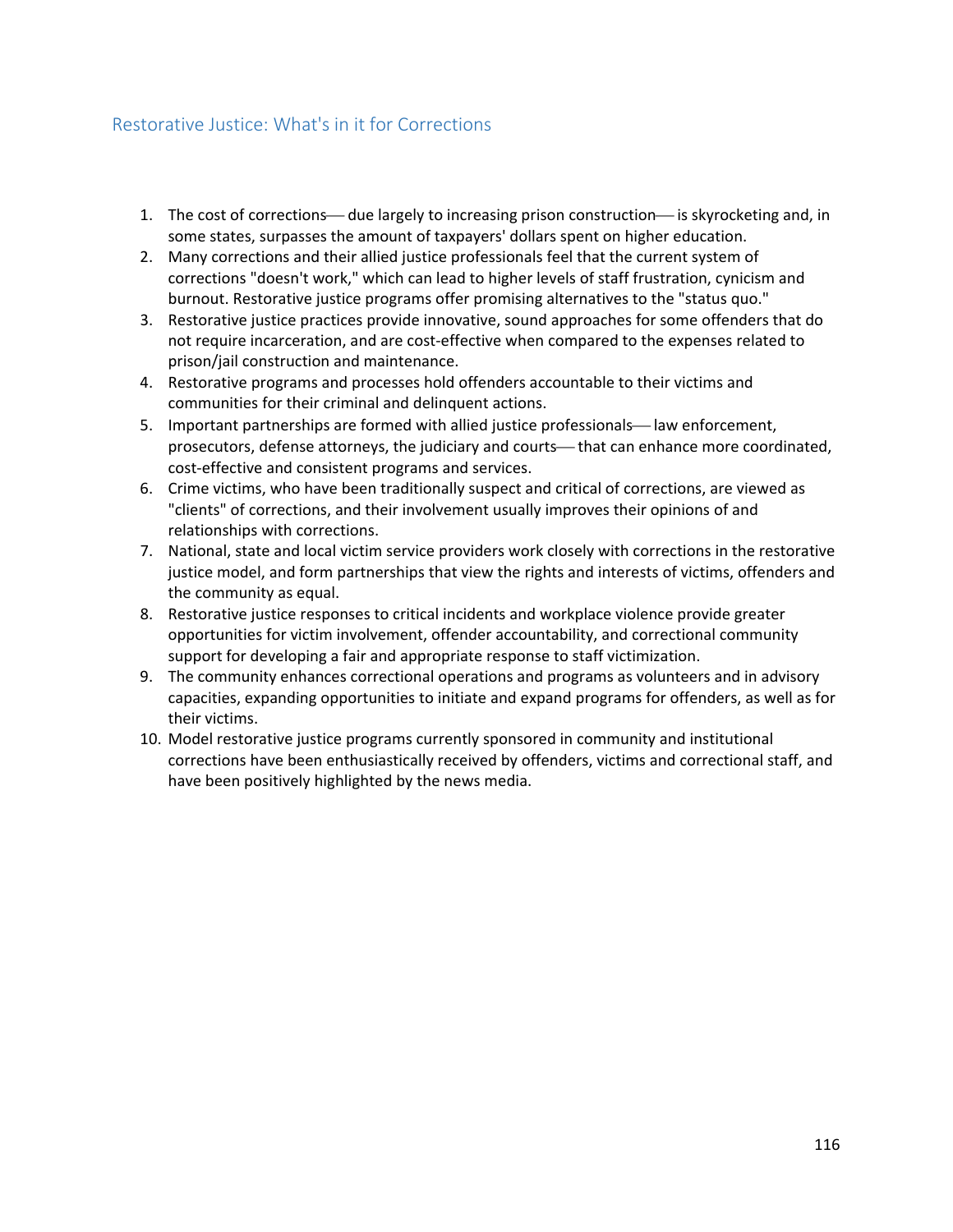The news media comprise a key element of any public safety effort. Journalists have a significant role in educating the public about crime, contributing to crime prevention and community safety efforts, and publicizing major policy initiatives that affect crime and victimization. Historically, much public safety/crime reporting has been negative, and somewhat critical of entities that are charged with protecting people who live in the United States. Some exceptions -- including poignant stories of crime victims' struggles and innovative programs that incorporate community members to fight crime -- exist. Restorative justice can be such an "exception."

There has been little new media coverage of restorative justice. Several factors account for this fact:

- Restorative justice cannot be reduced to a "soundbite" and, as such, can be difficult to define in terms to which the news media are accustomed.
- Many restorative practices are best defined for the news media in their *program* context, as opposed to the general principles upon which they are based.
- Some restorative justice practitioners lack strong news media contacts, and/or experience in dealing with journalists.
- The media may be suspect of new approaches to justice, particularly those that lack evidence of success that is provided by longitudinal program evaluation. Many restorative justice practices and programs are too new to be declared "successful."

The power of the news media can be intimidating. Restorative justice practitioners should *not* be afraid of initiating media interactions but, rather, should embrace media relations as an opportunity to educate the community about restorative justice, its principles and benefits.

This section is intended to be a "primer" on restorative justice and public relations.

Additional resources to develop and/or enhance media relations skills are included at the end of this text.

## Who Are the Media?

The "media" consist of a variety of entities and individuals, and offer endless opportunities for publicity about restorative justice. Practitioners should look beyond traditional media venues, and incorporate all reasonable opportunities for community outreach into their media efforts. The major venues for community-based media outreach include the following:

- Print media.
- Electronic media.
- The World Wide Web.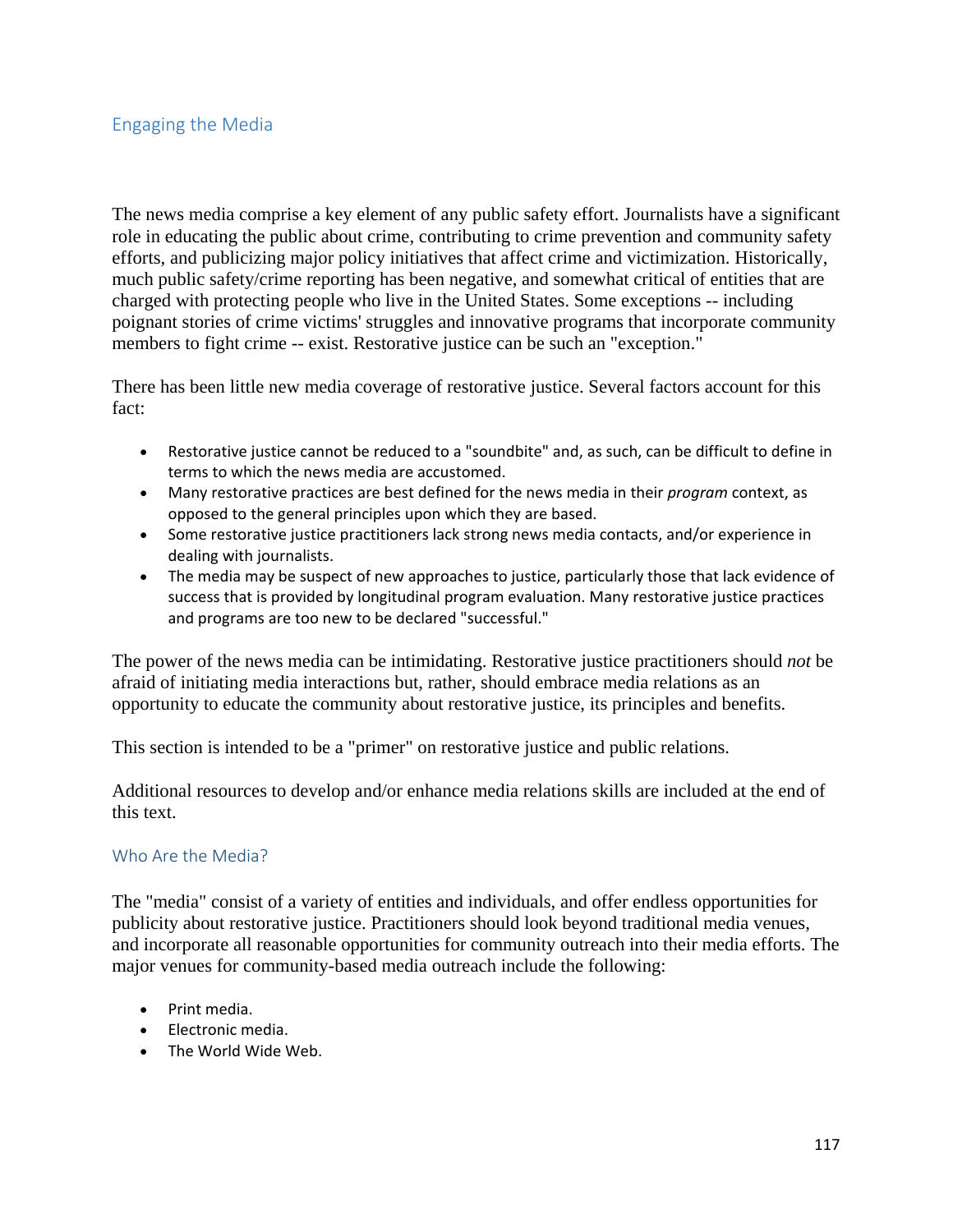#### *Print Media*

*Daily newspapers*: There are over 2,000 daily newspapers in the United States, ranging from small town newspapers to USA Today (with a worldwide circulation and distribution). Journalists who might be interested in restorative justice approaches include:

- *Crime reporters*: Can be identified by either contacting dailies and requesting specific names, and/or by reading the newspaper to cull reporters who are assigned to the crime beat.
- *Feature reporters*: Assigned to report on general topics that are of interest to readers, of which public safety is a priority. Feature articles tend to be longer, and focus more on programmatic solutions to problems facing a community.
- *Editorial boards*: Responsible for researching and writing opinion columns on topics relevant to a community or region. The editorial section in daily newspapers is one of the "most read" pages, and one of the most effective outreach tools if the editorial slant is positive. The best way to access editorial boards is to prepare a "press kit" (described later in this text) that describes a program in detail, mail it to the paper's editor, and request a meeting with the editorial board.
- *Weekly Newspapers*: Weekly publications tend to cater to smaller communities and, as such, focus on activities that are important to a small region of neighborhoods. With smaller staff and longer deadlines, weekly newspapers are a significant venue for restorative justice practitioners.
- *Syndicates and News Services*: News services (such as *United Press International* and *Associated Press*) are usually located in larger cities. Often, local news articles that are deemed "of interest" to larger audiences are distributed and published by news services. News syndicates extend  public outreach from major news media (such as the *Los Angeles Times* and *New York Times*) to hundreds of other newspapers for publication.
- *Special Interest Publications*: Wherever there is a "special interest," there is usually a publication that publicizes it. Myriad publications are targeted at women, persons of color, geographical jurisdictions, labor unions, faith communities, etc. Special interest publications include media venues geared toward justice professionals, crime victims, community leaders, and juvenile and criminal offenders.

#### *Electronic Media*

*Network Television*: Television is regarded as the source of news for two-thirds of people in live in America. Most communities, regardless of size, have at least one network affiliate. In addition to news broadcasts, other areas of interest include: talk shows; morning lead-ins to the network morning shows; television actualities/editorials; public service announcements; and documentaries and other special broadcasts that focus on topics of interest to a community.

*Independent television*: Many communities also have independent stations that offer the same media outreach opportunities as network television.

*Cable television*: Local cable stations offer myriad opportunities for public service programming, and should be contacted to determine their lineup. In addition, cable also offers "community calendar" stations that update viewers on activities scheduled in the upcoming weeks.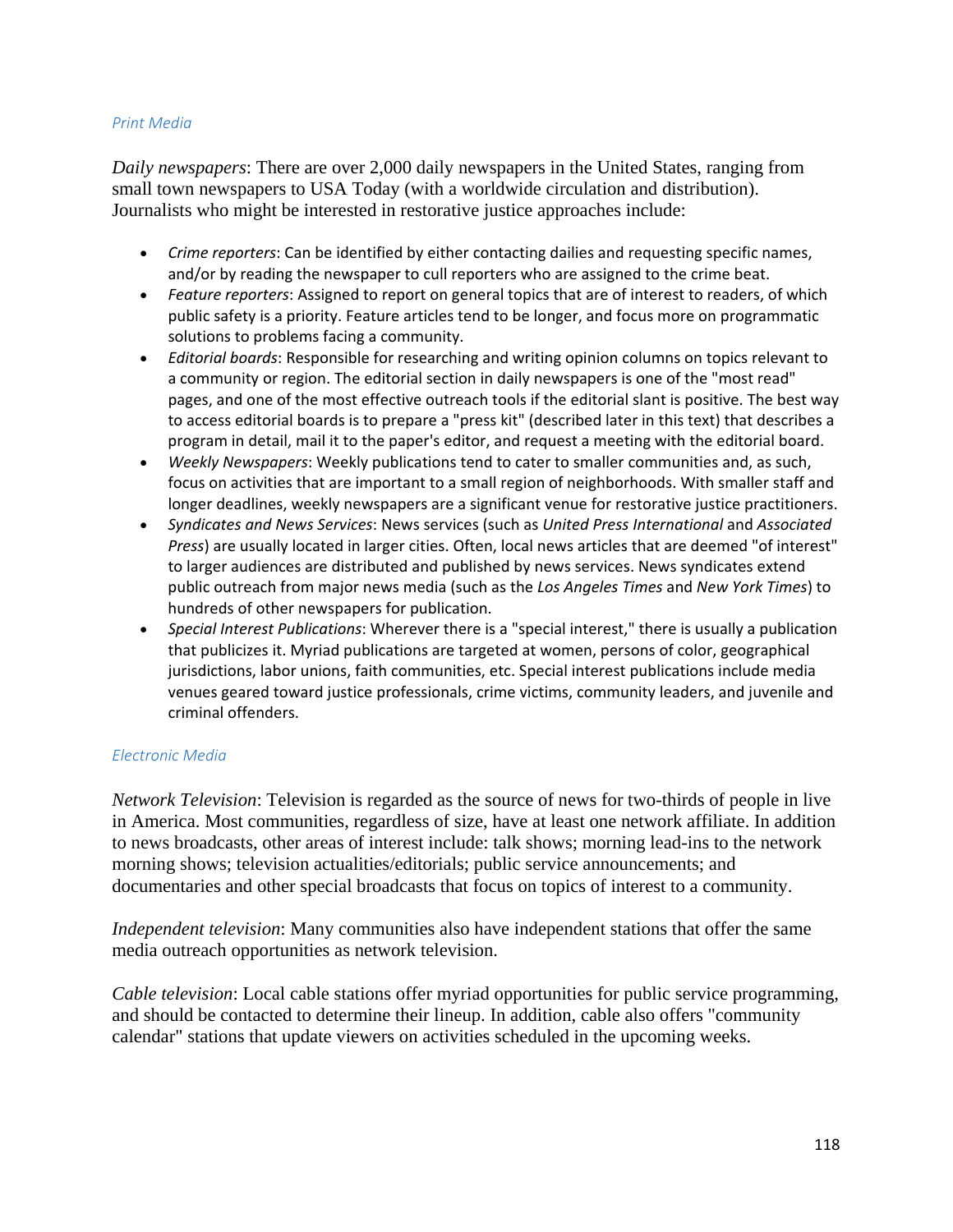*Radio*: When one considers that virtually every home and car have a radio, this is one of the most significant venues for public outreach about restorative justice. Radio venues include: all news; talk radio; ethnic stations; and educational radio (such as Public Service Broadcasting).

### *The World Wide Web*

Many restorative justice practitioners have created their own web sites on the Internet to provide consistent, comprehensive information about their efforts. Web sites can be electronically linked to other sites built upon mutual interests, such as criminal and juvenile justice, victim assistance, and community mobilization. In addition, the world wide web offers endless opportunities for improved communications through electronic mail.

### Community Resources for Restorative Justice Public Outreach

Restorative justice practitioners can tap a variety of resources to support their public outreach and community education efforts. Some suggestions for building a strong outreach program include:

- *Offenders on community service*: If any offenders under community supervision have experience in writing, journalism, communications and/or graphic design, their talents can be put to use in a very restorative manner! Community supervision officers should be asked to be alert for clients who fit any of these categories.
- *Colleges and universities*: Through partnerships with various departments in higher education, internships provide immeasurable benefits for both sponsoring agencies and students. Journalism and communications departments should be contacted to determine opportunities for obtaining such student support.
- *Commercial art schools*: Since 1986, commercial art schools have contributed incredible artwork to various versions of the annual National Crime Victims' Rights Week Resource Guide, which is utilized for public outreach.
- *Public relations firms*: Some firms take on special projects or "adopt" non‐profit organizations on a pro bono basis. Public relations firms can help with marketing plans, message development, graphic design, writing and much more.
- *Civic organizations*: Many community‐based civic organizations serve as clearinghouses for matching their volunteers with worthy causes. Civic volunteers can help plan and implement special educational events, or contribute to the development of public education resources.

## Developing Good Media Contacts

It is important to remember that journalism is a fast-paced profession, with reporters often moving quickly to new, different assignments. As such, practitioners should remember that *any roster of media contacts should be updated at least every six months.* 

There are ten excellent approaches to developing and maintaining good media contacts:

1. Start with your local library. Ask a librarian to help you locate directories of news media (there are several that deal with both print and broadcast media). Directories are organized by community/zip code, so contacts for your local media should be easy to identify. Begin creating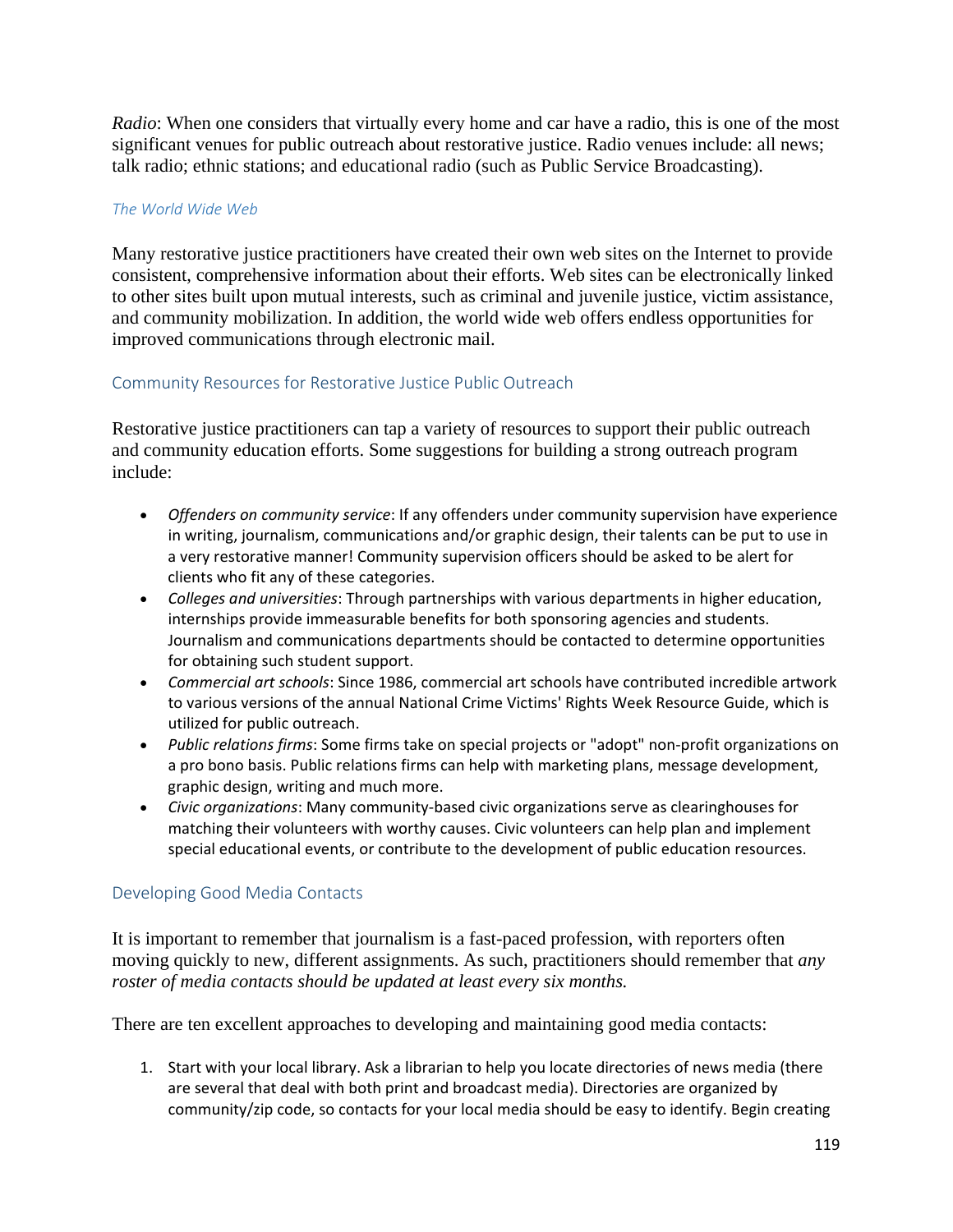a media database, with names, addresses, telephone numbers, fax numbers, and e‐mail addresses for crime beat reporters, editors, feature writers, and talk show hosts or producers.

- 2. Read the news, watch television, and listen to the radio. Are there are reporters, talk show hosts, editorial writers or newscasters whose stories indicate an interest in innovative approaches to society's problems?
- 3. Compliment the media! When you read, view or listen to a good story, drop a note to the reporter. Send a carbon copy to the reporter's editor, for good measure!
- 4. Determine if your region has a chapter of Delta Sigma Chi, the society of professional journalists. Often, issues related to crime are on their annual conference agendas. Make a call to see if you can speak at one of their frequent training programs.
- 5. Don't be afraid of the "cold call." Once you've identified journalists that cover social and justice issues, pick up the phone and explain your work in restorative justice. Offer to send an information package, and keep your resources professional and brief.
- 6. Be proactive with the media. Write letters-to-the-editor. Contact radio and television stations to see if they accept actualities, which are simply editorial broadcasts that express an opinion.
- 7. Get to know the editors of your community's newspaper(s). Write a letter explaining your program, its mission and goals, and how it differs from current approaches to justice. Request a brief meeting to fill them in on details. You'd be surprised how many of these contacts turn into editorial board sessions!
- 8. Be a valuable resource to the media. Use your good contacts in the justice community to your advantage ‐‐ become a "human Rolodex" for journalists, providing them with referrals that can help them expand and shape stories.
- 9. Non-profit agencies should consider asking a journalist to serve as a member of the Board of Directors or in some other advisory capacity. They can make consistent, valuable contributions to your media outreach and community education efforts.
- 10. Find out where journalists hang out in your community. Usually, it is a restaurant or lounge close to their offices. Casual, impromptu meetings often turn into long‐lasting relationships.

### Building Successful Media Relationships

Veteran award-winning journalist Colleen Patrick identifies three factors that are key to successful media relationships: attitude; preparation; and persistence. Patrick offers "checklists" of ideas that might contribute to each of these factors:

#### *Attitude*

- Am I open and sincere?
- Am I ready to receive critical questions about my subject and not be defensive?
- Have I dealt with my emotions adequately? Am I ready to talk to the media without losing my temper?
- Am I prepared to present my subject briefly and enthusiastically?
- Do I feel confident about the merits of my story and presentation?
- Do I believe I sound like I am confident?
- Do I feel positive about what I have to say?
- Do I believe others will benefit from this information?
- Am I ready to be pleasantly assertive if I am put off at first by someone who does not seem to be interested in my story?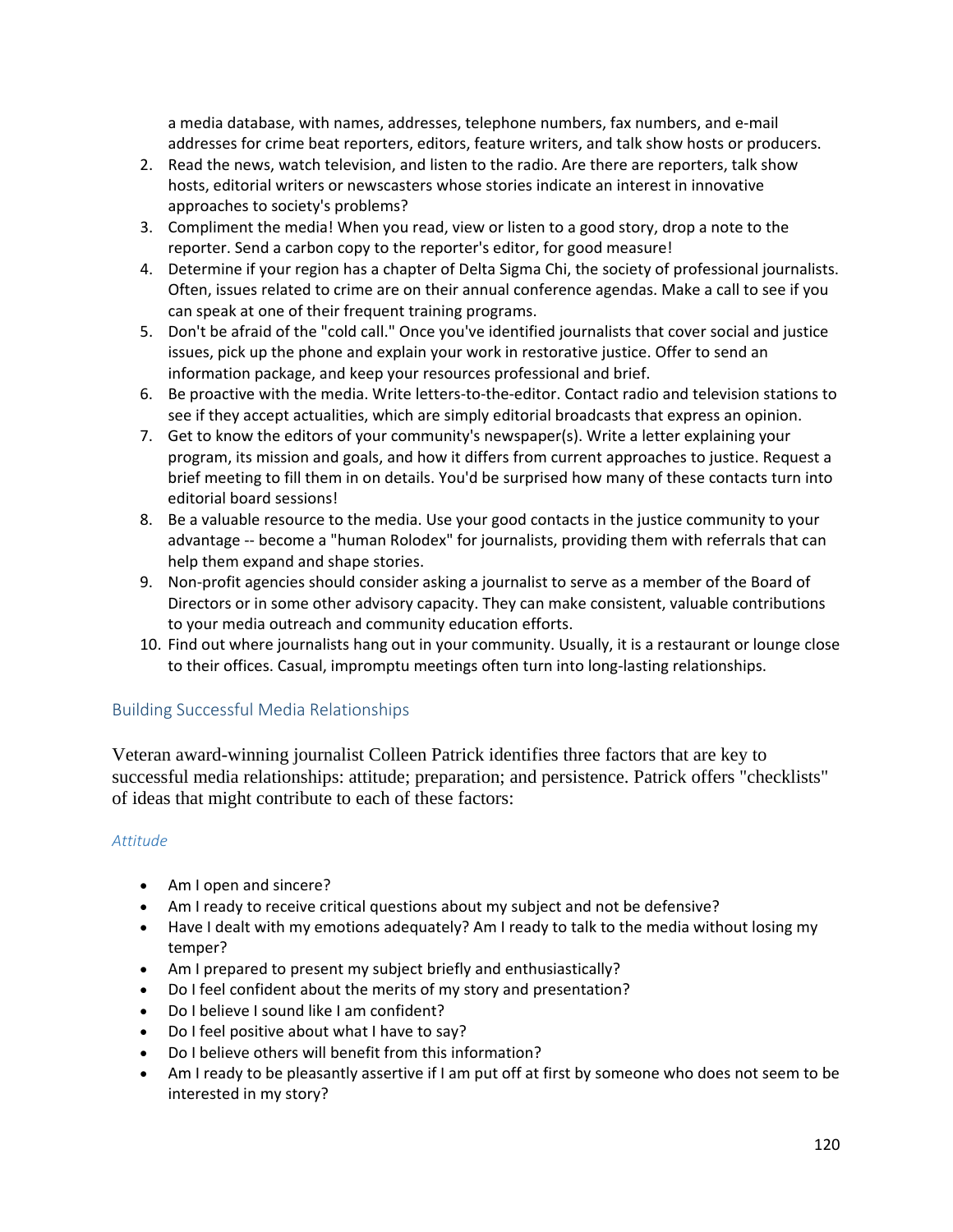- Am I ready to keep calling and writing until I feel my story has a fair hearing?
- Am I ready to ask for advice if I believe I need help?
- Am I ready to have fun with this process?

#### *Preparation*

- Is my press release, press letter, fact sheet, backgrounder or story announcement brief and neat?
- Does every word count on my paperwork?
- Are all the releases, fact sheets, letters or backgrounders easy to read?
- Do I have copies of newspaper clippings or other additional information to include which might make my topic more credible?
- Am I sufficiently knowledgeable about my subject to talk comfortably about any aspect of it?
- Do I know whom to contact if I need more information?
- Am I willing to rehearse my presentation before I speak with media contacts?
- Am I ready to enjoy my contact with the media?

#### *Persistence*

- Have I made a complete list of media people to call so I have someone else to call if I am turned down?
- Am I ready to start all over again tomorrow if I am turned down today?
- Am I ready to listen to constructive feedback about my approach and presentation?
- Am I confident enough to understand the difference between constructive feedback and someone's incorrect opinion?
- Am I ready to do more homework in case I need more information?
- Do I have someone or a group of supporters to be there for me if the going gets tough?
- Am I willing to listen to those who disagree with my side of the story?
- Am I willing to understand that both sides of any issue deserve to be heard?

## "Speaking the Language" of Journalists

Journalists need and like information that is direct, concise and to-the-point. Rambling sentences, typos, and/or inaccurate information will cause your media outreach to be ignored. While not everybody is an excellent writer, often practitioners can work in "teams," combining an "idea" person with someone who possesses strong writing skills.

Two important resources should be considered for use by restorative justice practitioners:

- 1. Any "Journalism 101" textbook, which is readily available in the bookstore of most community colleges and universities. Journalism texts cover basic writing skills. In addition, if you know what journalists are taught, you will have a better idea of how to best present your information in a manner that is preferable to them.
- 2. A "stylebook" for writers and editors, which is considered the "bible" for journalists. Stylebooks include tips on language use, style of presentation, and definitions of terms. An excellent  stylebook is published by *U.S. News and World Report*, and is available. *The U.S. News & World Report Stylebook for Writers and Editors* is available by contacting (800) 836‐6397, Extension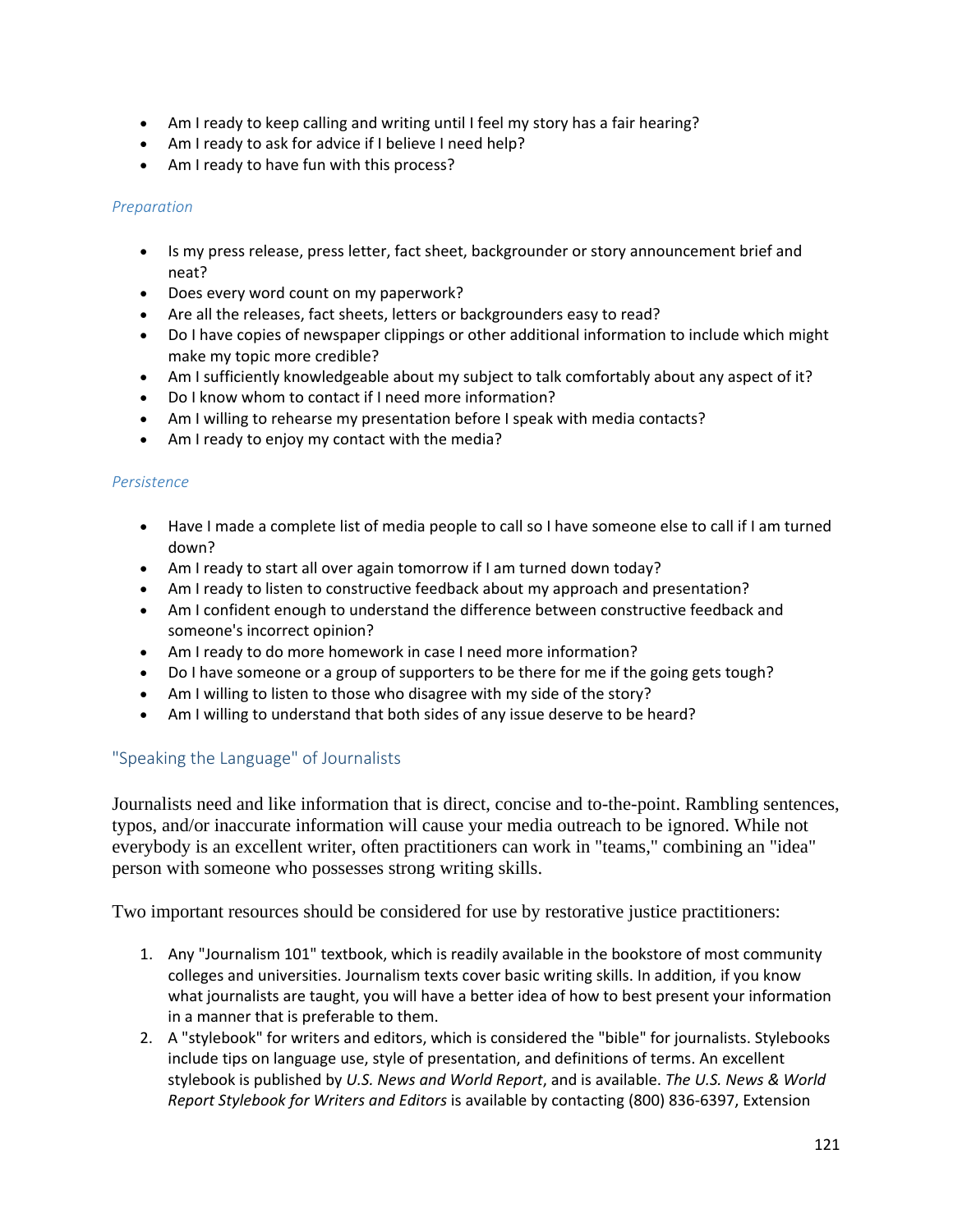2500, or by writing: *U.S. News Stylebook*, c/o Sisk Fulfillment, Dept. 2500M, P.O. Box 470, Federalsburg, MD 21632.

### Tools of the Trade

There are six essential "tools of the trade" in dealing with media professionals.

- Press release.
- Public service announcements.
- Editor's advisory.
- Opinion/editorial columns.
- Letters-to-the-editor.
- Press conference.

Each of these tools requires considerable planning, yet is quite simple to master with practice. An in-depth overview of each tool, developed by the National Victim Center, is included in Appendix A of this section.

#### **Conclusion**

It is essential to remember that while you and your organization need the media, the media also need you! Restorative justice practitioners have much to offer media professionals, who are constantly seeking fresh and innovative story ideas. When these ideas are presented in a timely, professional and accurate manner, the opportunities for building strong, ongoing relationships with the news media to enhance public education and community outreach efforts are endless.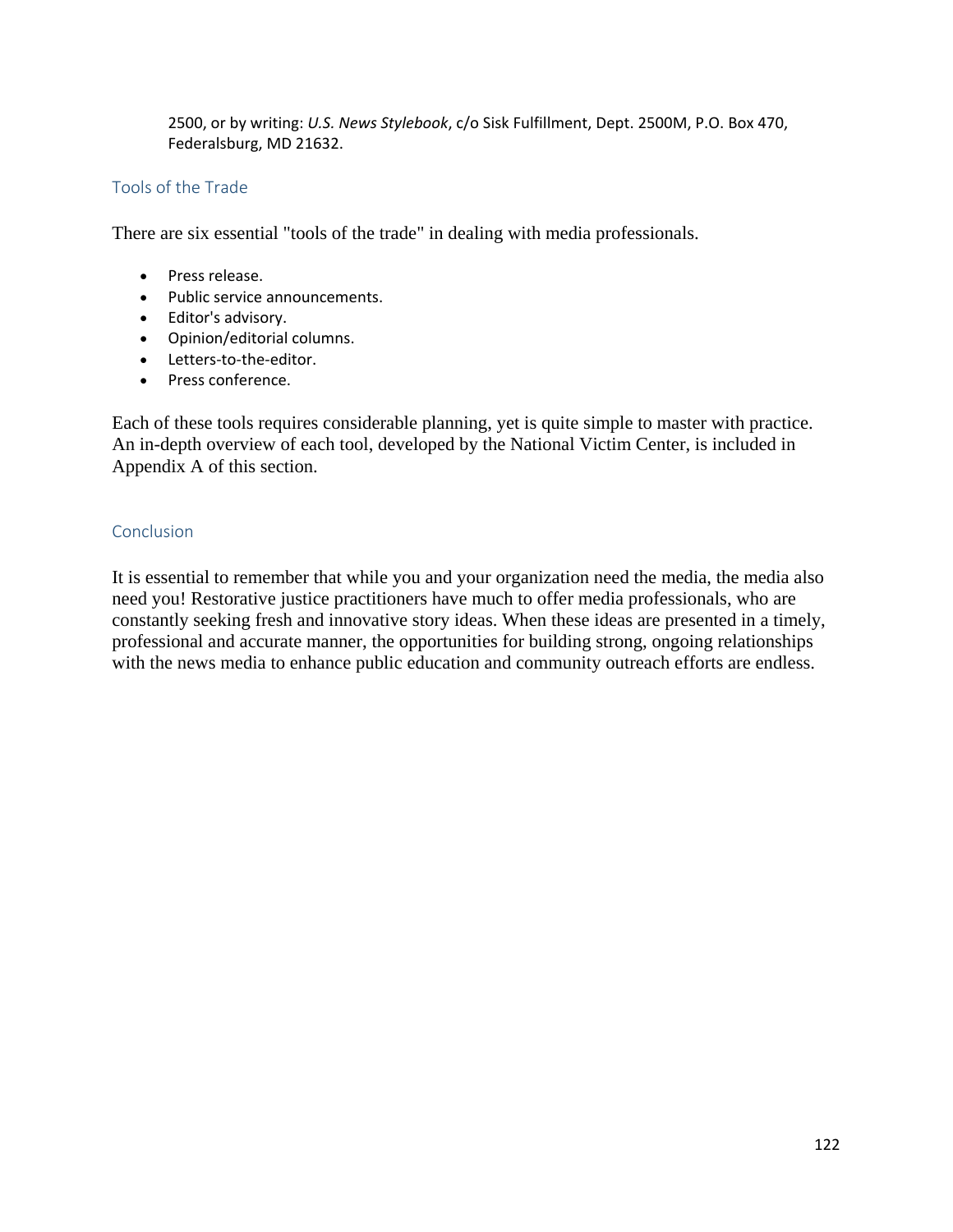(Media Relations Methods, Source: National Victim Center, 1990)

### PURPOSE

A press release informs the media about your organization's upcoming activities, special events, or ongoing programs for victims' rights.

### **DESCRIPTION**

A press release is the most widely used method to attract media attention and coverage of your activities. Press releases serve as official invitations to special events, "for your information" communications to let the media know about your special programs, and as means to encourage more extensive coverage of a particular issue.

Keep in mind that everything your organization does is not newsworthy. If you inundate the media with press releases, you'll find your organization in the "boy who cried wolf" syndrome; i.e., when you really have something important to announce, nobody is interested because they're tired of continually hearing from you.

Prior to writing a press release, ask yourself the following questions:

- Is this information really newsworthy to the general public, or only to victims and advocates?
- What is the highlight or main feature of this news item?
- Should my release be distributed to newspapers, radio, television, or "all of the above?"
- Is there a creative "angle" I can pursue to make my release more interesting and appealing to the assignment editors and news directors?
- Should I write two separate releases (one for print media and one for electronic media)?

When in doubt, contact a reporter or editor with whom you have established a good working relationship. Explain in detail the nature of the event or activity your proposed release will address. Ask him or her if it is, indeed, news. Follow the advice you receive, as it will usually be accurate.

The main reasons press releases fail to be published, broadcast, or effective in drawing media attention include:

- Lack of newsworthiness
- Lack of clarity
- Lack of content
- Lack of detailed facts
- Lack of contact information
- Late delivery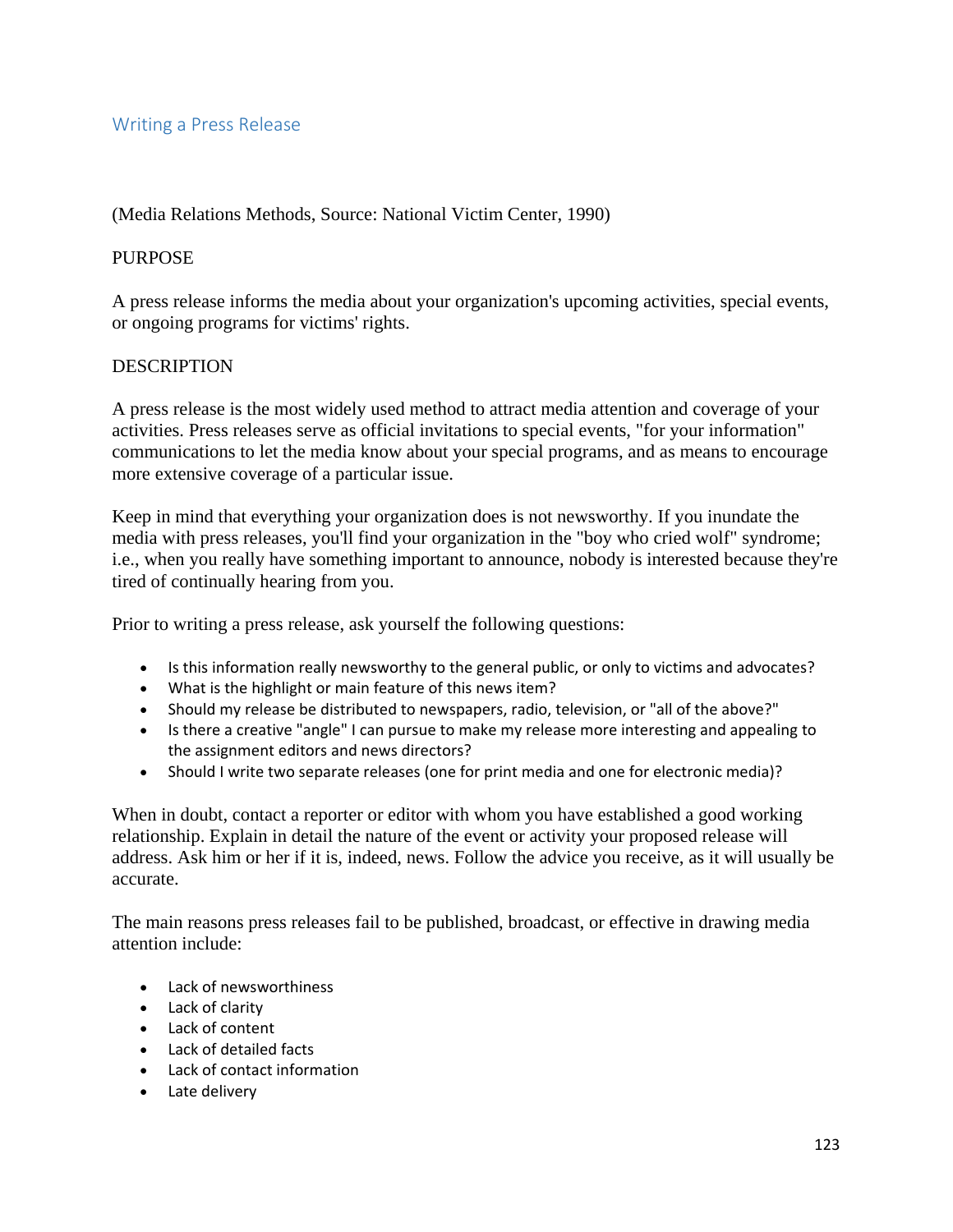By following these tips, you will improve your chances of obtaining excellent press coverage as a result of your press release:

- Always print your release on letterhead if it addresses an event or program of your organization.
- The top left-hand corner of the page should include the date of release underlined with either a specific date or "For Immediate Release," along with the date the release is written. The top right‐hand corner should include the name of a person to contact for more information, a title (when applicable), and his or her area code and telephone number.
- Begin your first, or "lead," paragraph with the name of the city in which the event will occur or where your organization is located.
- The "lead" paragraph is the most important part of your press release. Often, assignment editors and news directors will not read beyond the lead paragraph. Use the lead paragraph to capture the essence of your story. Include the following information in this order:

WHAT: The specific event, program or activity

WHO: Your organization or the participants in the event

WHEN: Day/Date/Time (include a.m. or p.m.)

WHERE: Location of the event (including street address)

WHY: The primary Purpose of the event or program

- Limit your press release to one page. The media will contact you for additional details, as needed.
- Always type your release double-spaced, and have at least two people carefully edit it and review it for typographical errors before distribution.
- After the lead paragraph, expand upon the key information by providing greater details of the event or activity.
- indicate if any "VIP's" will participate in the program or be present at the event.
- For special events, describe any special effects, visuals or other media attractions.
- Whenever possible, develop a creative, eye-catching headline. If you have no appropriate headline, leave adequate space for the editor or news director to fill one in.
- Always include at least one good quotation from the major figure involved in the event or activity.
- Always be clear and concise, using short descriptive sentences.
- Check every statement in your story for accuracy. Be prepared to support your facts with background research or information.
- If your release offers a publication, information or assistance, make sure your final paragraph indicates how to contact your organization for additional information.
- If your press release must exceed one page, type "--MORE--" in the bottom right-hand corner. Indicate "Page Two" on the second page.
- Never mention door prizes, raffles, etc. in the body of the release, as such inclusions are against the law.
- At the conclusion of the release, type either "-30-" or "###" in the center of the page below the final paragraph (this signifies "the end").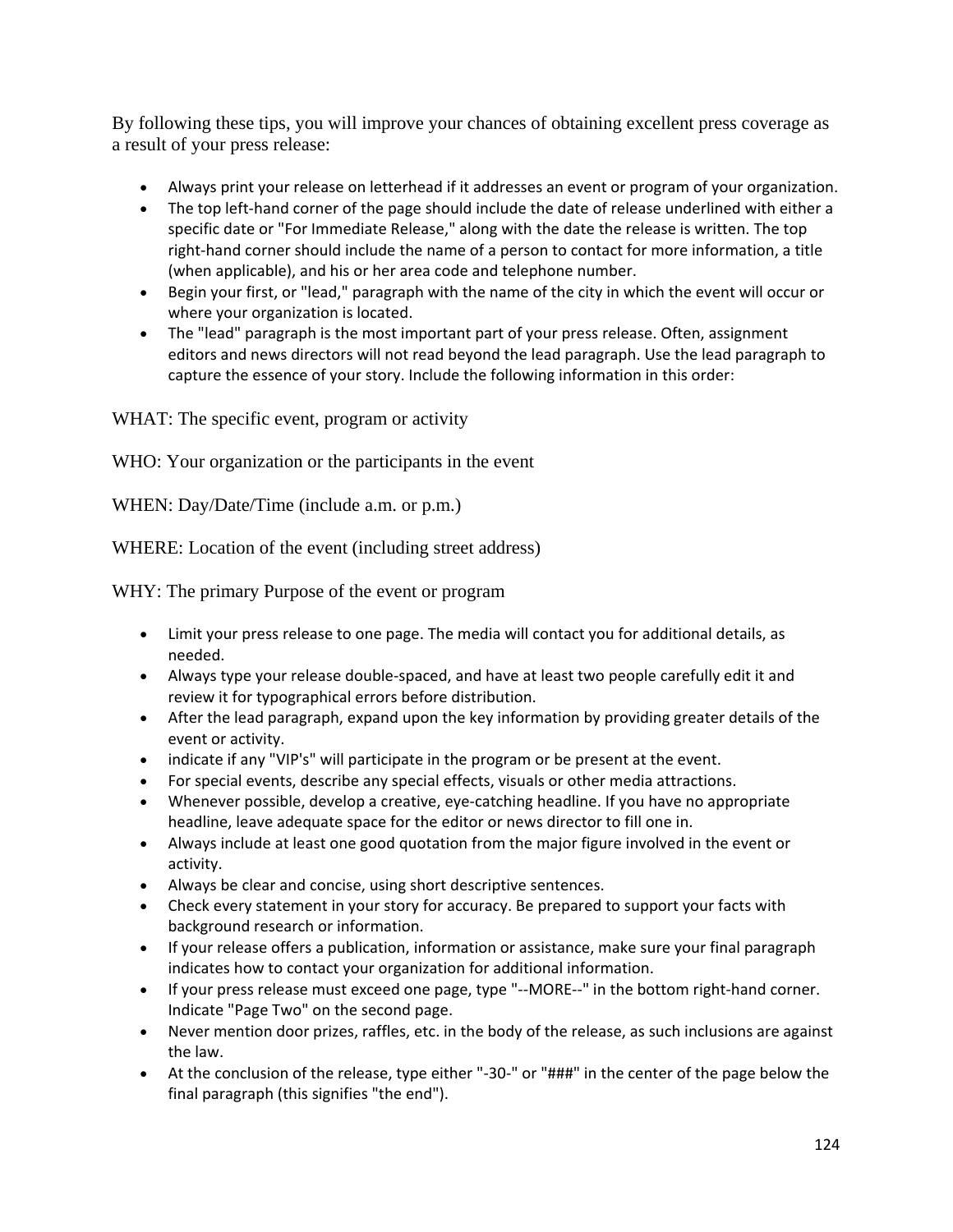- Always keep the original copy of every release you distribute. You will need it not only for your media files, but for reference if a reporter calls for additional information (especially if the author of the press release is out of the office).
- expect calls from the media. Always let your staff and volunteers know when a release has been mailed so they will know to

Know your deadlines for submitting press releases to your local media. Usually, they require two to three weeks advance notice of a special event. Always meet the specified deadline, and follow-up the press release with a personal telephone call offering additional information and details. For special events, send an "Editor's Advisory" out immediately prior to the event (refer to the "Editor's Advisory" section for additional details).

Who should receive your press release? Usually, it is the assignment editor covering the "community news" or "crime beat" for your local newspaper, or the news or public service directors at radio and television stations. Take time to call these media and find out the names of these people. A personalized envelope and letter will get a lot more attention than one which merely says "Attention: Assignment Editor." Maintain accurate records of these names, and update your list at least twice a year.

Your press release should be accompanied by a cover letter stressing the importance of your event or program and personally inviting the media to attend.

Excellent resources for learning how to write for the media and, in particular, how to write press releases are journalism textbooks for high school students or first-year journalism majors in college. These publications can provide you with a wealth of information about technique, style, and content. Check with your local schools and college bookstores to see which textbooks best suit your needs.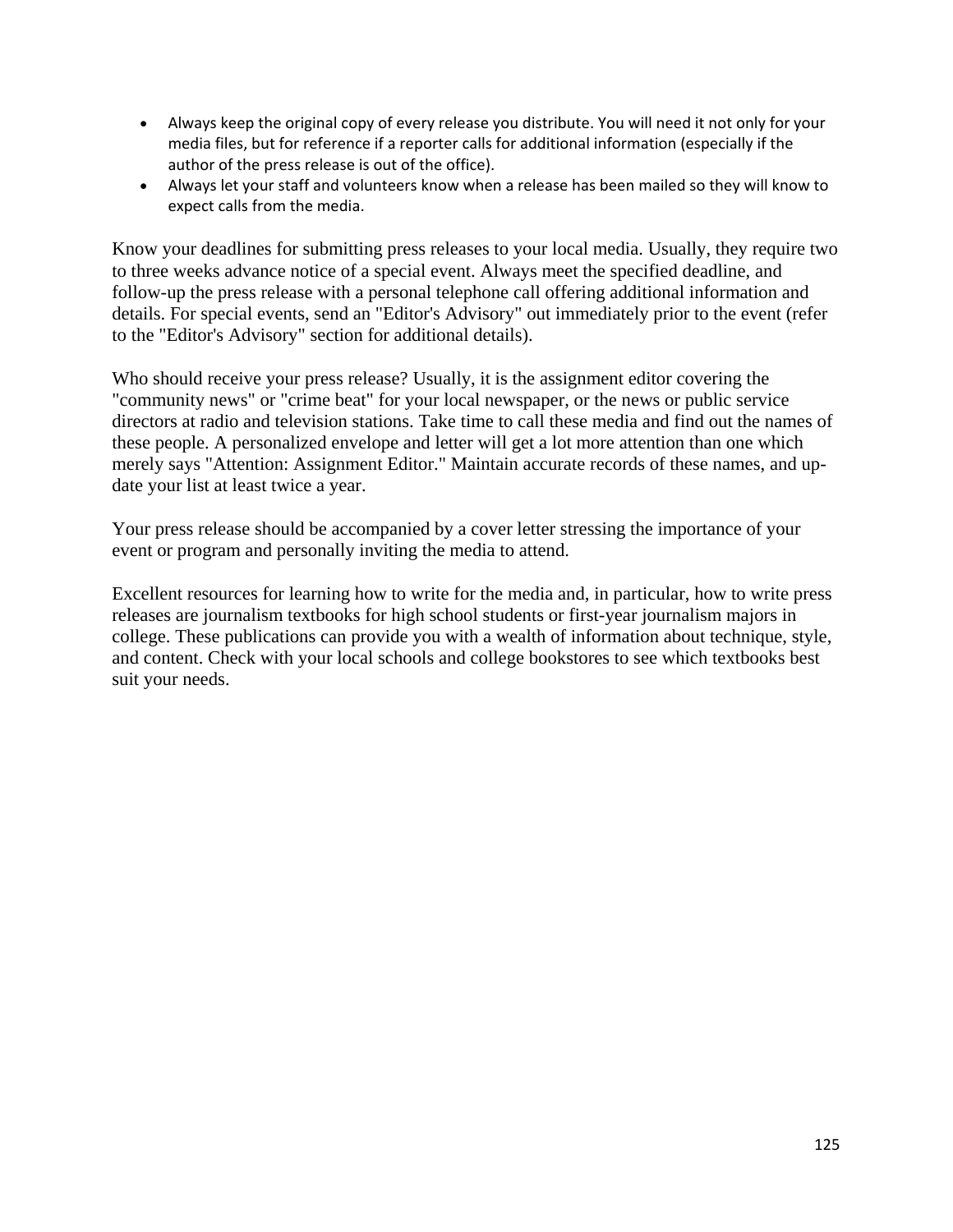## Creating a Public Service Announcement

### Media Relations Methods, Source: National Victim Center, 1990

### PURPOSE

Public service announcements provide your community with powerful public service messages about victims' rights at no cost to your organization.

#### **DESCRIPTION**

Public service announcements (PSA's) can be utilized in three mediums:

- Newspaper (print PSA's);
- Radio (audio PSA's); and
- Television (video PSA's).

PSA can deliver messages about your organization, its activities, or victims' rights issues in general. The National Association of Broadcasters suggests that PSA's "should sound like a cross between a news story and a commercial message." Your PSA's should be brief, well-written in a "conversational" manner, and interesting.

PSA's target different news mediums, as well as different audiences. Your methods for producing a print PSA for your local newspaper will differ from those you use to broadcast a radio or television PSA. Likewise, your audiences will differ. At times, you will want your PSA's to reach victims and, in other instances, the general community will be your target.

PSA's are a valuable "freebie" to victims' rights advocates. Producing an effective PSA usually costs little but your time and creativity. And PSA's are available only to non-profit organizations.

There is a great deal of competition among non-profit organizations for public service announcement time and space. Usually, a media outlet cannot tell you when your spot will be aired. Your PSA, along with those of other non-profit organizations, will be placed into rotation and aired or printed alternately with those from other groups.

You can work to assure greater public exposure for your PSA's by presenting them to your news media in a professional, timely manner. If you understand the PSA requirements from your local media, and you know the message and audience you are attempting to reach, you will be well on your way to developing a comprehensive public announcement campaign.

### Print Public Service Announcements

Print PSA's are designed strictly for publication in newspapers or magazines. These mediums require not only good copy, but also a well-developed graphic design. Print PSA's for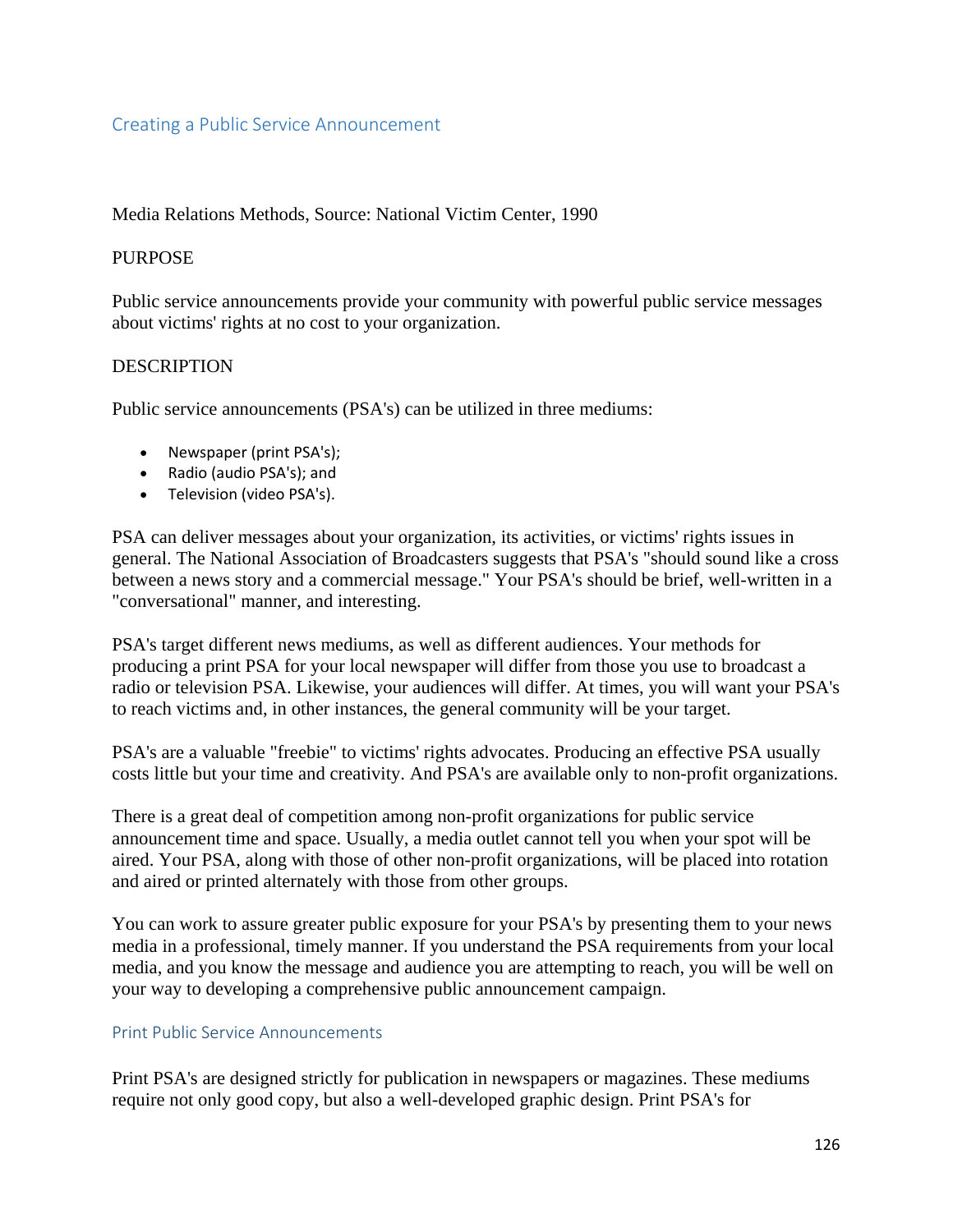newspapers are published in black-and-white, while magazine PSA's can incorporate many colors. The size of print PSA's varies, and is dependent upon a publication's policies and available space.

Before you produce print PSA's, contact your local newspaper or magazine. Ask to speak to the community service director (also known as the public service coordinator). You should ask him or her the following questions:

- Do you accept print PSA's?
- If yes, are there any general policy guidelines for non-profit groups which wish to submit them?
- What is the general size of print PSA's in your publication?
- What type‐face do you recommend we use?
- Do you prefer "camera‐ready" art or will your art department lay out our PSA?
- How much advance time do you require before our print PSA will be published?
- Do you have any example of print PSA's you have published in the past that we can use for guidance?

Once you've answered these questions, you will possess the knowledge you need to produce your print PSA.

The style and quality of print PSA's varies, as organization resources also greatly differ. However, there are some specific guidelines for producing a print PSA that apply to all organizations:

- Keep your message short and simple.
- Your graphic design should also be simple and pleasing to the reader's eye.
- Don't hesitate to ask a local artist or art student to help you with the graphic concept and design.
- Always include information about how readers can contact you for additional information (telephone number and address are helpful).

If your local newspapers and magazines do not publish print PSA's, there's another excellent alternative to delivering your message. Most of them will have a community calendar or "bulletin board." This special column highlights the activities and special programs of community service and public outreach programs. Find out who writes or edits these columns and what they require in terms of copy. Keep them on your permanent mailing list. And make sure your special events and activities are featured prominently in the community calendar.

## Radio Public Service Announcements

Radio PSA's are the most widely used medium to deliver public service messages. The number of local radio stations far exceeds newspaper and television mediums. And radio formats incorporate fast-paced, continuous programming that never stops.

Radio PSA's vary in length. The most popular spots incorporate:

15 Seconds (40 ‐ 45 words)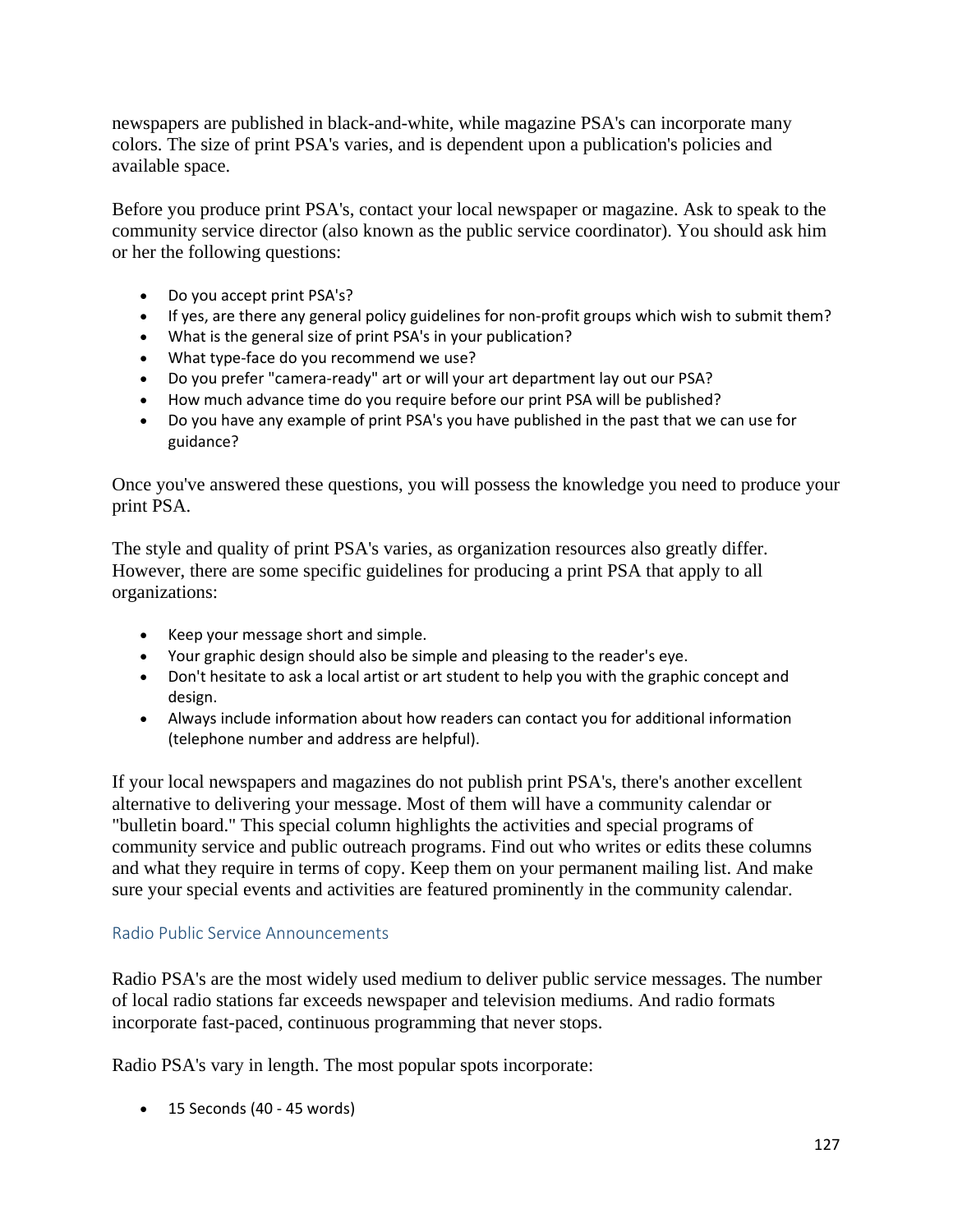- 20 Seconds (45 55 words)
- 30 Seconds (55 ‐ 85 words)
- 60Seconds (140 ‐ 160 words).

The length of your PSA limits the scope of your message. However, it is important to always include the "5 W's" in your message: "Who, what, when, where and why."

There are several methods to bring your PSA to the attention of your local radio station:

Announcer copy: You provide the station's public service director with written copy which is read "live" by  *the disc jockey.*

 Pre‐recorded copy: You provide the public service director with a cassette or reel tape of your message. Sometimes, celebrities or other recognized people will pre‐record a strong public service message which you can reproduce for several mediums.

Self-recorded copy: Many radio stations encourage non-profit organizations to record their public service  *message themselves at the radio station.*

You should always provide written copy of your PSA to the public service director of the radio station. He or she may wish to incorporate portions of your message in actual airplay. Most stations prefer copy on 8-1/2" x 11" paper; some like copy on index cards. Always make sure your PSA contains the following information:

- Name of sponsoring organization
- Contact information (name, address and telephone number)
- Requested start and stop dates
- Length of PSA
- A brief description of the topic

It's a good idea to also ask the radio station to "co-sponsor" your message by adding a tag, such as: "This important public service message is brought to you by the Smithtown Victim Advocacy Program and Station K-105."

It's also important to know the policies of local radio stations regarding public service announcements. You should ask the following questions:

- Do you broadcast PSA's?
- What format do you require? Live? Announcer copy? Pre‐recorded copy?
- Is there a limit to the number of PSA's my organization can submit each year?
- Which length do you prefer for PSA's? 10 Seconds? 30 Seconds?
- Do you prefer written copy or details about the event or activity for your producer to write about?
- Does the station provide PSA production services?
- How much "lead time" (advance copy or notice) do you need for my PSA?
- Do you prefer announcer copy or index cards? Which format best suits your needs?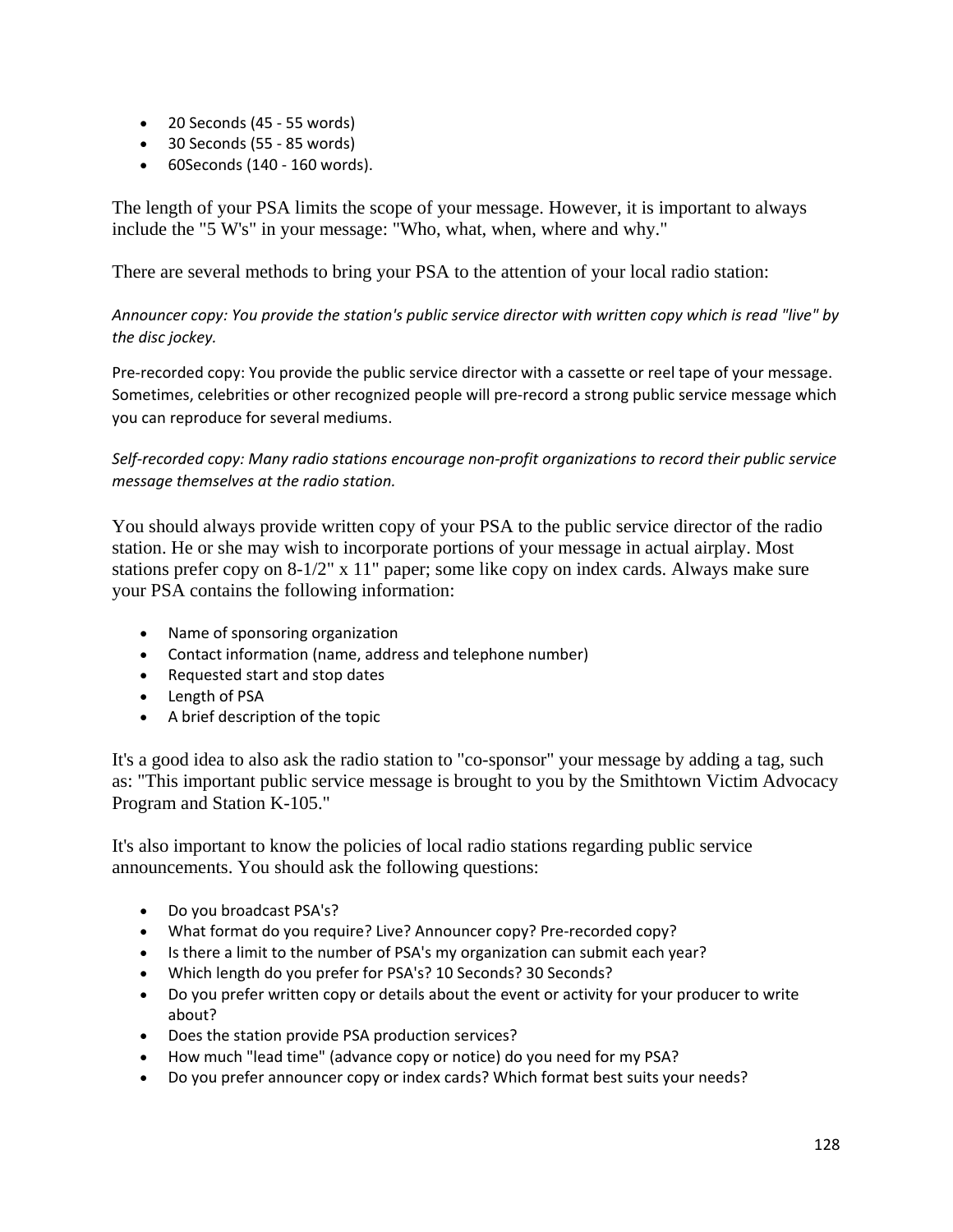Would your station be interested in developing an ongoing, public service campaign with my organization about victims' rights issues?

Once you obtain this information, keep it! Include it in your media directory or on index cards in a card file.

## Television Public Service Announcements

Television PSA's are more difficult to produce and broadcast than radio and print PSA's. Think about what it costs to purchase 30 seconds of commercial time on television. Then remember that each television PSA eliminates commercial revenue from the station's coffers! Also, stations are required by law to allot a certain amount of time for PSA's each year.

Television PSA's should be 15 or 30 seconds long. Like all PSA's, they should include the important "5 W's": "Who, What, When, Where, and Why." The message should be simple, direct and targeted to television viewers. And don't forget to provide a written script of your PSA with contact information.

Find out your local television stations' policies about video PSA's. Ask the same questions included in the previous section on radio PSA's. And make sure you retain this valuable information!

In addition, you need to know:

- Could the station use background footage of some of your past activities for the PSA?
- Whom do they prefer announcing the PSA? One of your organization's spokespersons? A television announcer? Another local personality?
- Will the station air high-quality video PSA's produced outside of its studio?
- Will the station provide production services, such as film crew or graphic design?
- What size tape does the station require? ½ inch? ¾ inch?
- Can they incorporate visual aids, such as slides or photographs?

their talents. It never hurts to ask a station's public service director if they will produce a PSA with your organization's message. Other excellent resources are the communications or radio/television departments at your local colleges. Students are often looking for projects to develop and expose

Most states have a professional association of broadcasters which is affiliated with the highly effective National Association of Broadcasters. You may wish to contact the association in your state to discuss your public service needs. Its personnel may be interested in promoting victims' rights issues on a statewide basis, so don't overlook this opportunity!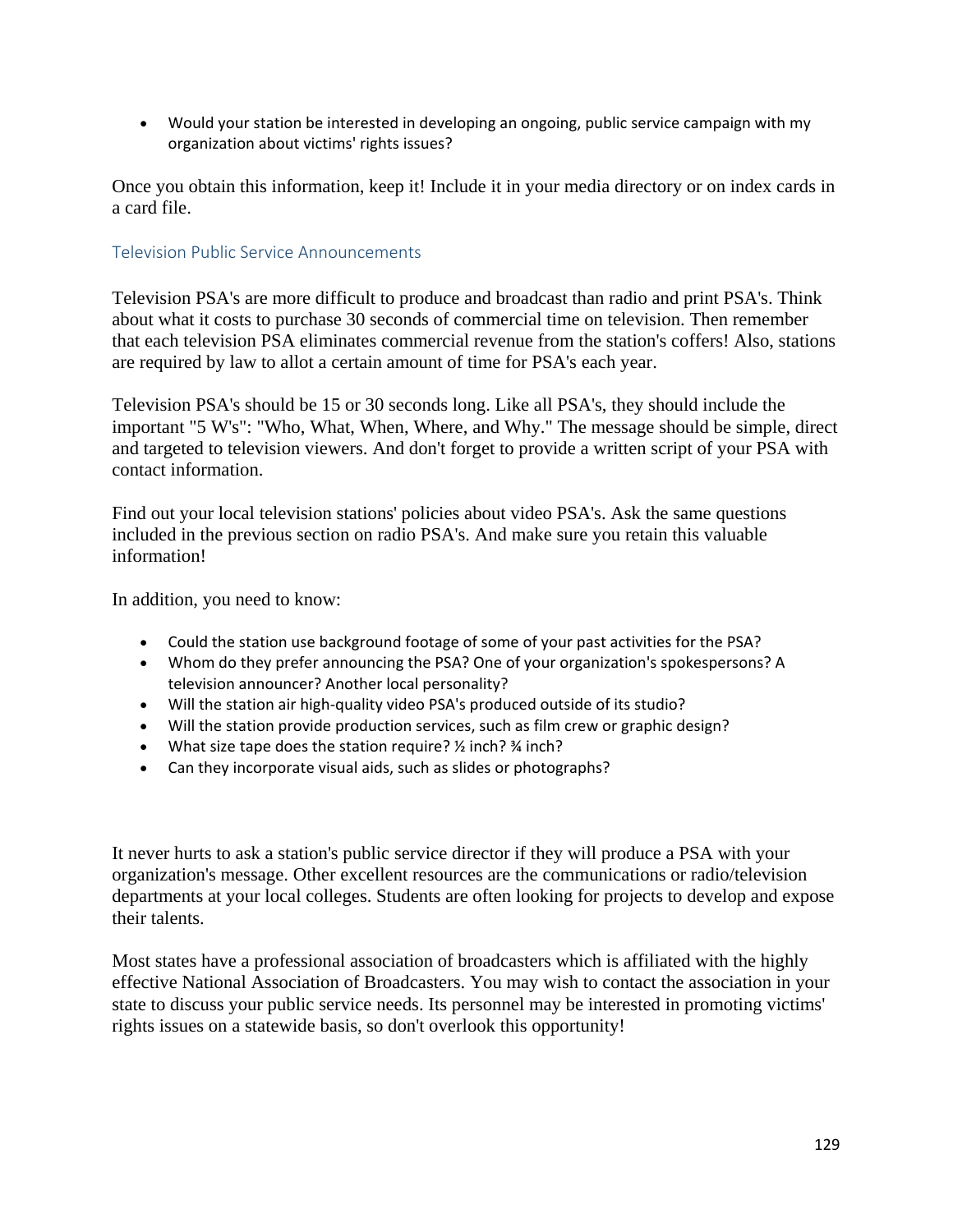# Writing Editorials

### Media Relations Methods, Source: National Victim Center, 1990

This page includes guidance on drafting:

- **•** Editor's Advisory
- Op‐ed Columns
- Letters to the Editor

### Editor's Advisory

### PURPOSE

An editor's advisory provides newspaper editors and radio/television news directors with brief, succinct information about a special event or program and, in particular, press availability opportunities.

#### **DESCRIPTION**

Editor's advisories should not, in general, be substituted for a press release. Rather, they arc an excellent tool to enhance your press release by reminding the media of a special event or press conference the day before it happens. Editor's advisories are usually reserved only for the editors and producers of major mediums, such as daily newspapers, network affiliates on television and radio, and key radio stations. For major events, editor's advisories can be mailed to your entire media list as a "friendly reminder" of your activities.

Composing an editor's advisory is similar to writing a press release. It should be no more than one page, double-spaced. Your message should be brief and to the point.

Your editor's advisory contains release and contact information exactly the same as a press release. However, the body of the advisory contains only the briefest of details outlined in the following manner:

WHO:

WHAT:

WHEN:

WHERE:

WHY: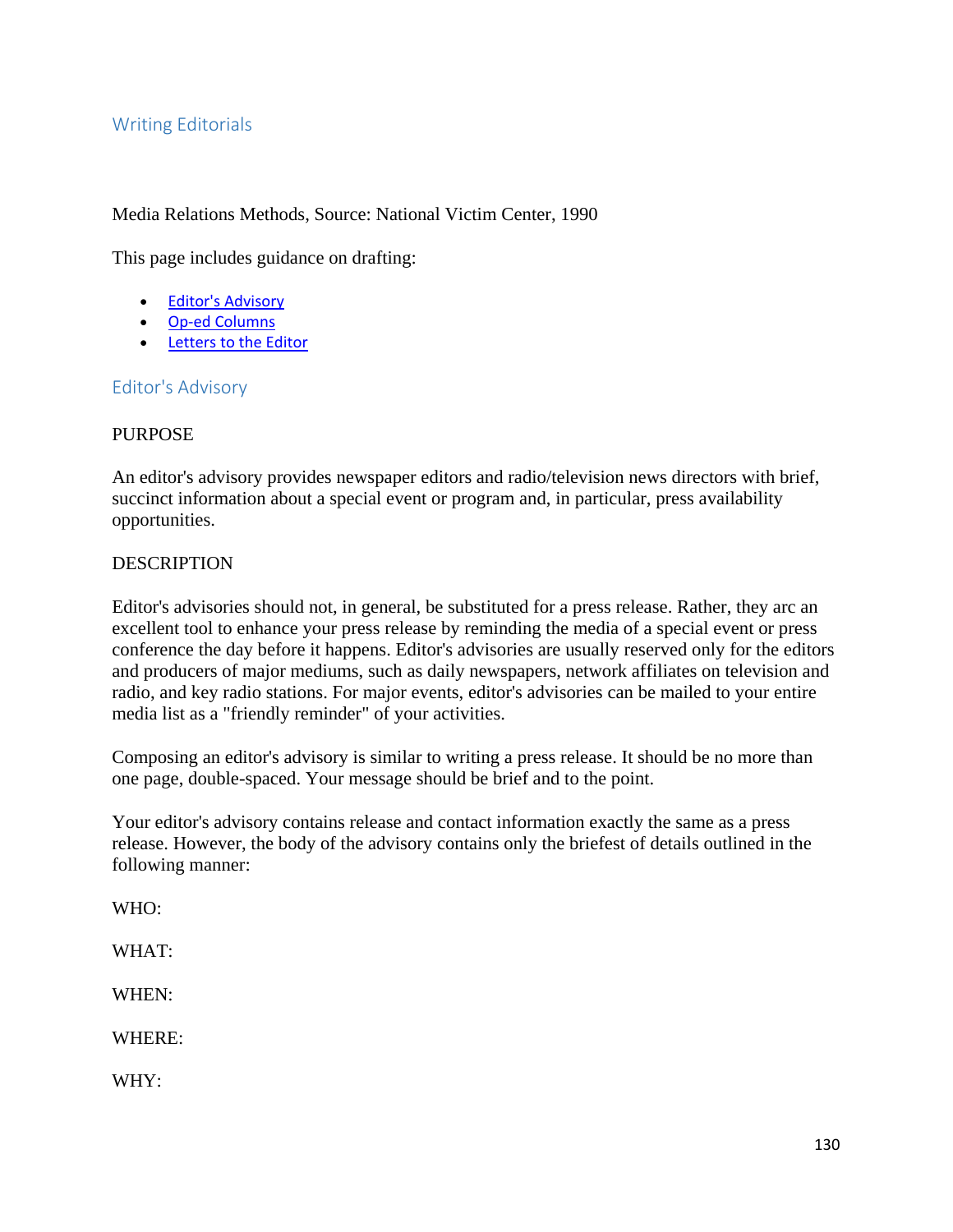NOTE: (includes featured speakers, special visuals, etc.)

## BACKGROUND INFORMATION: (limit to one paragraph)

If your advisory is distributed as an enhancement to a press release, no follow-up phone call is necessary. If you have mailed your advisory as the sole means of informing the media of your activity, you can contact the person to whom you mailed the advisory and ask if they need additional information.

Editor's advisories are particularly effective when you are under extreme time constraints. Also, editor's advisories can be used when you are scheduling a more informal "press availability" session, rather than a press conference.

## Opinion/ Editorial Columns

### PURPOSE

Opinion/editorial columns (often referred to as "op/ed" pieces) provide the general reading public with your views, opinions and positions about important issues which affect violent crime victims and the criminal justice system. Such columns also provide you with the opportunity to discuss your state's legislative goals for victims' rights.

### DESCRIPTION

The most frequently read section of most newspapers is the "op/ed" page, which features editorials written by editorial staff, letters-to-the-editor, other editorial columns, and columns by guest writers. Op/ed pieces cover a wide range of subjects, including international affairs, national/state/local politics, social issues, economic concerns and (yes!) victims' rights and related criminal justice issues. Take a look at your local newspaper's op/ed page(s). You'll find yourself agreeing with many of the columns and being vehemently opposed to others' thoughts and positions. In either case, however, all the columns probably provide you with plenty of "food for thought."

Opinion/editorial columns can be written to address an important current issue. They can respond to prior columns or articles published by that particular newspaper. Or they can simply be a forum to discuss a "burning" issue affecting your community.

Clearly, opinion/editorial columns addressing victims' rights fit nicely into all three categories. They provide an excellent forum for the average citizen (or not-so-average victim or advocate) to voice a personal opinion or organizational policy for all to read.

Before you submit an opinion/editorial column, it's a good idea to contact your newspaper's editorial staff and ask the following questions:

- Do you publish op/ed columns?
- Are there any guidelines I should follow when I submit an op/ed column?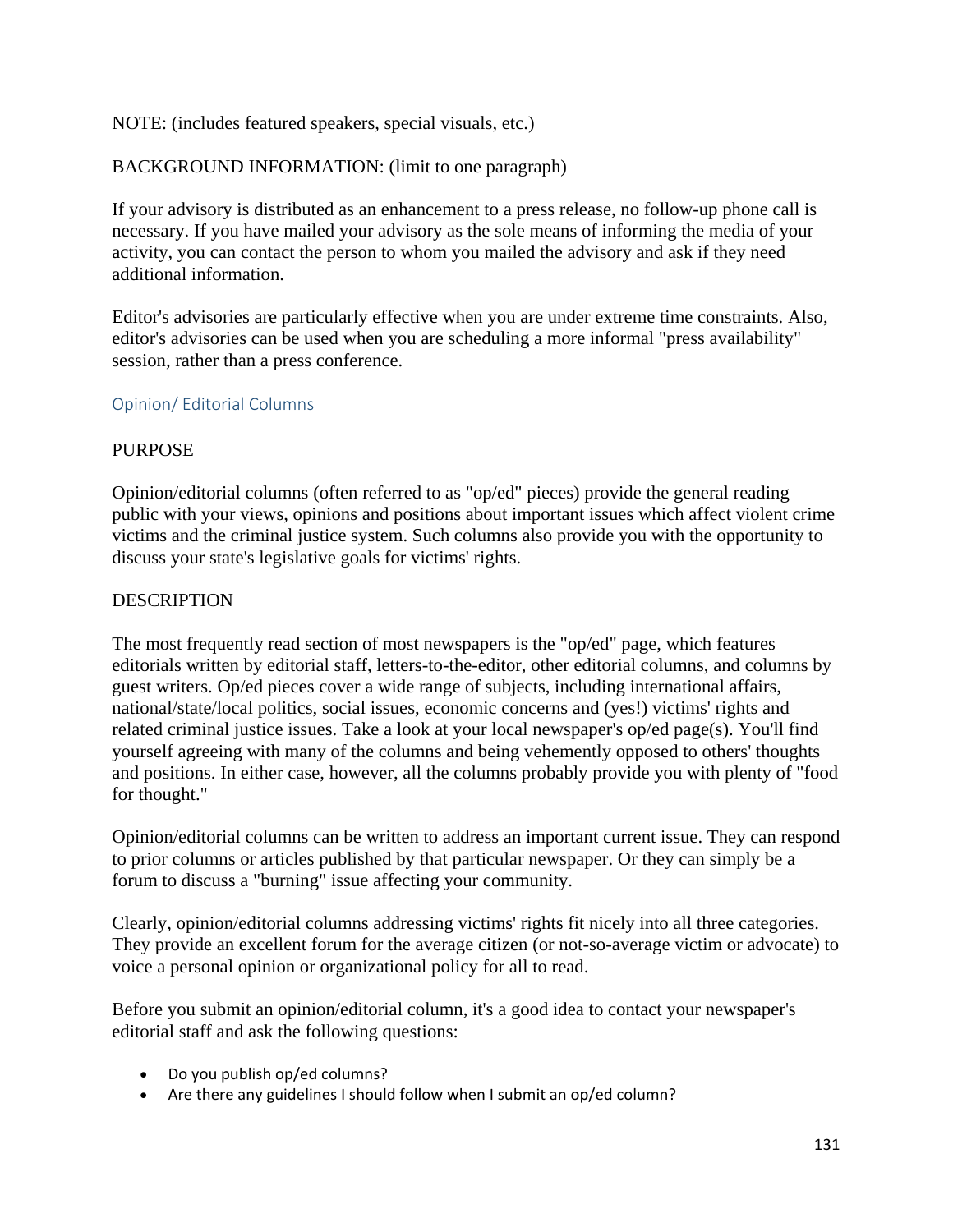- Is there a suggested length for the column?
- What are your advance deadlines for submitting op/ed columns?
- To whom should I submit it?

When you sit down to write your opinion/editorial column, consider the following suggestions:

- The column's author(s) should possess good writing skills. You may wish to collaborate with two authors: One who is knowledgeable about the topic you addressing, and one who has strong writing skills.
- If you are writing in response to a previously published column, article, or letter-to-the-editor, briefly outline the contents of that piece in your first paragraph and note its date of publication.
- If you are writing on behalf of an organization or coalition, make sure your column adheres strictly to its policies and positions.
- Use letterhead if you are representing your organization.
- Make certain all your facts are well researched.
- Outline your thoughts before you begin writing the text, and carefully follow that outline.
- Use relevant statistics, case studies, and other current data to emphasize and support your message.
- Remember, your mission is to not only communicate your message, but to persuade your readers that your position is believable and correct.
- Carefully follow the deadline and length requirements requested by the newspaper.
- Type your column double‐spaced.
- Have two or three people edit and proofread your first and final drafts.
- Provide the editor with a brief personal biography. Include your affiliation with victims' rights.
- Submit a black-and-white photograph, if requested.
- Ask the editor to include a "tag" so that readers know how to contact you and your organization for additional information. Provide him or her with your name, organization, address, and telephone number.

Opinion/editorial columns are a simple, free way to educate your community about your organization's programs and policies. Take time to write a column and submit it. You'll be glad you did!

### Letters‐To‐The Editor

## PURPOSE

Letters-to-the-editor provide you or your organization with a forum to express your personal opinion about specific issues.

## **DESCRIPTIONS**

Letters-to-the-editor comprise one of the most widely read sections of your newspaper. There are some general conditions under which you may wish to write a letter to your newspaper's editor, including: